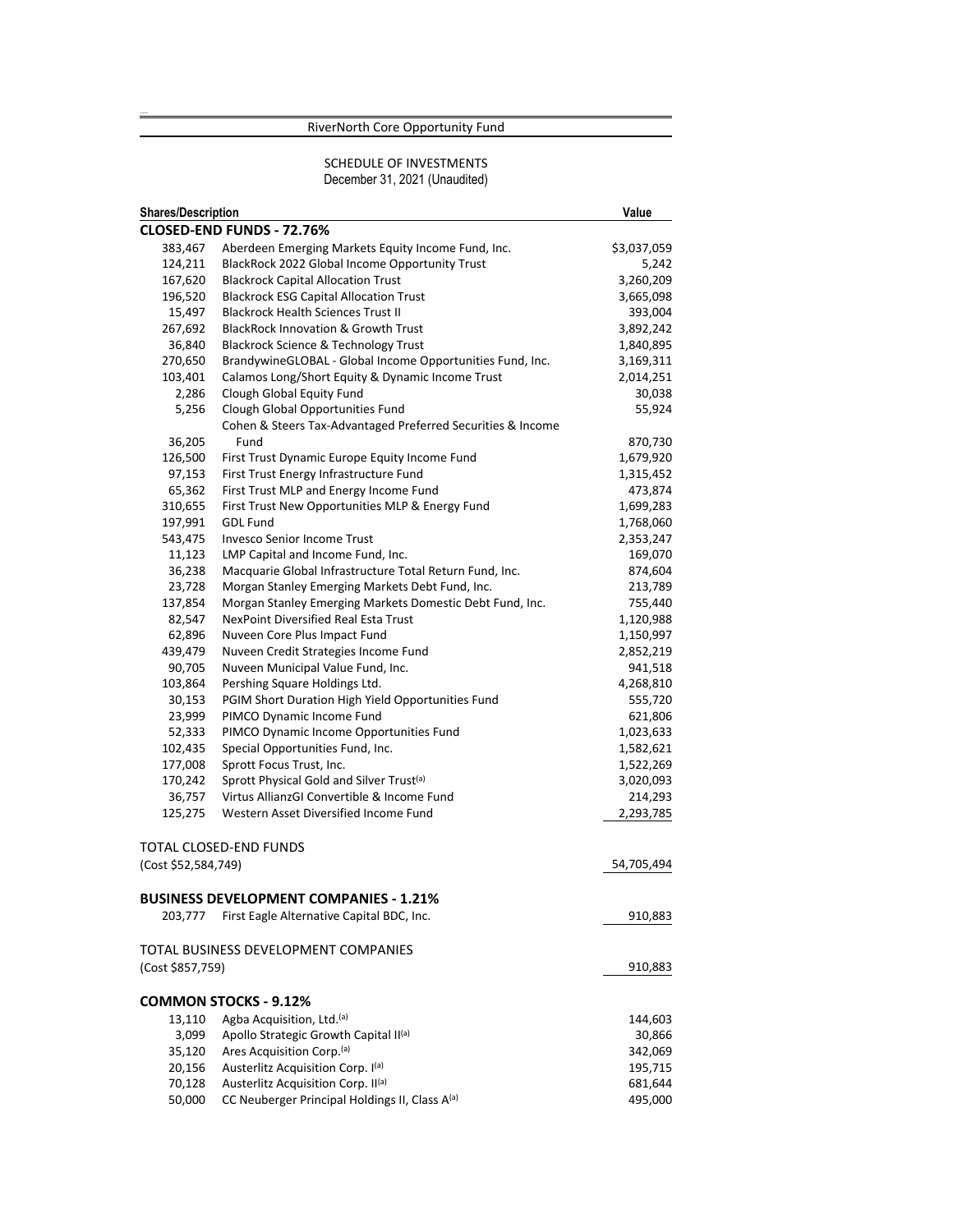| <b>Shares/Description</b>    |                                                                 |       |                 | Value     |
|------------------------------|-----------------------------------------------------------------|-------|-----------------|-----------|
| 40,000                       | CC Neuberger Principal Holdings III(a)                          |       |                 | \$395,200 |
| 40,405                       | Churchill Capital Corp. VI <sup>(a)</sup>                       |       |                 | 395,161   |
| 40,840                       | Churchill Capital Corp. VII(a)                                  |       |                 | 401,457   |
| 900                          | Compute Health Acquisition Corp. <sup>(a)</sup>                 |       |                 | 8,946     |
| 56,000                       | Conx Corp., Class A(a)                                          |       |                 | 549,920   |
| 42,000                       | Fortress Value Acquisition Corp. IV(a)                          |       |                 | 409,500   |
| 35,400                       | Gores Holdings VII, Inc. <sup>(a)</sup>                         |       |                 | 346,212   |
| 65,452                       | Jaws Mustang Acquisition Corp. <sup>(a)</sup>                   |       |                 | 638,157   |
| 20,514                       | Khosla Ventures Acquisition Co. III(a)                          |       |                 | 200,217   |
| 45,256                       | KKR Acquisition Holdings I Corp. <sup>(a)</sup>                 |       |                 | 440,793   |
| 21,212                       | Landcadia Holdings IV, Inc. <sup>(a)</sup>                      |       |                 | 206,393   |
| 12,447                       | Lazard Growth Acquisition Corp. I(a)                            |       |                 | 123,225   |
| 22,145                       | Longview Acquisition Corp. II <sup>(a)</sup>                    |       |                 | 217,907   |
| 10,753                       | Merida Merger Corp. I(a)                                        |       |                 | 107,423   |
| 20,984                       | Spartan Acquisition Corp. III, Class A(a)                       |       |                 | 207,112   |
| 32,700                       | Tishman Speyer Innovation Corp. II(a)                           |       |                 | 318,825   |
|                              | TOTAL COMMON STOCKS                                             |       |                 |           |
| (Cost \$6,819,617)           |                                                                 |       |                 | 6,856,345 |
|                              | <b>EXCHANGE TRADED FUNDS - 1.11%</b>                            |       |                 |           |
| 37,953                       | Invesco FTSE RAFI Emerging Markets Portfolio                    |       |                 | 830,791   |
|                              | TOTAL EXCHANGE TRADED FUNDS                                     |       |                 |           |
| (Cost \$682,207)             |                                                                 |       |                 | 830,791   |
|                              |                                                                 |       |                 |           |
|                              | <b>PREFERRED STOCKS - 0.53%</b>                                 |       |                 |           |
|                              | XAI Octagon Floating Rate Alternative Income Term Trust, Series |       |                 |           |
| 15,162                       | 2026, 6.500%, 03/31/2026                                        |       |                 | 396,183   |
|                              | TOTAL PREFERRED STOCKS                                          |       |                 |           |
| (Cost \$378,879)             |                                                                 |       |                 | 396,183   |
|                              |                                                                 |       |                 |           |
|                              |                                                                 |       |                 |           |
|                              | <b>Shares/Principal Amount/Description</b>                      | Rate  | Maturity        | Value     |
| <b>United States - 4.78%</b> | <b>BUSINESS DEVELOPMENT COMPANY NOTES - 4.78%</b>               |       |                 |           |
| \$78,041                     | First Eagle Alternative Capital BDC, Inc. 5.00%                 |       | 05/25/2026      | 1,993,947 |
| 1,580,000                    | PennantPark Floating Rate Capital, Ltd. 4.25%                   |       | 04/01/2026      | 1,600,552 |
|                              |                                                                 |       |                 |           |
|                              | TOTAL BUSINESS DEVELOPMENT COMPANY NOTES                        |       |                 |           |
| (Cost \$3,549,485)           |                                                                 |       |                 | 3,594,499 |
|                              | <b>Principal Amount/Description</b>                             | Rate  | <b>Maturity</b> | Value     |
|                              | <b>CONVERTIBLE CORPORATE BONDS - 2.60%</b>                      |       |                 |           |
| \$<br>848,323                | BlackRock Capital Investment Corp.                              | 5.00% | 06/15/2022      | 859,987   |
| 190,456                      | BlackRock TCP Capital Corp.                                     | 4.63% | 03/01/2022      | 192,132   |
| 852,978                      | New Mountain Finance Corp.                                      | 5.75% | 08/15/2023      | 905,223   |
|                              | TOTAL CONVERTIBLE CORPORATE BONDS                               |       |                 |           |
| (Cost \$1,783,528)           |                                                                 |       |                 | 1,957,342 |
| <b>Shares/Description</b>    |                                                                 |       |                 | Value     |
| Rights - 0.00%(a)(b)         |                                                                 |       |                 |           |
| 13,110                       | Agba Acquisition, Ltd., Strike Price 11.50, Expires 12/31/2049  |       |                 | 2,189     |
|                              |                                                                 |       |                 |           |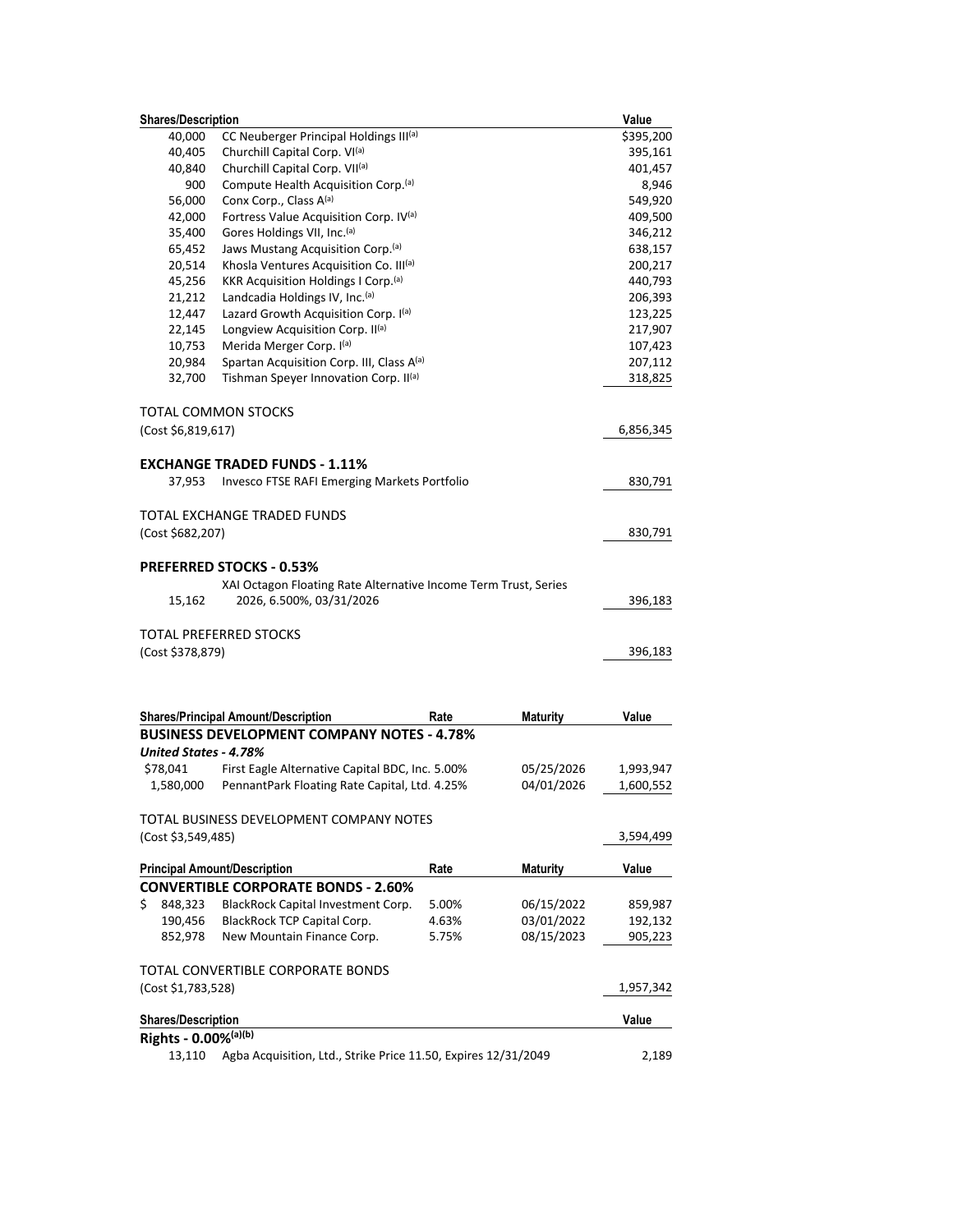| <b>Shares/Description</b>   |                                                                        | Value        |
|-----------------------------|------------------------------------------------------------------------|--------------|
|                             | Special Opportunities Fund, Inc., Strike Price 25.00, Expires          |              |
| 20,487                      | 01/24/2022                                                             | \$902        |
|                             |                                                                        |              |
| <b>TOTAL RIGHTS</b>         |                                                                        |              |
| (Cost \$2,960)              |                                                                        | 3,091        |
| Warrants - 0.15%(a)         |                                                                        |              |
| 13,110                      | Agba Acquisition, Ltd., Strike Price 11.50, Expires 05/10/2024         | 2,867        |
| 10,614                      | AgileThought, Inc., Strike Price 11.50, Expires 08/23/2026             | 7,005        |
| 7,024                       | Ares Acquisition Corp., Strike Price 11.50, Expires 12/31/2027         | 6,259        |
| 5,039                       | Austerlitz Acquisition Corp. I, Strike Price 11.50, Expires 02/19/2026 | 5,291        |
|                             | Austerlitz Acquisition Corp. II, Strike Price 11.50, Expires           |              |
| 5,032                       | 12/31/2027                                                             | 4,921        |
| 8,081                       | Churchill Capital Corp. VI, Strike Price 11.50, Expires 12/31/2027     | 8,283        |
| 8,168                       | Churchill Capital Corp. VII, Strike Price 11.50, Expires 02/29/2028    | 8,169        |
|                             | Fortress Value Acquisition Corp. IV, Strike Price 11.50, Expires       |              |
| 5,250                       | 03/18/2028                                                             | 4,410        |
|                             | Ginkgo Bioworks Holdings, Inc., Strike Price 11.50, Expires            |              |
| 7,314                       | 12/31/2027                                                             | 16,384       |
| 4,425                       | Gores Holdings VII, Inc., Strike Price 11.50, Expires 12/31/2027       | 6,062        |
| 3,290                       | Jasper Therapeutics, Inc., Strike Price 11.50, Expires 12/01/2026      | 4,836        |
|                             | Jaws Mustang Acquisition Corp., Strike Price 11.50, Expires            |              |
| 10,113                      | 01/30/2026                                                             | 10,416       |
|                             | KKR Acquisition Holdings I Corp., Strike Price 11.50, Expires          |              |
| 5,064                       | 12/31/2027                                                             | 5,057        |
| 5,303                       | Landcadia Holdings IV, Inc., Strike Price 11.50, Expires 05/12/2026    | 5,356        |
|                             | Longview Acquisition Corp. II, Strike Price 11.50, Expires             |              |
| 4,429                       | 05/10/2026                                                             | 3,764        |
| 5,376                       | Merida Merger Corp. I, Strike Price 11.50, Expires 11/07/2026          | 5,699        |
|                             | Tishman Speyer Innovation Corp. II, Strike Price 11.50, Expires        |              |
| 6,540                       | 12/31/2027                                                             | 5,043        |
| TOTAL WARRANTS              |                                                                        |              |
| (Cost \$122,819)            |                                                                        | 109,822      |
|                             |                                                                        |              |
|                             | <b>Short-Term Investments - 17.11%</b>                                 |              |
|                             | Money Market Fund - 17.11%                                             |              |
|                             | 12,863,254 State Street Institutional Trust (7 Day Yield 0.01%)        | 12,863,254   |
|                             |                                                                        |              |
|                             | TOTAL SHORT-TERM INVESTMENTS                                           |              |
| (Cost \$12,863,254)         |                                                                        | 12,863,254   |
|                             | TOTAL INVESTMENTS - 109.37%                                            |              |
| (Cost \$79,645,257)         |                                                                        | \$82,227,704 |
|                             |                                                                        |              |
|                             | LIABILITIES IN EXCESS OF OTHER ASSETS - (9.37)%                        | (7,043,004)  |
| <b>NET ASSETS - 100.00%</b> |                                                                        | \$75,184,700 |
|                             | $\alpha$ ) Non-income producing security.                              |              |
| (b) Less than $0.005\%$ .   |                                                                        |              |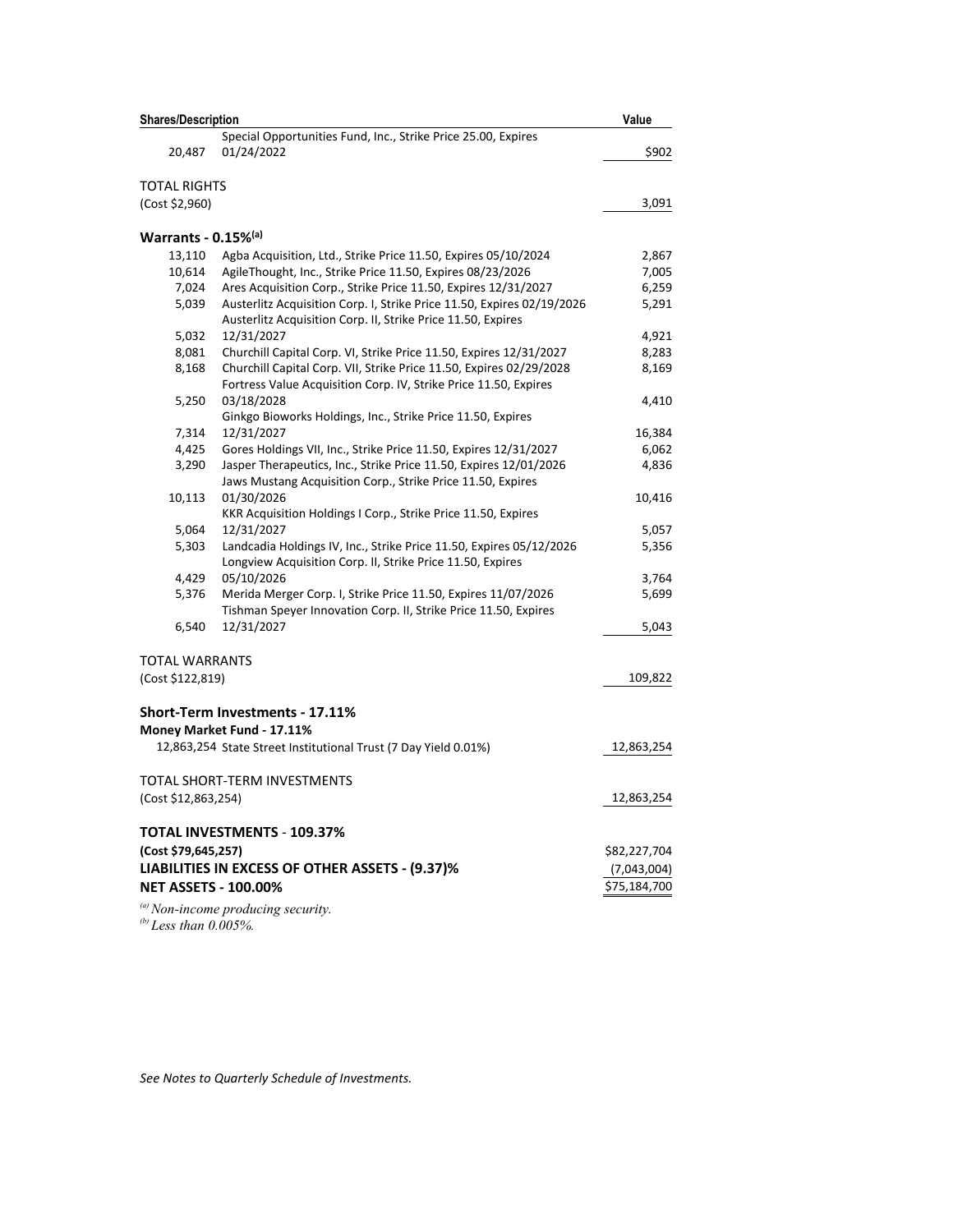# RiverNorth/DoubleLine Strategic Income Fund

#### SCHEDULE OF INVESTMENTS December 31, 2021 (Unaudited)

| <b>Shares/Description</b> |                                                                       | Value       |
|---------------------------|-----------------------------------------------------------------------|-------------|
|                           | CLOSED-END FUNDS - 12.10%                                             |             |
| 584,997                   | AllianceBernstein Global High Income Fund, Inc.                       | \$7,096,014 |
| 250,890                   | Barings Global Short Duration High Yield Fund                         | 4,350,433   |
| 164,823                   | BlackRock Floating Rate Income Strategies Fund, Inc.                  | 2,213,573   |
| 990,397                   | Blackstone Strategic Credit Fund                                      | 13,360,455  |
| 1,320,021                 | BrandywineGLOBAL - Global Income Opportunities Fund, Inc.             | 15,457,446  |
|                           | Cohen & Steers Tax-Advantaged Preferred Securities & Income           |             |
| 956,865                   | Fund                                                                  | 23,012,603  |
| 554,519                   | Invesco Dynamic Credit Opportunity Fund                               | 6,903,761   |
| 2,445,594                 | <b>Invesco Senior Income Trust</b>                                    | 10,589,422  |
| 326,698                   | Morgan Stanley Emerging Markets Debt Fund, Inc.                       | 2,943,549   |
| 1,449,660                 | Morgan Stanley Emerging Markets Domestic Debt Fund, Inc.              | 7,944,137   |
| 680,857                   | Nuveen Core Plus Impact Fund                                          | 12,459,683  |
| 3,081,522                 | Nuveen Credit Strategies Income Fund                                  | 19,999,078  |
| 722,194                   | Nuveen Floating Rate Income Opportunity Fund                          | 7,315,825   |
| 54,373                    | Nuveen Global High Income Fund                                        | 863,443     |
| 721,262                   | Nuveen Senior Income Fund                                             | 4,255,446   |
| 787,102                   | PGIM Global High Yield Fund, Inc.                                     | 11,877,369  |
| 608,552                   | PGIM High Yield Bond Fund, Inc.                                       | 9,767,260   |
| 564,348                   | PGIM Short Duration High Yield Opportunities Fund                     | 10,400,934  |
| 301,687                   | PIMCO Dynamic Income Fund                                             | 7,816,710   |
| 799,151                   | PIMCO Dynamic Income Opportunities Fund                               | 15,631,394  |
| 624,128                   | Templeton Emerging Markets Income Fund                                | 4,549,893   |
| 1,784,057                 | Virtus AllianzGI Convertible & Income Fund                            | 10,401,052  |
| 331,750                   | Virtus AllianzGI Diversified Income & Convertible Fund <sup>(a)</sup> | 8,930,710   |
| 847,810                   | Western Asset Diversified Income Fund                                 | 15,523,401  |
| 163,424                   | Western Asset Emerging Markets Debt Fund, Inc.                        | 2,091,827   |
| 2,962,466                 | Western Asset High Income Opportunity Fund, Inc.                      | 15,404,823  |
|                           | TOTAL CLOSED-END FUNDS                                                |             |
| (Cost \$241,624,423)      |                                                                       | 251,160,241 |
|                           | <b>BUSINESS DEVELOPMENT COMPANIES - 0.55%</b>                         |             |
| 950,753                   | Barings BDC, Inc.                                                     | 10,477,298  |
| 47,627                    | Solar Capital, Ltd.                                                   | 877,766     |
|                           | TOTAL BUSINESS DEVELOPMENT COMPANIES                                  |             |
| (Cost \$10,683,353)       |                                                                       | 11,355,064  |
|                           |                                                                       |             |
|                           | <b>COMMON STOCKS - 7.65%</b>                                          |             |
|                           | 1,147,300 Apollo Strategic Growth Capital(b)                          | 11,323,851  |
|                           | 975,000 Apollo Strategic Growth Capital II(b)                         | 9,535,500   |
| 1,270,200                 | Ares Acquisition Corp. <sup>(b)</sup>                                 | 12,371,748  |
| 224,002                   | Austerlitz Acquisition Corp. I(b)                                     | 2,175,059   |
| 1,362,554                 | Austerlitz Acquisition Corp. II(b)                                    | 13,244,025  |
| 25,534                    | BlackRock TCP Capital Corp.                                           | 344,964     |
| 125,000                   | Bridgetown Holdings, Ltd. <sup>(b)</sup>                              | 1,227,500   |
| 1,160,000                 | CC Neuberger Principal Holdings II, Class A(b)                        | 11,484,000  |
| 229,800                   | CC Neuberger Principal Holdings III <sup>(b)</sup>                    | 2,270,424   |
| 467,400                   | Churchill Capital Corp. V(b)                                          | 4,599,216   |
| 900,000                   | Churchill Capital Corp. VI <sup>(b)</sup>                             | 8,802,000   |
| 880,000                   | Churchill Capital Corp. VII <sup>(b)</sup>                            | 8,650,400   |
| 750,000                   | Compute Health Acquisition Corp.(b)                                   | 7,297,500   |
| 473,151                   | Conx Corp., Class A(b)                                                | 4,646,343   |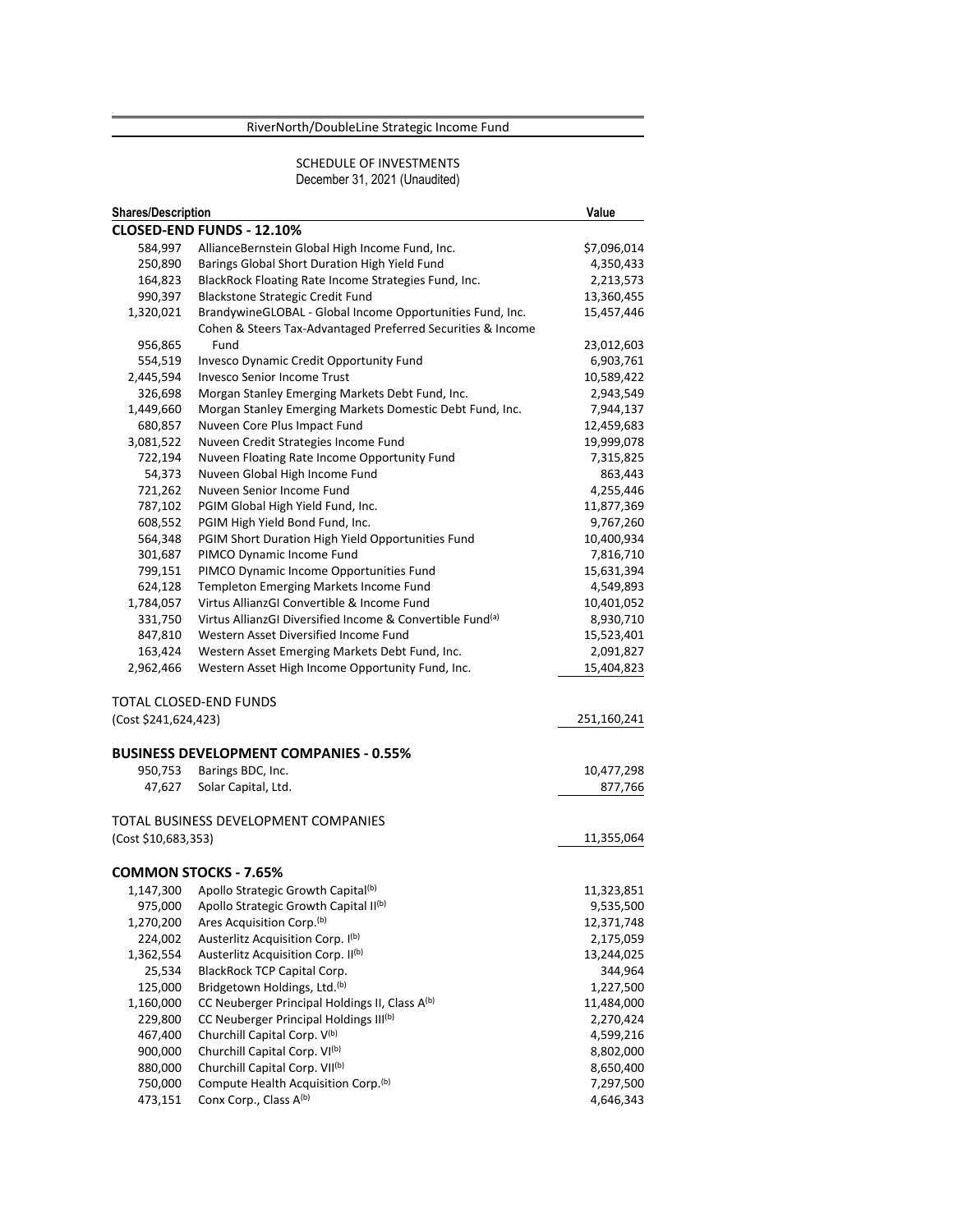| <b>Shares/Description</b> |                                                            | Value       |  |
|---------------------------|------------------------------------------------------------|-------------|--|
| 350,000                   | Far Peak Acquisition Corp. <sup>(b)</sup>                  | \$3,521,000 |  |
| 459,244                   | Fortress Value Acquisition Corp. IV <sup>(b)</sup>         | 4,477,629   |  |
| 12,164                    | Frontera Energy Corp. <sup>(b)</sup>                       | 99,015      |  |
| 220,000                   | FTAC Hera Acquisition Corp. <sup>(b)</sup>                 | 2,149,400   |  |
| 267,297                   | Gores Holdings VII, Inc. <sup>(b)</sup>                    | 2,614,165   |  |
| 52,500                    | Gores Technology Partners II, Inc. <sup>(b)</sup>          | 519,750     |  |
| 1,234,046                 | Jaws Mustang Acquisition Corp. <sup>(b)</sup>              | 12,031,949  |  |
| 484,160                   | KKR Acquisition Holdings I Corp. <sup>(b)</sup>            | 4,715,718   |  |
| 400,000                   | Landcadia Holdings IV, Inc. <sup>(b)</sup>                 | 3,892,000   |  |
| 590,000                   | Lazard Growth Acquisition Corp. I(b)                       | 5,740,700   |  |
| 31,580                    | McDermott International, Ltd. <sup>(b)</sup>               | 12,948      |  |
| 75,000                    | MSD Acquisition Corp.(b)                                   | 741,750     |  |
| 259,482                   | Pershing Square Tontine Holdings, Ltd. <sup>(b)</sup>      | 5,116,985   |  |
| 275,000                   | RedBall Acquisition Corp. <sup>(b)</sup>                   | 2,728,000   |  |
| 625,000                   | Social Capital Hedosophia Holdings Corp. VI <sup>(b)</sup> | 6,368,750   |  |
| 250,000                   | SVF Investment Corp. <sup>(b)</sup>                        | 2,510,000   |  |
| 350,000                   | Trebia Acquisition Corp. <sup>(b)</sup>                    | 3,486,000   |  |
|                           | TOTAL COMMON STOCKS                                        |             |  |
| (Cost \$159,878,200)      |                                                            | 158,698,289 |  |
|                           | <b>OPEN-END FUNDS - 1.59%</b>                              |             |  |
| 3,468,880                 | RiverNorth/Oaktree High Income Fund, Class I(c)            | 32,911,690  |  |
|                           | <b>TOTAL OPEN-END FUNDS</b>                                |             |  |
| (Cost \$33,715,728)       |                                                            | 32,911,690  |  |
|                           | <b>PREFERRED STOCKS - 0.01%</b>                            |             |  |
| 267,191                   | Riverbed Tech Pref A, 1.500%, 11/17/2028(b)                | 191,042     |  |
|                           | <b>TOTAL PREFERRED STOCKS</b>                              |             |  |
| (Cost \$188,615)          |                                                            | 191,042     |  |

|                       | <b>Shares/Principal Amount/Description</b>        | Rate   | <b>Maturity</b> | Value      |
|-----------------------|---------------------------------------------------|--------|-----------------|------------|
|                       | <b>BUSINESS DEVELOPMENT COMPANY NOTES - 0.68%</b> |        |                 |            |
| United States - 0.68% |                                                   |        |                 |            |
|                       | First Eagle Alternative Capital                   |        |                 |            |
| 246,313               | BDC, Inc.                                         | 5.00%  | 05/25/2026      | 6,293,297  |
| 32,069                | Oxford Square Capital Corp.                       | 6.50%  | 03/30/2024      | 811,025    |
| 49,593                | Oxford Square Capital Corp.                       | 6.25%  | 04/30/2026      | 1,260,654  |
|                       | PennantPark Floating Rate                         |        |                 |            |
| \$5,770,000           | Capital, Ltd.                                     | 4.25%  | 04/01/2026      | 5,845,054  |
|                       | TOTAL BUSINESS DEVELOPMENT COMPANY NOTES          |        |                 |            |
| (Cost \$13,948,945)   |                                                   |        |                 | 14,210,030 |
|                       | <b>Principal Amount/Description</b>               | Rate   | <b>Maturity</b> | Value      |
|                       | <b>FOREIGN CORPORATE BONDS - 4.31%</b>            |        |                 |            |
| Argentina - 0.07%     |                                                   |        |                 |            |
| \$150,000             | AES Argentina Generacion SA(d)                    | 7.75%  | 02/02/2024      | \$127,709  |
| 600,000               | Banco Macro SA(d)(e)                              | 6.75%  | 11/04/2026      | 500,880    |
| 150,000               | Pampa Energia SA <sup>(f)</sup>                   | 9.13%  | 04/15/2029      | 132,778    |
| 450,000               | Pampa Energia SA(d)                               | 9.13%  | 04/15/2029      | 398,336    |
| 575,629               | Stoneway Capital Corp. (d)(g)                     | 10.00% | 03/01/2027      | 180,609    |
| 150,000               | Telecom Argentina SA <sup>(d)</sup>               | 8.00%  | 07/18/2026      | 143,143    |
|                       |                                                   |        |                 | 1,483,455  |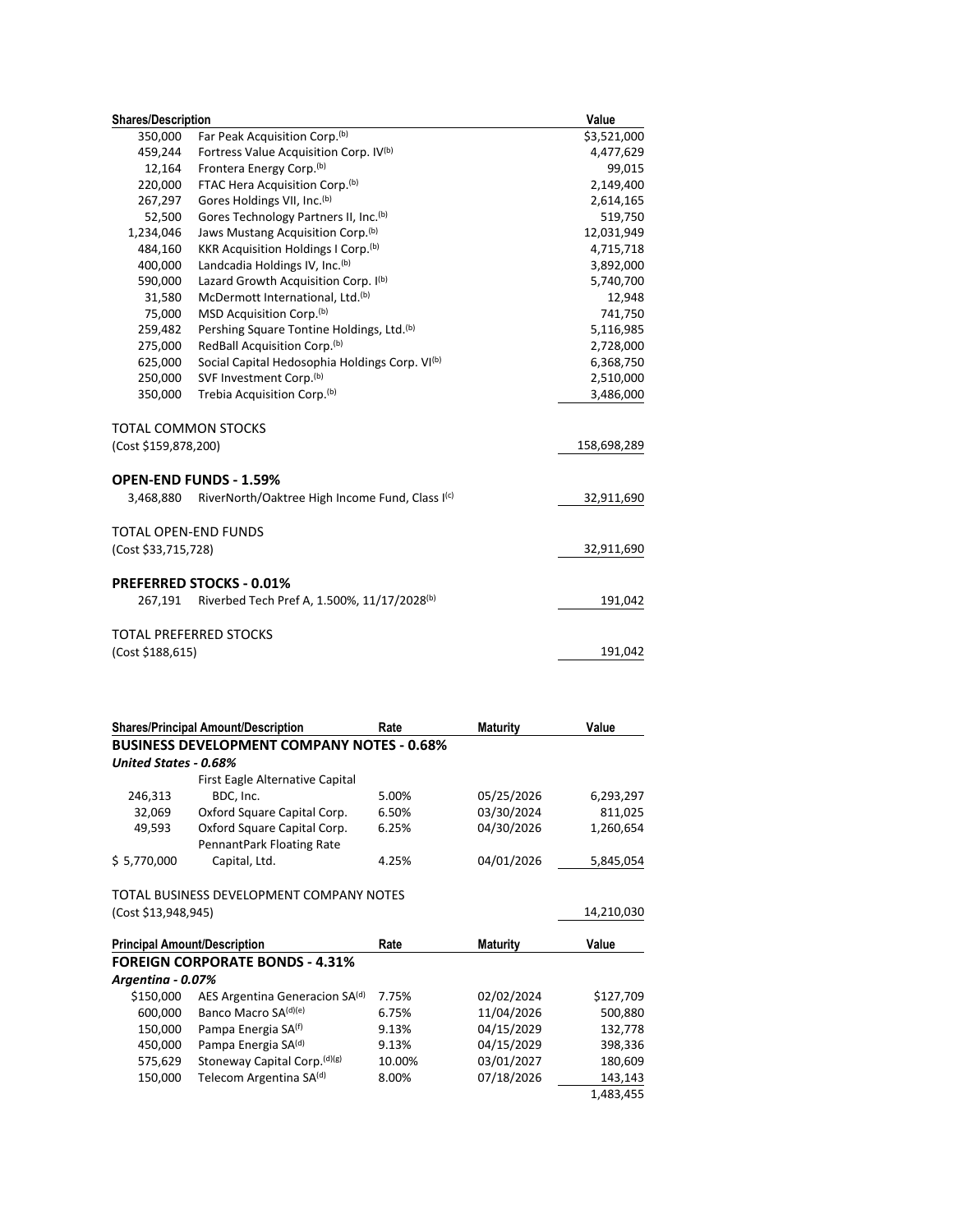| <b>Principal Amount/Description</b> |                                             | Rate                        | <b>Maturity</b>    | Value       |
|-------------------------------------|---------------------------------------------|-----------------------------|--------------------|-------------|
| Australia - 0.31%                   |                                             |                             |                    |             |
| \$1,000,000                         | APT Pipelines, Ltd.(f)                      | 4.25%                       | 07/15/2027         | \$1,101,600 |
|                                     | Australia & New Zealand Banking             |                             |                    |             |
| 990,000                             | Group, Ltd. <sup>(e)(f)</sup>               | 5Y US TI + 1.70%            | 11/25/2035         | 949,085     |
|                                     | Commonwealth Bank of                        |                             |                    |             |
| 675,000                             | Australia <sup>(f)</sup>                    | 4.32%                       | 01/10/2048         | 789,257     |
|                                     |                                             | 1D US SOFR +                |                    |             |
| 180,000                             | Macquarie Group, Ltd. <sup>(e)(f)</sup>     | 0.91%                       | 09/23/2027         | 176,476     |
|                                     |                                             | 1D US SOFR +                |                    |             |
|                                     |                                             |                             |                    |             |
| 995,000                             | Macquarie Group, Ltd. <sup>(e)(f)</sup>     | 1.532%                      | 01/14/2033         | 992,806     |
| 475,000                             | National Australia Bank, Ltd.(f)            | 2.99%                       | 05/21/2031         | 476,879     |
| 340,000                             | NBN Co., Ltd. <sup>(f)</sup>                | 1.45%                       | 05/05/2026         | 335,164     |
|                                     | Sydney Airport Finance Co. Pty,             |                             |                    |             |
| 500,000                             | Ltd.(f)                                     | 3.38%                       | 04/30/2025         | 524,248     |
|                                     | Sydney Airport Finance Co. Pty,             |                             |                    |             |
| 500,000                             | Ltd.(f)                                     | 3.63%                       | 04/28/2026         | 530,435     |
| 460,000                             | Westpac Banking Corp. <sup>(e)</sup>        | 5Y US TI + 1.53%            | 11/18/2036         | 455,226     |
|                                     |                                             |                             |                    | 6,331,176   |
| <b>Bermuda - 0.02%</b>              |                                             |                             |                    |             |
|                                     | Investment Energy Resources,                |                             |                    |             |
| 300,000                             | Ltd. <sup>(f)</sup>                         | 6.25%                       | 04/26/2029         | 322,566     |
|                                     |                                             |                             |                    |             |
| <b>Brazil - 0.09%</b>               |                                             |                             |                    |             |
|                                     |                                             |                             | Perpetual          |             |
| 800,000                             | Banco do Brasil SA(a)(e)                    | 6.25%                       | Maturity           | 795,784     |
|                                     | Banco do Estado do Rio Grande               |                             |                    |             |
| 200,000                             | do Sul SA <sup>(e)(f)</sup>                 | 5Y US TI + 4.93% 01/28/2031 |                    | 194,712     |
| 950,000                             | Oi SA <sup>(h)</sup>                        | 10.00%                      | (4.00%) 07/27/2025 | 834,694     |
|                                     |                                             |                             |                    | 1,825,190   |
|                                     | <b>British Virgin Islands - 0.03%</b>       |                             |                    |             |
| 550,000                             | TSMC Global, Ltd. <sup>(f)</sup>            | 1.25%                       | 04/23/2026         | 539,272     |
|                                     |                                             |                             |                    |             |
| Canada - 0.41%                      |                                             |                             |                    |             |
|                                     |                                             |                             |                    |             |
| 530,000                             | Bank of Montreal <sup>(e)</sup>             | 3.80%                       | 12/15/2032         | 568,911     |
| 270,000                             | CCL Industries, Inc. <sup>(f)</sup>         | 3.05%                       | 06/01/2030         | 279,596     |
| 245,000                             | CI Financial Corp.                          | 4.10%                       | 06/15/2051         | 266,137     |
| 220,000                             | Eldorado Gold Corp. <sup>(f)</sup>          | 6.25%                       | 09/01/2029         | 224,026     |
| 350,000                             | Enbridge, Inc.                              | 3.40%                       | 08/01/2051         | 355,642     |
| 850,000                             | Frontera Energy Corp. <sup>(f)</sup>        | 7.88%                       | 06/21/2028         | 797,122     |
| 225,000                             | Garda World Security Corp.(f)               | 6.00%                       | 06/01/2029         | 215,191     |
| 600,000                             | Gran Tierra Energy, Inc. <sup>(f)</sup>     | 7.75%                       | 05/23/2027         | 545,850     |
| 400,000                             | Gran Tierra Energy, Inc. <sup>(d)</sup>     | 7.75%                       | 05/23/2027         | 363,900     |
|                                     | Kronos Acquisition Holdings, Inc.           |                             |                    |             |
| 160,000                             | / KIK Custom Products, Inc.(f)              | 5.00%                       | 12/31/2026         | 158,226     |
|                                     | Kronos Acquisition Holdings, Inc.           |                             |                    |             |
| 1,430,000                           | / KIK Custom Products, Inc. <sup>(f)</sup>  | 7.00%                       | 12/31/2027         | 1,350,192   |
| 205,000                             | Mattamy Group Corp. <sup>(f)</sup>          | 4.63%                       | 03/01/2030         | 209,085     |
| 160,000                             | MEG Energy Corp. <sup>(f)</sup>             | 7.13%                       | 02/01/2027         | 170,629     |
| 25,000                              | MEG Energy Corp. <sup>(f)</sup>             | 5.88%                       | 02/01/2029         | 26,209      |
| 745,000                             | Nutrien, Ltd.                               | 4.20%                       | 04/01/2029         | 841,200     |
| 155,000                             | Parkland Corp. <sup>(f)</sup>               | 4.50%                       | 10/01/2029         | 155,377     |
|                                     | Superior Plus LP / Superior                 |                             |                    |             |
| 420,000                             | General Partner, Inc.(f)                    | 4.50%                       | 03/15/2029         | 432,314     |
| 240,000                             | Telesat Canada / Telesat LLC <sup>(f)</sup> | 5.63%                       | 12/06/2026         | 225,634     |
| 372,000                             | Tervita Corp. <sup>(f)</sup>                | 11.00%                      | 12/01/2025         | 429,180     |
| 750,000                             | TransCanada PipeLines, Ltd.                 | 4.25%                       | 05/15/2028         | 837,047     |
|                                     |                                             |                             |                    | 8,451,468   |
| Cayman Islands - 0.24%              |                                             |                             |                    |             |
|                                     |                                             | 10Y US TI +                 | Perpetual          |             |
| 400,000                             | Banco do Brasil SA(a)(e)                    | 6.362%                      | Maturity           | 427,092     |
|                                     |                                             |                             |                    |             |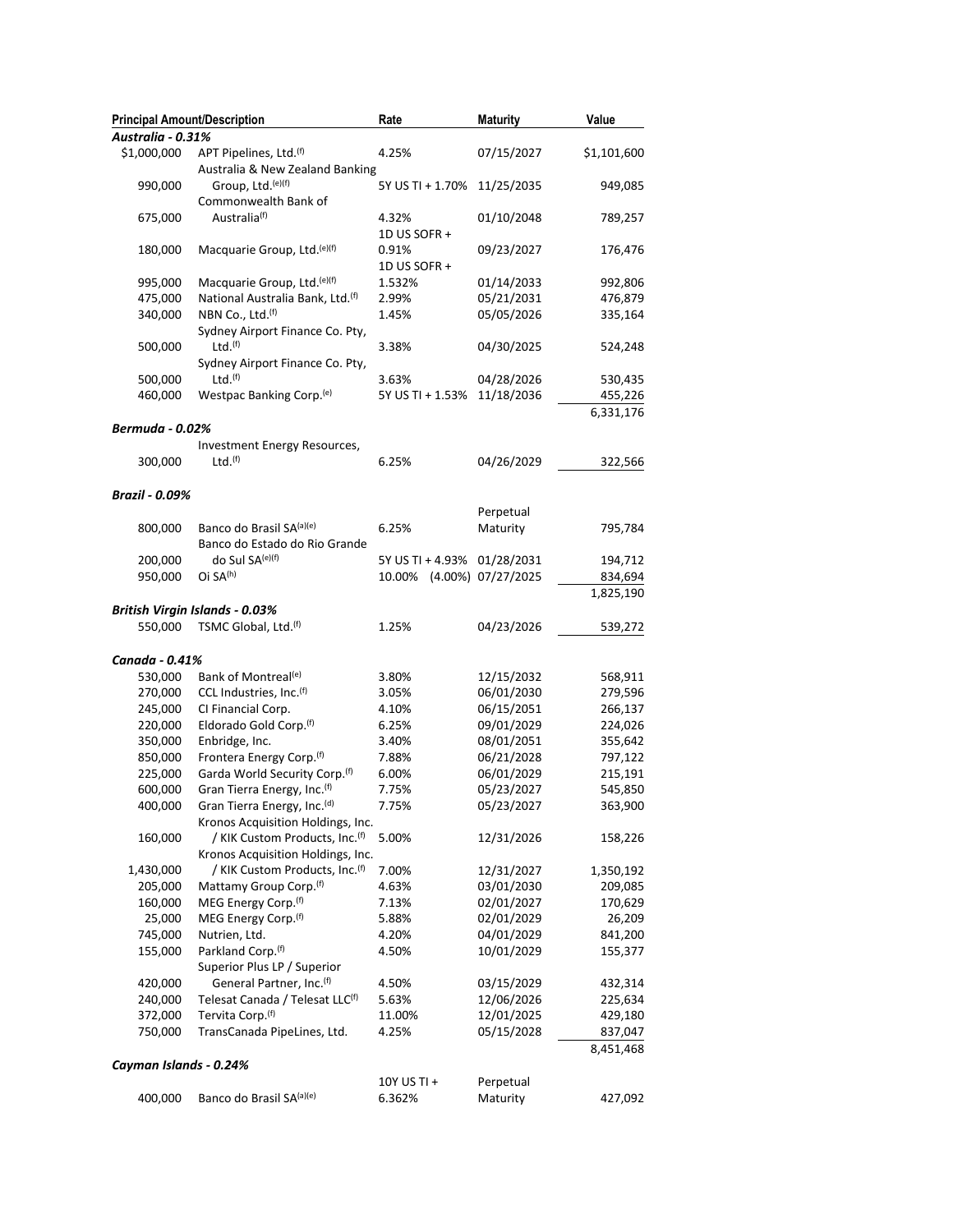| <b>Principal Amount/Description</b> |                                          | Rate                       | <b>Maturity</b> | Value     |
|-------------------------------------|------------------------------------------|----------------------------|-----------------|-----------|
|                                     | Banco Mercantil del Norte                |                            | Perpetual       |           |
| \$200,000                           | SA/Grand Cayman(a)(e)(f)                 | 7.50%                      | Maturity        | \$213,083 |
|                                     | Banco Mercantil del Norte                | 10Y US TI +                | Perpetual       |           |
| 200,000                             | SA/Grand Cayman(a)(e)(f)                 | 5.034%                     | Maturity        | 199,400   |
|                                     | Banco Mercantil del Norte                |                            | Perpetual       |           |
| 200,000                             | SA/Grand Cayman(a)(d)(e)                 | 7.63%                      | Maturity        | 214,980   |
|                                     | Banco Mercantil del Norte                |                            | Perpetual       |           |
| 300,000                             | SA/Grand Cayman(a)(e)                    | 10Y US TI + 5.47% Maturity |                 | 319,625   |
|                                     | CK Hutchison Capital Securities          |                            | Perpetual       |           |
| 500,000                             | 17, Ltd. (a)(d)(e)                       | 4.00%                      | Maturity        | 504,446   |
|                                     | Global Aircraft Leasing Co.,             |                            |                 |           |
|                                     | Ltd.(f)(h)                               |                            | 09/15/2024      |           |
| 166,440                             |                                          | 6.50%<br>(7.25%)           |                 | 160,800   |
|                                     | Gran Tierra Energy International         |                            |                 |           |
| 624,000                             | Holdings, Ltd. <sup>(d)</sup>            | 6.25%                      | 02/15/2025      | 569,238   |
| 494,217                             | Interoceanica IV Finance, Ltd.(i)        | 0.00%                      | 11/30/2025      | 464,873   |
|                                     | Itau Unibanco Holding SA                 |                            | Perpetual       |           |
| 200,000                             | Island <sup>(a)(e)(f)</sup>              | 4.63%                      | Maturity        | 187,705   |
|                                     | Itau Unibanco Holding SA                 |                            |                 |           |
| 400,000                             | Island(d)(e)                             | 5Y US TI + 3.88%           | 04/15/2031      | 384,610   |
|                                     | Itau Unibanco Holding SA                 |                            | Perpetual       |           |
| 200,000                             | Island(a)(d)(e)                          | 5Y US TI + 6.13%           | Maturity        | 201,558   |
|                                     | Itau Unibanco Holding SA                 |                            | Perpetual       |           |
| 600,000                             | Island <sup>(a)(d)(e)</sup>              | 5Y US TI + 4.63%           | Maturity        | 563,115   |
| 150,100                             | Lima Metro Line 2 Finance, Ltd.(f) 5.88% |                            | 07/05/2034      | 172,732   |
| 200,000                             | SA Global Sukuk, Ltd.(f)                 | 2.69%                      | 06/17/2031      | 201,546   |
| 260,000                             | Transocean Poseidon, Ltd. <sup>(f)</sup> | 6.88%                      | 02/01/2027      | 251,495   |
|                                     |                                          |                            |                 | 5,036,298 |
| Chile - 0.31%                       |                                          |                            |                 |           |
|                                     |                                          |                            |                 |           |
| 600,000                             | AES Andes SA(e)(f)                       | 6.35%                      | 10/07/2079      | 611,718   |
| 500,000                             | AES Andes SA <sup>(e)</sup>              | 7.13%                      | 03/26/2079      | 518,202   |
| 400,000                             | AES Andes SA(d)(e)                       | 6.35%                      | 10/07/2079      | 407,812   |
| 200,000                             | Antofagasta PLC(d)                       | 2.38%                      | 10/14/2030      | 190,287   |
| 200,000                             | CAP SA(f)                                | 3.90%                      | 04/27/2031      | 188,197   |
| 700,000                             | CAP SA(d)                                | 3.90%                      | 04/27/2031      | 658,690   |
|                                     | Empresa de Transporte de                 |                            |                 |           |
| 900,000                             | Pasajeros Metro SA(f)                    | 5.00%                      | 01/25/2047      | 1,049,783 |
|                                     | Empresa Electrica Cochrane               |                            |                 |           |
| 316,960                             | $SpA^{(d)}$                              | 5.50%                      | 05/14/2027      | 317,676   |
| 600,000                             | Geopark, Ltd. <sup>(d)</sup>             | 6.50%                      | 09/21/2024      | 615,702   |
| 423,540                             | GNL Quintero SA(d)                       | 4.63%                      | 07/31/2029      | 450,140   |
| 1,000,000                           | Guacolda Energia SA(d)                   | 4.56%                      | 04/30/2025      | 336,250   |
| 750,000                             | Transelec SA(d)                          | 3.88%                      | 01/12/2029      | 802,339   |
| 200,000                             | VTR Finance NV(d)                        | 6.38%                      | 07/15/2028      | 208,292   |
|                                     |                                          |                            |                 | 6,355,088 |
| China - 0.09%                       |                                          |                            |                 |           |
|                                     |                                          |                            | Perpetual       |           |
| 300,000                             | Agile Group Holdings, Ltd.(a)            | 7.88%                      | Maturity        | 144,075   |
|                                     |                                          |                            | Perpetual       |           |
|                                     |                                          |                            |                 |           |
| 495,000                             | Agile Group Holdings, Ltd. (a)(e)        | 7.75%                      | Maturity        | 237,724   |
|                                     |                                          |                            | Perpetual       |           |
| 200,000                             | Agile Group Holdings, Ltd. (a)(e)        | 6.88%                      | Maturity        | 96,000    |
| 200,000                             | Central China Real Estate, Ltd.          | 7.25%                      | 04/24/2023      | 139,000   |
| 700,000                             | Central China Real Estate, Ltd.          | 7.25%                      | 07/16/2024      | 441,000   |
|                                     |                                          |                            | Perpetual       |           |
| 200,000                             | Logan Group Co., Ltd. (a)(e)             | 5Y US TI + 6.00%           | Maturity        | 173,500   |
| 400,000                             | Ronshine China Holdings, Ltd.            | 7.35%                      | 12/15/2023      | 152,000   |
| 600,000                             | Ronshine China Holdings, Ltd.            | 6.75%                      | 08/05/2024      | 228,000   |
| 350,000                             | Yuzhou Group Holdings Co., Ltd. 8.30%    |                            | 05/27/2025      | 103,250   |
| 600,000                             | Yuzhou Group Holdings Co., Ltd. 7.38%    |                            | 01/13/2026      | 174,000   |
|                                     |                                          |                            |                 | 1,888,549 |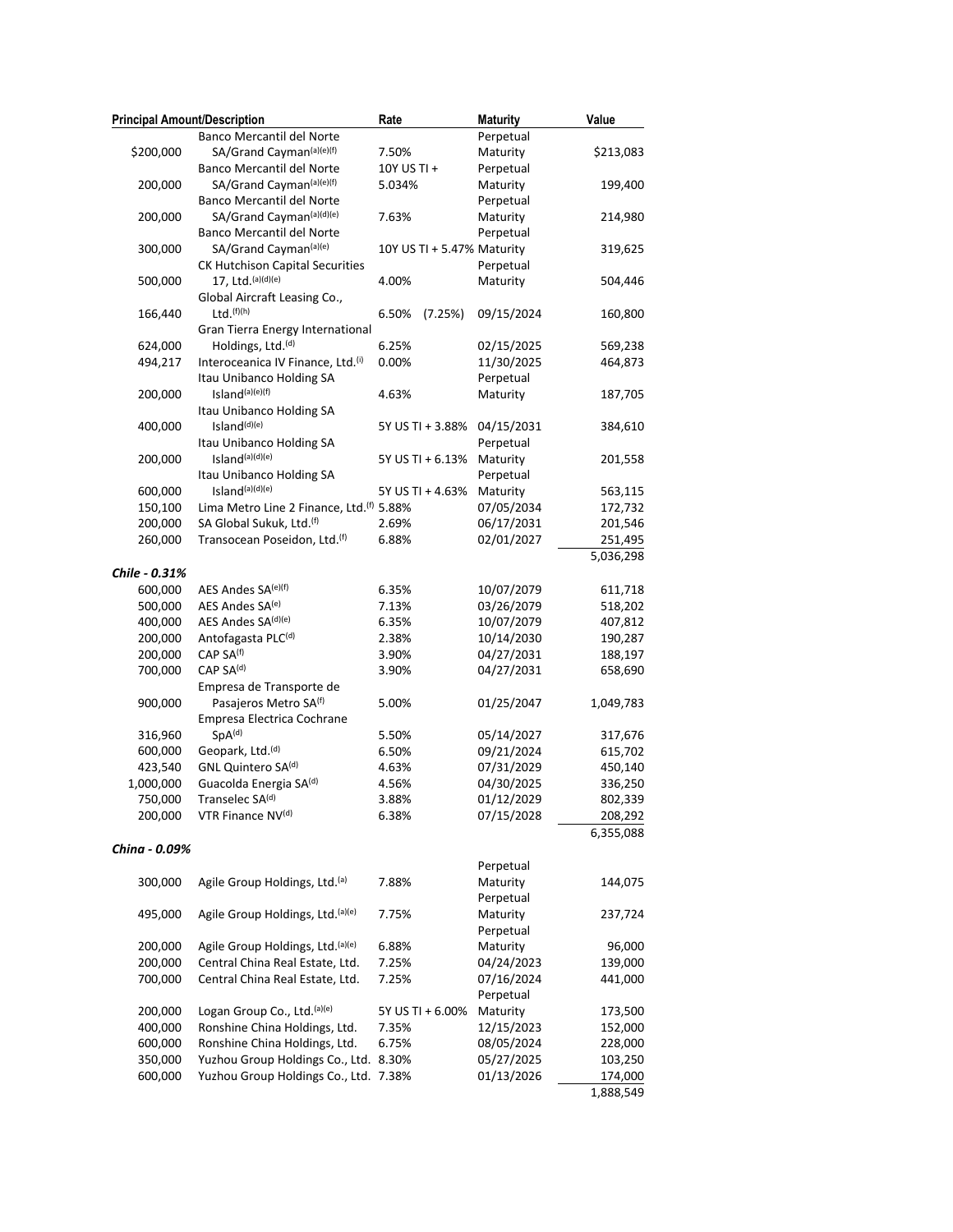| <b>Principal Amount/Description</b> |                                                      | Rate                       | <b>Maturity</b>    | Value     |
|-------------------------------------|------------------------------------------------------|----------------------------|--------------------|-----------|
| Colombia - 0.29%                    |                                                      |                            |                    |           |
|                                     | Alpha Capital SAS / AlphaDebit                       |                            |                    |           |
| \$19,062                            | S.A. de C.V <sup>(f)(h)</sup>                        | 10.00%                     | (0.00%) 02/01/2022 | \$19,062  |
|                                     |                                                      |                            | Perpetual          |           |
| 450,000                             | Banco Davivienda SA(a)(e)(f)                         | 10Y US TI + 5.10% Maturity |                    | 457,382   |
| 650,000                             | Banco GNB Sudameris SA <sup>(e)(f)</sup>             | 5Y US TI + 6.66%           | 04/16/2031         | 647,663   |
| 391,000                             | Banco GNB Sudameris SA(d)(e)                         | 5Y US TI + 4.56%           | 04/03/2027         | 389,096   |
| 350,000                             | Credivalores-Crediservicios SAS <sup>(f)</sup> 8.88% |                            | 02/07/2025         | 259,913   |
| 200,000                             | Credivalores-Crediservicios SAS <sup>(d)</sup> 9.75% |                            | 07/27/2022         | 192,819   |
| 400,000                             | Credivalores-Crediservicios SAS <sup>(d)</sup> 8.88% |                            | 02/07/2025         | 297,044   |
| 100,000                             | <b>Ecopetrol SA</b>                                  | 4.63%                      | 11/02/2031         | 97,401    |
| 950,000                             | Ecopetrol SA                                         | 5.88%                      | 05/28/2045         | 910,067   |
| 600,000                             | <b>Ecopetrol SA</b>                                  | 5.88%                      | 11/02/2051         | 563,082   |
|                                     | Empresas Publicas de Medellin                        |                            |                    |           |
| 400,000                             | ESP <sup>(d)</sup>                                   | 4.25%                      | 07/18/2029         | 380,106   |
|                                     | Empresas Publicas de Medellin                        |                            |                    |           |
| 700,000                             | ESP <sup>(d)</sup>                                   | 4.38%                      | 02/15/2031         | 659,162   |
| 150,000                             | Gilex Holding SARL <sup>(f)</sup>                    | 8.50%                      | 05/02/2023         | 152,475   |
| 750,000                             | <b>Gilex Holding SARL</b>                            | 8.50%                      | 05/02/2023         | 762,375   |
| 200,000                             | Oleoducto Central SA(d)                              | 4.00%                      | 07/14/2027         | 199,100   |
|                                     |                                                      |                            |                    | 5,986,747 |
| Cyprus - 0.03%                      |                                                      |                            |                    |           |
| 600,000                             | Interpipe Holdings PLC(f)                            | 8.38%                      | 05/13/2026         | 543,300   |
|                                     |                                                      |                            |                    |           |
| <b>France - 0.05%</b>               |                                                      |                            |                    |           |
| 725,000                             | BNP Paribas SA(e)(f)                                 | 1D SOFR + 1.51% 01/13/2031 |                    | 746,564   |
| 340,000                             | BPCE SA <sup>(f)</sup>                               | 1.00%                      | 01/20/2026         | 329,185   |
|                                     |                                                      |                            |                    |           |
|                                     |                                                      |                            |                    | 1,075,749 |
| Great Britain - 0.26%               |                                                      |                            |                    |           |
| 710,000                             | Anglo American Capital PLC <sup>(f)</sup>            | 4.50%                      | 03/15/2028         | 783,161   |
| 765,000                             | Barclays PLC <sup>(e)</sup>                          | 3M US L + 1.38%            | 05/16/2024         | 774,687   |
| 930,000                             | HSBC Holdings PLC <sup>(e)</sup>                     | 3M US L + 1.38%            | 09/12/2026         | 956,054   |
| 730,000                             | Lloyds Banking Group PLC <sup>(e)</sup>              | 3M US L + 1.21%            | 11/07/2028         | 780,238   |
| 535,000                             | NatWest Markets PLC(f)                               | 0.80%                      | 08/12/2024         | 526,462   |
| 500,000                             | Tullow Oil PLC(f)                                    | 10.25%                     | 05/15/2026         | 505,847   |
|                                     | Vedanta Resources Finance II                         |                            |                    |           |
| 450,000                             | $PLC^{(f)}$                                          | 9.25%                      | 04/23/2026         | 419,938   |
|                                     | Vedanta Resources Finance II                         |                            |                    |           |
| 200,000                             | $PLC^{(d)}$                                          | 9.25%                      | 04/23/2026         | 186,639   |
| 480,000                             | Weir Group PLC <sup>(f)</sup>                        | 2.20%                      | 05/13/2026         | 473,772   |
|                                     |                                                      |                            |                    | 5,406,798 |
| <b>Hong Kong - 0.06%</b>            |                                                      |                            |                    |           |
|                                     |                                                      |                            | Perpetual          |           |
| 200,000                             | Bangkok Bank PCL(a)(e)                               | 5Y US TI + 4.73%           | Maturity           | 207,806   |
|                                     |                                                      |                            | Perpetual          |           |
| 200,000                             | Kasikornbank PCL(a)(e)                               | 5Y US TI + 4.94%           | Maturity           | 209,929   |
|                                     |                                                      |                            | Perpetual          |           |
| 400,000                             | RKP Overseas Finance, Ltd. <sup>(a)</sup>            | 7.75%                      | Maturity           | 341,762   |
|                                     |                                                      |                            | Perpetual          |           |
| 600,000                             | RKP Overseas Finance, Ltd.(a)                        | 7.95%                      | Maturity           | 518,655   |
|                                     |                                                      |                            |                    | 1,278,152 |
| India - 0.10%                       |                                                      |                            |                    |           |
|                                     | Adani International Container                        |                            |                    |           |
| 392,000                             | Terminal Pvt, Ltd. <sup>(d)</sup>                    | 3.00%                      | 02/16/2031         | 378,053   |
|                                     | Adani Ports & Special Economic                       |                            |                    |           |
| 200,000                             | Zone, Ltd. <sup>(d)</sup>                            | 4.38%                      | 07/03/2029         | 208,869   |
|                                     | Adani Ports & Special Economic                       |                            |                    |           |
| 500,000                             | Zone, Ltd.                                           | 3.10%                      | 02/02/2031         | 476,610   |
| 400,000                             | Reliance Industries, Ltd. <sup>(d)</sup>             | 5.40%                      | 02/14/2022         | 401,849   |
| 200,000                             | UltraTech Cement, Ltd. <sup>(d)</sup>                | 2.80%                      | 02/16/2031         | 193,300   |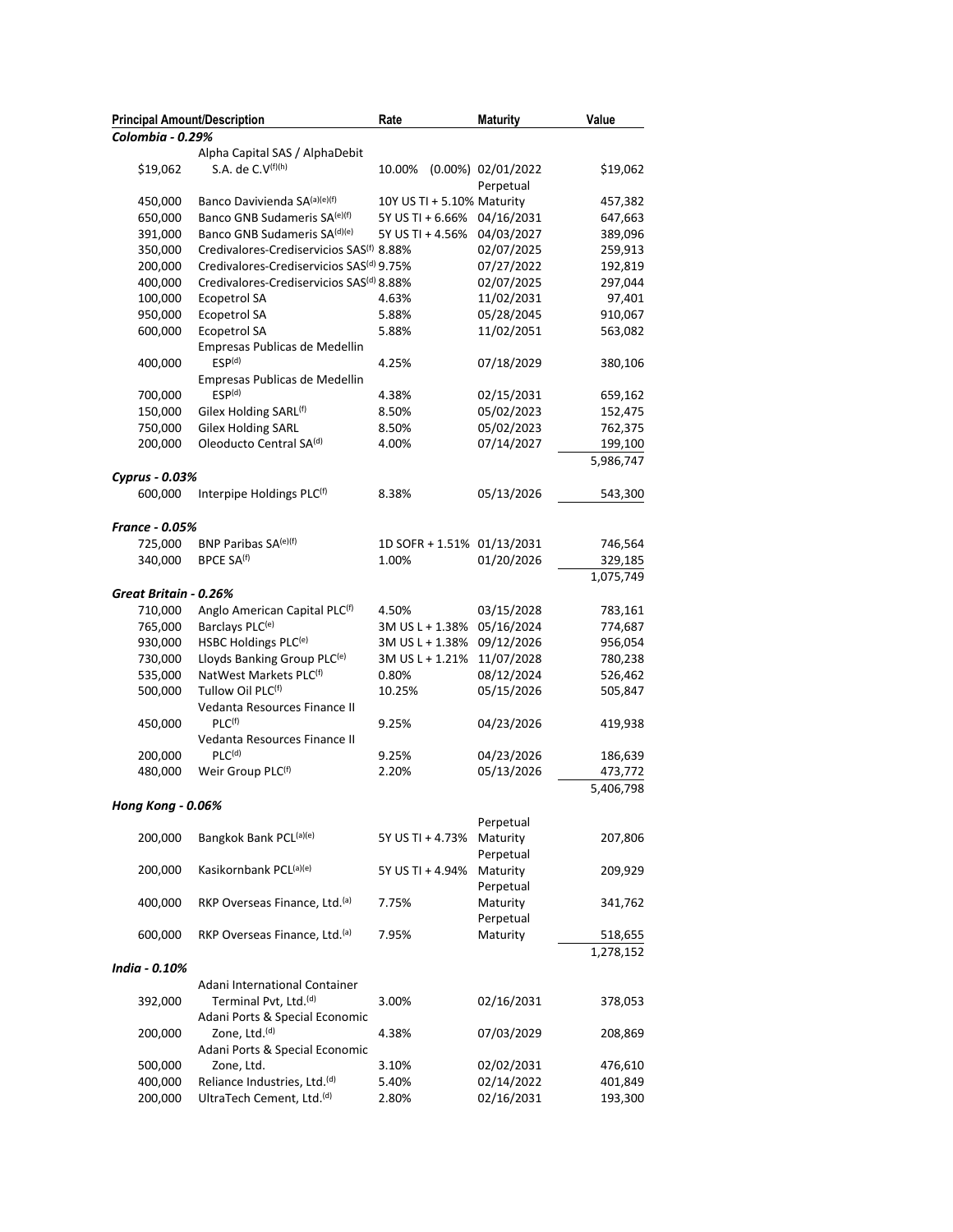| <b>Principal Amount/Description</b>                                                   | Rate           | <b>Maturity</b>          | Value             |
|---------------------------------------------------------------------------------------|----------------|--------------------------|-------------------|
| \$400,000<br>Vedanta Resources, Ltd.                                                  | 6.13%          | 08/09/2024               | \$348,500         |
|                                                                                       |                |                          | 2,007,181         |
| Indonesia - 0.04%                                                                     |                |                          |                   |
| 500,000<br>ABM Investama Tbk PT <sup>(f)</sup>                                        | 9.50%          | 08/05/2026               | 477,598           |
| 300,000<br>Pertamina Persero PT <sup>(d)</sup>                                        | 4.15%          | 02/25/2060               | 302,353           |
| <b>Ireland - 0.12%</b>                                                                |                |                          | 779,951           |
| AerCap Ireland Capital DAC /                                                          |                |                          |                   |
| 895,000<br><b>AerCap Global Aviation Trust</b>                                        | 3.40%          | 10/29/2033               | 912,329           |
| <b>Aptiv PLC</b><br>390,000                                                           | 3.10%          | 12/01/2051               | 372,187           |
| Avolon Holdings Funding, Ltd. <sup>(f)</sup><br>575,000                               | 3.25%          | 02/15/2027               | 579,428           |
| <b>GE Capital International Funding</b>                                               |                |                          |                   |
| Co. Unlimited Co<br>515,000                                                           | 4.42%          | 11/15/2035               | 615,426           |
|                                                                                       |                |                          | 2,479,370         |
| <b>Israel - 0.05%</b>                                                                 |                |                          |                   |
| 900,000<br>Israel Electric Corp., Ltd. <sup>(f)</sup>                                 | 5.00%          | 11/12/2024               | 977,737           |
| Jamaica - 0.00%(i)                                                                    |                |                          |                   |
| Digicel Group Holdings, Ltd.(f)(h)<br>66,295                                          | 8.00%          | $(8.00\%)$<br>04/01/2025 | 61,478            |
|                                                                                       |                |                          |                   |
| Japan - 0.08%                                                                         |                |                          |                   |
| Mitsubishi UFJ Financial Group,                                                       |                |                          |                   |
| 770,000<br>Inc.                                                                       | 1.41%          | 07/17/2025               | 766,369           |
| 880,000<br>Renesas Electronics Corp. <sup>(f)</sup>                                   | 2.17%          | 11/25/2026               | 877,569           |
|                                                                                       |                |                          | 1,643,938         |
| Luxembourg - 0.06%                                                                    |                |                          |                   |
| Atento Luxco 1 SA(f)<br>150,000                                                       | 8.00%          | 02/10/2026               | 160,408           |
| Endo Luxembourg Finance Co. I<br>SARL / Endo US, Inc.(f)<br>135,000                   | 6.13%          | 04/01/2029               | 132,567           |
| 305,000<br>EverArc Escrow Sarl(f)                                                     | 5.00%          | 10/30/2029               | 305,685           |
| 400,000<br>FS Luxembourg SARL <sup>(f)</sup>                                          | 10.00%         | 12/15/2025               | 438,994           |
| Millicom International Cellular                                                       |                |                          |                   |
| SA <sup>(d)</sup><br>270,000                                                          | 6.25%          | 03/25/2029               | 293,980           |
|                                                                                       |                |                          | 1,331,634         |
| Malaysia - 0.05%                                                                      |                |                          |                   |
| 800,000<br>Petronas Capital, Ltd. <sup>(f)</sup>                                      | 2.48%          | 01/28/2032               | 803,623           |
| TNB Global Ventures Capital Bhd 3.24%<br>200,000                                      |                | 10/19/2026               | 208,970           |
|                                                                                       |                |                          | 1,012,593         |
| Mexico - 0.29%                                                                        |                |                          |                   |
| Alpha Holding SA de CV <sup>(f)</sup><br>700,000<br>Alpha Holding SA de CV<br>200,000 | 9.00%<br>9.00% | 02/10/2025<br>02/10/2025 | 103,859<br>29,674 |
| <b>Banco Santander Mexico SA</b>                                                      |                |                          |                   |
| Institucion de Banca Multiple                                                         |                | Perpetual                |                   |
| Grupo Financiero Santand <sup>(a)(e)</sup> 8.50%<br>500,000                           |                | Maturity                 | 502,250           |
| Braskem Idesa SAPI <sup>(f)</sup><br>800,000                                          | 6.99%          | 02/20/2032               | 804,320           |
| Credito Real SAB de CV SOFOM                                                          |                |                          |                   |
| ER <sup>(d)</sup><br>500,000                                                          | 9.50%          | 02/07/2026               | 323,650           |
| Credito Real SAB de CV SOFOM                                                          |                | Perpetual                |                   |
| ER <sup>(a)(d)(e)</sup><br>950,000                                                    | 9.13%          | Maturity                 | 459,719           |
| 800,000<br>Mexarrend SAPI de CV <sup>(f)</sup>                                        | 10.25%         | 07/24/2024               | 717,108           |
| Mexarrend SAPI de CV <sup>(d)</sup><br>200,000                                        | 10.25%         | 07/24/2024               | 179,277           |
| Operadora de Servicios Mega SA                                                        |                |                          |                   |
| 700,000<br>de CV Sofom ER <sup>(f)</sup>                                              | 8.25%          | 02/11/2025               | 651,718           |
| <b>Petroleos Mexicanos</b><br>750,000                                                 | 6.38%          | 01/23/2045               | 652,714           |
| 700,000<br><b>Petroleos Mexicanos</b>                                                 | 6.75%          | 09/21/2047               | 622,632           |
| TV Azteca SAB de CV(g)<br>200,000                                                     | 8.25%          | 08/09/2024               | 136,752           |
| Unifin Financiera SAB de CV <sup>(d)</sup><br>200,000                                 | 7.38%          | 02/12/2026<br>Perpetual  | 166,772           |
| Unifin Financiera SAB de CV(a)(d)(e) 8.88%<br>1,200,000                               |                | Maturity                 | 711,198           |
|                                                                                       |                |                          | 6,061,643         |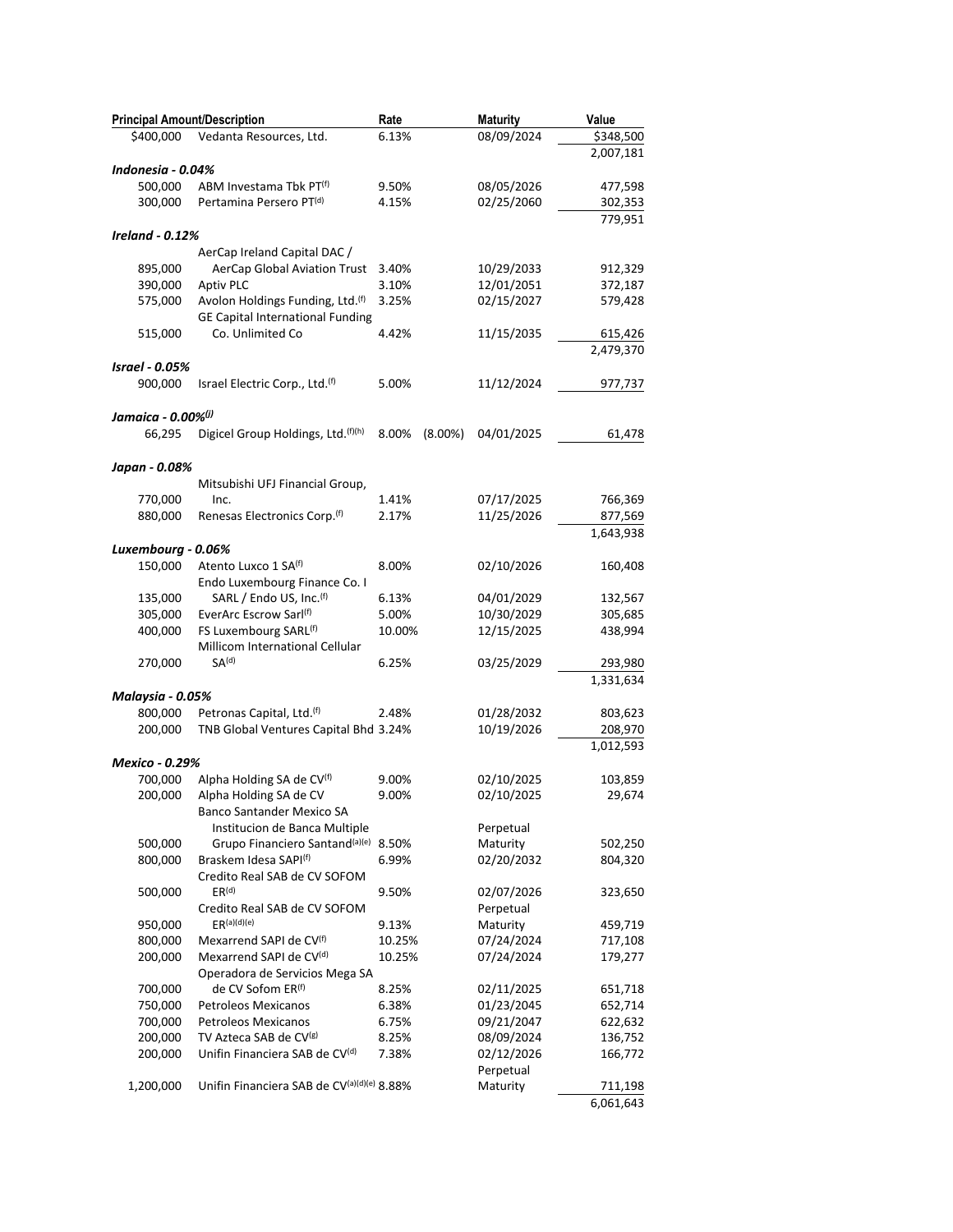| <b>Principal Amount/Description</b> |                                                              | Rate                       | <b>Maturity</b> | Value     |
|-------------------------------------|--------------------------------------------------------------|----------------------------|-----------------|-----------|
| Netherlands - 0.27%                 |                                                              |                            |                 |           |
| \$400,000                           | Equate Petrochemical BV(d)                                   | 2.63%                      | 04/28/2028      | \$401,500 |
| 650,000                             | Jababeka International BV(d)                                 | 6.50%                      | 10/05/2023      | 610,442   |
| 800,000                             | Metinvest BV(d)                                              | 7.75%                      | 10/17/2029      | 793,256   |
| 200,000                             | Minejesa Capital BV                                          | 4.63%                      | 08/10/2030      | 206,152   |
| 1,200,000                           | Minejesa Capital BV                                          | 5.63%                      | 08/10/2037      | 1,255,812 |
| 500,000                             | <b>NGD Holdings BV</b>                                       | 6.75%                      | 12/31/2026      | 458,750   |
|                                     | NXP BV / NXP Funding LLC / NXP                               |                            |                 |           |
| 420,000                             | USA, Inc.(f)                                                 | 3.88%                      | 06/18/2026      | 453,748   |
| 600,000                             | Petrobras Global Finance BV                                  | 6.90%                      | 03/19/2049      | 639,909   |
| 200,000                             | Petrobras Global Finance BV                                  | 6.75%                      | 06/03/2050      | 209,531   |
| 700,000                             | Petrobras Global Finance BV                                  | 5.50%                      | 06/10/2051      | 650,632   |
|                                     |                                                              |                            |                 | 5,679,732 |
| Panama - 0.07%                      |                                                              |                            |                 |           |
|                                     |                                                              |                            | Perpetual       |           |
| 400,000                             | Banco General SA(a)(e)(f)                                    | 10Y US TI + 3.67% Maturity |                 | 405,602   |
| 200,000                             | Multibank, Inc. <sup>(d)</sup>                               | 4.38%                      | 11/09/2022      | 203,963   |
| 673,342                             | UEP Penonome II SA <sup>(f)</sup>                            | 6.50%                      | 10/01/2038      | 705,892   |
| 192,383                             | UEP Penonome II SA <sup>(d)</sup>                            | 6.50%                      | 10/01/2038      | 201,683   |
|                                     |                                                              |                            |                 |           |
| Paraguay - 0.03%                    |                                                              |                            |                 | 1,517,140 |
| 700,000                             | Frigorifico Concepcion SA <sup>(f)</sup>                     | 7.70%                      | 07/21/2028      |           |
|                                     |                                                              |                            |                 | 706,265   |
|                                     |                                                              |                            |                 |           |
| Peru - 0.22%                        | Banco de Credito del Peru(d)(e)                              |                            |                 |           |
| 400,000                             | Banco Internacional del Peru SAA                             | 5Y US TI + 3.13%           | 07/01/2030      | 395,666   |
|                                     |                                                              |                            |                 |           |
| 750,000                             | Interbank <sup>(e)</sup>                                     | 1Y US TI + 3.71%           | 07/08/2030      | 746,224   |
| 300,000                             | Camposol SA <sup>(f)</sup>                                   | 6.00%                      | 02/03/2027      | 311,584   |
| 400,000                             | Camposol SA(d)                                               | 6.00%                      | 02/03/2027      | 415,446   |
| 500,000                             | Cia de Minas Buenaventura SAA <sup>(f)</sup> 5.50%           |                            | 07/23/2026      | 488,515   |
|                                     | Hunt Oil Co. of Peru LLC Sucursal<br>Del Peru <sup>(d)</sup> |                            |                 |           |
| 862,200                             |                                                              | 6.38%                      | 06/01/2028      | 872,977   |
| 700,000                             | Inkia Energy, Ltd. <sup>(d)</sup>                            | 5.88%                      | 11/09/2027      | 718,491   |
| 800,000                             | Peru LNG Srl(d)                                              | 5.38%                      | 03/22/2030      | 693,248   |
|                                     |                                                              |                            |                 | 4,642,151 |
| Qatar - 0.03%                       |                                                              |                            |                 |           |
| 700,000                             | Qatar Energy <sup>(d)</sup>                                  | 2.25%                      | 07/12/2031      | 695,169   |
|                                     |                                                              |                            |                 |           |
| Singapore - 0.32%                   |                                                              |                            |                 |           |
| 715,000                             | BOC Aviation, Ltd.(e)(f)                                     | 3M US L + 1.13%            | 09/26/2023      | 717,324   |
| 200,000                             | DBS Group Holdings, Ltd. <sup>(e)</sup>                      | 5Y US TI + 1.82%           | 03/10/2031      | 197,859   |
|                                     |                                                              |                            | Perpetual       |           |
| 200,000                             | DBS Group Holdings, Ltd. <sup>(a)(e)</sup>                   | 5Y US TI + 1.92%           | Maturity        | 203,842   |
| 500,000                             | Medco Laurel Tree Pte, Ltd. <sup>(f)</sup>                   | 6.95%                      | 11/12/2028      | 495,956   |
|                                     | ONGC Videsh Vankorneft Pte,                                  |                            |                 |           |
| 200,000                             | Ltd.                                                         | 3.75%                      | 07/27/2026      | 209,740   |
|                                     | Oversea-Chinese Banking Corp.,                               |                            |                 |           |
| 700,000                             | $Ltd.$ <sup>(e)(f)</sup>                                     | 5Y US TI + 1.58%           | 09/10/2030      | 694,974   |
| 700,000                             | PSA Treasury Pte, Ltd.                                       | 2.25%                      | 04/30/2030      | 715,269   |
| 200,000                             | PSA Treasury Pte, Ltd.                                       | 2.13%                      | 09/05/2029      | 202,259   |
| 600,000                             | Singtel Group Treasury                                       | 1.88%                      | 06/10/2030      | 591,322   |
| 350,000                             | Temasek Financial I, Ltd.(f)                                 | 1.00%                      | 10/06/2030      | 325,581   |
| 250,000                             | Temasek Financial I, Ltd. <sup>(d)</sup>                     | 1.00%                      | 10/06/2030      | 232,557   |
| 500,000                             | Temasek Financial I, Ltd. <sup>(d)</sup>                     | 1.63%                      | 08/02/2031      | 484,853   |
| 400,000                             | Theta Capital Pte, Ltd.                                      | 8.13%                      | 01/22/2025      | 422,162   |
| 500,000                             | Theta Capital Pte, Ltd.                                      | 6.75%                      | 10/31/2026      | 504,109   |
| 700,000                             | United Overseas Bank, Ltd. <sup>(e)</sup>                    | 5Y US TI + 1.75%           | 03/16/2031      | 690,998   |
|                                     |                                                              |                            |                 | 6,688,805 |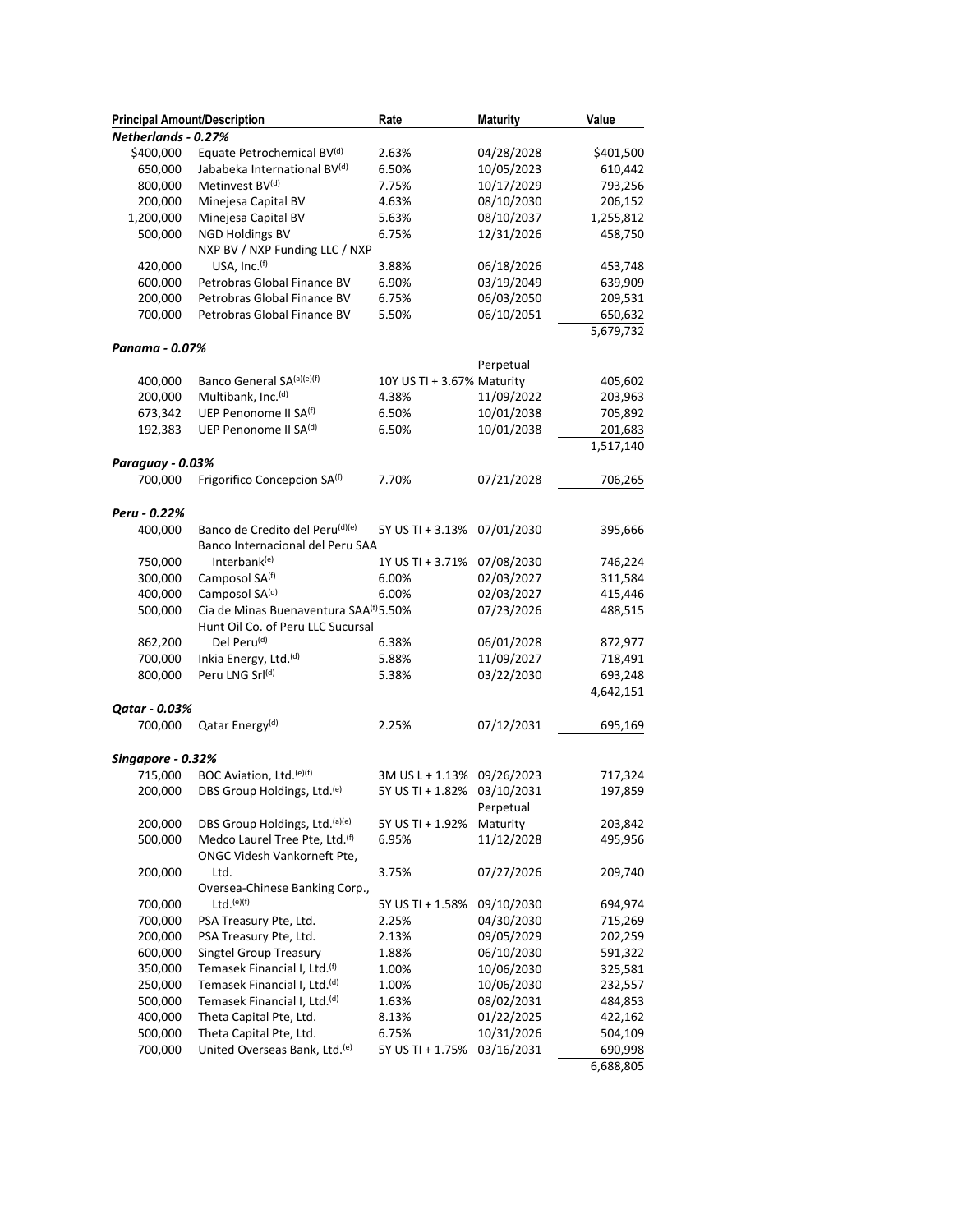| <b>Principal Amount/Description</b> |                                                                          | Rate             | <b>Maturity</b> | Value      |
|-------------------------------------|--------------------------------------------------------------------------|------------------|-----------------|------------|
| South Korea - 0.15%                 |                                                                          |                  |                 |            |
|                                     | Korea East-West Power Co.,                                               |                  |                 |            |
| \$200,000                           | Ltd.(f)                                                                  | 1.75%            | 05/06/2025      | \$201,624  |
| 400,000                             | Korea East-West Power Co., Ltd. 1.75%                                    |                  | 05/06/2025      | 403,248    |
| 500,000                             | Korea Electric Power Corp. <sup>(d)</sup><br>Korea Hydro & Nuclear Power | 1.13%            | 06/15/2025      | 494,102    |
| 400,000                             | Co., Ltd. $(f)$                                                          | 1.25%            | 04/27/2026      | 393,074    |
| 400,000                             | KT Corp.                                                                 | 1.00%            | 09/01/2025      | 392,436    |
| 200,000                             | KT Corp.                                                                 | 1.38%            | 01/21/2027      | 195,548    |
| 200,000                             | KT Corp. <sup>(d)</sup>                                                  | 2.50%            | 07/18/2026      | 206,920    |
| 200,000                             | LG Chem, Ltd.(f)                                                         | 2.38%            | 07/07/2031      | 196,936    |
| 200,000                             | NongHyup Bank(f)                                                         | 1.25%            | 07/20/2025      | 198,186    |
| 200,000                             | POSCO                                                                    | 2.38%            | 01/17/2023      | 202,271    |
|                                     | Shinhan Financial Group Co.,                                             |                  | Perpetual       |            |
| 200,000                             | $Ltd.$ (a)(e)(f)                                                         | 5Y US TI + 2.06% | Maturity        | 197,685    |
|                                     |                                                                          |                  |                 | 3,082,030  |
| Spain - 0.06%                       |                                                                          |                  |                 |            |
| 500,000                             | AES Andres BV <sup>(f)</sup>                                             | 5.70%            | 05/04/2028      | 509,460    |
| 250,000                             | Al Candelaria Spain SA(f)                                                | 5.75%            | 06/15/2033      | 242,226    |
| 550,000                             | Al Candelaria Spain SA(d)                                                | 5.75%            | 06/15/2033      | 532,898    |
|                                     |                                                                          |                  |                 | 1,284,584  |
| Switzerland - 0.04%                 |                                                                          |                  |                 |            |
|                                     |                                                                          | 1D US SOFR +     |                 |            |
| 865,000                             | Credit Suisse Group AG <sup>(e)(f)</sup>                                 | 0.98%            | 02/02/2027      | 836,595    |
| <b>Thailand - 0.01%</b>             |                                                                          |                  |                 |            |
| 200,000                             | PTTEP Treasury Center Co., Ltd. <sup>(f)</sup> 2.59%                     |                  | 06/10/2027      | 204,089    |
|                                     |                                                                          |                  |                 |            |
|                                     | Trinidad and Tobago - 0.01%                                              |                  |                 |            |
|                                     | Telecommunications Services of                                           |                  |                 |            |
| 200,000                             | Trinidad & Tobago, Ltd. <sup>(d)</sup>                                   | 8.88%            | 10/18/2029      | 213,111    |
|                                     |                                                                          |                  |                 |            |
|                                     | <b>United Arab Emirates - 0.05%</b>                                      |                  |                 |            |
|                                     | Galaxy Pipeline Assets Bidco,                                            |                  |                 |            |
| 300,000                             | Ltd.(f)                                                                  | 2.16%            | 03/31/2034      | 294,746    |
|                                     | Galaxy Pipeline Assets Bidco,                                            |                  |                 |            |
| 500,000                             | Ltd.(d)                                                                  | 2.63%            | 03/31/2036      | 489,749    |
|                                     | Galaxy Pipeline Assets Bidco,                                            |                  |                 |            |
| 300,000                             | Ltd.(d)                                                                  | 2.94%            | 09/30/2040      | 299,292    |
|                                     |                                                                          |                  |                 | 1,083,787  |
|                                     | TOTAL FOREIGN CORPORATE BONDS                                            |                  |                 |            |
| (Cost \$93,943,345)                 |                                                                          |                  |                 | 89,512,791 |
|                                     |                                                                          |                  |                 |            |
|                                     | <b>U.S. CORPORATE BONDS - 6.95%</b>                                      |                  |                 |            |
| Advertising - 0.02%                 |                                                                          |                  |                 |            |
|                                     | Clear Channel Outdoor Holdings,                                          |                  |                 |            |
| 130,000                             | Inc. <sup>(f)</sup>                                                      | 7.50%            | 06/01/2029      | 138,999    |
| 250,000                             | Interpublic Group of Cos., Inc.                                          | 5.40%            | 10/01/2048      | 340,194    |
|                                     |                                                                          |                  |                 | 479,193    |
|                                     | Aerospace/Defense - 0.16%                                                |                  |                 |            |
| 445,000                             | Boeing Co.                                                               | 2.95%            | 02/01/2030      | 453,872    |
| 205,000                             | Boeing Co.                                                               | 3.75%            | 02/01/2050      | 213,632    |
| 525,000                             | Northrop Grumman Corp.                                                   | 5.15%            | 05/01/2040      | 682,561    |
| 180,000                             | Raytheon Technologies Corp.                                              | 3.03%            | 03/15/2052      | 181,258    |
| 220,000                             | TransDigm, Inc. <sup>(f)</sup>                                           | 6.25%            | 03/15/2026      | 228,941    |
| 135,000                             | TransDigm, Inc.                                                          | 5.50%            | 11/15/2027      | 139,290    |
| 1,115,000                           | Triumph Group, Inc. <sup>(f)</sup>                                       | 6.25%            | 09/15/2024      | 1,123,190  |
| 280,000                             | Triumph Group, Inc.                                                      | 7.75%            | 08/15/2025      | 278,191    |
|                                     |                                                                          |                  |                 | 3,300,935  |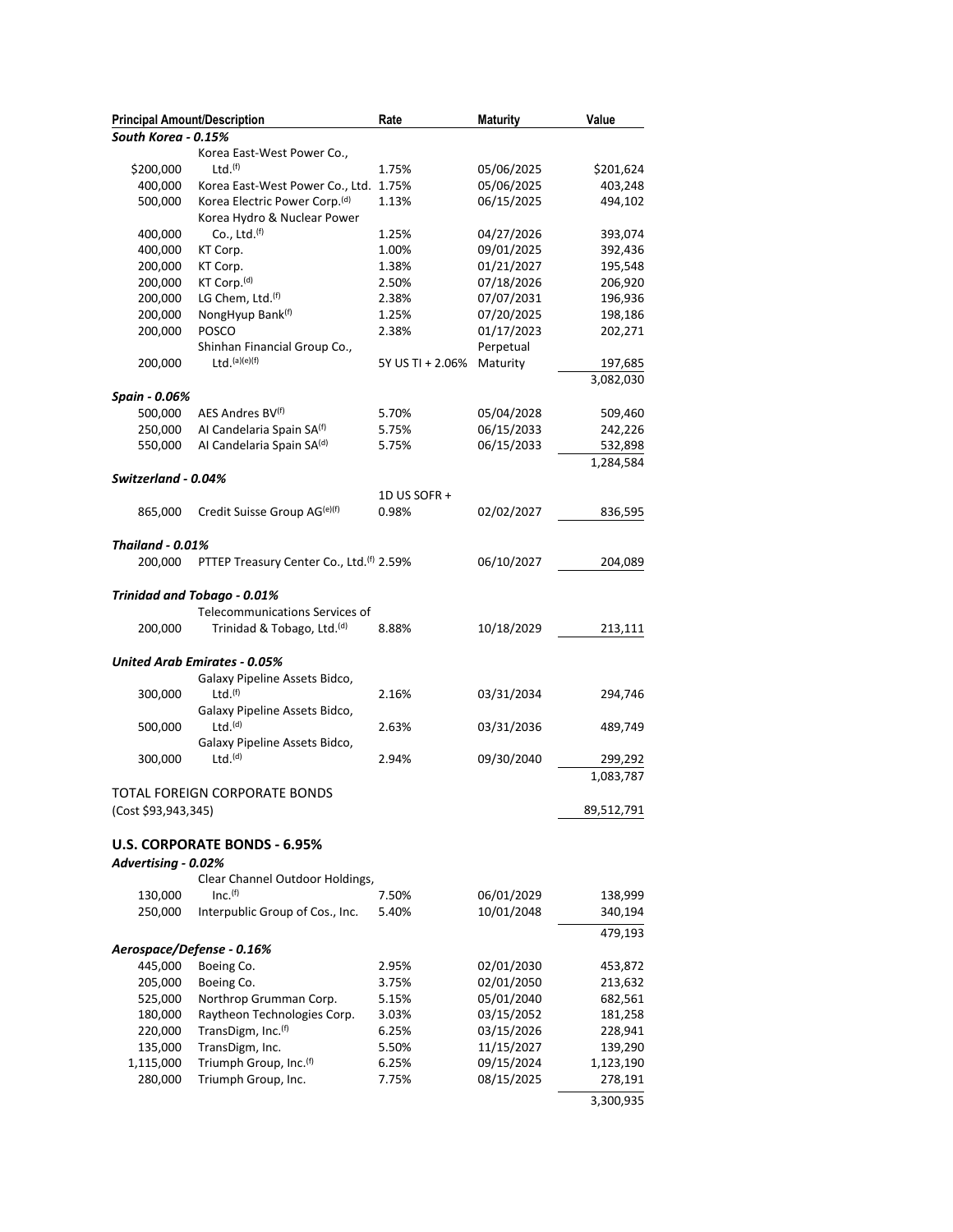| <b>Principal Amount/Description</b><br>Agriculture - 0.08% |                                                                       | Rate                                       | <b>Maturity</b> | Value     |
|------------------------------------------------------------|-----------------------------------------------------------------------|--------------------------------------------|-----------------|-----------|
| \$890,000                                                  | <b>BAT Capital Corp.</b>                                              | 3.46%                                      | 09/06/2029      | \$923,204 |
| 420,000                                                    | Bunge, Ltd. Finance Corp.                                             | 2.75%                                      | 05/14/2031      | 426,704   |
| 321,693                                                    | Pyxus Holdings, Inc.                                                  | 10.00%                                     | 08/24/2024      | 276,991   |
|                                                            |                                                                       |                                            |                 |           |
| Airlines - 0.13%                                           |                                                                       |                                            |                 | 1,626,899 |
|                                                            | American Airlines 2021-1 Class B                                      |                                            |                 |           |
| 1,000,000                                                  | Pass Through Trust                                                    | 3.95%                                      | 07/11/2030      | 990,918   |
|                                                            | American Airlines,<br>Inc./AAdvantage Loyalty IP,                     |                                            |                 |           |
| 660,000                                                    | Ltd.(f)                                                               | 5.75%                                      | 04/20/2029      | 706,698   |
| 425,000                                                    | Southwest Airlines Co.<br>United Airlines 2016-1 Class B              | 4.75%                                      | 05/04/2023      | 445,221   |
| 210,069                                                    | Pass Through Trust                                                    | 3.65%                                      | 01/07/2026      | 208,099   |
| 355,000                                                    | United Airlines, Inc.(f)                                              | 4.63%                                      | 04/15/2029      | 366,832   |
|                                                            |                                                                       |                                            |                 | 2,717,768 |
|                                                            | Auto Manufacturers - 0.13%                                            |                                            |                 |           |
| 240,000                                                    | Ford Motor Co.                                                        | 3.25%                                      | 02/12/2032      | 246,240   |
| 650,000                                                    |                                                                       | 3M US L + 1.24% 02/15/2023                 |                 |           |
|                                                            | Ford Motor Credit Co. LLC <sup>(e)</sup>                              |                                            |                 | 648,971   |
|                                                            | General Motors Financial Co.,                                         |                                            |                 |           |
| 455,000                                                    | Inc.                                                                  | 2.40%                                      | 10/15/2028      | 454,098   |
| 705,000                                                    | Hyundai Capital America <sup>(f)</sup>                                | 2.65%                                      | 02/10/2025      | 723,008   |
| 165,000                                                    | Hyundai Capital America <sup>(f)</sup><br>Volkswagen Group of America | 1.80%                                      | 10/15/2025      | 164,244   |
| 355,000                                                    | Finance LLC(f)                                                        | 4.25%                                      | 11/13/2023      | 375,044   |
|                                                            |                                                                       |                                            |                 | 2,611,605 |
|                                                            | Auto Parts & Equipment - 0.14%                                        |                                            |                 |           |
|                                                            | American Axle & Manufacturing,                                        |                                            |                 |           |
| 220,000                                                    | Inc.                                                                  | 5.00%                                      | 10/01/2029      | 216,157   |
|                                                            | Clarios Global LP / Clarios US                                        |                                            |                 |           |
| 94,000                                                     | Finance Co. <sup>(f)</sup>                                            | 6.25%                                      | 05/15/2026      | 98,466    |
| 1,115,000                                                  | Dealer Tire LLC / DT Issuer LLC <sup>(f)</sup>                        | 8.00%                                      | 02/01/2028      | 1,162,204 |
| 200,000                                                    | Goodyear Tire & Rubber Co. <sup>(f)</sup>                             | 5.25%                                      | 07/15/2031      | 217,440   |
| 1,179,000                                                  | Wheel Pros, Inc.(f)                                                   | 6.50%                                      | 05/15/2029      | 1,133,496 |
|                                                            |                                                                       |                                            |                 | 2,827,763 |
| Banks - 0.30%                                              |                                                                       |                                            |                 |           |
|                                                            |                                                                       | 1D US SOFR +                               |                 |           |
| 305,000                                                    | Bank of America Corp. <sup>(e)</sup>                                  | 1.21%                                      | 10/20/2032      | 306,687   |
| 800,000                                                    | Bank of America Corp. <sup>(e)</sup>                                  | 5Y US TI + 2.48%                           | 09/21/2036      | 775,781   |
| 965,000                                                    | Citigroup, Inc. <sup>(e)</sup>                                        | 3M US L + 1.10%                            | 05/17/2024      | 975,742   |
|                                                            |                                                                       | 1D US SOFR +                               |                 |           |
| 455,000                                                    | Deutsche Bank AG <sup>(e)</sup>                                       | 1.219%                                     | 11/16/2027      | 455,065   |
| 995,000                                                    | Goldman Sachs Group, Inc. <sup>(e)</sup>                              | 3M US L + 1.17%<br>1D US SOFR +            | 05/15/2026      | 1,015,633 |
| 315,000                                                    | Goldman Sachs Group, Inc. <sup>(e)</sup>                              | 0.82%                                      | 09/10/2027      | 315,610   |
| 320,000                                                    | JPMorgan Chase & Co. <sup>(e)</sup>                                   | 1D SOFR + 1.02% 06/01/2029<br>1D US SOFR + |                 | 317,571   |
| 500,000                                                    | JPMorgan Chase & Co. <sup>(e)</sup>                                   | 2.04%                                      | 04/22/2031      | 505,908   |
| 810,000                                                    | Morgan Stanley <sup>(e)</sup>                                         | 1D SOFR + 2.48% 09/16/2036                 |                 | 780,845   |
| 370,000                                                    | Wells Fargo & Co.(e)                                                  | 3M US L + 1.17%<br>1D US SOFR +            | 06/17/2027      | 390,288   |
| 390,000                                                    | Wells Fargo & Co. <sup>(e)</sup>                                      | 1.43%                                      | 10/30/2030      | 405,845   |
| Beverages - 0.17%                                          |                                                                       |                                            |                 | 6,244,975 |
|                                                            | Anheuser-Busch InBev                                                  |                                            |                 |           |
| 785,000                                                    | Worldwide, Inc.                                                       |                                            | 04/15/2048      | 962,001   |
|                                                            |                                                                       | 4.60%                                      | 08/01/2029      |           |
| 250,000                                                    | Constellation Brands, Inc.                                            | 3.15%                                      |                 | 263,943   |
| 135,000                                                    | Constellation Brands, Inc.                                            | 2.88%                                      | 05/01/2030      | 138,700   |
| 400,000                                                    | Keurig Dr Pepper, Inc.                                                | 3.80%                                      | 05/01/2050      | 444,141   |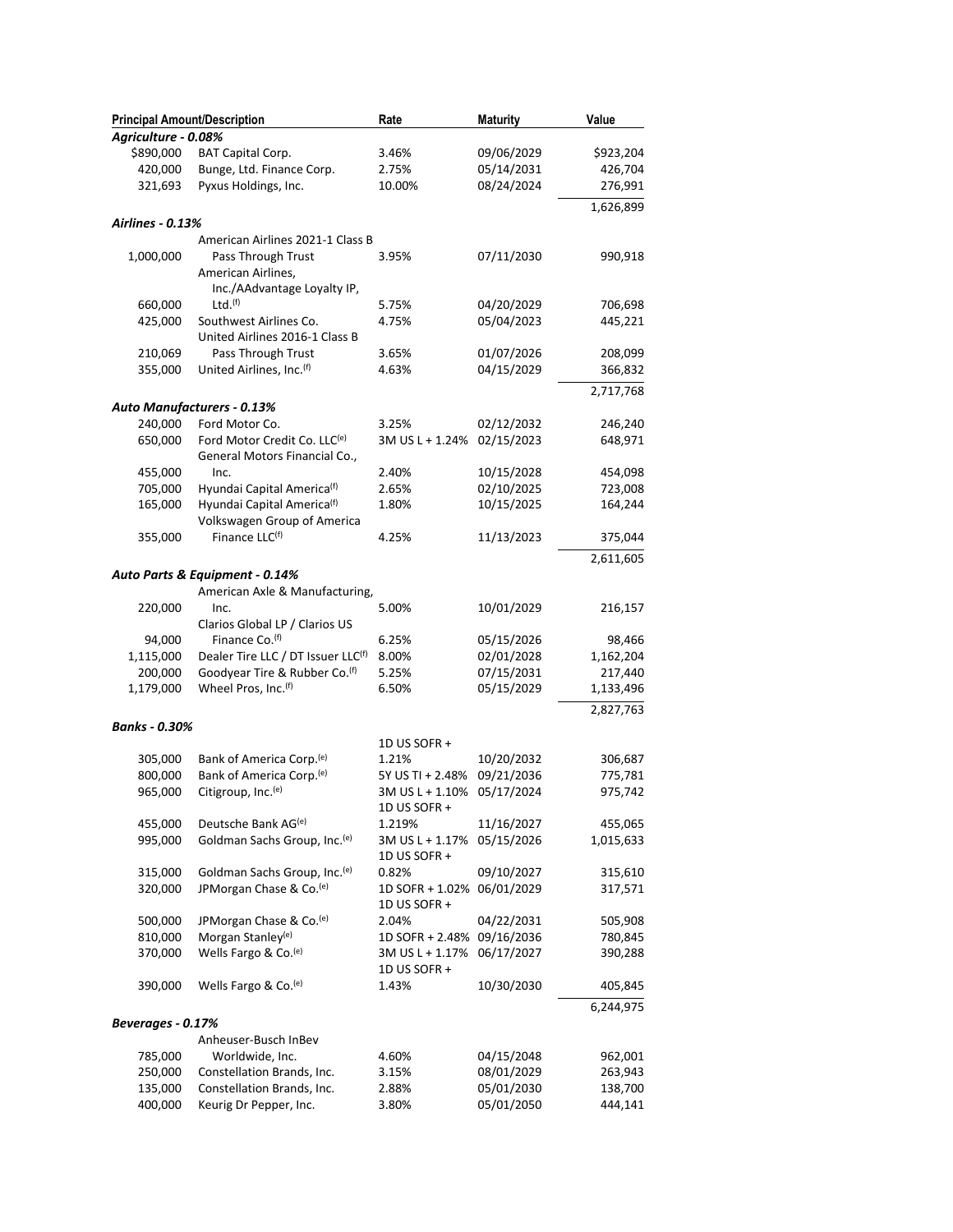| <b>Principal Amount/Description</b>          |                                                                       | Rate                | <b>Maturity</b> | Value     |
|----------------------------------------------|-----------------------------------------------------------------------|---------------------|-----------------|-----------|
| \$150,000                                    | Primo Water Holdings, Inc.(f)                                         | 4.38%               | 04/30/2029      | \$148,746 |
| 1,555,000                                    | Triton Water Holdings, Inc. <sup>(f)</sup>                            | 6.25%               | 04/01/2029      | 1,493,593 |
|                                              |                                                                       |                     |                 | 3,451,124 |
| Biotechnology - 0.04%                        |                                                                       |                     |                 |           |
| 340,000                                      | Illumina, Inc.                                                        | 0.55%               | 03/23/2023      | 338,374   |
| 425,000                                      | Royalty Pharma PLC                                                    | 3.30%               | 09/02/2040      | 424,553   |
|                                              |                                                                       |                     |                 |           |
|                                              |                                                                       |                     |                 | 762,927   |
| <b>Building Materials - 0.05%</b><br>460,000 |                                                                       |                     | 04/05/2040      |           |
|                                              | Carrier Global Corp.                                                  | 3.38%               |                 | 481,606   |
| 130,000                                      | Griffon Corp.                                                         | 5.75%               | 03/01/2028      | 135,278   |
| 375,000                                      | <b>Owens Corning</b>                                                  | 4.40%               | 01/30/2048      | 440,252   |
| Chemicals - 0.10%                            |                                                                       |                     |                 | 1,057,136 |
|                                              | CVR Partners LP / CVR Nitrogen                                        |                     |                 |           |
| 140,000                                      | Finance Corp. <sup>(f)</sup>                                          | 6.13%               | 06/15/2028      | 147,906   |
|                                              | Illuminate Buyer LLC / Illuminate                                     |                     |                 |           |
| 780,000                                      | Holdings IV, Inc. <sup>(f)</sup>                                      | 9.00%               | 07/01/2028      | 832,911   |
|                                              | Kraton Polymers LLC / Kraton                                          |                     |                 |           |
| 215,000                                      | Polymers Capital Corp. <sup>(f)</sup>                                 | 4.25%               | 12/15/2025      | 222,818   |
| 180,000                                      | Sherwin-Williams Co.                                                  | 2.90%               | 03/15/2052      | 176,239   |
| 230,000                                      | Unifrax Escrow Issuer Corp. <sup>(f)</sup>                            | 5.25%               | 09/30/2028      | 232,921   |
| 130,000                                      | Unifrax Escrow Issuer Corp.(f)                                        | 7.50%               | 09/30/2029      | 131,485   |
| 290,000                                      | WR Grace Holdings LLC(f)                                              |                     |                 |           |
|                                              |                                                                       | 5.63%               | 08/15/2029      | 297,613   |
| Coal - 0.01%                                 |                                                                       |                     |                 | 2,041,893 |
| 47,492                                       | Peabody Energy Corp. (f)(h)                                           | 8.50%<br>$(8.50\%)$ | 12/31/2024      | 45,279    |
| 180,000                                      | SunCoke Energy, Inc.(f)                                               | 4.88%               | 06/30/2029      | 179,371   |
|                                              |                                                                       |                     |                 | 224,650   |
|                                              | <b>Commercial Services - 0.10%</b>                                    |                     |                 |           |
|                                              | Allied Universal Holdco LLC /                                         |                     |                 |           |
|                                              | <b>Allied Universal Finance</b>                                       |                     |                 |           |
| 90,000                                       | Corp. <sup>(f)</sup>                                                  | 6.63%               | 07/15/2026      | 94,543    |
|                                              | Allied Universal Holdco LLC /                                         |                     |                 |           |
|                                              | Allied Universal Finance                                              |                     |                 |           |
| 175,000                                      | Corp. <sup>(f)</sup>                                                  | 9.75%               | 07/15/2027      | 187,178   |
| 300,000                                      | Metis Merger Sub LLC(f)                                               | 6.50%               | 05/15/2029      | 295,079   |
|                                              | NESCO Holdings II, Inc.(f)                                            | 5.50%               | 04/15/2029      |           |
| 120,000                                      | PECF USS Intermediate Holding                                         |                     |                 | 124,113   |
| 410,000                                      | III Corp. <sup>(f)</sup>                                              | 8.00%               | 11/15/2029      | 425,186   |
|                                              | Sabre GLBL, Inc.(f)                                                   | 7.38%               | 09/01/2025      |           |
| 335,000                                      |                                                                       |                     |                 | 350,531   |
|                                              | Triton Container International,<br>Ltd.(f)                            |                     |                 |           |
| 175,000                                      |                                                                       | 1.15%               | 06/07/2024      | 172,600   |
| 510,000                                      | <b>WASH Multifamily Acquisition,</b><br>Inc. <sup>(f)</sup>           | 5.75%               | 04/15/2026      | 536,619   |
|                                              |                                                                       |                     |                 |           |
|                                              |                                                                       |                     |                 | 2,185,849 |
| Computers - 0.08%                            |                                                                       |                     |                 |           |
| 700,000                                      | Austin BidCo, Inc.(f)                                                 | 7.13%               | 12/15/2028      | 723,744   |
| 460,000                                      | Fortinet, Inc.                                                        | 1.00%               | 03/15/2026      | 446,014   |
| 405,000                                      | NetApp, Inc.                                                          | 1.88%               | 06/22/2025      | 408,383   |
|                                              |                                                                       |                     |                 | 1,578,141 |
| 400,000                                      | <b>Containers and Packaging - 0.02%</b><br>Packaging Corp. of America | 3.40%               | 12/15/2027      | 431,425   |
|                                              |                                                                       |                     |                 |           |
|                                              | Cosmetics/Personal Care - 0.01%                                       |                     |                 |           |
| 125,000                                      | Coty, Inc. <sup>(f)</sup>                                             | 6.50%               | 04/15/2026      | 129,066   |
| 130,000                                      | Coty, Inc.(f)                                                         | 5.00%               | 04/15/2026      | 134,086   |
|                                              |                                                                       |                     |                 | 263,152   |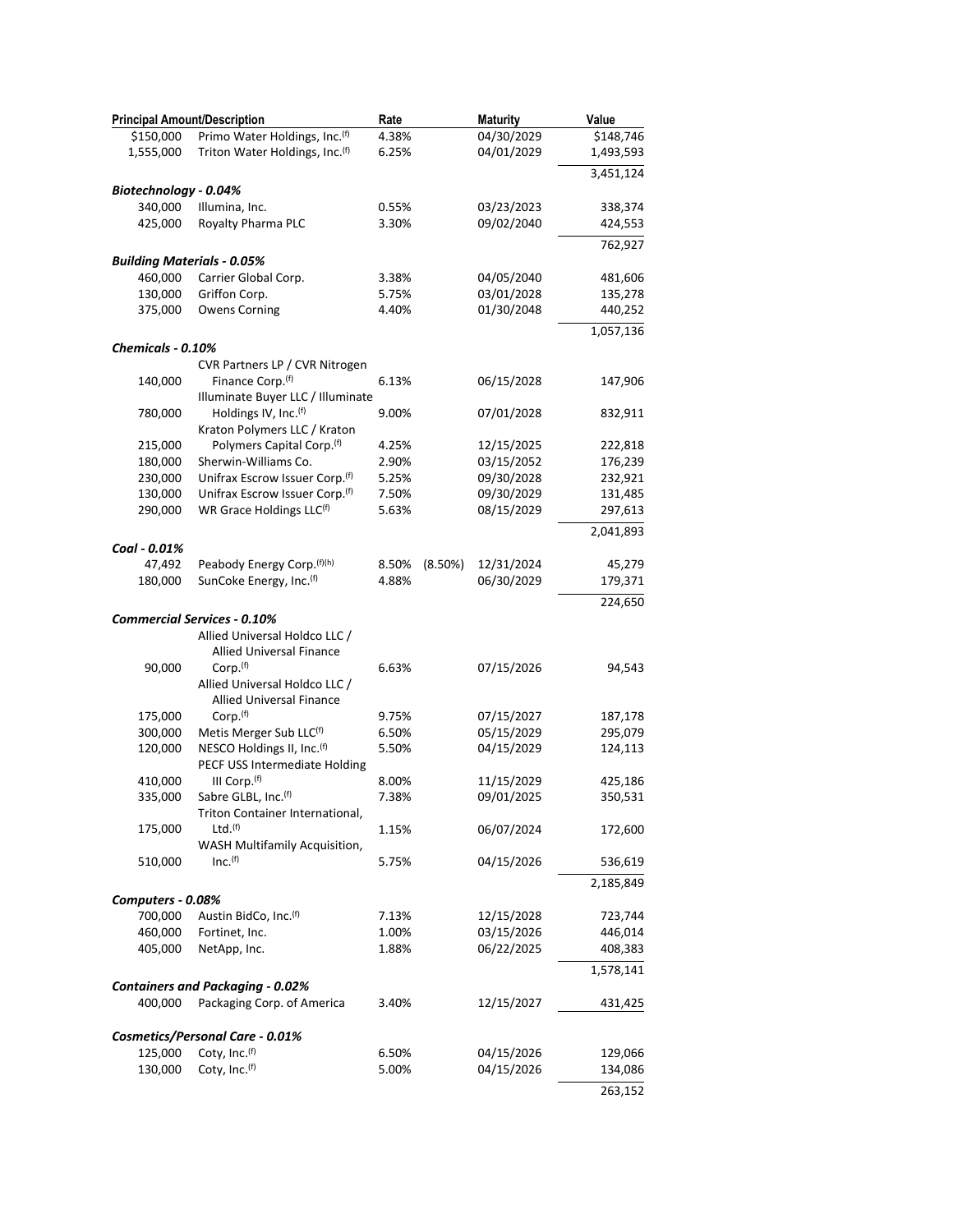| <b>Principal Amount/Description</b> |                                                      | Rate                         | <b>Maturity</b> | Value     |
|-------------------------------------|------------------------------------------------------|------------------------------|-----------------|-----------|
|                                     | Distribution/Wholesale - 0.01%                       |                              |                 |           |
| \$193,000                           | Wolverine Escrow LLC(f)                              | 9.00%                        | 11/15/2026      | \$183,565 |
|                                     |                                                      |                              |                 |           |
|                                     | <b>Diversified Financial Services - 0.31%</b>        |                              |                 |           |
| 270,000                             | Air Lease Corp.                                      | 1.88%                        | 08/15/2026      | 265,808   |
| 835,000                             | Air Methods Corp.(f)                                 | 8.00%                        | 05/15/2025      | 715,837   |
| 440,000                             | Aircastle, Ltd. <sup>(f)</sup>                       | 2.85%                        | 01/26/2028      | 442,864   |
| 735,000                             | Aviation Capital Group LLC <sup>(f)</sup>            | 1.95%                        | 09/20/2026      | 714,656   |
| 240,000                             | Blackstone Private Credit Fund <sup>(f)</sup>        | 2.63%                        | 12/15/2026      | 234,117   |
| 1,055,000                           | <b>Discover Financial Services</b>                   | 4.10%                        | 02/09/2027      | 1,144,323 |
|                                     | Nationstar Mortgage Holdings,                        |                              |                 |           |
| 385,000                             | Inc. <sup>(f)</sup>                                  | 5.75%                        | 11/15/2031      | 383,616   |
| 95,000                              | Navient Corp.                                        | 5.00%                        | 03/15/2027      | 96,983    |
| 120,000                             | NFP Corp.(f)                                         | 6.88%                        | 08/15/2028      | 120,526   |
| 245,000                             | OneMain Finance Corp.                                | 6.63%                        | 01/15/2028      | 274,749   |
|                                     | PennyMac Financial Services,                         |                              |                 |           |
| 305,000                             | Inc. <sup>(f)</sup>                                  | 4.25%                        | 02/15/2029      | 293,689   |
| 740,000                             |                                                      | 3.95%                        |                 |           |
|                                     | Synchrony Financial                                  |                              | 12/01/2027      | 795,259   |
| 925,000                             | Western Union Co.                                    | 2.75%                        | 03/15/2031      | 911,607   |
|                                     |                                                      |                              |                 | 6,394,034 |
| <b>Electric - 0.48%</b>             |                                                      |                              |                 |           |
| 155,000                             | Calpine Corp. <sup>(f)</sup>                         | 5.13%                        | 03/15/2028      | 157,601   |
| 35,000                              | Calpine Corp. <sup>(f)</sup>                         | 4.63%                        | 02/01/2029      | 34,572    |
| 580,000                             | Duke Energy Corp.                                    | 3.95%                        | 08/15/2047      | 642,565   |
| 175,000                             | Entergy Corp.                                        | 2.80%                        | 06/15/2030      | 178,295   |
| 475,000                             | <b>Eversource Energy</b>                             | 1.65%                        | 08/15/2030      | 444,662   |
| 1,000,000                           | Exelon Corp.                                         | 4.05%                        | 04/15/2030      | 1,112,238 |
| 420,000                             | Georgia Power Co.                                    | 2.20%                        | 09/15/2024      | 430,066   |
| 760,000                             | Georgia Power Co.                                    | 3.25%                        | 03/15/2051      | 764,124   |
| 1,100,000                           | ITC Holdings Corp.                                   | 3.25%                        | 06/30/2026      | 1,160,790 |
| 275,000                             | Monongahela Power Co. <sup>(f)</sup>                 | 5.40%                        | 12/15/2043      | 355,670   |
|                                     | NextEra Energy Capital Holdings,                     |                              |                 |           |
| 300,000                             | Inc.                                                 | 3.55%                        | 05/01/2027      | 325,231   |
|                                     | NextEra Energy Capital Holdings,                     |                              |                 |           |
| 750,000                             | Inc.                                                 | 2.25%                        | 06/01/2030      | 746,358   |
| 215,000                             | NRG Energy, Inc. <sup>(f)</sup>                      | 2.00%                        | 12/02/2025      | 216,581   |
|                                     | NRG Energy, Inc.(f)                                  | 3.63%                        |                 |           |
| 215,000                             |                                                      |                              | 02/15/2031      | 209,993   |
| 640,000                             | Pacific Gas and Electric Co.                         | 1.37%                        | 03/10/2023      | 636,173   |
| 465,000                             | Pacific Gas and Electric Co.                         | 2.50%                        | 02/01/2031      | 443,485   |
| 450,000                             | Pike Corp.(f)                                        | 5.50%                        | 09/01/2028      | 451,665   |
| 270,000                             | Southern Co. <sup>(e)</sup>                          | 5Y US TI + 2.915% 09/15/2051 |                 | 270,675   |
| 235,000                             | Southwestern Electric Power Co. 3.25%                |                              | 11/01/2051      | 233,579   |
| 1,000,000                           | Virginia Electric and Power Co.                      | 3.50%                        | 03/15/2027      | 1,078,020 |
|                                     |                                                      |                              |                 | 9,892,343 |
|                                     | Electrical Components & Equipment - 0.01%            |                              |                 |           |
| 175,000                             | Energizer Holdings, Inc. <sup>(f)</sup>              | 4.75%                        | 06/15/2028      | 178,986   |
|                                     |                                                      |                              |                 |           |
| Electronics - 0.03%                 |                                                      |                              |                 |           |
| 365,000                             | Arrow Electronics, Inc.                              | 3.88%                        | 01/12/2028      | 395,564   |
| 185,000                             | Vontier Corp. <sup>(f)</sup>                         | 2.40%                        | 04/01/2028      | 179,065   |
|                                     |                                                      |                              |                 |           |
|                                     |                                                      |                              |                 | 574,629   |
|                                     | <b>Engineering &amp; Construction - 0.01%</b>        |                              |                 |           |
| 265,000                             | Artera Services LLC <sup>(f)</sup>                   | 9.03%                        | 12/04/2025      | 280,648   |
|                                     |                                                      |                              |                 |           |
| Entertainment - 0.17%               |                                                      |                              |                 |           |
| 700,000                             | Boyne USA, Inc. <sup>(f)</sup>                       | 4.75%                        | 05/15/2029      | 722,200   |
| 145,000                             | Caesars Entertainment, Inc. <sup>(f)</sup>           | 4.63%                        | 10/15/2029      | 145,304   |
| 665,000                             | Cedar Fair LP                                        | 5.25%                        | 07/15/2029      | 682,626   |
| 135,000                             | Lions Gate Capital Holdings LLC <sup>(f)</sup> 5.50% |                              | 04/15/2029      | 137,602   |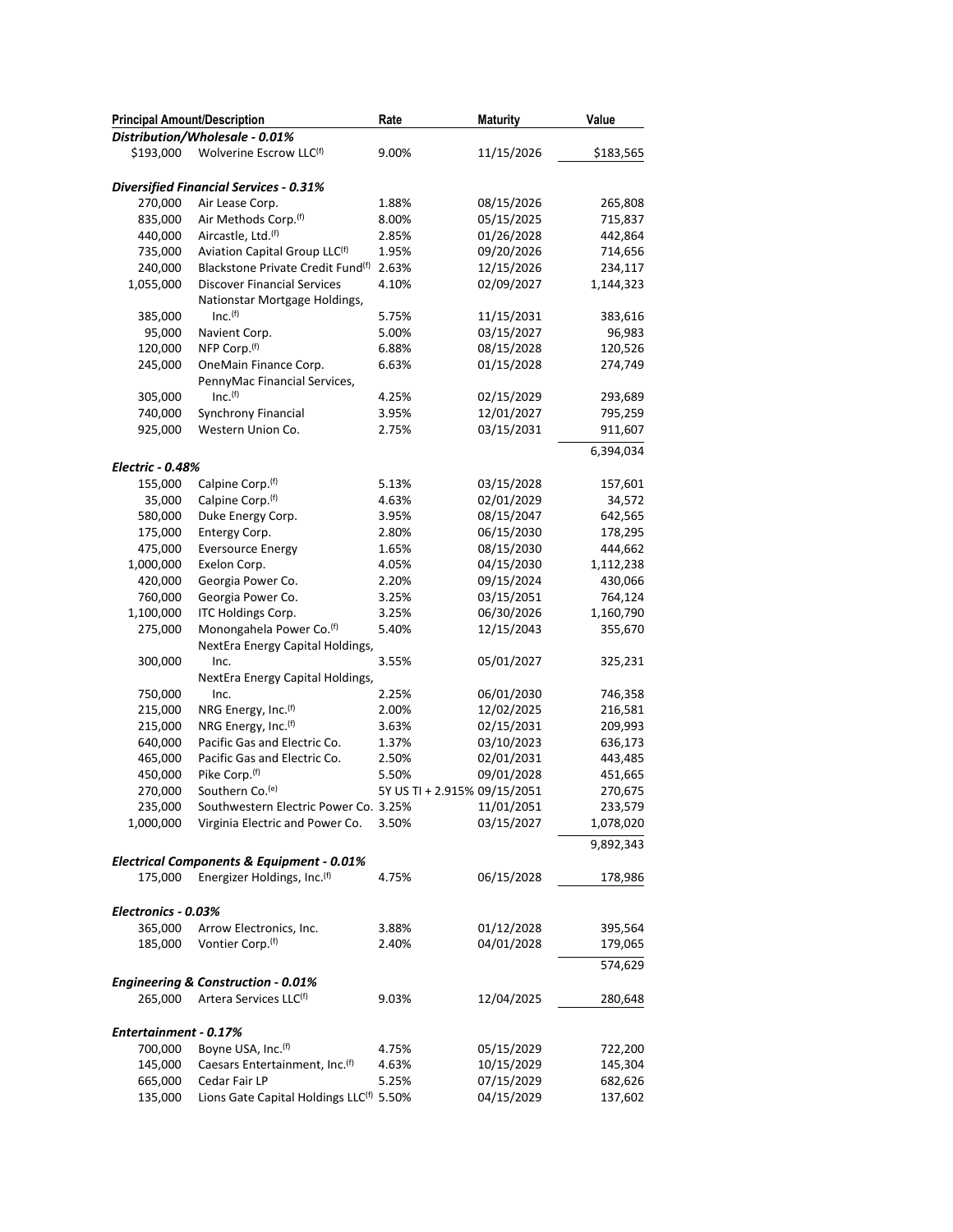| <b>Principal Amount/Description</b> |                                                      | Rate   | <b>Maturity</b> | Value     |
|-------------------------------------|------------------------------------------------------|--------|-----------------|-----------|
| \$150,000                           | Live Nation Entertainment, Inc. <sup>(f)</sup> 6.50% |        | 05/15/2027      | \$164,243 |
| 235,000                             | Live Nation Entertainment, Inc. <sup>(f)</sup> 4.75% |        | 10/15/2027      | 241,815   |
|                                     | Midwest Gaming Borrower LLC /                        |        |                 |           |
|                                     | <b>Midwest Gaming Finance</b>                        |        |                 |           |
| 130,000                             | Corp. <sup>(f)</sup>                                 | 4.88%  | 05/01/2029      | 130,848   |
| 660,000                             | Premier Entertainment Sub LLC <sup>(f)</sup> 5.63%   |        | 09/01/2029      | 655,773   |
| 570,000                             | Premier Entertainment Sub LLC <sup>(f)</sup> 5.88%   |        | 09/01/2031      | 572,850   |
|                                     | Scientific Games International,                      |        |                 |           |
| 135,000                             | Inc. <sup>(f)</sup>                                  | 7.25%  | 11/15/2029      | 150,748   |
|                                     |                                                      |        |                 | 3,604,009 |
|                                     | <b>Environmental Control - 0.02%</b>                 |        |                 |           |
| 180,000                             | Madison IAQ LLC <sup>(f)</sup>                       | 4.13%  | 06/30/2028      | 180,715   |
| 145,000                             | Madison IAQ LLC(f)                                   | 5.88%  | 06/30/2029      | 145,222   |
|                                     |                                                      |        |                 | 325,937   |
| Food - 0.15%                        |                                                      |        |                 |           |
| 255,000                             | Flowers Foods, Inc.                                  | 2.40%  | 03/15/2031      | 251,691   |
| 55,000                              | Kraft Heinz Foods Co.                                | 5.00%  | 07/15/2035      | 67,393    |
| 205,000                             | Kraft Heinz Foods Co.                                | 5.20%  | 07/15/2045      | 261,258   |
| 160,000                             | Performance Food Group, Inc.(f)                      | 5.50%  | 10/15/2027      | 167,162   |
| 140,000                             | Performance Food Group, Inc. <sup>(f)</sup>          | 4.25%  | 08/01/2029      | 139,115   |
| 180,000                             | Post Holdings, Inc. <sup>(f)</sup>                   | 4.63%  | 04/15/2030      | 183,656   |
| 754,000                             | Smithfield Foods, Inc.(f)                            | 4.25%  | 02/01/2027      | 810,381   |
| 690,000                             | Sysco Corp.                                          | 3.30%  | 02/15/2050      | 700,708   |
| 270,000                             | United Natural Foods, Inc.(f)                        | 6.75%  | 10/15/2028      | 289,514   |
| 295,000                             | US Foods, Inc. <sup>(f)</sup>                        | 4.63%  | 06/01/2030      | 298,776   |
|                                     |                                                      |        |                 |           |
|                                     |                                                      |        |                 | 3,169,654 |
| Food Service - 0.03%                |                                                      |        |                 |           |
| 585,000                             | TKC Holdings, Inc.(f)                                | 10.50% | 05/15/2029      | 632,631   |
|                                     |                                                      |        |                 |           |
|                                     | Forest Products&Paper - 0.01%                        |        |                 |           |
| 280,000                             | Glatfelter Corp.(f)                                  | 4.75%  | 11/15/2029      | 289,164   |
|                                     |                                                      |        |                 |           |
|                                     | <b>Healthcare-Products - 0.06%</b>                   |        |                 |           |
| 210,000                             | Mozart Debt Merger Sub, Inc. <sup>(f)</sup>          | 5.25%  | 10/01/2029      | 213,301   |
|                                     | Ortho-Clinical Diagnostics, Inc. /                   |        |                 |           |
| 120,000                             | Ortho-Clinical Diagnostics SA <sup>(f)</sup> 7.25%   |        | 02/01/2028      | 129,177   |
| 885,000                             | Thermo Fisher Scientific, Inc.                       | 1.22%  | 10/18/2024      | 884,499   |
|                                     |                                                      |        |                 | 1,226,977 |
|                                     | <b>Healthcare-Services - 0.23%</b>                   |        |                 |           |
| 390,000                             | Anthem, Inc.                                         | 2.38%  | 01/15/2025      | 402,423   |
| 85,000                              | Centene Corp.                                        | 3.00%  | 10/15/2030      | 86,550    |
| 775,000                             | Centene Corp.                                        | 2.50%  | 03/01/2031      | 755,765   |
|                                     | CHS/Community Health Systems,                        |        |                 |           |
| 155,000                             | Inc. <sup>(f)</sup>                                  | 6.00%  | 01/15/2029      | 165,514   |
|                                     | CHS/Community Health Systems,                        |        |                 |           |
| 705,000                             | Inc. <sup>(f)</sup>                                  | 6.88%  | 04/15/2029      | 719,297   |
| 370,000                             | HCA, Inc.                                            | 4.13%  | 06/15/2029      | 407,530   |
|                                     | Health Care Service Corp. A                          |        |                 |           |
| 260,000                             | Mutual Legal Reserve Co. <sup>(f)</sup>              | 3.20%  | 06/01/2050      | 265,614   |
| 85,000                              | Legacy LifePoint Health LLC <sup>(f)</sup>           | 6.75%  | 04/15/2025      | 88,699    |
| 205,000                             | Legacy LifePoint Health LLC <sup>(f)</sup>           | 4.38%  | 02/15/2027      | 206,757   |
| 75,000                              | ModivCare Escrow Issuer, Inc.(f)                     | 5.00%  | 10/01/2029      | 76,709    |
| 975,000                             | Radiology Partners, Inc.(f)                          | 9.25%  | 02/01/2028      | 1,025,247 |
| 305,000                             | RP Escrow Issuer LLC(f)                              | 5.25%  | 12/15/2025      | 308,071   |
| 155,000                             | Select Medical Corp. <sup>(f)</sup>                  | 6.25%  | 08/15/2026      | 164,381   |
| 190,000                             | Tenet Healthcare Corp. <sup>(f)</sup>                | 6.13%  | 10/01/2028      | 201,068   |
|                                     |                                                      |        |                 | 4,873,625 |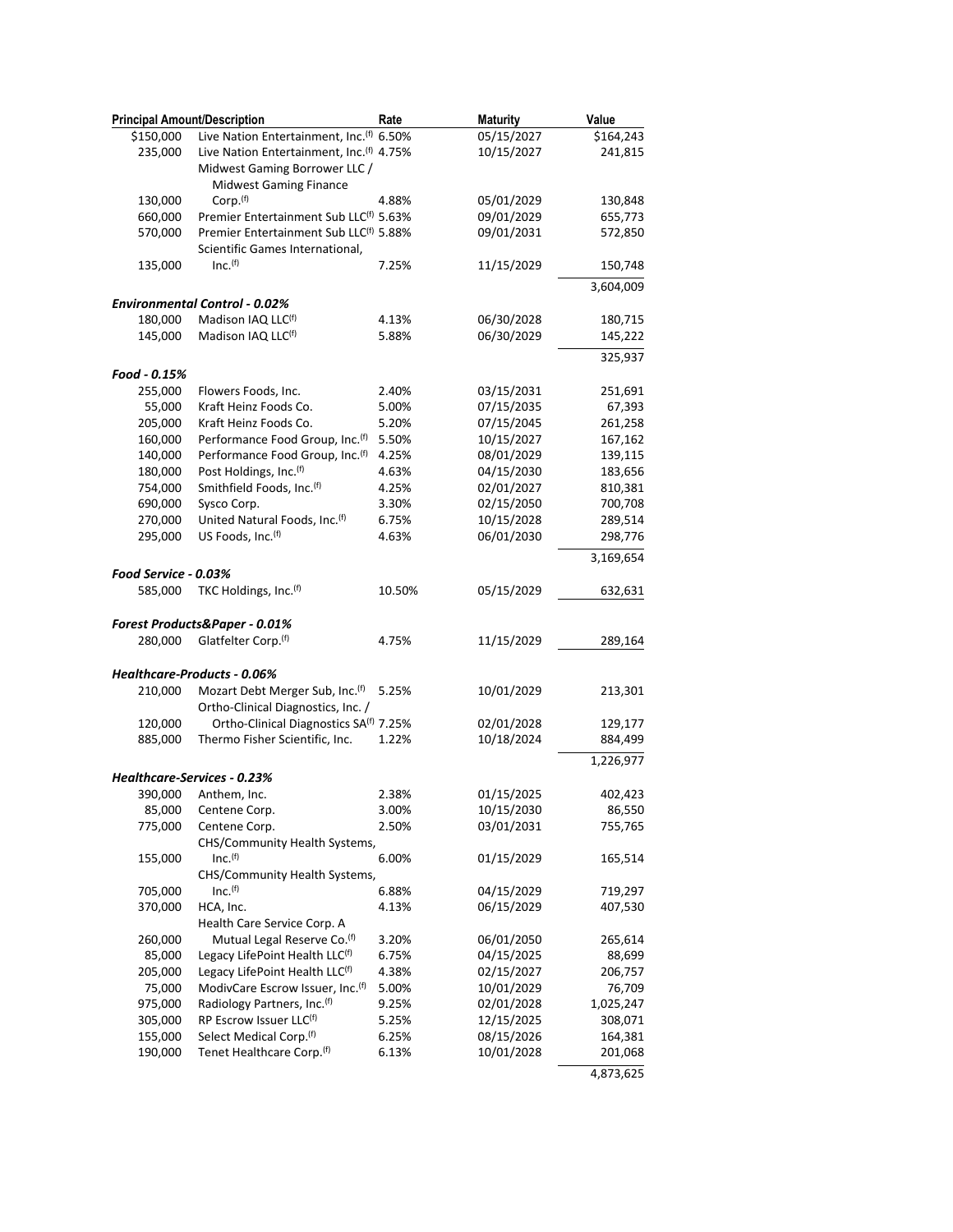| <b>Principal Amount/Description</b><br>Housewares - 0.05% |                                                                       | Rate           | <b>Maturity</b>          | Value              |
|-----------------------------------------------------------|-----------------------------------------------------------------------|----------------|--------------------------|--------------------|
| \$1,060,000                                               | SWF Escrow Issuer Corp.(f)                                            | 6.50%          | 10/01/2029               | \$1,020,367        |
|                                                           |                                                                       |                |                          |                    |
| Insurance - 0.18%                                         |                                                                       |                |                          |                    |
|                                                           | Acrisure LLC / Acrisure Finance,                                      |                |                          |                    |
| 90,000                                                    | Inc. <sup>(f)</sup>                                                   | 4.25%          | 02/15/2029               | 87,661             |
|                                                           | Alliant Holdings Intermediate LLC                                     |                | 10/15/2027               | 135,010            |
| 130,000<br>230,000                                        | / Alliant Holdings Co.-Issuer <sup>(f)</sup><br>AmWINS Group, Inc.(f) | 6.75%<br>4.88% | 06/30/2029               | 232,694            |
|                                                           |                                                                       | 1D US SOFR +   |                          |                    |
| 865,000                                                   | Athene Global Funding(e)(f)                                           | 0.56%          | 08/19/2024               | 865,104            |
|                                                           | Berkshire Hathaway Finance                                            |                |                          |                    |
| 200,000                                                   | Corp.                                                                 | 2.85%          | 10/15/2050               | 197,613            |
|                                                           | <b>Brighthouse Financial Global</b>                                   |                |                          |                    |
| 150,000                                                   | Funding <sup>(f)</sup>                                                | 1.00%          | 04/12/2024               | 148,792            |
|                                                           | <b>Brighthouse Financial Global</b>                                   |                |                          |                    |
| 260,000                                                   | Funding <sup>(f)</sup>                                                | 2.00%          | 06/28/2028               | 255,899            |
| 220,000                                                   | First American Financial Corp.                                        | 2.40%          | 08/15/2031               | 215,480            |
| 160,000                                                   | GTCR AP Finance, Inc.(f)                                              | 8.00%          | 05/15/2027               | 166,160            |
|                                                           | Massachusetts Mutual Life                                             |                |                          |                    |
| 355,000                                                   | Insurance Co. <sup>(f)</sup>                                          | 3.20%          | 12/01/2061               | 350,653<br>395,750 |
| 340,000<br>665,000                                        | Prudential Financial, Inc.<br>Willis North America, Inc.              | 3.91%<br>4.50% | 12/07/2047<br>09/15/2028 | 744,214            |
|                                                           |                                                                       |                |                          |                    |
|                                                           |                                                                       |                |                          | 3,795,030          |
| <b>Internet - 0.15%</b>                                   |                                                                       |                |                          |                    |
| 200,000                                                   | Arches Buyer, Inc. <sup>(f)</sup>                                     | 4.25%          | 06/01/2028               | 200,258            |
| 1,490,000                                                 | Endure Digital, Inc.(f)                                               | 6.00%          | 02/15/2029<br>02/15/2026 | 1,387,794          |
| 195,000<br>400,000                                        | Expedia Group, Inc.<br>Expedia Group, Inc.                            | 5.00%<br>3.80% | 02/15/2028               | 217,078<br>428,012 |
| 140,000                                                   | Expedia Group, Inc.                                                   | 2.95%          | 03/15/2031               | 139,946            |
| 500,000                                                   | Uber Technologies, Inc.(f)                                            | 6.25%          | 01/15/2028               | 537,445            |
| 135,000                                                   | Uber Technologies, Inc.(f)                                            | 4.50%          | 08/15/2029               | 137,729            |
|                                                           |                                                                       |                |                          | 3,048,262          |
|                                                           | <b>Investment Companies - 0.57%</b>                                   |                |                          |                    |
| 455,000                                                   | Ares Capital Corp.                                                    | 2.15%          | 07/15/2026               | 449,299            |
| 175,000                                                   | Ares Capital Corp.                                                    | 2.88%          | 06/15/2028               | 174,354            |
|                                                           | <b>Blackstone Secured Lending</b>                                     |                |                          |                    |
| 375,000                                                   | Fund <sup>(f)</sup>                                                   | 2.85%          | 09/30/2028               | 365,876            |
|                                                           | Business Development Corp. of                                         |                |                          |                    |
| 5,000,000                                                 | America <sup>(f)</sup>                                                | 5.38%          | 05/30/2023               | 5,192,002          |
| 5,000,000                                                 | FS KKR Capital Corp.                                                  | 4.75%          | 05/15/2022               | 5,052,644          |
|                                                           | Icahn Enterprises LP / Icahn                                          |                |                          |                    |
| 180,000                                                   | Enterprises Finance Corp.                                             | 5.25%          | 05/15/2027               | 185,352            |
| 445,000                                                   | Owl Rock Capital Corp.                                                | 2.63%          | 01/15/2027               | 435,496            |
|                                                           |                                                                       |                |                          | 11,855,023         |
| Leisure Time - 0.06%                                      |                                                                       |                |                          |                    |
| 280,000                                                   | Carlson Travel, Inc.                                                  | 6.75%          | 12/15/2025               | 133,700            |
| 135,000                                                   | Carnival Corp. <sup>(f)</sup>                                         | 7.63%          | 03/01/2026               | 141,690            |
| 685,000                                                   | Carnival Corp. <sup>(f)</sup>                                         | 5.75%          | 03/01/2027               | 686,027            |
| 340,000                                                   | Viking Cruises, Ltd.(f)                                               | 5.88%          | 09/15/2027               | 324,088            |
|                                                           |                                                                       |                |                          | 1,285,505          |
| Lodging - 0.05%                                           |                                                                       |                |                          |                    |
| 410,000                                                   | Marriott International, Inc.                                          | 3.13%          | 06/15/2026               | 426,244            |
| 415,000                                                   | Marriott International, Inc.                                          | 2.75%          | 10/15/2033               | 403,099            |
| 185,000                                                   | <b>MGM Resorts International</b>                                      | 6.75%          | 05/01/2025               | 193,510            |
|                                                           |                                                                       |                |                          | 1,022,853          |
|                                                           | Machinery-Diversified - 0.02%                                         |                |                          |                    |
| 440,000                                                   | Flowserve Corp.                                                       | 2.80%          | 01/15/2032               | 428,615            |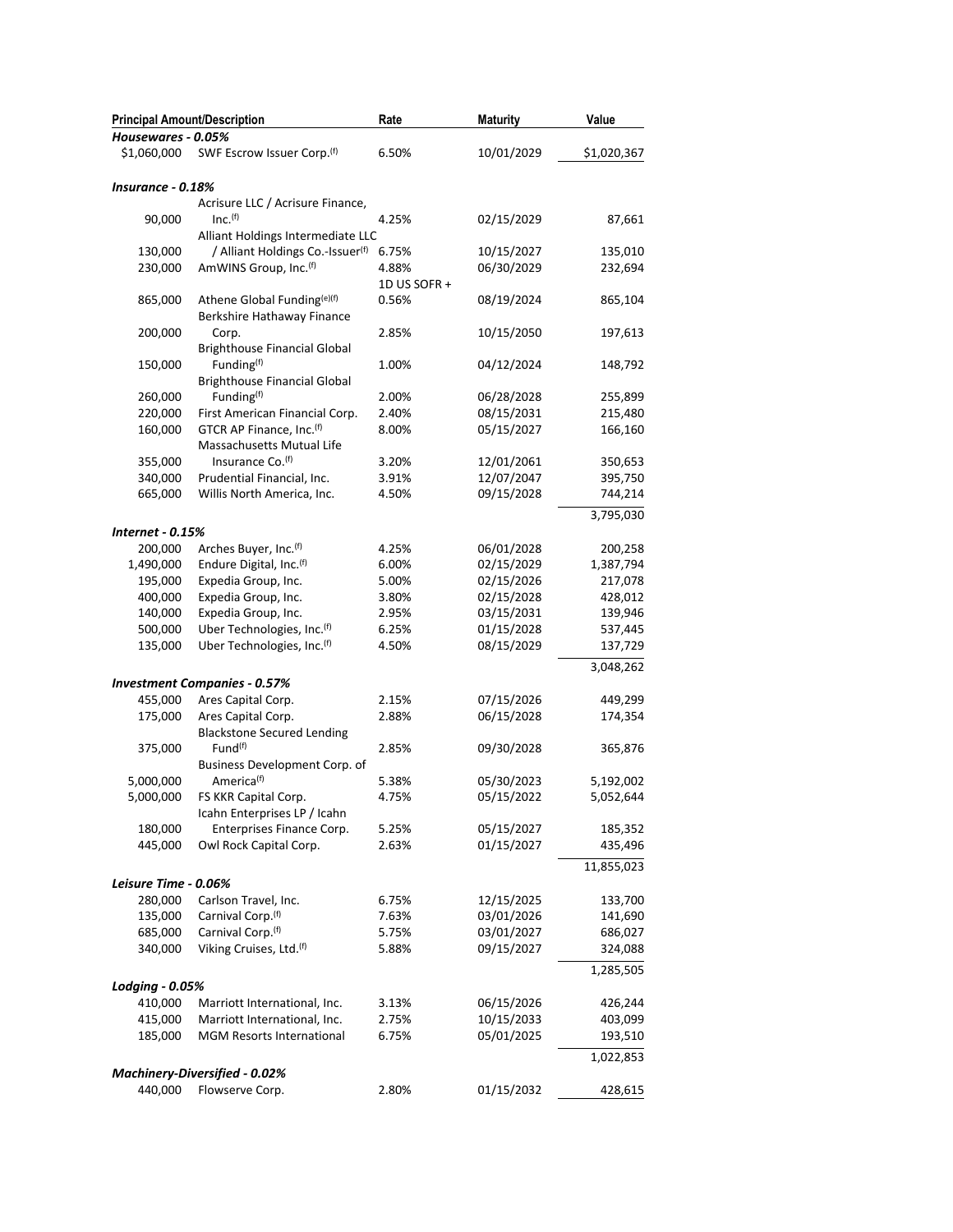| Media - 0.21%<br>CCO Holdings LLC / CCO Holdings<br>\$135,000<br>Capital Corp. <sup>(f)</sup><br>4.25%<br>01/15/2034<br>Cengage Learning, Inc. <sup>(f)</sup><br>06/15/2024<br>970,000<br>9.50%<br><b>Charter Communications</b><br>Operating LLC / Charter<br><b>Communications Operating</b><br>405,000<br>07/23/2025<br>Capital<br>4.91%<br><b>Charter Communications</b><br>Operating LLC / Charter<br><b>Communications Operating</b><br>350,000<br>Capital<br>3.50%<br>03/01/2042<br>10/15/2025<br>300,000<br>Comcast Corp.<br>3.95%<br>04/01/2030<br>420,000<br>Comcast Corp.<br>3.40%<br>Diamond Sports Group LLC /<br>70,000<br>Diamond Sports Finance Co. <sup>(f)</sup><br>5.38%<br>08/15/2026<br>Directv Financing LLC / Directv<br>Financing Co.-Obligor, Inc. <sup>(f)</sup><br>120,000<br>5.88%<br>08/15/2027<br>123,024<br>DISH DBS Corp. <sup>(f)</sup><br>655,000<br>12/01/2028<br>662,778<br>5.75%<br>130,000<br>DISH DBS Corp.<br>06/01/2029<br>118,511<br>5.13%<br>130,000<br>GCI LLC <sup>(f)</sup><br>10/15/2028<br>133,600<br>4.75%<br>365,000<br>McGraw-Hill Education, Inc.(f)<br>5.75%<br>08/01/2028<br>361,903<br>Scripps Escrow, Inc.(f)<br>07/15/2027<br>190,000<br>5.88%<br>199,797<br>Univision Communications, Inc. <sup>(f)</sup> 4.50%<br>05/01/2029<br>130,000<br>131,531<br><b>Mining - 0.04%</b><br>Arconic Corp. <sup>(f)</sup><br>220,000<br>6.13%<br>02/15/2028<br>Glencore Funding LLC(f)<br>415,000<br>04/27/2026<br>1.63%<br>275,000<br>Glencore Funding LLC(f)<br>3.38%<br>09/23/2051<br>Oil & Gas - 0.49%<br>95,000<br>Apache Corp.<br>4.38%<br>10/15/2028<br>305,000<br>BP Capital Markets America, Inc. 2.94%<br>06/04/2051<br>BP Capital Markets America, Inc. 3.00%<br>03/17/2052<br>410,000<br>655,000<br>Brooklyn Union Gas Co. <sup>(f)</sup><br>4.49%<br>03/04/2049<br>Chesapeake Energy Corp.(f)<br>02/01/2029<br>165,000<br>5.88%<br>CNX Resources Corp. <sup>(f)</sup><br>01/15/2029<br>170,000<br>6.00%<br>320,000<br>Continental Resources, Inc. <sup>(f)</sup><br>11/15/2026<br>2.27%<br>195,000<br>Diamondback Energy, Inc.<br>12/01/2024<br>2.88%<br>East Ohio Gas Co. <sup>(f)</sup><br>06/15/2050<br>260,000<br>3.00%<br>02/01/2030<br>85,000<br>EQT Corp.<br>7.50%<br>420,000<br>Exxon Mobil Corp.<br>4.23%<br>03/19/2040<br>03/01/2030<br>260,000<br>Halliburton Co.<br>2.92%<br>155,000<br>Halliburton Co.<br>5.00%<br>11/15/2045<br>Hilcorp Energy I LP / Hilcorp<br>Finance Co.(f)<br>140,000<br>11/01/2028<br>6.25%<br>Hilcorp Energy I LP / Hilcorp<br>80,000<br>Finance Co. <sup>(f)</sup><br>5.75%<br>02/01/2029<br>Kosmos Energy, Ltd. <sup>(d)</sup><br>04/04/2026<br>800,000<br>7.13%<br>Marathon Petroleum Corp.<br>12/15/2026<br>320,000<br>5.13%<br>05/01/2030<br>809,240<br>750,000<br>NiSource, Inc.<br>3.60%<br>09/01/2030<br>115,000<br>Occidental Petroleum Corp.<br>6.63%<br>01/01/2031<br>130,000<br>Occidental Petroleum Corp.<br>6.13% | <b>Principal Amount/Description</b> |                            | Rate  | <b>Maturity</b> | Value     |
|--------------------------------------------------------------------------------------------------------------------------------------------------------------------------------------------------------------------------------------------------------------------------------------------------------------------------------------------------------------------------------------------------------------------------------------------------------------------------------------------------------------------------------------------------------------------------------------------------------------------------------------------------------------------------------------------------------------------------------------------------------------------------------------------------------------------------------------------------------------------------------------------------------------------------------------------------------------------------------------------------------------------------------------------------------------------------------------------------------------------------------------------------------------------------------------------------------------------------------------------------------------------------------------------------------------------------------------------------------------------------------------------------------------------------------------------------------------------------------------------------------------------------------------------------------------------------------------------------------------------------------------------------------------------------------------------------------------------------------------------------------------------------------------------------------------------------------------------------------------------------------------------------------------------------------------------------------------------------------------------------------------------------------------------------------------------------------------------------------------------------------------------------------------------------------------------------------------------------------------------------------------------------------------------------------------------------------------------------------------------------------------------------------------------------------------------------------------------------------------------------------------------------------------------------------------------------------------------------------------------------------------------------------------------------------------------------------------------------------------------------------------------------------------------------------------------------------------------------------------------------------------------------------------------------------|-------------------------------------|----------------------------|-------|-----------------|-----------|
|                                                                                                                                                                                                                                                                                                                                                                                                                                                                                                                                                                                                                                                                                                                                                                                                                                                                                                                                                                                                                                                                                                                                                                                                                                                                                                                                                                                                                                                                                                                                                                                                                                                                                                                                                                                                                                                                                                                                                                                                                                                                                                                                                                                                                                                                                                                                                                                                                                                                                                                                                                                                                                                                                                                                                                                                                                                                                                                                |                                     |                            |       |                 |           |
|                                                                                                                                                                                                                                                                                                                                                                                                                                                                                                                                                                                                                                                                                                                                                                                                                                                                                                                                                                                                                                                                                                                                                                                                                                                                                                                                                                                                                                                                                                                                                                                                                                                                                                                                                                                                                                                                                                                                                                                                                                                                                                                                                                                                                                                                                                                                                                                                                                                                                                                                                                                                                                                                                                                                                                                                                                                                                                                                |                                     |                            |       |                 |           |
|                                                                                                                                                                                                                                                                                                                                                                                                                                                                                                                                                                                                                                                                                                                                                                                                                                                                                                                                                                                                                                                                                                                                                                                                                                                                                                                                                                                                                                                                                                                                                                                                                                                                                                                                                                                                                                                                                                                                                                                                                                                                                                                                                                                                                                                                                                                                                                                                                                                                                                                                                                                                                                                                                                                                                                                                                                                                                                                                |                                     |                            |       |                 | \$133,061 |
|                                                                                                                                                                                                                                                                                                                                                                                                                                                                                                                                                                                                                                                                                                                                                                                                                                                                                                                                                                                                                                                                                                                                                                                                                                                                                                                                                                                                                                                                                                                                                                                                                                                                                                                                                                                                                                                                                                                                                                                                                                                                                                                                                                                                                                                                                                                                                                                                                                                                                                                                                                                                                                                                                                                                                                                                                                                                                                                                |                                     |                            |       |                 | 977,071   |
|                                                                                                                                                                                                                                                                                                                                                                                                                                                                                                                                                                                                                                                                                                                                                                                                                                                                                                                                                                                                                                                                                                                                                                                                                                                                                                                                                                                                                                                                                                                                                                                                                                                                                                                                                                                                                                                                                                                                                                                                                                                                                                                                                                                                                                                                                                                                                                                                                                                                                                                                                                                                                                                                                                                                                                                                                                                                                                                                |                                     |                            |       |                 |           |
|                                                                                                                                                                                                                                                                                                                                                                                                                                                                                                                                                                                                                                                                                                                                                                                                                                                                                                                                                                                                                                                                                                                                                                                                                                                                                                                                                                                                                                                                                                                                                                                                                                                                                                                                                                                                                                                                                                                                                                                                                                                                                                                                                                                                                                                                                                                                                                                                                                                                                                                                                                                                                                                                                                                                                                                                                                                                                                                                |                                     |                            |       |                 |           |
|                                                                                                                                                                                                                                                                                                                                                                                                                                                                                                                                                                                                                                                                                                                                                                                                                                                                                                                                                                                                                                                                                                                                                                                                                                                                                                                                                                                                                                                                                                                                                                                                                                                                                                                                                                                                                                                                                                                                                                                                                                                                                                                                                                                                                                                                                                                                                                                                                                                                                                                                                                                                                                                                                                                                                                                                                                                                                                                                |                                     |                            |       |                 |           |
|                                                                                                                                                                                                                                                                                                                                                                                                                                                                                                                                                                                                                                                                                                                                                                                                                                                                                                                                                                                                                                                                                                                                                                                                                                                                                                                                                                                                                                                                                                                                                                                                                                                                                                                                                                                                                                                                                                                                                                                                                                                                                                                                                                                                                                                                                                                                                                                                                                                                                                                                                                                                                                                                                                                                                                                                                                                                                                                                |                                     |                            |       |                 | 446,310   |
|                                                                                                                                                                                                                                                                                                                                                                                                                                                                                                                                                                                                                                                                                                                                                                                                                                                                                                                                                                                                                                                                                                                                                                                                                                                                                                                                                                                                                                                                                                                                                                                                                                                                                                                                                                                                                                                                                                                                                                                                                                                                                                                                                                                                                                                                                                                                                                                                                                                                                                                                                                                                                                                                                                                                                                                                                                                                                                                                |                                     |                            |       |                 |           |
|                                                                                                                                                                                                                                                                                                                                                                                                                                                                                                                                                                                                                                                                                                                                                                                                                                                                                                                                                                                                                                                                                                                                                                                                                                                                                                                                                                                                                                                                                                                                                                                                                                                                                                                                                                                                                                                                                                                                                                                                                                                                                                                                                                                                                                                                                                                                                                                                                                                                                                                                                                                                                                                                                                                                                                                                                                                                                                                                |                                     |                            |       |                 |           |
|                                                                                                                                                                                                                                                                                                                                                                                                                                                                                                                                                                                                                                                                                                                                                                                                                                                                                                                                                                                                                                                                                                                                                                                                                                                                                                                                                                                                                                                                                                                                                                                                                                                                                                                                                                                                                                                                                                                                                                                                                                                                                                                                                                                                                                                                                                                                                                                                                                                                                                                                                                                                                                                                                                                                                                                                                                                                                                                                |                                     |                            |       |                 |           |
|                                                                                                                                                                                                                                                                                                                                                                                                                                                                                                                                                                                                                                                                                                                                                                                                                                                                                                                                                                                                                                                                                                                                                                                                                                                                                                                                                                                                                                                                                                                                                                                                                                                                                                                                                                                                                                                                                                                                                                                                                                                                                                                                                                                                                                                                                                                                                                                                                                                                                                                                                                                                                                                                                                                                                                                                                                                                                                                                |                                     |                            |       |                 | 340,086   |
|                                                                                                                                                                                                                                                                                                                                                                                                                                                                                                                                                                                                                                                                                                                                                                                                                                                                                                                                                                                                                                                                                                                                                                                                                                                                                                                                                                                                                                                                                                                                                                                                                                                                                                                                                                                                                                                                                                                                                                                                                                                                                                                                                                                                                                                                                                                                                                                                                                                                                                                                                                                                                                                                                                                                                                                                                                                                                                                                |                                     |                            |       |                 | 327,782   |
|                                                                                                                                                                                                                                                                                                                                                                                                                                                                                                                                                                                                                                                                                                                                                                                                                                                                                                                                                                                                                                                                                                                                                                                                                                                                                                                                                                                                                                                                                                                                                                                                                                                                                                                                                                                                                                                                                                                                                                                                                                                                                                                                                                                                                                                                                                                                                                                                                                                                                                                                                                                                                                                                                                                                                                                                                                                                                                                                |                                     |                            |       |                 | 458,838   |
|                                                                                                                                                                                                                                                                                                                                                                                                                                                                                                                                                                                                                                                                                                                                                                                                                                                                                                                                                                                                                                                                                                                                                                                                                                                                                                                                                                                                                                                                                                                                                                                                                                                                                                                                                                                                                                                                                                                                                                                                                                                                                                                                                                                                                                                                                                                                                                                                                                                                                                                                                                                                                                                                                                                                                                                                                                                                                                                                |                                     |                            |       |                 |           |
|                                                                                                                                                                                                                                                                                                                                                                                                                                                                                                                                                                                                                                                                                                                                                                                                                                                                                                                                                                                                                                                                                                                                                                                                                                                                                                                                                                                                                                                                                                                                                                                                                                                                                                                                                                                                                                                                                                                                                                                                                                                                                                                                                                                                                                                                                                                                                                                                                                                                                                                                                                                                                                                                                                                                                                                                                                                                                                                                |                                     |                            |       |                 | 35,081    |
|                                                                                                                                                                                                                                                                                                                                                                                                                                                                                                                                                                                                                                                                                                                                                                                                                                                                                                                                                                                                                                                                                                                                                                                                                                                                                                                                                                                                                                                                                                                                                                                                                                                                                                                                                                                                                                                                                                                                                                                                                                                                                                                                                                                                                                                                                                                                                                                                                                                                                                                                                                                                                                                                                                                                                                                                                                                                                                                                |                                     |                            |       |                 |           |
|                                                                                                                                                                                                                                                                                                                                                                                                                                                                                                                                                                                                                                                                                                                                                                                                                                                                                                                                                                                                                                                                                                                                                                                                                                                                                                                                                                                                                                                                                                                                                                                                                                                                                                                                                                                                                                                                                                                                                                                                                                                                                                                                                                                                                                                                                                                                                                                                                                                                                                                                                                                                                                                                                                                                                                                                                                                                                                                                |                                     |                            |       |                 |           |
|                                                                                                                                                                                                                                                                                                                                                                                                                                                                                                                                                                                                                                                                                                                                                                                                                                                                                                                                                                                                                                                                                                                                                                                                                                                                                                                                                                                                                                                                                                                                                                                                                                                                                                                                                                                                                                                                                                                                                                                                                                                                                                                                                                                                                                                                                                                                                                                                                                                                                                                                                                                                                                                                                                                                                                                                                                                                                                                                |                                     |                            |       |                 |           |
|                                                                                                                                                                                                                                                                                                                                                                                                                                                                                                                                                                                                                                                                                                                                                                                                                                                                                                                                                                                                                                                                                                                                                                                                                                                                                                                                                                                                                                                                                                                                                                                                                                                                                                                                                                                                                                                                                                                                                                                                                                                                                                                                                                                                                                                                                                                                                                                                                                                                                                                                                                                                                                                                                                                                                                                                                                                                                                                                |                                     |                            |       |                 |           |
|                                                                                                                                                                                                                                                                                                                                                                                                                                                                                                                                                                                                                                                                                                                                                                                                                                                                                                                                                                                                                                                                                                                                                                                                                                                                                                                                                                                                                                                                                                                                                                                                                                                                                                                                                                                                                                                                                                                                                                                                                                                                                                                                                                                                                                                                                                                                                                                                                                                                                                                                                                                                                                                                                                                                                                                                                                                                                                                                |                                     |                            |       |                 |           |
|                                                                                                                                                                                                                                                                                                                                                                                                                                                                                                                                                                                                                                                                                                                                                                                                                                                                                                                                                                                                                                                                                                                                                                                                                                                                                                                                                                                                                                                                                                                                                                                                                                                                                                                                                                                                                                                                                                                                                                                                                                                                                                                                                                                                                                                                                                                                                                                                                                                                                                                                                                                                                                                                                                                                                                                                                                                                                                                                |                                     |                            |       |                 |           |
|                                                                                                                                                                                                                                                                                                                                                                                                                                                                                                                                                                                                                                                                                                                                                                                                                                                                                                                                                                                                                                                                                                                                                                                                                                                                                                                                                                                                                                                                                                                                                                                                                                                                                                                                                                                                                                                                                                                                                                                                                                                                                                                                                                                                                                                                                                                                                                                                                                                                                                                                                                                                                                                                                                                                                                                                                                                                                                                                |                                     |                            |       |                 |           |
|                                                                                                                                                                                                                                                                                                                                                                                                                                                                                                                                                                                                                                                                                                                                                                                                                                                                                                                                                                                                                                                                                                                                                                                                                                                                                                                                                                                                                                                                                                                                                                                                                                                                                                                                                                                                                                                                                                                                                                                                                                                                                                                                                                                                                                                                                                                                                                                                                                                                                                                                                                                                                                                                                                                                                                                                                                                                                                                                |                                     |                            |       |                 |           |
|                                                                                                                                                                                                                                                                                                                                                                                                                                                                                                                                                                                                                                                                                                                                                                                                                                                                                                                                                                                                                                                                                                                                                                                                                                                                                                                                                                                                                                                                                                                                                                                                                                                                                                                                                                                                                                                                                                                                                                                                                                                                                                                                                                                                                                                                                                                                                                                                                                                                                                                                                                                                                                                                                                                                                                                                                                                                                                                                |                                     |                            |       |                 |           |
|                                                                                                                                                                                                                                                                                                                                                                                                                                                                                                                                                                                                                                                                                                                                                                                                                                                                                                                                                                                                                                                                                                                                                                                                                                                                                                                                                                                                                                                                                                                                                                                                                                                                                                                                                                                                                                                                                                                                                                                                                                                                                                                                                                                                                                                                                                                                                                                                                                                                                                                                                                                                                                                                                                                                                                                                                                                                                                                                |                                     |                            |       |                 | 4,449,373 |
|                                                                                                                                                                                                                                                                                                                                                                                                                                                                                                                                                                                                                                                                                                                                                                                                                                                                                                                                                                                                                                                                                                                                                                                                                                                                                                                                                                                                                                                                                                                                                                                                                                                                                                                                                                                                                                                                                                                                                                                                                                                                                                                                                                                                                                                                                                                                                                                                                                                                                                                                                                                                                                                                                                                                                                                                                                                                                                                                |                                     |                            |       |                 |           |
|                                                                                                                                                                                                                                                                                                                                                                                                                                                                                                                                                                                                                                                                                                                                                                                                                                                                                                                                                                                                                                                                                                                                                                                                                                                                                                                                                                                                                                                                                                                                                                                                                                                                                                                                                                                                                                                                                                                                                                                                                                                                                                                                                                                                                                                                                                                                                                                                                                                                                                                                                                                                                                                                                                                                                                                                                                                                                                                                |                                     |                            |       |                 | 234,493   |
|                                                                                                                                                                                                                                                                                                                                                                                                                                                                                                                                                                                                                                                                                                                                                                                                                                                                                                                                                                                                                                                                                                                                                                                                                                                                                                                                                                                                                                                                                                                                                                                                                                                                                                                                                                                                                                                                                                                                                                                                                                                                                                                                                                                                                                                                                                                                                                                                                                                                                                                                                                                                                                                                                                                                                                                                                                                                                                                                |                                     |                            |       |                 | 407,563   |
|                                                                                                                                                                                                                                                                                                                                                                                                                                                                                                                                                                                                                                                                                                                                                                                                                                                                                                                                                                                                                                                                                                                                                                                                                                                                                                                                                                                                                                                                                                                                                                                                                                                                                                                                                                                                                                                                                                                                                                                                                                                                                                                                                                                                                                                                                                                                                                                                                                                                                                                                                                                                                                                                                                                                                                                                                                                                                                                                |                                     |                            |       |                 | 265,481   |
|                                                                                                                                                                                                                                                                                                                                                                                                                                                                                                                                                                                                                                                                                                                                                                                                                                                                                                                                                                                                                                                                                                                                                                                                                                                                                                                                                                                                                                                                                                                                                                                                                                                                                                                                                                                                                                                                                                                                                                                                                                                                                                                                                                                                                                                                                                                                                                                                                                                                                                                                                                                                                                                                                                                                                                                                                                                                                                                                |                                     |                            |       |                 | 907,537   |
|                                                                                                                                                                                                                                                                                                                                                                                                                                                                                                                                                                                                                                                                                                                                                                                                                                                                                                                                                                                                                                                                                                                                                                                                                                                                                                                                                                                                                                                                                                                                                                                                                                                                                                                                                                                                                                                                                                                                                                                                                                                                                                                                                                                                                                                                                                                                                                                                                                                                                                                                                                                                                                                                                                                                                                                                                                                                                                                                |                                     |                            |       |                 |           |
|                                                                                                                                                                                                                                                                                                                                                                                                                                                                                                                                                                                                                                                                                                                                                                                                                                                                                                                                                                                                                                                                                                                                                                                                                                                                                                                                                                                                                                                                                                                                                                                                                                                                                                                                                                                                                                                                                                                                                                                                                                                                                                                                                                                                                                                                                                                                                                                                                                                                                                                                                                                                                                                                                                                                                                                                                                                                                                                                |                                     |                            |       |                 | 103,495   |
|                                                                                                                                                                                                                                                                                                                                                                                                                                                                                                                                                                                                                                                                                                                                                                                                                                                                                                                                                                                                                                                                                                                                                                                                                                                                                                                                                                                                                                                                                                                                                                                                                                                                                                                                                                                                                                                                                                                                                                                                                                                                                                                                                                                                                                                                                                                                                                                                                                                                                                                                                                                                                                                                                                                                                                                                                                                                                                                                |                                     |                            |       |                 | 293,574   |
|                                                                                                                                                                                                                                                                                                                                                                                                                                                                                                                                                                                                                                                                                                                                                                                                                                                                                                                                                                                                                                                                                                                                                                                                                                                                                                                                                                                                                                                                                                                                                                                                                                                                                                                                                                                                                                                                                                                                                                                                                                                                                                                                                                                                                                                                                                                                                                                                                                                                                                                                                                                                                                                                                                                                                                                                                                                                                                                                |                                     |                            |       |                 | 402,115   |
|                                                                                                                                                                                                                                                                                                                                                                                                                                                                                                                                                                                                                                                                                                                                                                                                                                                                                                                                                                                                                                                                                                                                                                                                                                                                                                                                                                                                                                                                                                                                                                                                                                                                                                                                                                                                                                                                                                                                                                                                                                                                                                                                                                                                                                                                                                                                                                                                                                                                                                                                                                                                                                                                                                                                                                                                                                                                                                                                |                                     |                            |       |                 | 772,523   |
|                                                                                                                                                                                                                                                                                                                                                                                                                                                                                                                                                                                                                                                                                                                                                                                                                                                                                                                                                                                                                                                                                                                                                                                                                                                                                                                                                                                                                                                                                                                                                                                                                                                                                                                                                                                                                                                                                                                                                                                                                                                                                                                                                                                                                                                                                                                                                                                                                                                                                                                                                                                                                                                                                                                                                                                                                                                                                                                                |                                     |                            |       |                 | 176,736   |
|                                                                                                                                                                                                                                                                                                                                                                                                                                                                                                                                                                                                                                                                                                                                                                                                                                                                                                                                                                                                                                                                                                                                                                                                                                                                                                                                                                                                                                                                                                                                                                                                                                                                                                                                                                                                                                                                                                                                                                                                                                                                                                                                                                                                                                                                                                                                                                                                                                                                                                                                                                                                                                                                                                                                                                                                                                                                                                                                |                                     |                            |       |                 | 177,039   |
|                                                                                                                                                                                                                                                                                                                                                                                                                                                                                                                                                                                                                                                                                                                                                                                                                                                                                                                                                                                                                                                                                                                                                                                                                                                                                                                                                                                                                                                                                                                                                                                                                                                                                                                                                                                                                                                                                                                                                                                                                                                                                                                                                                                                                                                                                                                                                                                                                                                                                                                                                                                                                                                                                                                                                                                                                                                                                                                                |                                     |                            |       |                 | 317,938   |
|                                                                                                                                                                                                                                                                                                                                                                                                                                                                                                                                                                                                                                                                                                                                                                                                                                                                                                                                                                                                                                                                                                                                                                                                                                                                                                                                                                                                                                                                                                                                                                                                                                                                                                                                                                                                                                                                                                                                                                                                                                                                                                                                                                                                                                                                                                                                                                                                                                                                                                                                                                                                                                                                                                                                                                                                                                                                                                                                |                                     |                            |       |                 | 202,432   |
|                                                                                                                                                                                                                                                                                                                                                                                                                                                                                                                                                                                                                                                                                                                                                                                                                                                                                                                                                                                                                                                                                                                                                                                                                                                                                                                                                                                                                                                                                                                                                                                                                                                                                                                                                                                                                                                                                                                                                                                                                                                                                                                                                                                                                                                                                                                                                                                                                                                                                                                                                                                                                                                                                                                                                                                                                                                                                                                                |                                     |                            |       |                 | 257,020   |
|                                                                                                                                                                                                                                                                                                                                                                                                                                                                                                                                                                                                                                                                                                                                                                                                                                                                                                                                                                                                                                                                                                                                                                                                                                                                                                                                                                                                                                                                                                                                                                                                                                                                                                                                                                                                                                                                                                                                                                                                                                                                                                                                                                                                                                                                                                                                                                                                                                                                                                                                                                                                                                                                                                                                                                                                                                                                                                                                |                                     |                            |       |                 | 109,358   |
|                                                                                                                                                                                                                                                                                                                                                                                                                                                                                                                                                                                                                                                                                                                                                                                                                                                                                                                                                                                                                                                                                                                                                                                                                                                                                                                                                                                                                                                                                                                                                                                                                                                                                                                                                                                                                                                                                                                                                                                                                                                                                                                                                                                                                                                                                                                                                                                                                                                                                                                                                                                                                                                                                                                                                                                                                                                                                                                                |                                     |                            |       |                 | 496,736   |
|                                                                                                                                                                                                                                                                                                                                                                                                                                                                                                                                                                                                                                                                                                                                                                                                                                                                                                                                                                                                                                                                                                                                                                                                                                                                                                                                                                                                                                                                                                                                                                                                                                                                                                                                                                                                                                                                                                                                                                                                                                                                                                                                                                                                                                                                                                                                                                                                                                                                                                                                                                                                                                                                                                                                                                                                                                                                                                                                |                                     |                            |       |                 | 267,764   |
|                                                                                                                                                                                                                                                                                                                                                                                                                                                                                                                                                                                                                                                                                                                                                                                                                                                                                                                                                                                                                                                                                                                                                                                                                                                                                                                                                                                                                                                                                                                                                                                                                                                                                                                                                                                                                                                                                                                                                                                                                                                                                                                                                                                                                                                                                                                                                                                                                                                                                                                                                                                                                                                                                                                                                                                                                                                                                                                                |                                     |                            |       |                 | 185,613   |
|                                                                                                                                                                                                                                                                                                                                                                                                                                                                                                                                                                                                                                                                                                                                                                                                                                                                                                                                                                                                                                                                                                                                                                                                                                                                                                                                                                                                                                                                                                                                                                                                                                                                                                                                                                                                                                                                                                                                                                                                                                                                                                                                                                                                                                                                                                                                                                                                                                                                                                                                                                                                                                                                                                                                                                                                                                                                                                                                |                                     |                            |       |                 |           |
|                                                                                                                                                                                                                                                                                                                                                                                                                                                                                                                                                                                                                                                                                                                                                                                                                                                                                                                                                                                                                                                                                                                                                                                                                                                                                                                                                                                                                                                                                                                                                                                                                                                                                                                                                                                                                                                                                                                                                                                                                                                                                                                                                                                                                                                                                                                                                                                                                                                                                                                                                                                                                                                                                                                                                                                                                                                                                                                                |                                     |                            |       |                 | 147,372   |
|                                                                                                                                                                                                                                                                                                                                                                                                                                                                                                                                                                                                                                                                                                                                                                                                                                                                                                                                                                                                                                                                                                                                                                                                                                                                                                                                                                                                                                                                                                                                                                                                                                                                                                                                                                                                                                                                                                                                                                                                                                                                                                                                                                                                                                                                                                                                                                                                                                                                                                                                                                                                                                                                                                                                                                                                                                                                                                                                |                                     |                            |       |                 |           |
|                                                                                                                                                                                                                                                                                                                                                                                                                                                                                                                                                                                                                                                                                                                                                                                                                                                                                                                                                                                                                                                                                                                                                                                                                                                                                                                                                                                                                                                                                                                                                                                                                                                                                                                                                                                                                                                                                                                                                                                                                                                                                                                                                                                                                                                                                                                                                                                                                                                                                                                                                                                                                                                                                                                                                                                                                                                                                                                                |                                     |                            |       |                 | 82,570    |
|                                                                                                                                                                                                                                                                                                                                                                                                                                                                                                                                                                                                                                                                                                                                                                                                                                                                                                                                                                                                                                                                                                                                                                                                                                                                                                                                                                                                                                                                                                                                                                                                                                                                                                                                                                                                                                                                                                                                                                                                                                                                                                                                                                                                                                                                                                                                                                                                                                                                                                                                                                                                                                                                                                                                                                                                                                                                                                                                |                                     |                            |       |                 | 777,968   |
|                                                                                                                                                                                                                                                                                                                                                                                                                                                                                                                                                                                                                                                                                                                                                                                                                                                                                                                                                                                                                                                                                                                                                                                                                                                                                                                                                                                                                                                                                                                                                                                                                                                                                                                                                                                                                                                                                                                                                                                                                                                                                                                                                                                                                                                                                                                                                                                                                                                                                                                                                                                                                                                                                                                                                                                                                                                                                                                                |                                     |                            |       |                 | 364,419   |
|                                                                                                                                                                                                                                                                                                                                                                                                                                                                                                                                                                                                                                                                                                                                                                                                                                                                                                                                                                                                                                                                                                                                                                                                                                                                                                                                                                                                                                                                                                                                                                                                                                                                                                                                                                                                                                                                                                                                                                                                                                                                                                                                                                                                                                                                                                                                                                                                                                                                                                                                                                                                                                                                                                                                                                                                                                                                                                                                |                                     |                            |       |                 |           |
|                                                                                                                                                                                                                                                                                                                                                                                                                                                                                                                                                                                                                                                                                                                                                                                                                                                                                                                                                                                                                                                                                                                                                                                                                                                                                                                                                                                                                                                                                                                                                                                                                                                                                                                                                                                                                                                                                                                                                                                                                                                                                                                                                                                                                                                                                                                                                                                                                                                                                                                                                                                                                                                                                                                                                                                                                                                                                                                                |                                     |                            |       |                 | 142,506   |
|                                                                                                                                                                                                                                                                                                                                                                                                                                                                                                                                                                                                                                                                                                                                                                                                                                                                                                                                                                                                                                                                                                                                                                                                                                                                                                                                                                                                                                                                                                                                                                                                                                                                                                                                                                                                                                                                                                                                                                                                                                                                                                                                                                                                                                                                                                                                                                                                                                                                                                                                                                                                                                                                                                                                                                                                                                                                                                                                |                                     |                            |       |                 | 158,168   |
|                                                                                                                                                                                                                                                                                                                                                                                                                                                                                                                                                                                                                                                                                                                                                                                                                                                                                                                                                                                                                                                                                                                                                                                                                                                                                                                                                                                                                                                                                                                                                                                                                                                                                                                                                                                                                                                                                                                                                                                                                                                                                                                                                                                                                                                                                                                                                                                                                                                                                                                                                                                                                                                                                                                                                                                                                                                                                                                                | 95,000                              | Occidental Petroleum Corp. | 6.45% | 09/15/2036      | 121,315   |
| 11/01/2031<br>85,000<br>Ovintiv Exploration, Inc.<br>7.38%                                                                                                                                                                                                                                                                                                                                                                                                                                                                                                                                                                                                                                                                                                                                                                                                                                                                                                                                                                                                                                                                                                                                                                                                                                                                                                                                                                                                                                                                                                                                                                                                                                                                                                                                                                                                                                                                                                                                                                                                                                                                                                                                                                                                                                                                                                                                                                                                                                                                                                                                                                                                                                                                                                                                                                                                                                                                     |                                     |                            |       |                 | 110,930   |
| Patterson-UTI Energy, Inc.<br>02/01/2028<br>420,000<br>3.95%                                                                                                                                                                                                                                                                                                                                                                                                                                                                                                                                                                                                                                                                                                                                                                                                                                                                                                                                                                                                                                                                                                                                                                                                                                                                                                                                                                                                                                                                                                                                                                                                                                                                                                                                                                                                                                                                                                                                                                                                                                                                                                                                                                                                                                                                                                                                                                                                                                                                                                                                                                                                                                                                                                                                                                                                                                                                   |                                     |                            |       |                 | 422,391   |
| PBF Holding Co. LLC / PBF                                                                                                                                                                                                                                                                                                                                                                                                                                                                                                                                                                                                                                                                                                                                                                                                                                                                                                                                                                                                                                                                                                                                                                                                                                                                                                                                                                                                                                                                                                                                                                                                                                                                                                                                                                                                                                                                                                                                                                                                                                                                                                                                                                                                                                                                                                                                                                                                                                                                                                                                                                                                                                                                                                                                                                                                                                                                                                      |                                     |                            |       |                 |           |
| Finance Corp. <sup>(f)</sup><br>05/15/2025<br>760,000<br>9.25%                                                                                                                                                                                                                                                                                                                                                                                                                                                                                                                                                                                                                                                                                                                                                                                                                                                                                                                                                                                                                                                                                                                                                                                                                                                                                                                                                                                                                                                                                                                                                                                                                                                                                                                                                                                                                                                                                                                                                                                                                                                                                                                                                                                                                                                                                                                                                                                                                                                                                                                                                                                                                                                                                                                                                                                                                                                                 |                                     |                            |       |                 | 723,790   |
| 420,000<br>Phillips 66<br>03/15/2052<br>3.30%                                                                                                                                                                                                                                                                                                                                                                                                                                                                                                                                                                                                                                                                                                                                                                                                                                                                                                                                                                                                                                                                                                                                                                                                                                                                                                                                                                                                                                                                                                                                                                                                                                                                                                                                                                                                                                                                                                                                                                                                                                                                                                                                                                                                                                                                                                                                                                                                                                                                                                                                                                                                                                                                                                                                                                                                                                                                                  |                                     |                            |       |                 | 420,323   |
| 285,000<br>Pioneer Natural Resources Co.<br>08/15/2030<br>1.90%                                                                                                                                                                                                                                                                                                                                                                                                                                                                                                                                                                                                                                                                                                                                                                                                                                                                                                                                                                                                                                                                                                                                                                                                                                                                                                                                                                                                                                                                                                                                                                                                                                                                                                                                                                                                                                                                                                                                                                                                                                                                                                                                                                                                                                                                                                                                                                                                                                                                                                                                                                                                                                                                                                                                                                                                                                                                |                                     |                            |       |                 | 271,003   |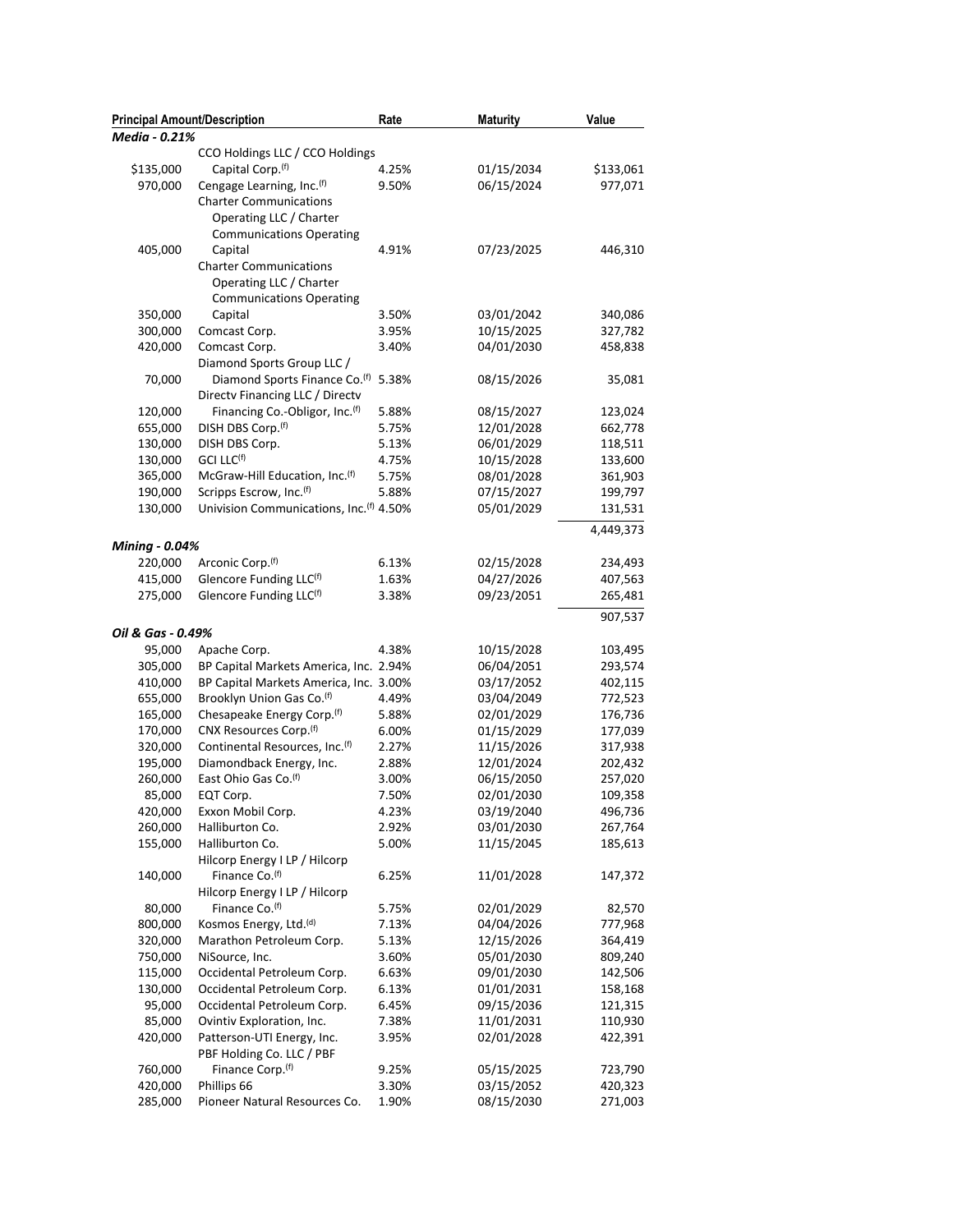| <b>Principal Amount/Description</b> |                                          | Rate   | <b>Maturity</b> | Value      |
|-------------------------------------|------------------------------------------|--------|-----------------|------------|
| \$700,000                           | SierraCol Energy Andina LLC(f)           | 6.00%  | 06/15/2028      | \$658,984  |
| 300,000                             | SierraCol Energy Andina LLC(d)           | 6.00%  | 06/15/2028      | 282,422    |
| 140,000                             | Southwestern Energy Co.                  | 5.38%  | 02/01/2029      | 148,248    |
| 160,000                             | Southwestern Energy Co.                  | 4.75%  | 02/01/2032      | 168,806    |
|                                     | Sunoco LP / Sunoco Finance               |        |                 |            |
| 110,000                             | Corp.                                    | 6.00%  | 04/15/2027      | 114,829    |
|                                     | Sunoco LP / Sunoco Finance               |        |                 |            |
| 215,000                             | Corp.                                    | 4.50%  | 05/15/2029      | 218,702    |
| 61,000                              | Transocean, Inc. <sup>(f)</sup>          | 11.50% | 01/30/2027      | 59,843     |
|                                     | USA Compression Partners LP /            |        |                 |            |
|                                     | <b>USA Compression Finance</b>           |        |                 |            |
| 220,000                             | Corp.                                    | 6.88%  | 09/01/2027      | 232,606    |
|                                     |                                          |        |                 | 10,198,778 |
| Oil & Gas Services - 0.01%          |                                          |        |                 |            |
| 150,000                             | Weatherford International, Ltd.(f) 6.50% |        | 09/15/2028      | 158,925    |
|                                     |                                          |        |                 |            |
|                                     | Packaging & Containers - 0.06%           |        |                 |            |
| 260,000                             | Berry Global, Inc.                       | 1.65%  | 01/15/2027      | 254,403    |
| 185,000                             | Silgan Holdings, Inc.                    | 4.13%  | 02/01/2028      | 189,220    |
| 736,000                             | WRKCo, Inc.                              | 3.75%  | 03/15/2025      | 784,822    |
|                                     |                                          |        |                 | 1,228,445  |
| <b>Pharmaceuticals - 0.18%</b>      |                                          |        |                 |            |
| 770,000                             | AbbVie, Inc.                             | 4.70%  | 05/14/2045      | 957,560    |
| 195,000                             | Bausch Health Cos., Inc. <sup>(f)</sup>  | 6.25%  | 02/15/2029      | 185,617    |
| 690,000                             | Bristol-Myers Squibb Co.                 | 4.35%  | 11/15/2047      | 851,917    |
| 545,000                             | Cigna Corp.                              | 4.90%  | 12/15/2048      | 705,962    |
| 390,000                             | CVS Health Corp.                         | 5.05%  | 03/25/2048      | 510,800    |
| 230,000                             | Option Care Health, Inc. <sup>(f)</sup>  | 4.38%  | 10/31/2029      | 230,927    |
| 215,000                             | Viatris, Inc.                            | 1.65%  | 06/22/2025      | 214,357    |
|                                     |                                          |        |                 | 3,657,140  |
| Pipelines - 0.36%                   |                                          |        |                 |            |
|                                     | Antero Midstream Partners LP /           |        |                 |            |
|                                     | Antero Midstream Finance                 |        |                 |            |
| 73,000                              | Corp. <sup>(f)</sup>                     | 5.75%  | 03/01/2027      | 75,719     |
| 200,000                             | Enable Midstream Partners LP             | 4.40%  | 03/15/2027      | 215,963    |
| 375,000                             | Enable Midstream Partners LP             | 5.00%  | 05/15/2044      | 403,807    |
| 360,000                             | <b>Energy Transfer LP</b>                | 4.75%  | 01/15/2026      | 394,151    |
| 1,000,000                           | <b>Energy Transfer LP</b>                | 3.90%  | 07/15/2026      | 1,076,735  |
| 220,000                             | EQM Midstream Partners LP(f)             | 4.75%  | 01/15/2031      | 232,999    |
| 320,000                             | Hess Midstream Operations LP(f) 5.13%    |        | 06/15/2028      | 333,667    |
| 275,000                             | Hess Midstream Operations LP(f)          | 4.25%  | 02/15/2030      | 273,406    |
|                                     | Kinder Morgan Energy Partners            |        |                 |            |
| 548,000                             | LP                                       | 6.95%  | 01/15/2038      | 759,503    |
|                                     | NGL Energy Operating LLC / NGL           |        |                 |            |
| 1,925,000                           | Energy Finance Corp. <sup>(f)</sup>      | 7.50%  | 02/01/2026      | 1,987,765  |
| 135,000                             | NGPL PipeCo LLC(f)                       | 3.25%  | 07/15/2031      | 137,303    |
| 270,000                             | <b>NuStar Logistics LP</b>               | 6.38%  | 10/01/2030      | 300,113    |
| 180,000                             | ONEOK, Inc.                              | 3.40%  | 09/01/2029      | 186,647    |
| 335,000                             | Sabine Pass Liquefaction LLC             | 5.00%  | 03/15/2027      | 376,519    |
|                                     | Targa Resources Partners LP /            |        |                 |            |
|                                     | <b>Targa Resources Partners</b>          |        |                 |            |
| 170,000                             | Finance Corp.                            | 5.50%  | 03/01/2030      | 186,011    |
|                                     | Venture Global Calcasieu Pass            |        |                 |            |
| 220,000                             | LLC <sup>(f)</sup>                       | 4.13%  | 08/15/2031      | 233,581    |
| 230,000                             | Williams Cos., Inc.                      | 3.50%  | 10/15/2051      | 232,920    |
|                                     |                                          |        |                 | 7,406,809  |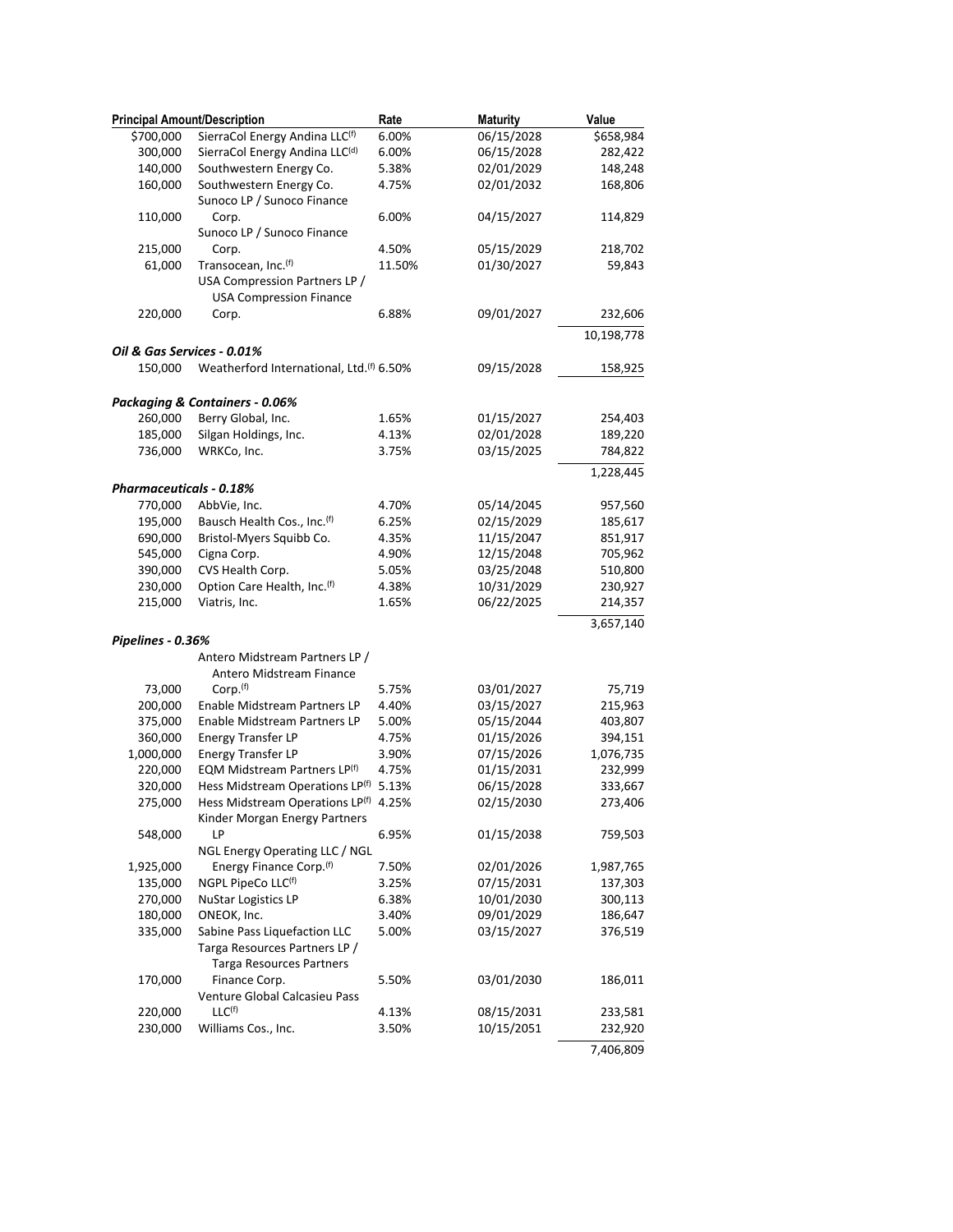| <b>Principal Amount/Description</b> |                                                                    | Rate  | <b>Maturity</b> | Value     |
|-------------------------------------|--------------------------------------------------------------------|-------|-----------------|-----------|
| Real Estate - 0.00% <sup>(j)</sup>  |                                                                    |       |                 |           |
|                                     | Realogy Group LLC / Realogy Co.-                                   |       |                 |           |
| \$110,000                           | Issuer Corp. <sup>(f)</sup>                                        | 5.75% | 01/15/2029      | \$112,918 |
| <b>REITS - 0.45%</b>                |                                                                    |       |                 |           |
| 165,000                             | Agree LP                                                           | 2.60% | 06/15/2033      | 162,225   |
|                                     | Alexandria Real Estate Equities,                                   |       |                 |           |
| 295,000                             | Inc.                                                               | 3.00% | 05/18/2051      | 292,106   |
| 840,000                             | American Tower Corp.                                               | 3.60% | 01/15/2028      | 905,674   |
| 525,000                             | <b>Boston Properties LP</b>                                        | 3.40% | 06/21/2029      | 557,792   |
| 335,000                             | Corporate Office Properties LP                                     | 2.90% | 12/01/2033      | 327,879   |
| 800,000                             | Crown Castle International Corp. 3.70%                             |       | 06/15/2026      | 858,258   |
| 515,000                             | Crown Castle International Corp. 3.65%                             |       | 09/01/2027      | 553,691   |
| 560,000                             | Crown Castle International Corp. 3.30%                             |       | 07/01/2030      | 591,361   |
| 470,000                             | Equinix, Inc.                                                      | 1.80% | 07/15/2027      | 462,728   |
| 1,000,000                           | Equinix, Inc.                                                      | 2.15% | 07/15/2030      | 973,246   |
| 455,000                             | Host Hotels & Resorts LP                                           | 2.90% | 12/15/2031      | 439,463   |
|                                     | <b>Invitation Homes Operating</b>                                  |       |                 |           |
|                                     | Partnership LP                                                     |       | 01/15/2034      | 304,437   |
| 310,000                             |                                                                    | 2.70% |                 |           |
| 250,000                             | Iron Mountain, Inc.(f)                                             | 4.50% | 02/15/2031      | 253,125   |
| 260,000                             | <b>LXP Industrial Trust</b>                                        | 2.38% | 10/01/2031      | 249,765   |
| 190,000                             | National Retail Properties, Inc.                                   | 2.50% | 04/15/2030      | 192,906   |
| 80,000                              | Office Properties Income Trust                                     | 2.65% | 06/15/2026      | 79,477    |
| 355,000                             | Office Properties Income Trust                                     | 2.40% | 02/01/2027      | 343,862   |
|                                     | Park Intermediate Holdings LLC /                                   |       |                 |           |
|                                     | PK Domestic Property LLC / PK                                      |       |                 |           |
| 140,000                             | Finance Co.-Issuer <sup>(f)</sup>                                  | 4.88% | 05/15/2029      | 143,363   |
|                                     | Realogy Group LLC / Realogy Co.-                                   |       |                 |           |
| 80,000                              | Issuer Corp.(f)                                                    | 7.63% | 06/15/2025      | 84,880    |
| 90,000                              | Sabra Health Care LP                                               | 3.20% | 12/01/2031      | 88,050    |
| 395,000                             | Simon Property Group LP                                            | 2.45% | 09/13/2029      | 398,076   |
|                                     | Uniti Group LP / Uniti Group                                       |       |                 |           |
| 485,000                             | Finance, Inc. / CSL Capital LLC <sup>(f)</sup> 6.50%               |       | 02/15/2029      | 484,069   |
| 135,000                             | Vornado Realty LP                                                  | 2.15% | 06/01/2026      | 135,036   |
| 455,000                             | Welltower, Inc.                                                    | 2.80% | 06/01/2031      | 464,230   |
| Retail - 0.23%                      |                                                                    |       |                 | 9,345,699 |
| 230,000                             | Academy, Ltd. <sup>(f)</sup>                                       | 6.00% | 11/15/2027      | 245,685   |
| 85,000                              | At Home Group, Inc. <sup>(f)</sup>                                 | 7.13% | 07/15/2029      | 83,632    |
| 745,000                             | Dollar Tree, Inc.                                                  | 4.00% | 05/15/2025      | 800,925   |
|                                     | Dollar Tree, Inc.                                                  | 3.38% |                 |           |
| 90,000                              |                                                                    |       | 12/01/2051      | 90,821    |
|                                     | Ferrellgas LP / Ferrellgas Finance                                 |       |                 |           |
| 120,000                             | Corp. <sup>(f)</sup>                                               | 5.38% | 04/01/2026      | 115,929   |
| 235,000                             | Golden Nugget, Inc.(f)                                             | 6.75% | 10/15/2024      | 235,305   |
| 370,000                             | McDonald's Corp.                                                   | 4.45% | 03/01/2047      | 452,436   |
| 150,000                             | Michaels Cos., Inc. <sup>(f)</sup>                                 | 5.25% | 05/01/2028      | 150,314   |
| 190,000                             | Park River Holdings, Inc. <sup>(f)</sup>                           | 5.63% | 02/01/2029      | 181,717   |
| 945,000                             | PetSmart, Inc. / PetSmart                                          |       |                 |           |
|                                     | Finance Corp. <sup>(f)</sup>                                       | 7.75% | 02/15/2029      | 1,028,174 |
| 290,000                             | Sonic Automotive, Inc. <sup>(f)</sup><br>SRS Distribution, Inc.(f) | 4.63% | 11/15/2029      | 293,247   |
| 190,000                             |                                                                    | 4.63% | 07/01/2028      | 191,003   |
| 115,000                             | Staples, Inc.(f)                                                   | 7.50% | 04/15/2026      | 118,312   |
|                                     | Suburban Propane Partners                                          |       |                 |           |
|                                     | LP/Suburban Energy Finance                                         |       |                 |           |
| 340,000                             | Corp. <sup>(f)</sup>                                               | 5.00% | 06/01/2031      | 344,401   |
| 365,000                             | Victoria's Secret & Co. <sup>(f)</sup>                             | 4.63% | 07/15/2029      | 373,771   |
|                                     |                                                                    |       |                 | 4,705,672 |
| Semiconductors - 0.07%              |                                                                    |       |                 |           |
| 669,000                             | Broadcom, Inc. <sup>(f)</sup>                                      | 3.42% | 04/15/2033      | 702,066   |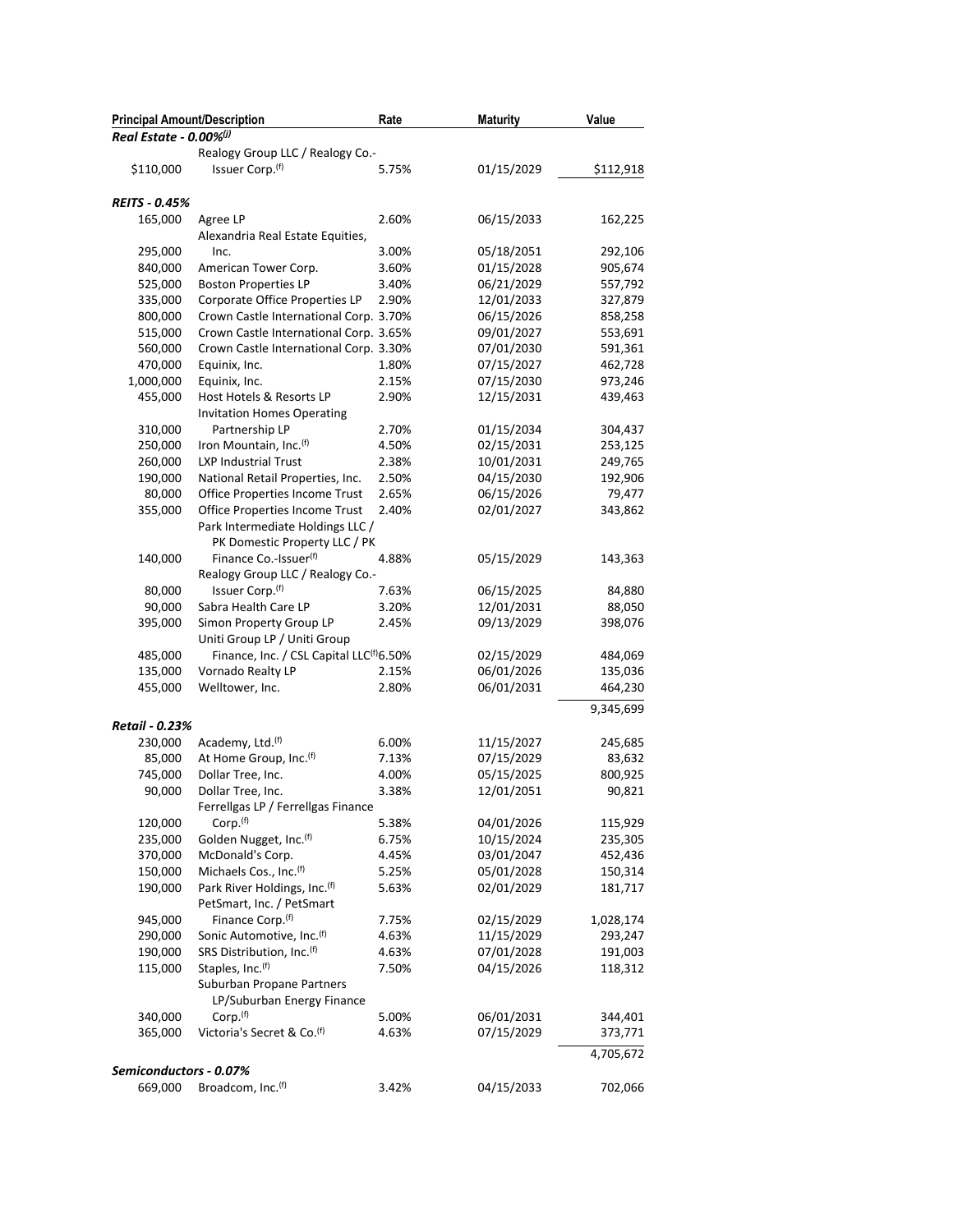| <b>Principal Amount/Description</b> |                                                                       | Rate  | <b>Maturity</b>         | Value       |
|-------------------------------------|-----------------------------------------------------------------------|-------|-------------------------|-------------|
| \$745,000                           | Marvell Technology, Inc.                                              | 4.20% | 06/22/2023              | \$774,481   |
|                                     |                                                                       |       |                         | 1,476,547   |
| Software - 0.15%                    |                                                                       |       |                         |             |
| 1,550,000                           | Castle US Holding Corp. <sup>(f)</sup>                                | 9.50% | 02/15/2028              | 1,618,068   |
| 535,000                             | Oracle Corp.                                                          | 3.85% | 04/01/2060              | 529,897     |
| 930,000                             | VMware, Inc.                                                          | 2.20% | 08/15/2031              | 914,452     |
|                                     |                                                                       |       |                         | 3,062,417   |
|                                     | <b>Telecommunications - 0.44%</b>                                     |       |                         |             |
| 500,000                             | AT&T, Inc.                                                            | 4.30% | 02/15/2030              | 563,324     |
| 205,000                             | AT&T, Inc.                                                            | 2.75% | 06/01/2031              | 209,374     |
| 1,395,000                           | AT&T, Inc.                                                            | 3.50% | 09/15/2053              | 1,410,040   |
| 185,000                             | Avaya, Inc. (f)                                                       | 6.13% | 09/15/2028              | 196,419     |
| 175,000                             | CommScope, Inc.(f)                                                    | 4.75% | 09/01/2029              | 174,222     |
| 1,675,000                           | Embarg Corp Eq 7.995 06/01/36 8.00%<br><b>Frontier Communications</b> |       | 06/01/2036              | 1,878,747   |
| 45,000                              | Holdings LLC(f)                                                       | 5.88% | 10/15/2027              | 47,657      |
|                                     | <b>Frontier Communications</b>                                        |       |                         |             |
| 85,000                              | Holdings LLC <sup>(f)</sup><br><b>Frontier Communications</b>         | 5.00% | 05/01/2028              | 87,704      |
| 270,000                             | Holdings LLC(f)                                                       | 6.75% | 05/01/2029              | 281,213     |
|                                     | <b>Frontier Communications</b>                                        |       |                         |             |
| 150,000                             | Holdings LLC <sup>(f)</sup>                                           | 6.00% | 01/15/2030              | 151,008     |
| 1,100,000                           | Intelsat Jackson Holdings SA(f)(g)                                    | 8.50% | 10/15/2024              | 505,312     |
| 160,000                             | Lumen Technologies, Inc. <sup>(f)</sup>                               | 5.13% | 12/15/2026              | 166,742     |
| 145,000                             | Lumen Technologies, Inc. <sup>(f)</sup>                               | 4.00% | 02/15/2027              | 147,291     |
| 365,000                             | T-Mobile USA, Inc.                                                    | 2.25% | 02/15/2026              | 366,469     |
| 125,000                             | T-Mobile USA, Inc.                                                    | 3.38% | 04/15/2029              | 127,584     |
| 25,000                              | T-Mobile USA, Inc.(f)                                                 | 3.38% | 04/15/2029              | 25,517      |
| 1,000,000                           | T-Mobile USA, Inc.                                                    | 3.88% | 04/15/2030              | 1,094,726   |
| 50,000                              | T-Mobile USA, Inc.                                                    | 2.88% | 02/15/2031              | 49,466      |
| 365,000                             | T-Mobile USA, Inc.(f)                                                 | 3.40% | 10/15/2052              | 363,996     |
| 500,000                             | Verizon Communications, Inc.                                          | 3.15% | 03/22/2030              | 529,547     |
| 670,000                             | Verizon Communications, Inc.                                          | 4.40% | 11/01/2034              | 781,619     |
| 45,000                              | Verizon Communications, Inc.                                          | 2.65% | 11/20/2040              | 42,837      |
|                                     |                                                                       |       |                         | 9,200,814   |
| Transportation - 0.10%              |                                                                       |       |                         |             |
| 850,000                             | CSX Corp.                                                             | 3.80% | 11/01/2046              | 960,108     |
| 345,000                             | FedEx Corp.                                                           | 4.75% | 11/15/2045              | 421,403     |
| 170,000                             | First Student Bidco, Inc.(f)                                          | 4.00% | 07/31/2029              | 165,498     |
| 500,000                             | Union Pacific Corp.                                                   | 3.70% | 03/01/2029              | 553,327     |
|                                     |                                                                       |       |                         | 2,100,336   |
|                                     | Trucking & Leasing - 0.02%                                            |       |                         |             |
|                                     | Penske Truck Leasing Co. LP / PTL                                     |       |                         |             |
| 380,000                             | Finance Corp. <sup>(f)</sup>                                          | 4.20% | 04/01/2027              | 418,936     |
|                                     | TOTAL U.S. CORPORATE BONDS                                            |       |                         |             |
| (Cost \$142,330,455)                |                                                                       |       |                         | 144,317,638 |
|                                     |                                                                       |       |                         |             |
|                                     | <b>CONVERTIBLE CORPORATE BONDS - 0.81%</b>                            |       |                         |             |
|                                     | <b>BlackRock Capital Investment</b>                                   |       |                         |             |
| 2,036,407                           | Corp.                                                                 | 5.00% | 06/15/2022              | 2,064,407   |
| 6,854,823                           | BlackRock TCP Capital Corp.                                           | 4.63% | 03/01/2022<br>Perpetual | 6,915,145   |
| 100,317                             | Digicel Group Holdings, Ltd. <sup>(a)(f)(h)</sup> 5.09% (7.00%)       |       | Maturity                | 87,376      |
| 1,422,000                           | Goldman Sachs BDC, Inc.                                               | 4.50% | 04/01/2022              | 1,436,220   |
| 6,000,000                           | New Mountain Finance Corp.                                            | 5.75% | 08/15/2023              | 6,367,500   |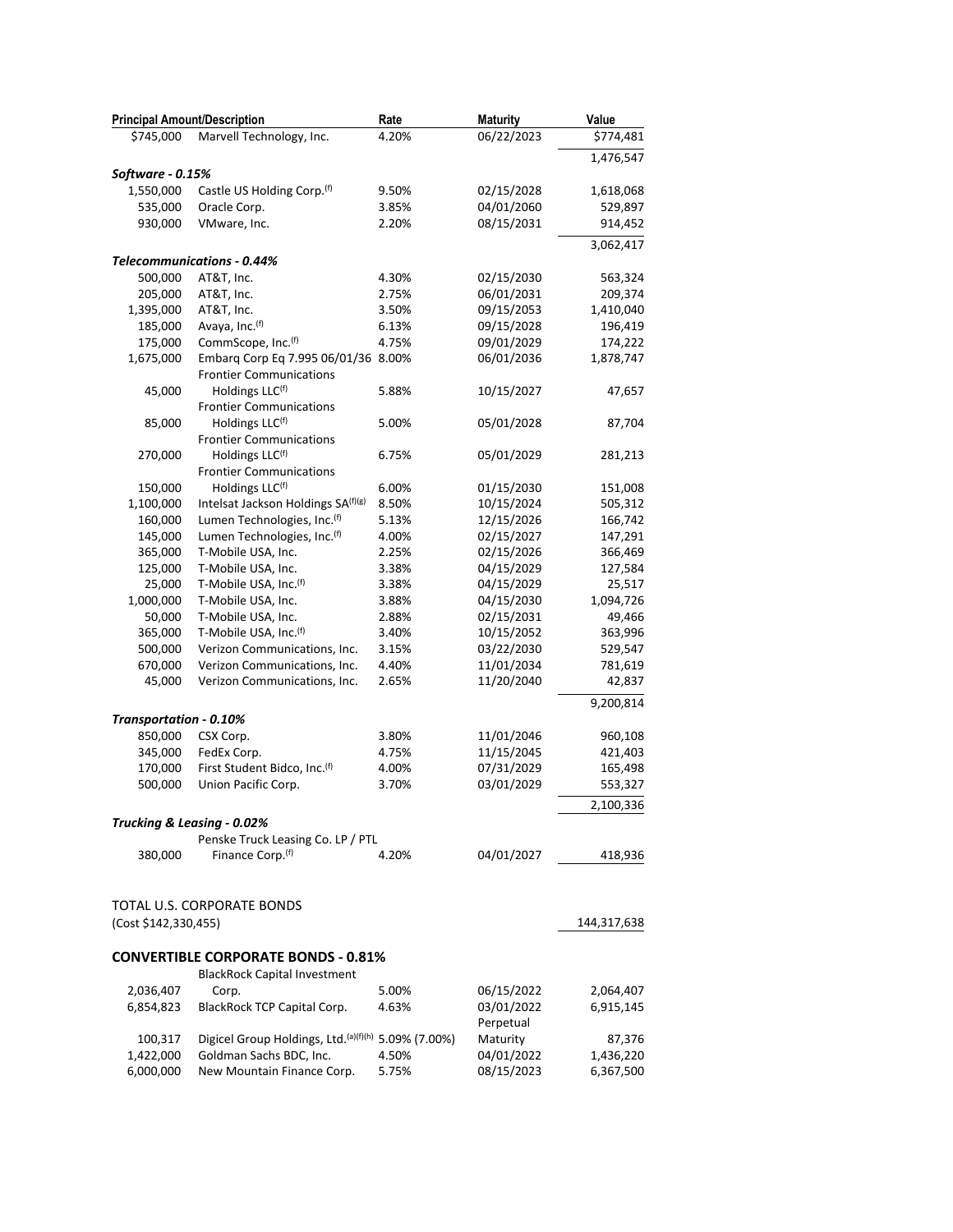| <b>Principal Amount/Description</b> |                                                                | Rate           | <b>Maturity</b>          | Value              |
|-------------------------------------|----------------------------------------------------------------|----------------|--------------------------|--------------------|
|                                     | TOTAL CONVERTIBLE CORPORATE BONDS                              |                |                          |                    |
| (Cost \$16,185,734)                 |                                                                |                |                          | \$16,870,648       |
|                                     | FOREIGN GOVERNMENT BONDS AND NOTES, SUPRANATIONALS AND FOREIGN |                |                          |                    |
| <b>AGENCIES - 1.03%</b>             |                                                                |                |                          |                    |
|                                     | Abu Dhabi Government                                           |                |                          |                    |
| 450,000                             | International Bond <sup>(d)</sup>                              | 1.70%          | 03/02/2031               | 438,356            |
|                                     | Abu Dhabi Government                                           |                |                          |                    |
| 300,000                             | International Bond <sup>(d)</sup>                              | 3.13%          | 09/30/2049               | 307,032            |
|                                     | <b>Brazilian Government</b>                                    |                |                          |                    |
| 400,000                             | <b>International Bond</b>                                      | 3.75%          | 09/12/2031               | 376,600            |
|                                     | <b>Brazilian Government</b>                                    |                |                          |                    |
| 200,000                             | <b>International Bond</b>                                      | 5.00%          | 01/27/2045               | 188,100            |
|                                     | <b>Brazilian Government</b>                                    |                |                          |                    |
| 400,000                             | <b>International Bond</b>                                      | 5.63%          | 02/21/2047               | 397,000            |
|                                     | <b>Brazilian Government</b>                                    |                |                          |                    |
| 1,150,000                           | <b>International Bond</b><br>Chile Government International    | 4.75%          | 01/14/2050               | 1,024,661          |
| 200,000                             | Bond                                                           | 2.55%          | 01/27/2032               | 200,000            |
|                                     | Chile Government International                                 |                |                          |                    |
| 300,000                             | Bond                                                           | 3.50%          | 01/25/2050               | 311,202            |
|                                     | <b>Chile Government International</b>                          |                |                          |                    |
| 700,000                             | Bond                                                           | 3.10%          | 01/22/2061               | 648,501            |
|                                     | Colombia Government                                            |                |                          |                    |
| 600,000                             | <b>International Bond</b>                                      | 3.25%          | 04/22/2032               | 540,750            |
|                                     | Colombia Government                                            |                |                          |                    |
| 200,000                             | <b>International Bond</b>                                      | 4.13%          | 02/22/2042               | 167,500            |
|                                     | Colombia Government                                            |                |                          |                    |
| 1,100,000                           | <b>International Bond</b>                                      | 5.00%          | 06/15/2045               | 996,875            |
|                                     | Colombia Government                                            |                |                          |                    |
| 600,000                             | <b>International Bond</b><br>Dominican Republic International  | 4.13%          | 05/15/2051               | 489,000            |
| 600,000                             | Bond <sup>(f)</sup>                                            | 6.40%          | 06/05/2049               | 631,506            |
|                                     | El Salvador Government                                         |                |                          |                    |
| 200,000                             | International Bond <sup>(d)</sup>                              | 7.13%          | 01/20/2050               | 111,000            |
| 600,000                             | Export Import Bank of Thailand <sup>(e)</sup> 3M US L + 0.90%  |                | 11/20/2023               | 604,248            |
|                                     | Indonesia Government                                           |                |                          |                    |
| 600,000                             | <b>International Bond</b>                                      | 2.15%          | 07/28/2031               | 596,487            |
|                                     | Indonesia Government                                           |                |                          |                    |
| 200,000                             | <b>International Bond</b>                                      | 4.35%          | 01/11/2048               | 229,545            |
|                                     | Indonesia Government                                           |                |                          |                    |
| 500,000                             | <b>International Bond</b>                                      | 3.70%          | 10/30/2049               | 529,983            |
|                                     | Instituto Costarricense de                                     |                |                          |                    |
| 300,000                             | Electricidad <sup>(f)</sup>                                    | 6.75%          | 10/07/2031               | 304,227            |
|                                     | Instituto Costarricense de                                     |                |                          |                    |
| 400,000                             | Electricidad <sup>(d)</sup>                                    | 6.38%          | 05/15/2043               | 341,378            |
| 200,000                             | Korea Development Bank                                         | 1.00%<br>1.63% | 09/09/2026<br>01/19/2031 | 195,483<br>196,287 |
| 200,000<br>250,000                  | Korea Development Bank<br>Korea Development Bank               | 2.00%          | 10/25/2031               | 250,889            |
| 200,000                             | Korea International Bond                                       | 2.75%          | 01/19/2027               | 211,089            |
| 500,000                             | Malaysia Wakala Sukuk Bhd <sup>(f)</sup>                       | 2.07%          | 04/28/2031               | 500,413            |
| 250,000                             | Malaysia Wakala Sukuk Bhd(d)                                   | 2.07%          | 04/28/2031               | 250,206            |
|                                     | <b>Mexico Government</b>                                       |                |                          |                    |
| 1,075,000                           | <b>International Bond</b>                                      | 3.75%          | 01/11/2028               | 1,156,458          |
|                                     | <b>Mexico Government</b>                                       |                |                          |                    |
| 500,000                             | <b>International Bond</b>                                      | 2.66%          | 05/24/2031               | 489,005            |
|                                     | <b>Mexico Government</b>                                       |                |                          |                    |
| 550,000                             | <b>International Bond</b>                                      | 4.28%          | 08/14/2041               | 571,312            |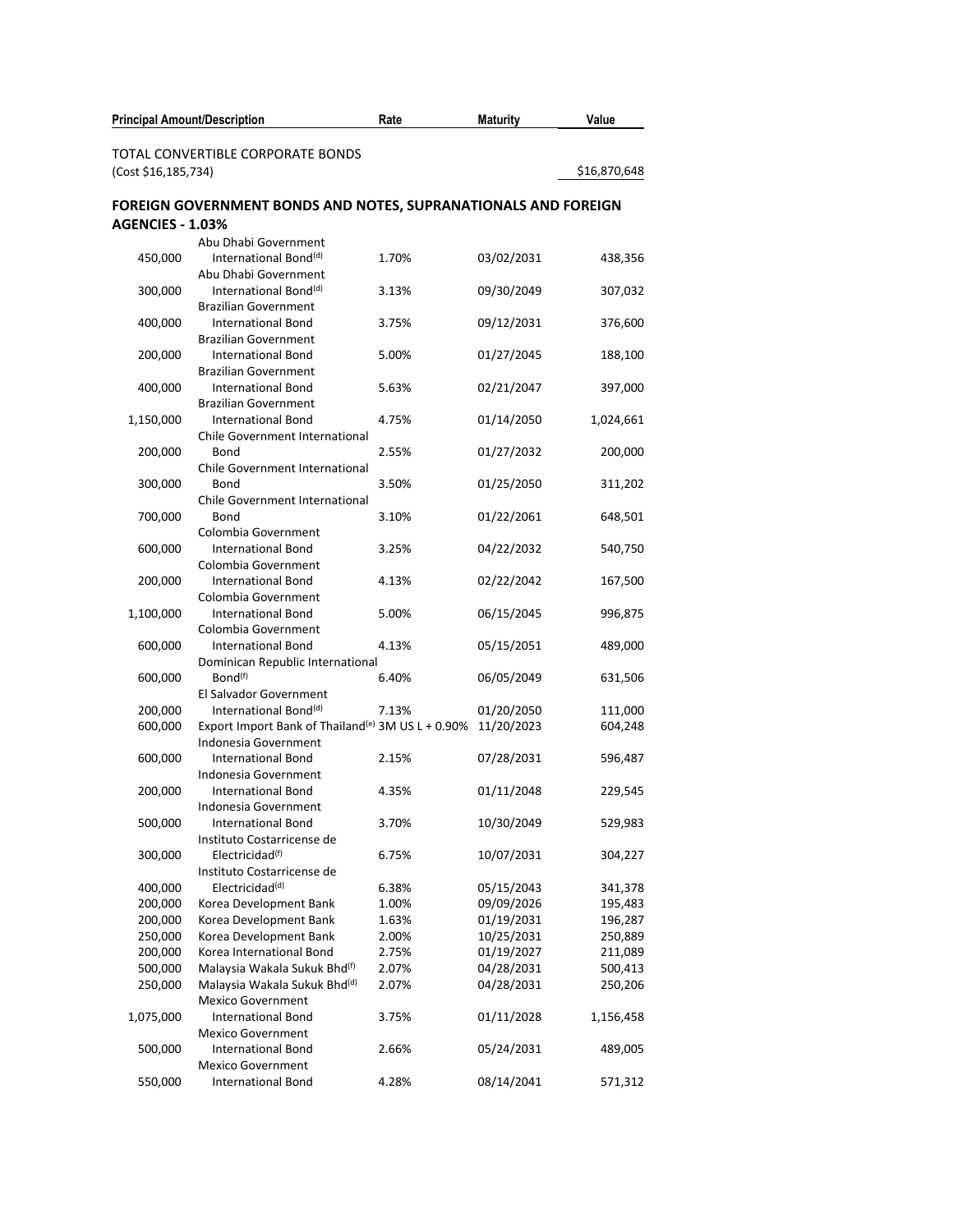| <b>Principal Amount/Description</b> |                                                                      | Rate                       | <b>Maturity</b> | Value      |
|-------------------------------------|----------------------------------------------------------------------|----------------------------|-----------------|------------|
|                                     | <b>Mexico Government</b>                                             |                            |                 |            |
| \$750,000                           | <b>International Bond</b>                                            | 4.60%                      | 02/10/2048      | \$801,979  |
|                                     | <b>Mexico Government</b>                                             |                            |                 |            |
| 500,000                             | <b>International Bond</b>                                            | 4.50%                      | 01/31/2050      | 531,250    |
|                                     | <b>Mexico Government</b>                                             |                            |                 |            |
| 400,000                             | <b>International Bond</b>                                            | 3.77%                      | 05/24/2061      | 369,554    |
|                                     | Panama Government                                                    |                            |                 |            |
| 600,000                             | <b>International Bond</b>                                            | 2.25%                      | 09/29/2032      | 570,450    |
|                                     | Panama Government                                                    |                            |                 |            |
| 900,000                             | <b>International Bond</b>                                            | 3.87%                      | 07/23/2060      | 903,375    |
|                                     | Perusahaan Penerbit SBSN                                             |                            |                 |            |
| 300,000                             | Indonesia III <sup>(f)</sup>                                         | 2.55%                      | 06/09/2031      | 304,062    |
|                                     | Perusahaan Penerbit SBSN                                             |                            |                 |            |
| 400,000                             | Indonesia III <sup>(d)</sup>                                         | 3.80%                      | 06/23/2050      | 420,316    |
|                                     | Peruvian Government                                                  |                            |                 |            |
| 600,000                             | <b>International Bond</b>                                            | 3.30%                      | 03/11/2041      | 602,256    |
|                                     | Philippine Government                                                |                            |                 |            |
| 200,000                             | <b>International Bond</b>                                            | 2.46%                      | 05/05/2030      | 206,778    |
|                                     | Philippine Government                                                |                            |                 |            |
| 350,000                             | <b>International Bond</b>                                            | 1.65%                      | 06/10/2031      | 339,766    |
|                                     | Philippine Government                                                |                            |                 |            |
| 550,000                             | <b>International Bond</b>                                            | 3.70%                      | 03/01/2041      | 601,369    |
|                                     | <b>Philippine Government</b>                                         |                            |                 |            |
| 200,000                             | <b>International Bond</b>                                            | 3.70%                      | 02/02/2042      | 218,675    |
|                                     | Saudi Government International                                       |                            |                 |            |
| 400,000                             | Bond <sup>(f)</sup>                                                  | 2.90%                      | 10/22/2025      | 419,750    |
|                                     | Saudi Government International                                       |                            |                 |            |
| 500,000                             | Bond <sup>(d)</sup>                                                  | 2.25%                      | 02/02/2033      | 488,655    |
|                                     | Saudi Government International                                       |                            |                 |            |
| 350,000                             | Bond <sup>(d)</sup>                                                  | 3.75%                      | 01/21/2055      | 376,420    |
|                                     | Saudi Government International                                       |                            |                 |            |
| 200,000                             | Bond <sup>(d)</sup>                                                  | 3.45%                      | 02/02/2061      | 202,364    |
|                                     | Ukraine Government                                                   |                            |                 |            |
| 800,000                             | International Bond <sup>(d)</sup>                                    | 7.25%                      | 03/15/2033      | 708,808    |
|                                     | TOTAL FOREIGN GOVERNMENT BONDS AND NOTES, SUPRANATIONALS AND FOREIGN |                            |                 |            |
| <b>AGENCIES</b>                     |                                                                      |                            |                 |            |
|                                     |                                                                      |                            |                 |            |
| (Cost \$21,536,126)                 |                                                                      |                            |                 | 21,320,920 |
| <b>BANK LOANS - 2.08%(e)</b>        |                                                                      |                            |                 |            |
| Canada - 0.02%                      |                                                                      |                            |                 |            |
|                                     | Air Canada, First Lien - B Term 6M US L + 3.50%,                     |                            |                 |            |
| 530,000                             | Loan                                                                 | 0.75% Floor                | 08/11/2028      | 530,283    |
|                                     |                                                                      |                            |                 |            |
| Cayman Islands - 0.07%              |                                                                      |                            |                 |            |
|                                     | AAdvantage Loyalty IP, Ltd.,                                         | 3M US L + 3.00%,           |                 |            |
| 405,000                             | First Lien - Initial Term Loan                                       | 0.75% Floor                | 04/20/2028      | 420,368    |
|                                     | Grab Holdings, Inc., First Lien -                                    | 3M US L + 4.50%,           |                 |            |
| 1,029,825                           | Initial Term Loan                                                    | 1.00% Floor                | 01/29/2026      | 1,035,401  |
|                                     |                                                                      |                            |                 | 1,455,769  |
| India - 0.02%                       |                                                                      |                            |                 |            |
|                                     | Ola Singapore/OLA Netherlands                                        |                            |                 |            |
|                                     | 12/21 TL, First Lien - Initial                                       | 180D US SOFR +             |                 |            |
| 440,000                             | Term Loan                                                            | 6.25%                      | 12/03/2026      | 444,400    |
|                                     |                                                                      |                            |                 |            |
| <b>Ireland - 0.03%</b>              |                                                                      |                            |                 |            |
|                                     | ION Trading Finance, Ltd., First                                     |                            |                 |            |
|                                     | Lien - Initial Dollar (2021)                                         |                            |                 |            |
| 678,300                             | Term Loan                                                            | 3M US L + 4.75% 04/01/2028 |                 | 680,939    |
|                                     |                                                                      |                            |                 |            |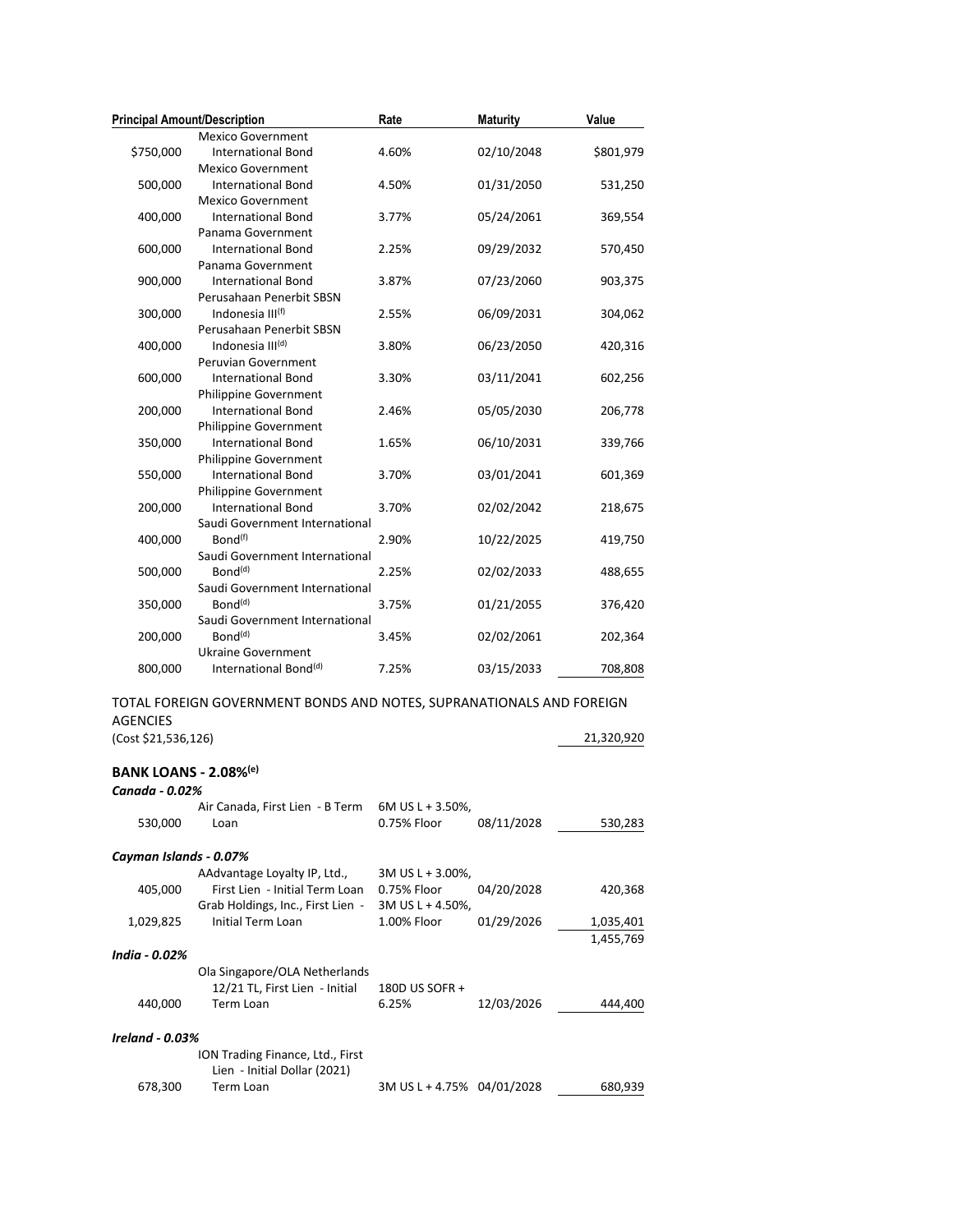| <b>Principal Amount/Description</b> |                                                      | Rate                       | <b>Maturity</b> | Value     |
|-------------------------------------|------------------------------------------------------|----------------------------|-----------------|-----------|
| Luxembourg - 0.16%                  |                                                      |                            |                 |           |
|                                     | Curium BidCo SARL, Second Lien                       |                            |                 |           |
| \$705,000                           | Term Loan                                            | 3M US L + 7.75% 10/27/2028 |                 | \$712,931 |
|                                     | Travelport Finance Luxembourg                        |                            |                 |           |
|                                     | SARL 1L, 2021, First Lien -                          | 3M US L + 8.75%,           |                 |           |
| 2,182,596                           | Initial (Priority) Term Loan                         | 1.00% Floor                | 02/28/2025      | 2,249,569 |
|                                     | Travelport Finance S.a r.l., First                   |                            |                 |           |
|                                     | Lien - 2021 Consented Term                           |                            |                 |           |
| 337,343                             | Loan                                                 | 3M US L + 6.75% 05/29/2026 |                 | 281,850   |
|                                     |                                                      |                            |                 | 3,244,350 |
| Netherlands - 0.05%                 |                                                      |                            |                 |           |
|                                     | Bright Bidco B.V., First Lien -                      |                            |                 |           |
|                                     | 2018 Refinancing B Term                              | 6M US L + 3.50%,           |                 |           |
| 1,242,046                           | Loan                                                 | 1.00% Floor                | 06/30/2024      | 962,524   |
|                                     | Lealand Finance Company B.V.,                        |                            |                 |           |
|                                     | First Lien - Make-Whole                              |                            |                 |           |
| 5,736                               | Term Loan                                            | 3M US L + 3.00% 06/28/2024 |                 | 3,413     |
|                                     | Lealand Finance Company B.V.,                        |                            |                 |           |
|                                     | First Lien - Take-Back Term                          |                            |                 |           |
| 74,189                              | Loan                                                 | 1M US L + 4.00% 06/30/2025 |                 | 33,508    |
|                                     |                                                      |                            |                 | 999,445   |
|                                     | United Arab Emirates - 0.04%                         |                            |                 |           |
| 790,055                             | Gulf Finance, LLC TL 1L                              | 3M US L + 6.75% 08/25/2026 |                 | 740,926   |
|                                     |                                                      |                            |                 |           |
| United States - 1.69%               |                                                      |                            |                 |           |
|                                     | Aegion Corp., First Lien - Initial                   | 3M US L + 4.75%,           |                 |           |
| 325,000                             | Term Loan                                            | 0.75% Floor                | 05/17/2028      | 326,895   |
|                                     | Air Methods Corp., First Lien -                      | 3M US L + 3.50%,           |                 |           |
| 1,250,875                           | Initial Term Loan                                    | 1.00% Floor                | 04/22/2024      | 1,191,458 |
|                                     | American Tire Distributors, Inc.,                    |                            |                 |           |
| 920,000                             | First Lien - Initial Term Loan                       | 3M US L + 6.25%            | 10/08/2028      | 927,558   |
|                                     | Applied Systems, Inc., Second                        | 3M US L + 5.50%,           |                 |           |
| 1,975,000                           | Lien - 2021 Term Loan                                | 0.75% Floor                | 09/19/2025      | 1,995,807 |
|                                     | Astra Acquisition Corp., First                       |                            |                 |           |
| 1,720,000                           | Lien - Initial Term Loan                             | 1M US L + 5.25% 10/22/2028 |                 | 1,692,772 |
|                                     | Astra Acquisition Corp., Second                      |                            |                 |           |
| 1,990,000                           | Lien - Initial Term Loan                             | 1M US L + 8.88%            | 10/22/2029      | 1,965,125 |
|                                     | Asurion LLC, Second Lien - New                       |                            |                 |           |
| 295,000                             | B-3 Term Loan                                        | 1M US L + 5.25%            | 01/31/2028      | 296,291   |
|                                     | Atlas Purchaser, Inc., First Lien - 3M US L + 3.00%, |                            |                 |           |
| 1,546,125                           | Initial Term Loan                                    | 0.75% Floor                | 05/18/2028      | 1,526,799 |
|                                     | Blackhawk Network Holdings,                          |                            |                 |           |
| 200,000                             | Inc., Second Lien                                    | 1M US L + 7.00% 06/15/2026 |                 | 199,375   |
|                                     | Cengage Learning, Inc., First                        |                            |                 |           |
| 735,000                             | Lien - B Term Loan                                   | 3M US L + 5.00% 06/29/2026 |                 | 737,947   |
|                                     | ClubCorp Holdings, Inc., First                       |                            |                 |           |
| 241,751                             | Lien - B Term Loan                                   | 3M US L + 2.75% 09/18/2024 |                 | 233,324   |
|                                     | Constant Contact, Inc., Second                       | 3M US L + 7.50%,           |                 |           |
| 2,350,000                           | Lien - Initial Term Loan                             | 0.75% Floor                | 02/12/2029      | 2,326,500 |
| 760,531                             | Cvent, Inc., First Lien Term Loan                    | 1M US L + 3.75% 11/29/2024 |                 | 760,292   |
|                                     | DCert Buyer, Inc., Second Lien -                     |                            |                 |           |
|                                     | <b>First Amendment Refinancing</b>                   |                            |                 |           |
| 905,000                             | Term Loan                                            | 1M US L + 7.00% 02/19/2029 |                 | 908,769   |
|                                     | DG Investment Intermediate                           |                            |                 |           |
|                                     | Holdings 2, Inc., Second                             | $1M$ US L + 6.75%,         |                 |           |
| 760,000                             | Lien - Initial Term Loan                             | 0.75% Floor                | 03/30/2029      | 761,900   |
|                                     | <b>DIRECTV Financing LLC, First</b>                  |                            |                 |           |
|                                     | Lien - Closing Date Term                             | 3M US L + 5.00%,           |                 |           |
| 385,216                             | Loan                                                 | 0.75% Floor                | 08/02/2027      | 386,067   |
|                                     | Envision Healthcare Corp., First                     |                            |                 |           |
| 1,718,110                           | Lien - Initial Term Loan                             | 1M US L + 3.75% 10/10/2025 |                 | 1,387,915 |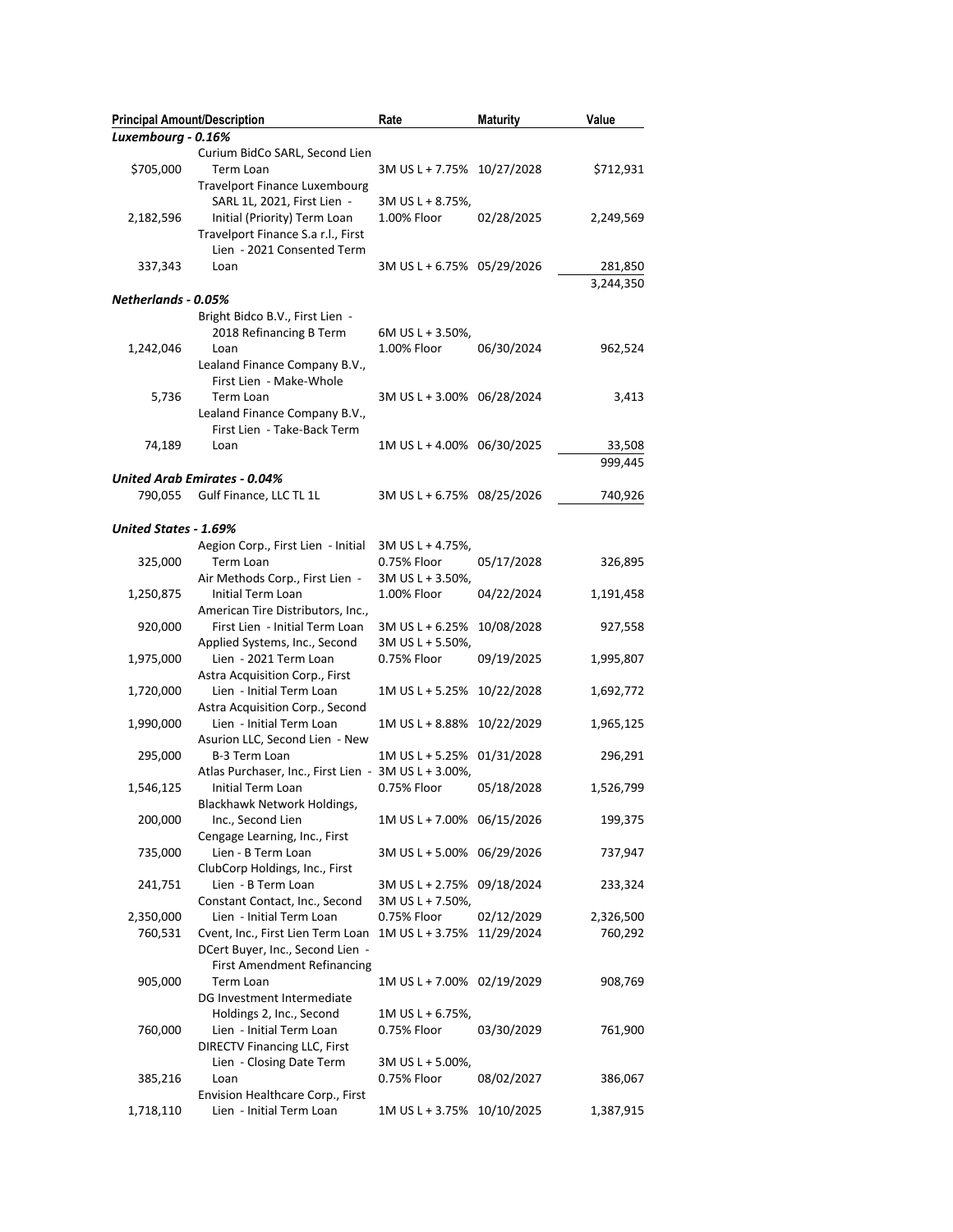| <b>Principal Amount/Description</b> |                                                     | Rate                       | <b>Maturity</b> | Value       |
|-------------------------------------|-----------------------------------------------------|----------------------------|-----------------|-------------|
|                                     | Envision Healthcare Corp., First                    |                            |                 |             |
|                                     | Lien - Series 2020 New Term                         | 1M US L + 3.75%,           |                 |             |
| \$1,568,589                         | Loan                                                | 1.00% Floor                | 10/10/2025      | \$1,182,849 |
|                                     | Epic Health 12/21, Second                           |                            |                 |             |
| 1,565,000                           | Lien - Initial Term Loan                            | 3M US L + 4.25% 12/07/2029 |                 | 1,563,044   |
|                                     | Forterra Finance LLC, First Lien - 1M US L + 3.00%, |                            |                 |             |
| 450,799                             | Replacement Term Loan                               | 1.00% Floor                | 10/25/2023      | 451,167     |
|                                     | Gainwell Acquisition Corp., First 3M US L + 4.00%,  |                            |                 |             |
| 1,367,287                           | Lien - B Term Loan                                  | 0.75% Floor                | 10/01/2027      | 1,372,585   |
|                                     | Gogo Intermediate Holdings                          |                            |                 |             |
|                                     | LLC, First Lien - Initial Term                      | 3M US L + 3.75%,           |                 |             |
| 399,000                             | Loan                                                | 0.75% Floor                | 04/30/2028      | 399,463     |
|                                     | Kenan Advantage Group, Inc,                         |                            |                 |             |
|                                     | Second Lien - Initial Term                          | 3M US L + 7.25%,           |                 |             |
| 400,000                             | Loan                                                | 0.75% Floor                | 08/18/2027      | 399,500     |
|                                     | Minotaur Acquisition, Inc., First                   |                            |                 |             |
| 1,124,060                           | Lien - B Term Loan                                  | 3M US L + 4.75% 03/27/2026 |                 | 1,119,845   |
|                                     | Misys, Ltd., First Lien - Dollar                    | 3M US L + 3.50%,           |                 |             |
| 487,592                             | Term Loan                                           | 1.00% Floor                | 06/13/2024      | 486,068     |
|                                     | Misys, Ltd., Second Lien - Dollar 3M US L + 7.25%,  |                            |                 |             |
| 705,000                             | Term Loan                                           | 1.00% Floor                | 06/13/2025      | 705,081     |
|                                     | MLN US HoldCo LLC, First Lien -                     |                            |                 |             |
| 382,069                             | <b>B</b> Term Loan                                  | 1M US L + 4.50% 11/30/2025 |                 | 370,173     |
|                                     | Riverbed Technology, Inc., First                    |                            |                 |             |
| 1,008,172                           | Lien - Initial Term Loan                            | 6M US L + 6.00% 12/06/2026 |                 | 988,427     |
|                                     | Sweetwater Borrower, LLC, First                     |                            |                 |             |
|                                     |                                                     | 1M US L + 4.75% 08/03/2028 |                 |             |
| 620,000                             | Lien - Initial Term Loan                            |                            |                 | 621,550     |
|                                     | Team Health Holdings, Inc., First 1M US L + 2.75%,  |                            |                 |             |
| 974,590                             | Lien - Initial Term Loan                            | 1.00% Floor                | 02/06/2024      | 934,632     |
|                                     | Think & Learn Private, Ltd., First                  |                            |                 |             |
| 595,000                             | Lien - B Term Loan                                  | 3M US L + 5.50% 11/05/2026 |                 | 603,675     |
|                                     | TIBCO Software, Inc., Second                        |                            |                 |             |
| 680,000                             | Lien                                                | 1M US L + 7.25% 03/04/2028 |                 | 683,539     |
|                                     | Travel Leaders Group LLC, First                     |                            |                 |             |
|                                     | Lien - 2018 Refinancing Term                        |                            |                 |             |
| 1,762,605                           | Loan                                                | 1M US L + 4.00% 01/25/2024 |                 | 1,617,014   |
|                                     | Vantage Specialty Chemicals,                        |                            |                 |             |
|                                     | Inc., First Lien - Closing Date                     | 3M US L + 3.50%,           |                 |             |
| 1,736,723                           | <b>Term Loan</b>                                    | 1.00% Floor                | 10/28/2024      | 1,707,416   |
|                                     | Viad Corp, First Lien - Initial                     | 3M US L + 5.00%,           |                 |             |
| 690,000                             | Term Loan                                           | 0.50% Floor                | 07/30/2028      | 689,572     |
|                                     | WaterBridge Midstream                               |                            |                 |             |
|                                     | Operating LLC, First Lien -                         | 6M US L + 5.75%,           |                 |             |
| 1,569,591                           | Initial Term Loan                                   | 1.00% Floor                | 06/22/2026      | 1,533,294   |
|                                     |                                                     |                            |                 | 35,053,688  |
|                                     |                                                     |                            |                 |             |
| <b>TOTAL BANK LOANS</b>             |                                                     |                            |                 |             |
| (Cost \$42,643,432)                 |                                                     |                            |                 | 43,149,800  |
|                                     |                                                     |                            |                 |             |
|                                     | <b>COLLATERALIZED LOAN OBLIGATIONS - 3.22%</b>      |                            |                 |             |
|                                     | AIMCO CLO                                           |                            |                 |             |
| 500,000                             | Series 2018-AA <sup>(e)(f)</sup>                    | 3M US L + 2.55% 04/17/2031 |                 | 494,067     |
|                                     | AIMCO CLO 10, Ltd.                                  |                            |                 |             |
| 1,000,000                           | Series 2021-10A(e)(f)                               | 3M US L + 2.90% 07/22/2032 |                 | 999,990     |
|                                     | Apidos CLO XII                                      |                            |                 |             |
| 500,000                             | Series 2018-12A(e)(f)                               | 3M US L + 2.60% 04/15/2031 |                 | 471,782     |
|                                     |                                                     |                            |                 |             |

500,000 Series 2018-20A<sup>(e)(f)</sup> 3M US L + 2.95% 07/16/2031 499,514

500,000 Series 2018-21A<sup>(e)(f)</sup> 3M US L + 2.45% 07/18/2027 500,499<br>1,000,000 Series 2018-21A<sup>(e)(f)</sup> 3M US L + 8.25% 07/18/2027 997,610

3M US L + 8.25% 07/18/2027 997,610

Apidos CLO XX

Apidos CLO XXI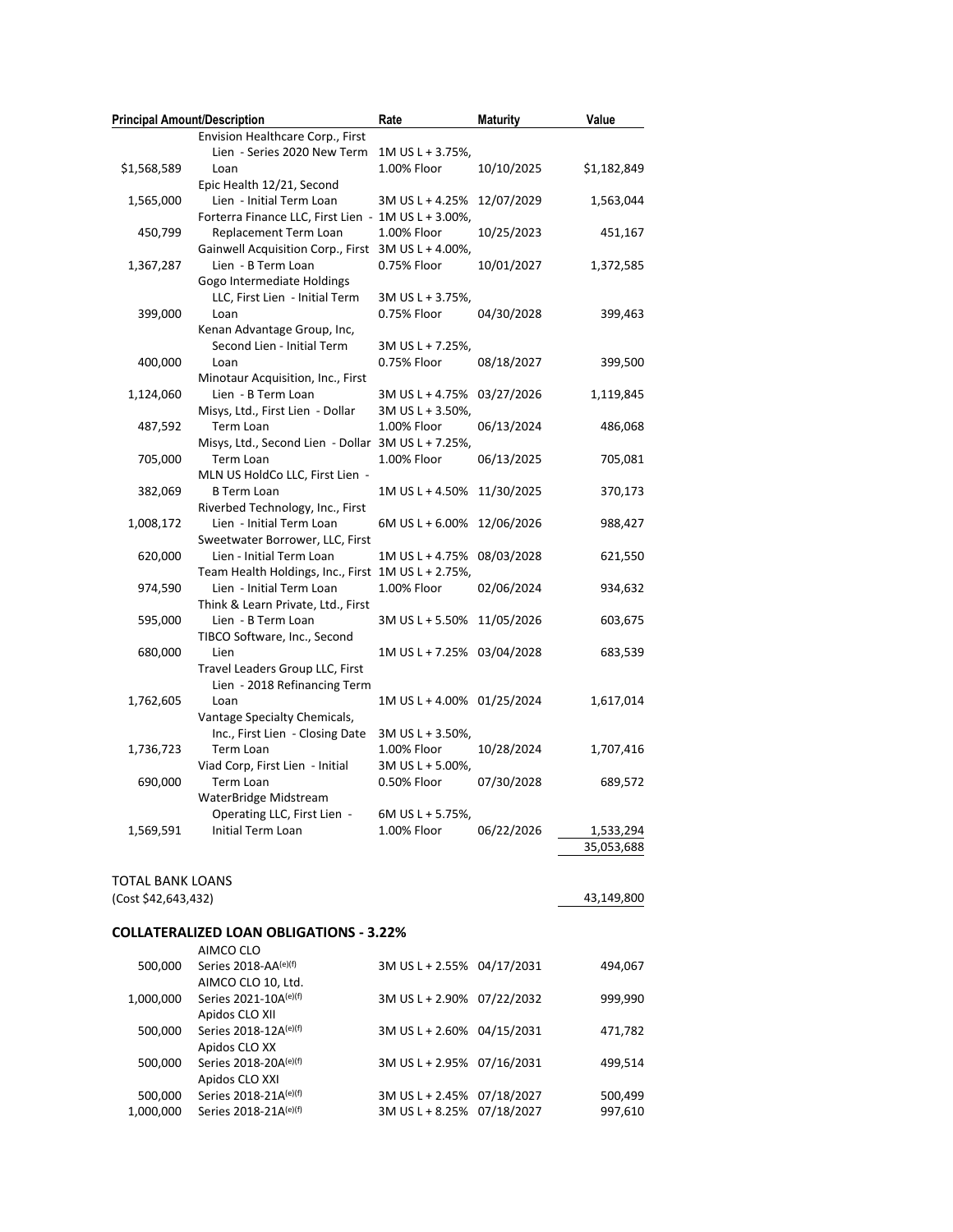| <b>Principal Amount/Description</b> |                                   | Rate                       | <b>Maturity</b> | Value     |
|-------------------------------------|-----------------------------------|----------------------------|-----------------|-----------|
|                                     | Apidos CLO XXIV                   |                            |                 |           |
| \$1,000,000                         | Series 2018-24A(e)(f)             | 3M US L + 5.80% 10/20/2030 |                 | \$952,000 |
|                                     | Babson CLO, Ltd.                  |                            |                 |           |
| 500,000                             | Series 2018-IA(e)(f)              | 3M US L + 2.60% 01/20/2031 |                 | 481,457   |
|                                     | Bain Capital Credit CLO 2017-2,   |                            |                 |           |
|                                     | Ltd.                              |                            |                 |           |
| 500,000                             | Series 2021-2A(e)(f)              | 3M US L + 6.50%            | 07/25/2034      | 492,166   |
| 1,000,000                           | Series 2021-2A(e)(f)              | 3M US L + 3.10%            | 07/25/2034      | 998,825   |
|                                     | Barings CLO, Ltd.                 |                            |                 |           |
| 500,000                             | Series 2017-1A(e)(f)              | 3M US L + 3.60%            | 07/18/2029      | 500,649   |
| 500,000                             | Series 2018-4A(e)(f)              | 3M US L + 5.82%            | 10/15/2030      | 493,465   |
|                                     | Barings CLO, Ltd. 2019-I          |                            |                 |           |
| 1,500,000                           | Series 2021-1A(e)(f)              | 3M US L + 6.86%            | 04/15/2036      | 1,502,681 |
|                                     | Barings CLO, Ltd. 2019-II         |                            |                 |           |
| 500,000                             | Series 2021-2A(e)(f)              | 3M US L + 3.41% 04/15/2036 |                 | 501,471   |
|                                     | Barings CLO, Ltd. 2021-II         |                            |                 |           |
| 500,000                             | Series 2021-2A(e)(f)              | 3M US L + 3.15% 07/15/2034 |                 | 501,019   |
|                                     | Beechwood Park CLO, Ltd.          |                            |                 |           |
| 500,000                             | Series 2019-1A(e)(f)              | 3M US L + 7.50% 01/17/2033 |                 | 500,897   |
|                                     | BlueMountain CLO, Ltd.            |                            |                 |           |
| 500,000                             | Series 2018-3A(e)(f)              | 3M US L + 2.60% 04/20/2031 |                 | 471,193   |
|                                     | BlueMountain Fuji US CLO II, Ltd. |                            |                 |           |
| 1,000,000                           | Series 2017-2A(e)(f)              | 3M US L + 3.00%            | 10/20/2030      | 987,727   |
|                                     | Buttermilk Park CLO, Ltd.         |                            |                 |           |
| 1,000,000                           | Series 2018-1A(e)(f)              | 3M US L + 5.75%            | 10/15/2031      | 991,163   |
|                                     | Canyon Capital CLO 2016-2, Ltd.   |                            |                 |           |
| 500,000                             | Series 2018-2A(e)(f)              | 3M US L + 3.15%            | 10/15/2031      | 498,102   |
|                                     | Canyon Capital CLO 2017-1, Ltd.   |                            |                 |           |
| 500,000                             | Series 2021-1A(e)(f)              | 3M US L + 3.00% 07/15/2030 |                 | 500,797   |
|                                     | Canyon Capital CLO 2019-1, Ltd.   |                            |                 |           |
| 500,000                             | Series 2021-1A(e)(f)              | 3M US L + 7.09% 04/15/2032 |                 | 496,993   |
|                                     | Canyon Capital CLO 2021-2, Ltd.   |                            |                 |           |
| 1,250,000                           | Series 2021-2A(e)(f)              | 3M US L + 3.35% 04/15/2034 |                 | 1,252,637 |
|                                     | Canyon Capital CLO, Ltd.          |                            |                 |           |
| 1,000,000                           | Series 2018-1A(e)(f)              | 3M US L + 2.75%            | 01/30/2031      | 971,805   |
| 1,500,000                           | Series 2018-1A(e)(f)              | 3M US L + 5.50%            | 01/30/2031      | 1,391,252 |
| 1,000,000                           | Series 2018-1A(e)(f)              | 3M US L + 5.75%            | 07/15/2031      | 947,788   |
| 500,000                             | Series 2018-1A(e)(f)              | 3M US L + 2.80%            | 07/15/2031      | 498,432   |
| 500,000                             | Series 2018-1RA(e)(f)             | 3M US L + 3.00%            | 07/15/2030      | 496,322   |
|                                     | Canyon CLO 2021-3, Ltd.           |                            |                 |           |
| 1,000,000                           | Series 2021-3A(e)(f)              | 3M US L + 3.05% 07/15/2034 |                 | 993,845   |
|                                     | Canyon CLO 2021-4, Ltd.           |                            |                 |           |
| 1,000,000                           | Series 2021-4A(e)(f)              | 3M US L + 6.30% 10/15/2034 |                 | 985,132   |
|                                     | Canyon CLO, Ltd.                  |                            |                 |           |
| 500,000                             | Series 2018-1A(e)(f)              | 3M US L + 2.90% 07/15/2031 |                 | 492,020   |
|                                     | Carlyle Global Market Strategies  |                            |                 |           |
|                                     | CLO 2016-3, Ltd.                  |                            |                 |           |
| 1,000,000                           | Series 2021-3A(e)(f)              | 3M US L + 3.30% 07/20/2034 |                 | 998,830   |
|                                     | Carlyle Global Market Strategies  |                            |                 |           |
|                                     | CLO, Ltd.                         |                            |                 |           |
| 1,000,000                           | Series 2018-2RA(e)(f)             | 3M US L + 5.35% 05/15/2031 |                 | 913,306   |
| 500,000                             | Series 2018-3A(e)(f)              | 3M US L + 2.85% 07/28/2028 |                 | 498,760   |
|                                     | Carlyle US CLO 2021-1, Ltd.       |                            |                 |           |
| 500,000                             | Series 2021-1A(e)(f)              | 3M US L + 6.00% 04/15/2034 |                 | 487,528   |
|                                     | Chenango Park CLO, Ltd.           |                            |                 |           |
| 500,000                             | Series 2018-1A(e)(f)              | 3M US L + 3.00% 04/15/2030 |                 | 492,070   |
| 1,000,000                           | Series 2018-1A(e)(f)              | 3M US L + 5.80% 04/15/2030 |                 | 972,686   |
|                                     | Cook Park CLO, Ltd.               |                            |                 |           |
| 500,000                             | Series 2018-1A(e)(f)              | 3M US L + 2.60% 04/17/2030 |                 | 490,441   |
|                                     | Crown Point CLO IV, Ltd.          |                            |                 |           |
| 500,000                             | Series 2018-4A(e)(f)              | 3M US L + 1.90% 04/20/2031 |                 | 498,201   |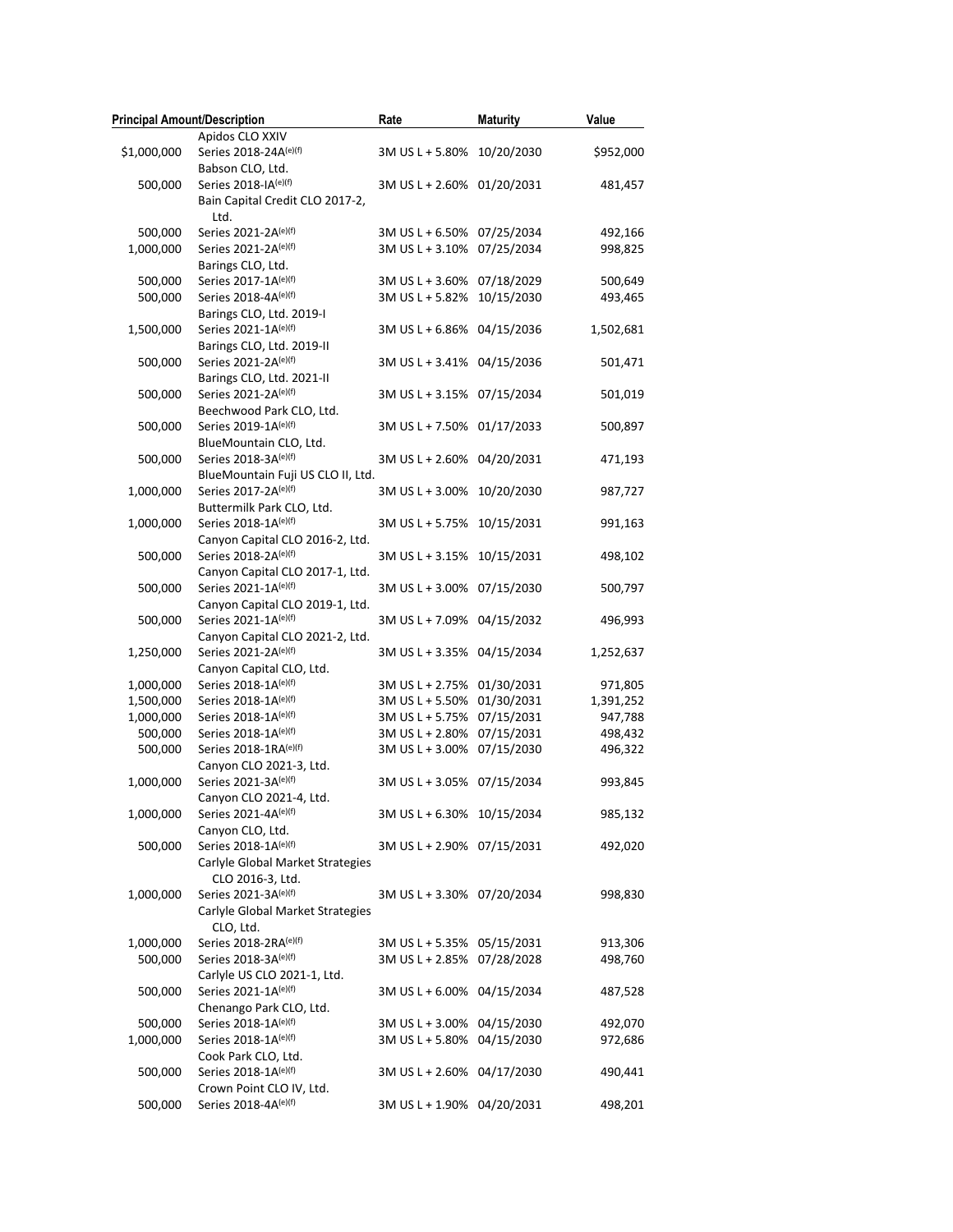| <b>Principal Amount/Description</b> |                                              | Rate                               | <b>Maturity</b>          | Value              |
|-------------------------------------|----------------------------------------------|------------------------------------|--------------------------|--------------------|
|                                     | Dryden 57 CLO, Ltd.                          |                                    |                          |                    |
| \$500,000                           | Series 2018-57A(e)(f)                        | 3M US L + 2.55% 05/15/2031         |                          | \$482,116          |
|                                     | Dryden 60 CLO, Ltd.                          |                                    |                          |                    |
| 1,000,000                           | Series 2018-60A(e)(f)                        | 3M US L + 3.00% 07/15/2031         |                          | 996,811            |
|                                     | Elmwood CLO IX, Ltd.                         |                                    |                          |                    |
| 500,000                             | Series 2021-2A(e)(f)                         | 3M US L + 2.94% 07/20/2034         |                          | 499,990            |
| 500,000                             | Series 2021-2A(e)(f)                         | 3M US L + 5.94% 07/20/2034         |                          | 496,592            |
|                                     | Fillmore Park CLO, Ltd.                      |                                    |                          |                    |
| 500,000                             | Series 2018-1A(e)(f)                         | 3M US L + 2.90% 07/15/2030         |                          | 498,766            |
| 1,000,000                           | Series 2018-1A(e)(f)                         | 3M US L + 5.40% 07/15/2030         |                          | 980,590            |
|                                     | Gilbert Park CLO, Ltd.                       |                                    |                          |                    |
| 1,000,000                           | Series 2017-1A(e)(f)                         | 3M US L + 6.40% 10/15/2030         |                          | 1,000,846          |
|                                     | Goldentree Loan Management                   |                                    |                          |                    |
|                                     | US CLO, Ltd.                                 |                                    |                          |                    |
| 1,000,000                           | Series 2018-3A(e)(f)                         | 3M US L + 2.85% 04/20/2030         |                          | 981,466            |
|                                     | KVK CLO 2018-1, Ltd.                         |                                    |                          |                    |
| 500,000                             | Series 2018-1A(e)(f)                         | 3M US L + 3.00% 05/20/2029         |                          | 500,223            |
|                                     | Milos CLO, Ltd.                              |                                    |                          |                    |
| 500,000                             | Series 2020-1A(e)(f)                         | 3M US L + 6.15% 10/20/2030         |                          | 498,652            |
|                                     | Myers Park CLO, Ltd.                         |                                    |                          |                    |
| 500,000                             | Series 2018-1A(e)(f)                         | 3M US L + 3.05% 10/20/2030         |                          | 500,624            |
| 1,000,000                           | Series 2018-1A(e)(f)                         | 3M US L + 5.50% 10/20/2030         |                          | 993,888            |
|                                     | Neuberger Berman CLO XXIII,<br>Ltd.          |                                    |                          |                    |
| 1,000,000                           | Series 2018-23A(e)(f)                        | 3M US L + 5.75% 10/17/2027         |                          | 1,002,590          |
|                                     | Neuberger Berman Loan Advisers               |                                    |                          |                    |
|                                     | CLO 37, Ltd.                                 |                                    |                          |                    |
| 500,000                             | Series 2021-37A(e)(f)                        | 3M US L + 5.75% 07/20/2031         |                          | 497,371            |
|                                     | Neuberger Berman Loan Advisers               |                                    |                          |                    |
|                                     | CLO 42, Ltd.                                 |                                    |                          |                    |
| 500,000                             | Series 2021-42A(e)(f)                        | 3M US L + 5.95% 07/16/2035         |                          | 496,631            |
|                                     | Neuberger Berman Loan Advisers               |                                    |                          |                    |
|                                     | Clo 44, Ltd.                                 |                                    |                          |                    |
| 1,000,000                           | Series 2021-44A(e)(f)                        | 3M US L + 6.00% 10/16/2034         |                          | 997,917            |
|                                     | Point Au Roche Park CLO, Ltd.                |                                    |                          |                    |
| 500,000                             | Series 2021-1A(e)(f)                         | 3M US L + 6.13% 07/20/2034         |                          | 495,715            |
|                                     | PPM CLO 3, Ltd.                              |                                    |                          |                    |
| 1,000,000                           | Series 2021-3A(e)(f)                         | 3M US L + 3.20% 04/17/2034         |                          | 1,002,140          |
|                                     | Rockland Park CLO, Ltd.                      |                                    |                          |                    |
| 500,000                             | Series 2021-1A(e)(f)                         | 3M US L + 6.25% 04/20/2034         |                          | 496,700            |
|                                     | Sound Point CLO XXIII                        |                                    |                          |                    |
| 500,000                             | Series 2021-2A(e)(f)                         | 3M US L + 3.30% 07/15/2034         |                          | 497,151            |
|                                     | Sound Point CLO XXIV                         |                                    |                          |                    |
| 1,375,000                           | Series 2021-3A(e)(f)                         | 3M US L + 6.72% 10/25/2034         |                          | 1,340,497          |
|                                     | Sound Point CLO XXVI, Ltd.                   |                                    |                          |                    |
| 500,000                             | Series 2021-1A(e)(f)                         | 3M US L + 3.35% 07/20/2034         |                          | 495,774            |
|                                     | Sound Point CLO XXVIII, Ltd.                 |                                    |                          |                    |
| 1,000,000                           | Series 2020-3A(e)(f)                         | 3M US L + 6.90% 01/25/2032         |                          | 997,189            |
|                                     | Sound Point CLO XXXII, Ltd.                  |                                    |                          |                    |
| 500,000<br>500,000                  | Series 2021-4A(e)(f)<br>Series 2021-4A(e)(f) | 3M US L + 3.40%<br>3M US L + 6.70% | 10/25/2034<br>10/25/2034 | 500,009<br>501,182 |
|                                     | Stewart Park CLO, Ltd.                       |                                    |                          |                    |
| 500,000                             | Series 2018-1A(e)(f)                         | 3M US L + 2.60% 01/15/2030         |                          | 488,587            |
|                                     | Symphony CLO XVII, Ltd.                      |                                    |                          |                    |
| 1,500,000                           | Series 2018-17A(e)(f)                        | 3M US L + 2.65% 04/15/2028         |                          | 1,505,806          |
|                                     | Thayer Park CLO, Ltd.                        |                                    |                          |                    |
| 500,000                             | Series 2021-1A(e)(f)                         | 3M US L + 6.25% 04/20/2034         |                          | 500,008            |
|                                     | THL Credit Wind River 2017-1                 |                                    |                          |                    |
|                                     | CLO, Ltd.                                    |                                    |                          |                    |
| 500,000                             | Series 2021-1A(e)(f)                         | 3M US L + 3.91% 04/18/2036         |                          | 500,131            |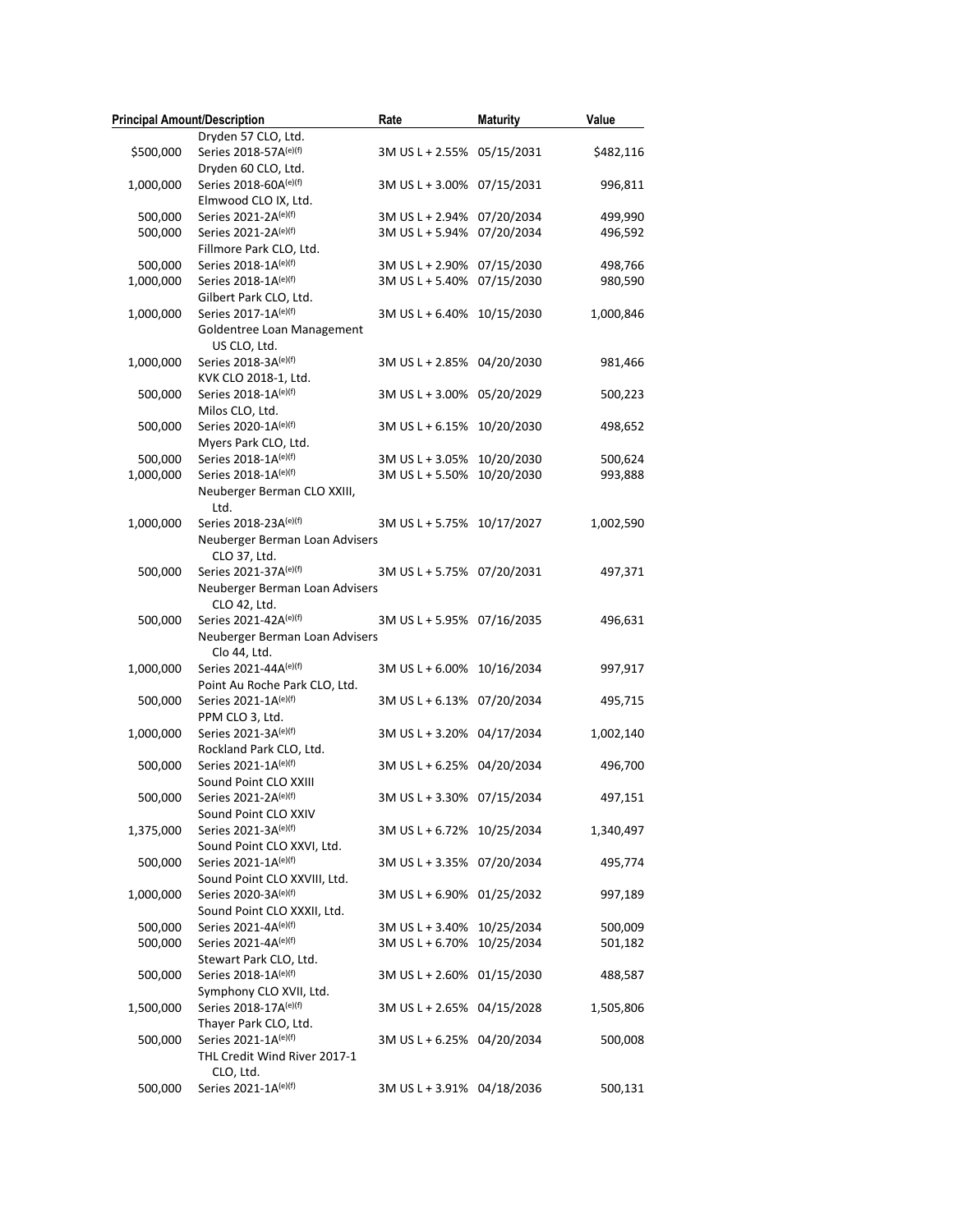| <b>Principal Amount/Description</b> |                                                                   | Rate                               | <b>Maturity</b>          | Value              |
|-------------------------------------|-------------------------------------------------------------------|------------------------------------|--------------------------|--------------------|
|                                     | THL Credit Wind River 2017-3                                      |                                    |                          |                    |
|                                     | CLO, Ltd.                                                         |                                    |                          |                    |
| \$750,000                           | Series 2021-3A(e)(f)                                              | 3M US L + 3.88%                    | 04/15/2035               | \$755,238          |
| 500,000                             | Series 2021-3A(e)(f)                                              | 3M US L + 7.08%                    | 04/15/2035               | 495,947            |
|                                     | THL Credit Wind River CLO, Ltd.                                   |                                    |                          |                    |
| 500,000                             | Series 2018-1A(e)(f)                                              | 2.90% - 3M US L                    | 07/15/2030               | 496,421            |
| 2,000,000                           | Series 2018-1A(e)(f)                                              | 5.50% - 3M US L                    | 07/15/2030               | 1,891,031          |
| 1,000,000<br>1,000,000              | Series 2018-1A(e)(f)                                              | 3M US L + 3.00%                    | 07/18/2031               | 972,130            |
| 1,000,000                           | Series 2018-2A(e)(f)<br>Series 2018-3A(e)(f)                      | 3M US L + 5.75%<br>3M US L + 6.22% | 07/15/2030<br>10/22/2031 | 946,593<br>941,999 |
|                                     | Tryon Park CLO, Ltd.                                              |                                    |                          |                    |
| 1,000,000                           | Series 2018-1A(e)(f)                                              | 3M US L + 5.95%                    | 04/15/2029               | 1,001,275          |
|                                     | Upland CLO, Ltd.                                                  |                                    |                          |                    |
| 500,000                             | Series 2018-1A(e)(f)                                              | 3M US L + 2.90%                    | 04/20/2031               | 496,988            |
|                                     | Venture XX CLO, Ltd.                                              |                                    |                          |                    |
| 1,000,000                           | Series 2017-20A(e)(f)                                             | 3M US L + 1.90% 04/15/2027         |                          | 1,002,727          |
|                                     | VERDE CLO, Ltd.                                                   |                                    |                          |                    |
| 1,000,000                           | Series 2021-1A(e)(f)                                              | 3M US L + 3.25% 04/15/2032         |                          | 1,003,040          |
|                                     | <b>VOYA CLO 2017-2</b>                                            |                                    |                          |                    |
| 1,000,000                           | Series 2017-2A(e)(f)                                              | 3M US L + 6.02% 06/07/2030         |                          | 983,191            |
|                                     | Voya CLO, Ltd.                                                    |                                    |                          |                    |
| 500,000                             | Series 2018-1A(e)(f)                                              | 3M US L + 2.80%                    | 04/18/2031               | 474,099            |
| 1,000,000                           | Series 2018-2A(e)(f)                                              | 3M US L + 2.75%                    | 07/15/2031               | 982,509            |
| 1,000,000                           | Series 2018-2A(e)(f)                                              | 3M US L + 5.25%                    | 07/15/2031               | 938,021            |
| 500,000                             | Series 2018-3A(e)(f)                                              | 3M US L + 6.20%                    | 10/20/2031               | 470,011            |
| 500,000                             | Series 2018-4A(e)(f)                                              | 3M US L + 5.95%                    | 07/14/2031               | 460,698            |
|                                     | Webster Park CLO, Ltd.                                            |                                    |                          |                    |
| 1,000,000                           | Series 2018-1A(e)(f)                                              | 5.50% - 3M US L                    | 07/20/2030               | 993,278            |
|                                     | Wind River 2013-1 CLO, Ltd.                                       |                                    |                          |                    |
| 500,000                             | Series 2017-1A(e)(f)                                              | 3M US L + 3.65%                    | 07/20/2030               | 498,787            |
|                                     | Wind River 2014-3 CLO, Ltd.                                       |                                    |                          |                    |
| 1,500,000                           | Series 2018-3A(e)(f)                                              | 3M US L + 3.40%                    | 10/22/2031               | 1,481,542          |
|                                     | Wind River 2021-2 CLO, Ltd.                                       |                                    |                          |                    |
| 500,000                             | Series 2021-2A(e)(f)                                              | 3M US L + 6.43% 07/20/2034         |                          | 494,742            |
|                                     | TOTAL COLLATERALIZED LOAN OBLIGATIONS                             |                                    |                          |                    |
| (Cost \$67,382,782)                 |                                                                   |                                    |                          | 66,741,351         |
|                                     |                                                                   |                                    |                          |                    |
|                                     |                                                                   |                                    |                          |                    |
| 263,093                             | <b>EQUITY - LINKED NOTES - 0.00%</b><br>Inverpamplona SA(i)(k)(l) |                                    | 12/30/2028               |                    |
|                                     |                                                                   | 0.00%                              |                          |                    |
|                                     |                                                                   |                                    |                          |                    |
|                                     | TOTAL EQUITY - LINKED NOTES                                       |                                    |                          |                    |
| (Cost \$11,250)                     |                                                                   |                                    |                          |                    |
|                                     |                                                                   |                                    |                          |                    |
|                                     | NON-AGENCY COLLATERALIZED MORTGAGE OBLIGATIONS - 22.99%           |                                    |                          |                    |
|                                     | Aaset 2021-2 Trust<br>Series 2021-2A(f)                           |                                    |                          |                    |
| 500,000                             |                                                                   | 3.54%                              | 12/15/2028               | 503,434            |
|                                     | Aaset Trust<br>Series 2019-2(f)                                   |                                    |                          |                    |
| 419,522                             | AASET, Ltd.                                                       | 3.38%                              | 10/16/2026               | 390,510            |
| 476,217                             | Series 2018-1A(f)                                                 | 3.84%                              | 09/16/2023               | 420,479            |
|                                     | <b>ABFC Trust</b>                                                 |                                    |                          |                    |
| 2,925,052                           | Series 2007-WMC1(e)                                               | 1M US L + 1.25% 06/25/2037         |                          | 2,630,230          |
|                                     | <b>Accredited Mortgage Loan Trust</b>                             |                                    |                          |                    |
| 20,585,000                          | Series 2006-2(e)                                                  | 1M US L + 0.29% 09/25/2036         |                          | 18,248,003         |
|                                     | Adjustable Rate Mortgage Trust                                    |                                    |                          |                    |
| 2,415,307                           | Series 2005-10(e)                                                 | 2.64%                              | 01/25/2036               | 2,169,722          |
|                                     | Affirm Asset Securitization Trust                                 |                                    |                          |                    |
| 1,750,000                           | Series 2020-A(f)                                                  | 6.23%                              | 10/17/2022               | 1,762,079          |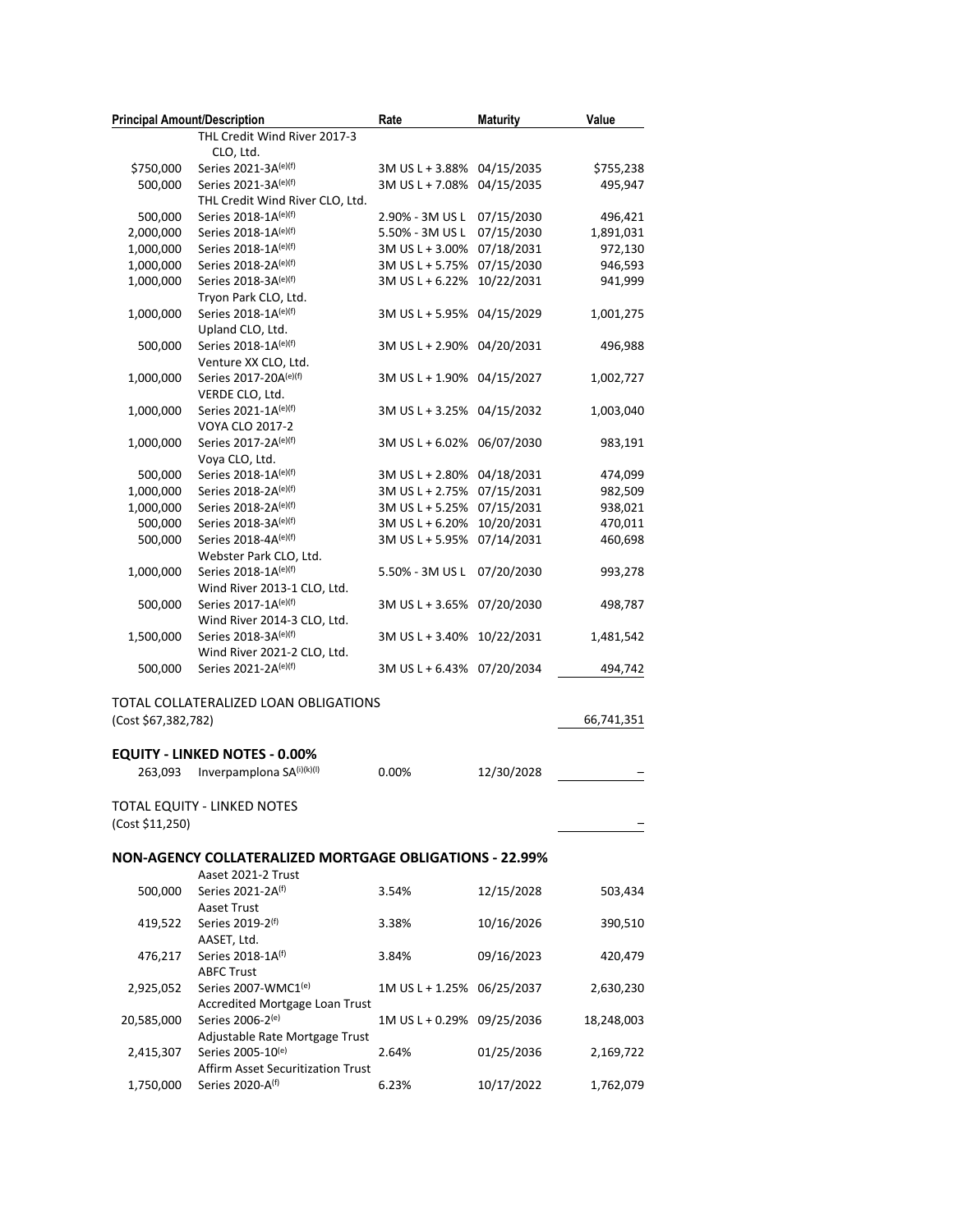|             | <b>Principal Amount/Description</b>              | Rate                       | <b>Maturity</b> | Value       |
|-------------|--------------------------------------------------|----------------------------|-----------------|-------------|
|             | Alen Mortgage Trust                              |                            |                 |             |
| \$1,107,000 | Series 2021-ACEN(e)(f)                           | 1M US L + 4.00% 04/15/2026 |                 | \$1,108,988 |
|             | Alternative Loan Trust                           |                            |                 |             |
| 171,889     | Series 2005-20CB                                 | 5.50%                      | 07/25/2035      | 160,866     |
| 67,465      | Series 2005-54CB                                 | 5.50%                      | 11/25/2035      | 50,768      |
| 768,551     | Series 2005-85CB(e)                              | 1M US L + 1.10%            | 02/25/2036      | 649,450     |
|             |                                                  | 21.63% - 3.67 x            |                 |             |
| 162,306     | Series 2005-85CB(e)                              | 1MUSL                      | 02/25/2036      | 195,751     |
| 206,749     | Series 2005-86CB                                 | 5.50%                      | 02/25/2036      | 161,461     |
| 187,311     | Series 2005-9CB(e)                               | 1M US L + 0.50%            | 05/25/2035      | 174,778     |
| 332,665     | Series 2005-9CB(e)(m)                            | 5.05% - 1M US L            | 05/25/2035      | 30,371      |
| 1,112,591   | Series 2006-15CB                                 | 6.50%                      | 06/25/2036      | 802,299     |
| 124,172     | Series 2006-30T1                                 | 6.25%                      | 11/25/2036      | 113,785     |
| 109,234     | Series 2006-32CB                                 | 5.50%                      | 11/25/2036      | 84,072      |
|             |                                                  | 28.06% - 4.6 x 1M          |                 |             |
| 248,306     | Series 2006-36T2(e)                              | US <sub>L</sub>            | 12/25/2036      | 361,980     |
| 864,481     | Series 2007-19                                   | 6.00%                      | 08/25/2037      | 609,618     |
| 2,878,466   | Series 2007-20                                   | 6.25%                      | 08/25/2047      | 2,217,277   |
| 846,410     | Series 2007-23CB(e)                              | 1M US L + 0.50% 09/25/2037 |                 | 406,046     |
| 808,180     | Series 2007-23CB(e)(m)                           | 6.50% - 1M US L            | 09/25/2037      | 254,722     |
|             | American Home Mortgage                           |                            |                 |             |
|             | <b>Investment Trust</b>                          |                            |                 |             |
| 159,908     | Series 2007-A(f)(n)                              | 6.60%                      | 01/25/2037      | 50,452      |
|             | AMSR                                             |                            |                 |             |
| 5,100,000   | Series 2020-SFR3(f)                              | 4.99%                      | 09/17/2025      | 5,194,757   |
| 5,000,000   | Series 2021-SFR1(e)(f)                           | 4.61%                      | 06/17/2028      | 5,082,125   |
|             | Arbor Realty Commercial Real                     |                            |                 |             |
|             | Estate Notes, Ltd.                               |                            |                 |             |
| 800,000     | Series 2021-FL2(e)(f)                            | 1M US L + 1.60% 04/15/2026 |                 | 799,300     |
| 800,000     | Series 2021-FL2(e)(f)                            | 1M US L + 1.95% 07/15/2026 |                 | 799,050     |
|             | <b>AREIT Trust</b>                               |                            |                 |             |
|             |                                                  | 30D SOFR +                 |                 |             |
| 1,265,000   | Series 2019-CRE3(e)(f)                           | 2.76%                      | 09/16/2036      | 1,257,504   |
|             | Atlas Senior Loan Fund X, Ltd.                   |                            |                 |             |
| 491,101     | Series 2018-10A(e)(f)                            | 3M US L + 1.09% 01/15/2031 |                 | 491,359     |
|             | Atrium Hotel Portfolio Trust                     |                            |                 |             |
| 1,309,000   | Series 2018-ATRM(e)(f)                           | 1M US L + 3.40% 06/15/2035 |                 | 1,251,489   |
|             | Atrium IX                                        |                            |                 |             |
| 500,000     | Series 2017-9A(e)(f)                             | 3M US L + 3.60% 05/28/2030 |                 | 499,748     |
|             | Atrium XIII                                      |                            |                 |             |
| 1,000,000   | Series 2017-13A(e)(f)                            | 3M US L + 6.05% 11/21/2030 |                 | 992,545     |
|             | <b>Atrium XIV LLC</b>                            |                            |                 |             |
| 1,000,000   | Series 2018-14A(e)(f)                            | 3M US L + 5.65% 08/23/2030 |                 | 992,996     |
|             | Atrium XV                                        |                            |                 |             |
| 1,000,000   | Series 2018-15A(e)(f)                            | 3M US L + 3.00% 01/23/2031 |                 | 992,481     |
|             |                                                  |                            |                 |             |
|             | <b>BAMLL Commercial Mortgage</b>                 |                            |                 |             |
|             | <b>Securities Trust</b><br>Series 2019-AHT(e)(f) |                            |                 | 681,103     |
| 683,000     |                                                  | 2.57%                      | 03/15/2034      |             |
|             | <b>Banc of America Commercial</b>                |                            |                 |             |
| 600,000     | Mortgage Trust<br>Series 2015-UBS7(e)            | 4.36%                      | 09/15/2025      | 616,713     |
|             |                                                  |                            |                 |             |
|             | <b>Banc of America Commercial</b>                |                            |                 |             |
|             | Mortgage Trust 2016-UBS10<br>Series 2016-UB10(e) |                            |                 |             |
| 1,045,000   |                                                  | 4.85%                      | 05/15/2026      | 1,127,246   |
|             | Banc of America Funding Trust                    |                            |                 |             |
| 96,613      | Series 2006-2                                    | 5.50%                      | 03/25/2036      | 99,225      |
| 2,705,206   | Series 2010-R5(e)(f)                             | 6.00%                      | 10/26/2037      | 2,580,751   |
|             | <b>Bancorp Commercial Mortgage</b>               |                            |                 |             |
|             | Trust                                            |                            |                 |             |
| 1,111,929   | Series 2019-CRE5(e)(f)                           | 1M US L + 2.35% 03/17/2036 |                 | 1,105,136   |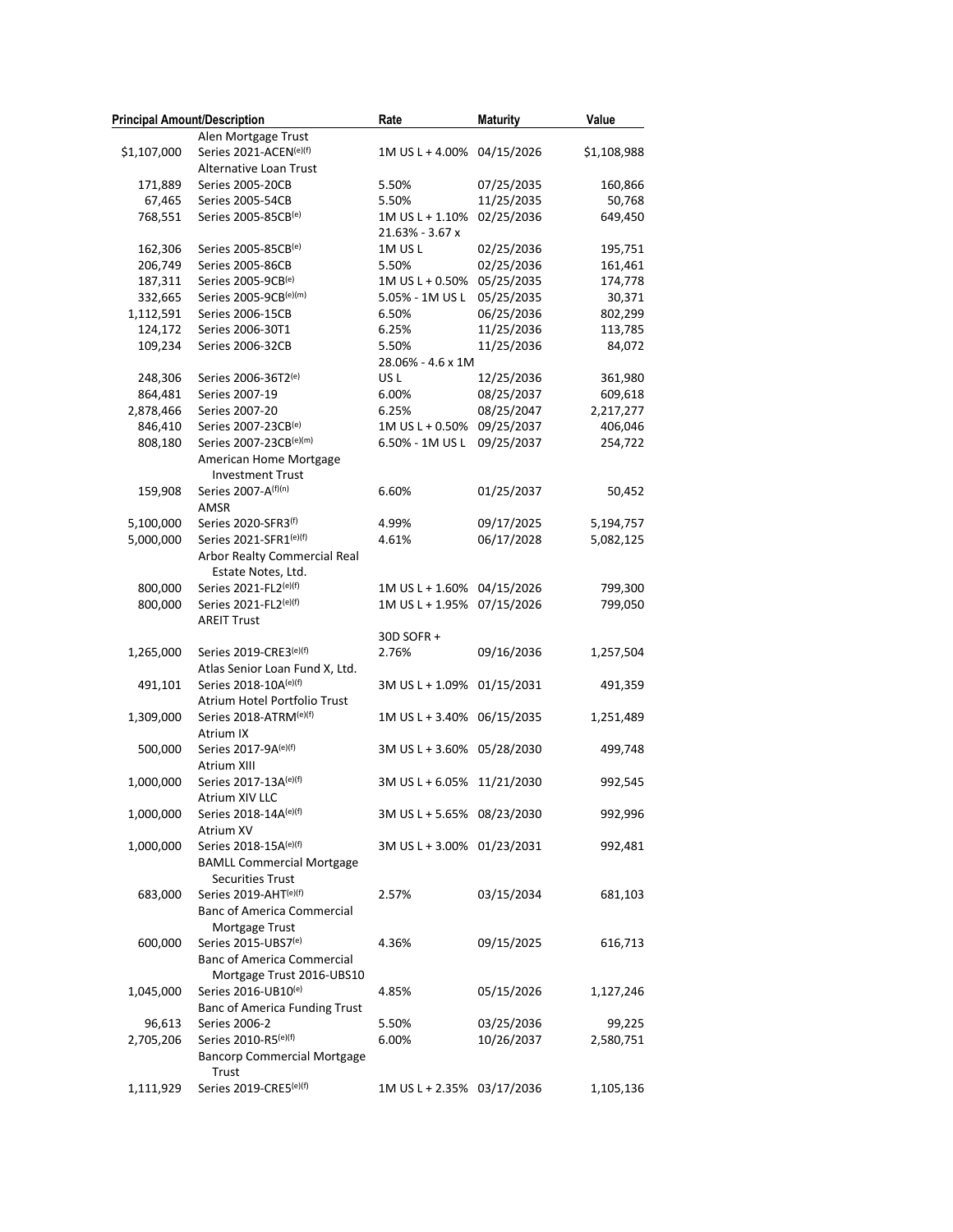| <b>Principal Amount/Description</b> | <b>BANK</b>                                                 | Rate                       | <b>Maturity</b> | Value     |
|-------------------------------------|-------------------------------------------------------------|----------------------------|-----------------|-----------|
|                                     | Series 2017-BNK5(e)                                         | 4.25%                      | 06/15/2027      | \$210,548 |
| \$200,000                           |                                                             |                            |                 |           |
| 10,291,000                          | Series 2018-BN12(e)(f)(m)<br><b>BANK 2020-BNK27</b>         | 1.50%                      | 05/15/2061      | 775,897   |
| 16,875,000                          | Series 2020-BN27(e)(f)(m)<br><b>BANK 2021-BNK32</b>         | 0.72%                      | 04/15/2030      | 888,621   |
| 10,635,815                          | Series 2021-BN32(e)(m)<br><b>BANK 2021-BNK37</b>            | 0.78%                      | 04/15/2054      | 606,085   |
| 828,000                             | Series 2021-BN37(e)<br><b>BBCMS Trust</b>                   | 3.11%                      | 11/15/2031      | 818,808   |
| 3,000,000                           | Series 2018-CBM(e)(f)<br>BCAP, LLC Trust                    | 1M US L + 3.55% 07/15/2037 |                 | 2,973,014 |
| 106,150                             | Series 2007-AA2 <sup>(e)</sup>                              | 7.50%                      | 04/25/2037      | 75,176    |
| 68,872                              | Series 2007-AA2                                             | 6.00%                      | 04/25/2037      | 47,472    |
| 5,326,858                           | Series 2010-RR6(e)(f)                                       | 2.53%                      | 07/26/2036      | 3,749,272 |
|                                     | Bear Stearns ALT-A Trust                                    |                            |                 |           |
| 7,054,397                           | Series 2006-3 <sup>(e)</sup>                                | 2.65%                      | 05/25/2036      | 5,971,392 |
| 844,310                             | Series 2006-6(e)                                            | 3.24%                      | 11/25/2036      | 563,131   |
|                                     | Bear Stearns Asset-Backed<br><b>Securities Trust</b>        |                            |                 |           |
|                                     |                                                             |                            |                 |           |
| 1,732,490                           | Series 2006-AC1(n)<br>Bellemeade Real Estate, Ltd.          | 6.25%                      | 02/25/2036      | 1,160,851 |
| 1,469,148                           | Series 2019-2A(e)(f)                                        | 1M US L + 1.45% 04/25/2029 |                 | 1,469,353 |
|                                     | <b>Benchmark Mortgage Trust</b>                             |                            |                 |           |
| 12,405,996                          | Series 2018-B2(e)(m)                                        | 0.41%                      | 01/15/2028      | 225,375   |
| 600,000                             | Series 2018-B2(e)                                           | 4.20%                      | 01/15/2028      | 638,896   |
|                                     | Series 2018-B4(e)(m)                                        |                            | 06/15/2028      | 529,107   |
| 21,962,683                          |                                                             | 0.51%                      |                 |           |
| 1,589,000                           | Series 2018-B4(e)(f)                                        | 2.80%                      | 07/17/2051      | 1,449,088 |
| 954,000                             | Series 2020-B17(e)                                          | 3.37%                      | 03/15/2030      | 964,742   |
| 522,000                             | Series 2020-B18(f)                                          | 4.14%                      | 08/15/2025      | 520,045   |
| 1,510,000                           | Series 2021-B31(f)<br><b>BF Mortgage Trust</b>              | 2.25%                      | 11/15/2031      | 1,163,351 |
| 705,000                             | Series 2019-NYT(e)(f)                                       | 1M US L + 3.00%            | 12/15/2035      | 691,847   |
| 1,468,750                           | <b>Blackbird Capital Aircraft</b><br>Series 2021-1A(f)      | 3.45%                      | 07/15/2028      | 1,462,155 |
|                                     | BSPRT Issuer, Ltd.                                          |                            |                 |           |
| 650,000                             | Series 2021-FL6(e)(f)                                       | 1M US L + 1.10% 03/15/2036 |                 | 649,048   |
|                                     | <b>BX Commercial Mortgage Trust</b>                         |                            |                 |           |
| 829,000                             | Series 2021-21M(e)(f)                                       | 1M US L + 4.01%            | 10/15/2026      | 822,905   |
| 834,000                             | Series 2021-VOLT(e)(f)                                      | 1M US L + 2.40%            | 09/15/2023      | 828,445   |
|                                     | <b>BX Trust</b>                                             |                            |                 |           |
| 636,000                             | Series 2019-OC11(e)(f)                                      | 4.08%                      | 12/09/2029      | 656,738   |
| 2,964,000                           | Series 2019-OC11(e)(f)                                      | 4.08%                      | 12/06/2041      | 2,948,517 |
|                                     | <b>Cantor Commercial Real Estate</b><br>Lending             |                            |                 |           |
| 1,113,000                           | Series 2019-CF1(e)(f)                                       | 4.12%                      | 04/15/2024      | 1,081,665 |
|                                     | Carbon Capital VI Commercial                                |                            |                 |           |
|                                     | Mortgage Trust                                              |                            |                 |           |
| 359,976                             | Series 2019-FL2(e)(f)                                       | 1M US L + 2.85% 11/15/2021 |                 | 348,585   |
|                                     | Carvana Auto Receivables Trust                              |                            |                 |           |
| 5,300                               | Series 2021-N1 <sup>(f)</sup>                               | 0.00%                      | 01/10/2028      | 2,383,988 |
| 5,250                               | Series 2021-N2(f)<br>Cascade MH Asset Trust                 | 0.00%                      | 03/10/2028      | 2,923,361 |
|                                     |                                                             |                            |                 |           |
| 4,601,000                           | Series 2019-MH1(e)(f)<br>Castlelake Aircraft Securitization | 5.99%                      | 10/25/2024      | 4,749,751 |
|                                     | Trust                                                       |                            |                 |           |
| 3,220,715                           | Series 2018-1(f)<br>Castlelake Aircraft Structured          | 6.63%                      | 06/15/2043      | 2,530,055 |
|                                     | Trust                                                       |                            |                 |           |
| 532,506                             | Series 2019-1A(f)                                           | 3.97%                      | 04/15/2026      | 531,917   |
| 2,750,000                           | Series 2019-1A(f)                                           | 0.00%                      | 04/15/2039      | 962,500   |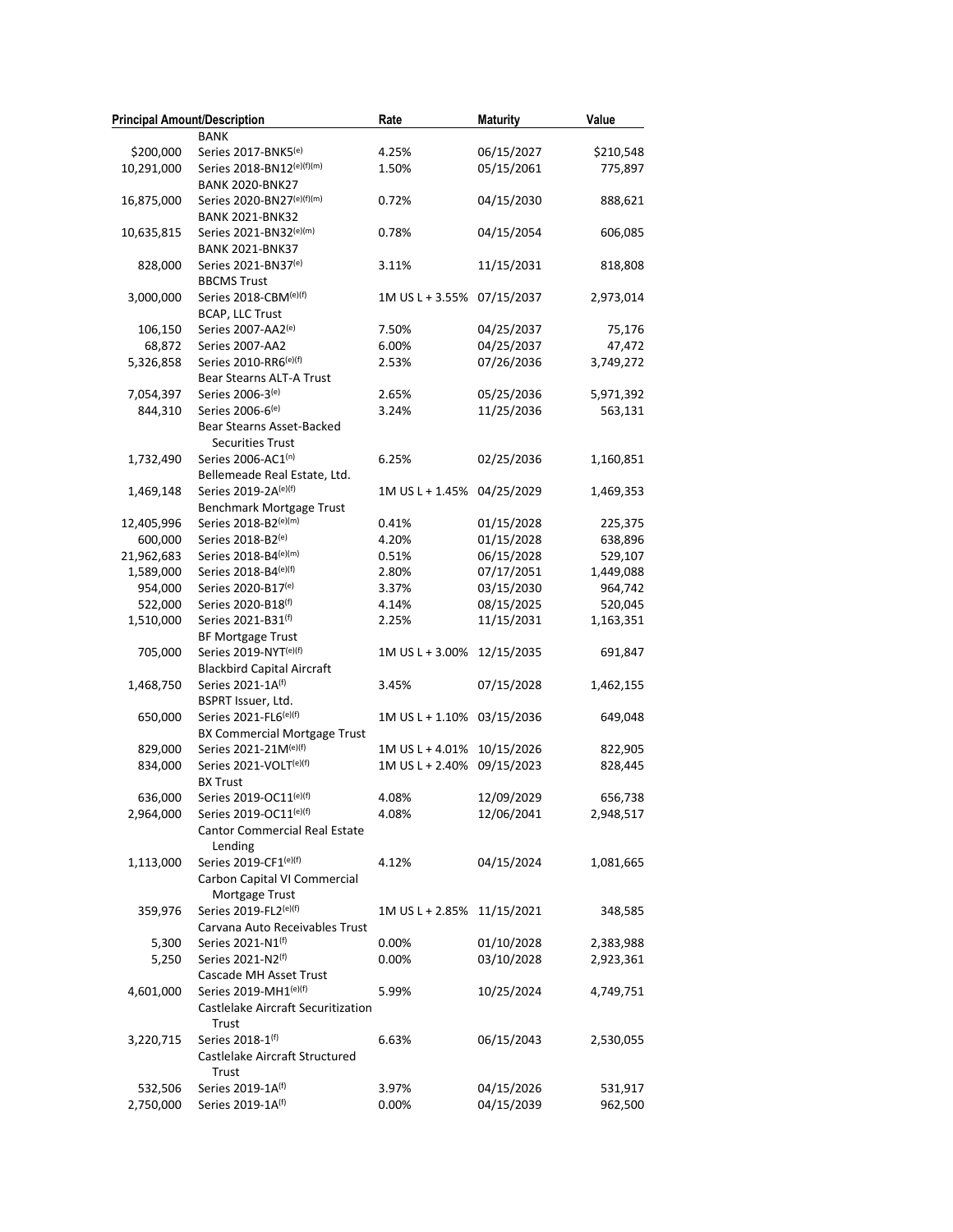| <b>Principal Amount/Description</b> |                                                   | Rate                       | <b>Maturity</b> | Value       |
|-------------------------------------|---------------------------------------------------|----------------------------|-----------------|-------------|
|                                     | Cathedral Lake VIII, Ltd.                         |                            |                 |             |
| \$1,000,000                         | Series 2021-8A(e)(f)                              | 3M US L + 2.62% 01/20/2035 |                 | \$1,000,000 |
| 1,000,000                           | Series 2021-8A(e)(f)                              | 3M US L + 3.42% 01/20/2035 |                 | 1,000,000   |
|                                     | CD Mortgage Trust                                 |                            |                 |             |
| 750,000                             | Series 2017-CD4(e)                                | 4.35%                      | 04/10/2027      | 789,055     |
|                                     | Chase Mortgage Finance Trust                      |                            |                 |             |
| 10,336,644                          | Series 2007-S2                                    | 6.00%                      | 03/25/2037      | 7,113,969   |
| 352,529                             | Series 2007-S3                                    | 5.50%                      | 05/25/2037      | 98,284      |
|                                     | CIFC Funding, Ltd.                                |                            |                 |             |
| 850,000                             | Series 2021-1A(e)(f)                              | 3M US L + 6.00%            | 04/25/2033      | 849,351     |
| 500,000                             | Series 2021-4A(e)(f)                              | 3M US L + 2.85%            | 07/15/2033      | 499,996     |
| 500,000                             | Series 2021-4A(e)(f)                              | 3M US L + 5.95% 07/15/2033 |                 | 497,226     |
| 2,500,000                           | Series 2021-5A(e)(f)                              | 3M US L + 6.50%            | 07/15/2034      | 2,483,430   |
|                                     | <b>Citicorp Mortgage Securities</b><br>Trust      |                            |                 |             |
| 358,473                             | Series 2007-1                                     | 6.00%                      | 01/25/2037      | 361,020     |
|                                     | Citigroup Commercial Mortgage<br>Trust            |                            |                 |             |
| 3,488,350                           | Series 2014-GC25(e)(m)                            | 0.96%                      | 10/10/2047      | 77,328      |
| 866,000                             | Series 2015-GC27(e)(f)                            | 4.42%                      | 02/12/2048      | 835,781     |
| 400,000                             | Series 2015-GC31(e)                               | 4.05%                      | 06/10/2025      | 409,374     |
| 344,000                             | Series 2016-GC36(f)                               | 2.85%                      | 02/12/2049      | 246,802     |
| 464,000                             | Series 2017-C4(e)                                 | 4.10%                      | 10/12/2027      | 495,394     |
| 520,000                             | Series 2019-GC41                                  | 3.20%                      | 08/10/2029      | 537,230     |
| 1,000,000                           | Series 2019-SMRT(e)(f)                            | 4.75%                      | 01/10/2036      | 1,028,331   |
| 1,433,000                           | Series 2020-555(e)(f)                             | 3.50%                      | 12/12/2041      | 1,131,407   |
| 1,000,000                           | Series 2020-GC46(f)                               | 2.60%                      | 02/15/2030      | 808,879     |
|                                     | Citigroup Mortgage Loan Trust                     |                            |                 |             |
| 665,961                             | Series 2006-WF1(n)                                | 4.82%                      | 03/25/2036      | 398,270     |
| 1,021,987                           | Series 2007-OPX1(n)                               | 6.33%                      | 01/25/2037      | 582,891     |
|                                     | CitiMortgage Alternative Loan<br>Trust            |                            |                 |             |
| 385,768                             | Series 2007-A1                                    | 6.00%                      | 01/25/2037      | 389,314     |
| 75,986                              | Series 2007-A1(e)(m)                              | 5.40% - 1M US L            | 01/25/2037      | 11,923      |
| 55,522                              | Series 2007-A3 <sup>(e)</sup>                     | 6.00%                      | 03/25/2037      | 56,532      |
| 127,774                             | Series 2007-A3(e)(m)                              | 5.40% - 1M US L            | 03/25/2037      | 20,323      |
| 398,638                             | Series 2007-A6                                    | 5.50%                      | 06/25/2037      | 375,673     |
|                                     | CLNC, Ltd.                                        |                            |                 |             |
|                                     |                                                   | 30D US SOFR +              |                 |             |
| 1,037,000                           | Series 2019-FL1(e)(f)                             | 1.66448%                   | 12/19/2025      | 1,039,329   |
|                                     | Cologix Data Centers US Issuer<br>LLC             |                            |                 |             |
| 2,800,000                           | Series 2021-1A(f)                                 | 5.99%                      | 12/28/2026      | 2,826,275   |
|                                     | COMM 2014-CCRE16 Mortgage<br>Trust                |                            |                 |             |
| 1,100,000                           | Series 2014-CR16(e)<br><b>COMM Mortgage Trust</b> | 4.92%                      | 04/10/2024      | 1,140,490   |
| 887,000                             | Series 2013-CR11(e)                               | 5.11%                      | 09/10/2023      | 933,021     |
|                                     | <b>Commercial Mortgage Pass-</b>                  |                            |                 |             |
|                                     | <b>Through Certificates</b>                       |                            |                 |             |
| 242,400                             | Series 2014-CR19(e)                               | 4.70%                      | 08/10/2024      | 250,272     |
| 604,000                             | Series 2014-CR20(e)                               | 4.50%                      | 10/10/2024      | 613,891     |
| 8,643,268                           | Series 2014-UBS4(f)                               | 3.75%                      | 08/10/2024      | 1,375,013   |
| 11,000                              | Series 2014-UBS4(e)(f)                            | 0.00%                      | 08/10/2047      | 1           |
| 3,149,533                           | Series 2015-CR22(e)(m)                            | 0.89%                      | 03/10/2025      | 65,556      |
| 4,449,963                           | Series 2015-CR26(e)(m)                            | 0.93%                      | 09/10/2025      | 128,273     |
| 419,000                             | Series 2015-LC23 <sup>(e)</sup>                   | 4.62%                      | 10/10/2025      | 440,562     |
|                                     | <b>CORE Mortgage Trust</b>                        |                            |                 |             |
| 432,000                             | Series 2019-CORE(e)(f)                            | 1M US L + 1.90%            | 12/15/2031      | 422,830     |
| 432,000                             | Series 2019-CORE(e)(f)                            | 1M US L + 2.35%            | 12/15/2031      | 424,427     |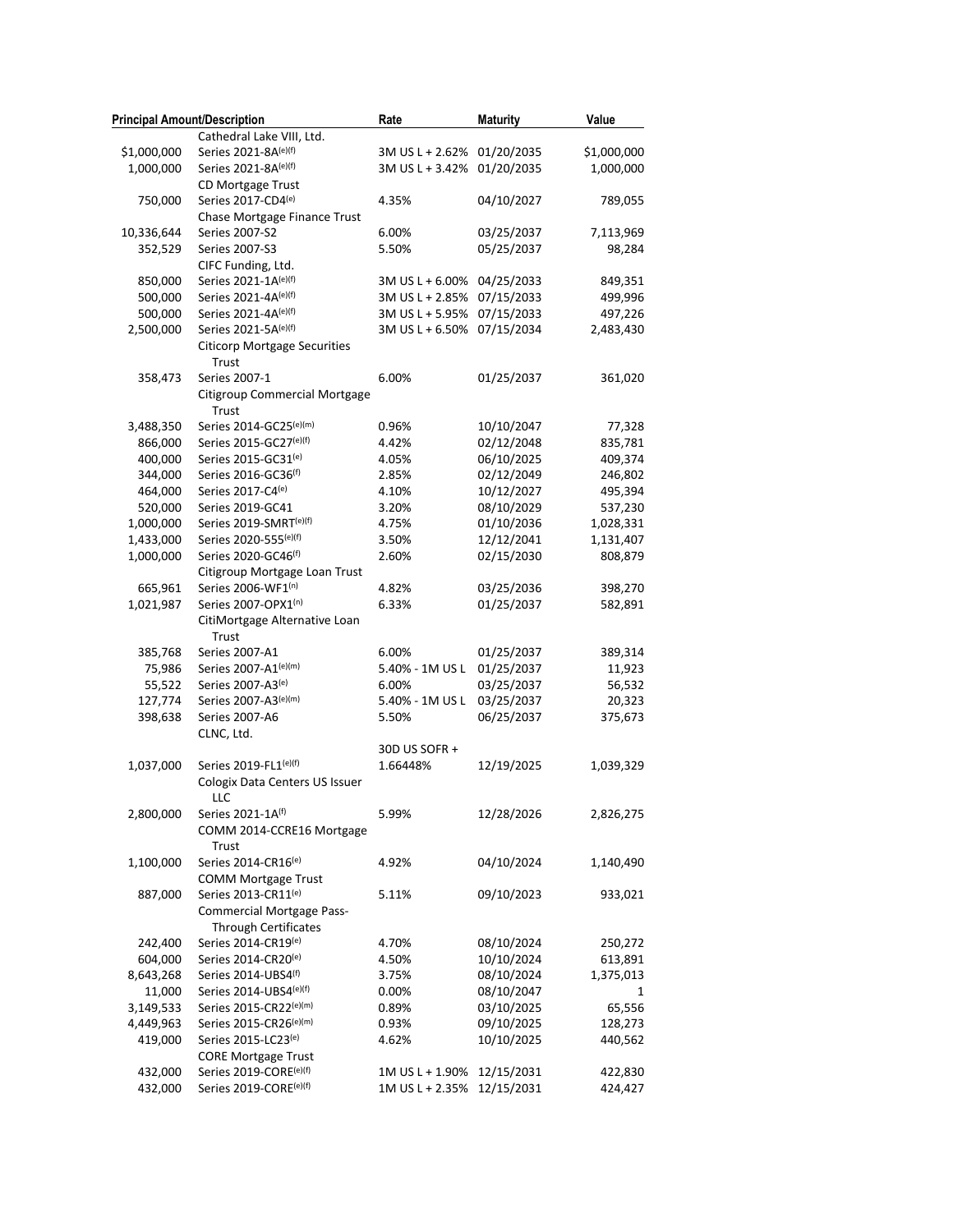| <b>Principal Amount/Description</b> |                                   | Rate                        | <b>Maturity</b> | Value       |
|-------------------------------------|-----------------------------------|-----------------------------|-----------------|-------------|
|                                     | Countrywide Home Loan             |                             |                 |             |
|                                     | Mortgage Pass-Through Trust       |                             |                 |             |
| \$1,605,970                         | Series 2005-HYB7(e)               | 2.72%                       | 11/20/2035      | \$1,493,053 |
| 26,188                              | Series 2005-J4                    | 5.50%                       | 11/25/2035      | 25,165      |
| 1,277,262                           | Series 2006-18                    | 6.00%                       | 12/25/2036      | 955,438     |
| 178,287                             | Series 2007-17                    | 6.00%                       | 10/25/2037      | 162,358     |
| 227,312                             | Series 2007-3                     | 6.00%                       | 04/25/2037      | 156,430     |
| 248,042                             | Series 2007-7                     | 5.75%                       | 06/25/2037      | 172,288     |
|                                     | Credit Suisse First Boston        |                             |                 |             |
|                                     | Mortgage Securities Corp.         |                             |                 |             |
| 53,258                              | Series 2005-10                    | 5.50%                       | 11/25/2035      | 49,409      |
| 45,607                              | Series 2005-8                     | 5.50%                       | 08/25/2025      | 43,320      |
| 4,013,441                           | Series 2005-9                     | 6.00%                       | 10/25/2035      | 1,716,211   |
|                                     | Credit Suisse Mortgage Capital    |                             |                 |             |
|                                     | Certificates                      |                             |                 |             |
| 2,003,708                           | Series 2006-2                     | 5.75%                       | 03/25/2036      | 1,411,433   |
|                                     | <b>CSAB Mortgage-Backed Trust</b> |                             |                 |             |
| 8,781,274                           | Series 2006-2(n)                  | 6.20%                       | 09/25/2036      | 1,230,279   |
| 130,919                             | Series 2007-1(e)                  | 5.90%                       | 05/25/2037      | 46,425      |
|                                     | <b>CSAIL Commercial Mortgage</b>  |                             |                 |             |
|                                     | Trust                             |                             |                 |             |
| 5,117,271                           | Series 2015-C1(e)(m)              | 0.82%                       | 01/15/2025      | 104,323     |
| 419,000                             | Series 2015-C4(e)                 | 4.56%                       | 11/15/2025      | 437,624     |
| 490,000                             | Series 2016-C6(e)                 | 4.92%                       | 04/15/2026      | 510,398     |
| 1,362,000                           | Series 2016-C6(e)(f)              | 4.92%                       | 01/15/2049      | 1,211,103   |
|                                     | <b>CSMC</b>                       |                             |                 |             |
| 832,000                             | Series 2021-B33(e)(f)             | 3.65%                       | 10/10/2031      | 840,255     |
|                                     |                                   |                             |                 |             |
|                                     | <b>CSMC Mortgage-Backed Trust</b> | 6.00%                       |                 |             |
| 156,925                             | Series 2006-1<br>Series 2006-4    | 5.50%                       | 02/25/2036      | 78,724      |
| 20,824                              |                                   |                             | 05/25/2021      | 18,681      |
| 791,384                             | Series 2006-5                     | 6.25%                       | 06/25/2036      | 262,856     |
| 70,348                              | Series 2006-9                     | 6.00%                       | 11/25/2036      | 56,693      |
| 5,881                               | Series 2007-2                     | 5.00%                       | 03/25/2037      | 5,520       |
| 485,312                             | Series 2007-3(e)                  | 5.84%                       | 04/25/2037      | 175,177     |
| 253,000                             | Series 2017-CHOP(e)(f)            | 1M US L + 1.90%             | 07/15/2032      | 250,053     |
| 223,000                             | Series 2017-CHOP(e)(f)            | 1M US L + 3.30%             | 07/15/2032      | 214,671     |
|                                     | DataBank Issuer                   |                             |                 |             |
| 636,000                             | Series 2021-1A(f)                 | 2.65%                       | 02/25/2026      | 622,846     |
|                                     | DBJPM 16-C1 Mortgage Trust        |                             |                 |             |
| 1,309,000                           | Series 2016-C1(e)                 | 3.33%                       | 05/12/2049      | 1,252,824   |
|                                     | Deutsche Alt-A Securities, Inc.   |                             |                 |             |
|                                     | Mortgage Loan Trust               |                             |                 |             |
| 215,213                             | Series 2005-6(e)(m)               | 5.08% - 1M US L             | 12/25/2035      | 33,380      |
| 94,368                              | Series 2005-6(e)                  | 1M US L + 1.40%             | 12/25/2035      | 72,706      |
|                                     | Deutsche Mortgage Securities,     |                             |                 |             |
|                                     | Inc. Mortgage Loan Trust          |                             |                 |             |
| 130,255                             | Series 2006-PR1(e)(f)             | 12.12% - 1M US L 04/15/2036 |                 | 138,700     |
|                                     | Diamond Infrastructure Funding    |                             |                 |             |
|                                     | LLC                               |                             |                 |             |
| 1,000,000                           | Series 2021-1A(f)                 | 2.36%                       | 12/20/2026      | 986,717     |
| 2,000,000                           | Series 2021-1A <sup>(f)</sup>     | 3.48%                       | 12/20/2026      | 1,993,410   |
|                                     | <b>DOLP Trust</b>                 |                             |                 |             |
| 1,000,000                           | Series 2021-NYC(e)(f)             | 3.70%                       | 05/10/2031      | 982,786     |
|                                     | Dryden 38 Senior Loan Fund        |                             |                 |             |
| 1,000,000                           | Series 2018-38A(e)(f)             | 3M US L + 5.60%             | 07/15/2030      | 956,691     |
|                                     | Dryden 40 Senior Loan Fund        |                             |                 |             |
| 1,000,000                           | Series 2018-40A(e)(f)             | 3M US L + 5.75% 08/15/2031  |                 | 980,076     |
| 500,000                             | Series 2018-40A(e)(f)             | 3M US L + 3.10%             | 08/15/2031      | 500,002     |
|                                     | Dryden 42 Senior Loan Fund        |                             |                 |             |
| 500,000                             | Series 2018-42A(e)(f)             | 3M US L + 2.93% 07/15/2030  |                 | 492,721     |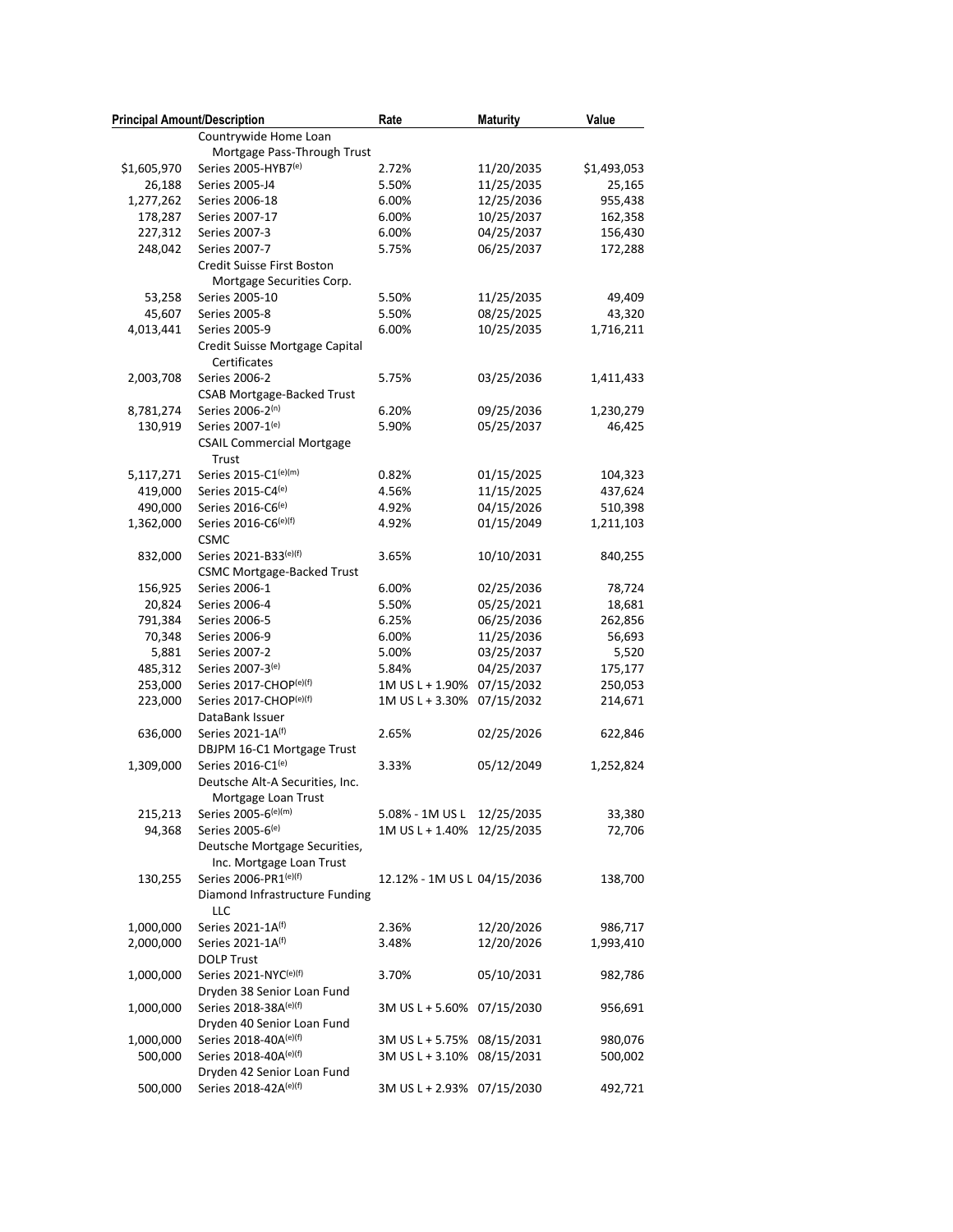| <b>Principal Amount/Description</b> |                                                    | Rate                       | <b>Maturity</b>          | Value       |
|-------------------------------------|----------------------------------------------------|----------------------------|--------------------------|-------------|
|                                     | Fannie Mae-Aces                                    |                            |                          |             |
| \$24,921,930                        | Series 2019-M12(e)(m)                              | 0.59%                      | 06/25/2029               | \$1,185,823 |
| 16,971,187                          | Series 2019-M24(e)(m)                              | 1.15%                      | 03/25/2031               | 1,474,285   |
| 48,712,149                          | Series 2019-M7(e)(m)                               | 0.35%                      | 04/25/2029               | 1,714,658   |
| 52,580,131                          | Series 2020-M10(e)(m)                              | 0.82%                      | 12/25/2027               | 1,896,097   |
| 56,738,400                          | Series 2020-M10(e)(m)                              | 0.87%                      | 07/25/2032               | 3,996,488   |
| 16,966,187                          | Series 2020-M13(e)(m)                              | 1.30%                      | 09/25/2030               | 1,345,502   |
|                                     | First Horizon Alternative                          |                            |                          |             |
|                                     | Mortgage Securities Trust                          |                            |                          |             |
| 570,112                             | Series 2005-FA6                                    | 5.50%                      | 09/25/2035               | 448,875     |
|                                     | First Horizon Mortgage Pass-                       |                            |                          |             |
|                                     | <b>Through Trust</b>                               |                            |                          |             |
| 716,415                             | Series 2007-AR3(e)                                 | 2.69%                      | 11/25/2037               | 494,197     |
|                                     | <b>FirstKey Homes</b>                              |                            |                          |             |
| 1,100,000                           | Series 2020-SFR1(f)                                | 4.28%                      | 08/19/2037               | 1,121,508   |
|                                     | Fontainebleau Miami Beach                          |                            |                          |             |
|                                     | Trust                                              |                            |                          |             |
| 251,000                             | Series 2019-FBLU(e)(f)                             | 3.96%                      | 12/10/2024               | 238,556     |
| 1,656,000                           | Series 2019-FBLU(e)(f)                             | 3.96%                      | 12/12/2036               | 1,567,693   |
|                                     | FREMF Mortgage Trust                               |                            |                          |             |
| 890,367                             | Series 2015-KF07(e)(f)                             | 1M US L + 4.95%            | 02/25/2025               | 894,556     |
| 1,000,094                           | Series 2016-KF19(e)(f)                             | 1M US L + 5.50%            | 06/25/2023               | 1,002,327   |
| 999,779                             | Series 2016-KF22(e)(f)                             | 1M US L + 5.05%            | 07/25/2023               | 1,009,618   |
| 887,222                             | Series 2016-KF25(e)(f)                             | 1M US L + 5.00%            | 10/25/2023               | 888,887     |
| 825,000                             | Series 2018-K74(e)(f)                              | 4.09%                      | 02/25/2028               | 875,268     |
| 2,252,596                           | Series 2018-KF56(e)(f)                             | 1M US L + 5.80%            | 11/25/2028               | 2,275,646   |
| 820,000                             | Series 2019-K736(e)(f)                             | 3.76%                      | 07/25/2026               | 859,322     |
|                                     | Series 2019-KF71(e)(f)                             | 1M US L + 6.00%            | 10/25/2029               |             |
| 1,988,356                           | <b>FRTKL</b>                                       |                            |                          | 2,031,422   |
| 4,050,000                           | Series 2021-SFR1(f)                                | 4.11%                      | 09/17/2026               | 3,979,258   |
|                                     | GAIA Aviation, Ltd.                                |                            |                          |             |
| 483,611                             | Series 2019-1(f)(n)                                | 3.97%                      | 12/15/2026               | 471,722     |
| 405,616                             | Series 2019-1(f)(n)                                | 7.00%                      | 12/15/2026               | 318,941     |
|                                     |                                                    |                            |                          |             |
|                                     | Ginnie Mae Strip                                   | 1.40%                      |                          |             |
| 7,510,434                           | Series 2020-3(m)                                   |                            | 09/16/2045               | 698,140     |
|                                     | <b>Government National Mortgage</b><br>Association |                            |                          |             |
|                                     |                                                    |                            |                          |             |
| 17,713,994                          | Series 2016-162 <sup>(e)(m)</sup>                  | 0.77%                      | 09/16/2058<br>12/16/2062 | 758,292     |
| 19,064,965                          | Series 2020-168(e)(m)                              | 0.99%                      |                          | 1,536,760   |
| 2,636,670                           | Series 2021-164(e)(m)                              | 0.97%                      | 10/16/2063               | 225,406     |
| 19,360,978                          | Series 2021-52(e)                                  | 0.82%                      | 04/16/2063               | 1,404,289   |
|                                     | <b>Great Wolf Trust</b>                            |                            |                          |             |
| 3,084,000                           | Series 2019-WOLF(e)(f)                             | 1M US L + 3.13% 12/15/2036 |                          | 2,903,168   |
|                                     | GS Mortgage Securities Corp. II                    |                            |                          |             |
| 1,111,000                           | Series 2021-ARDN(e)(f)                             | 1M US L + 5.00%            | 11/15/2023               | 1,114,380   |
|                                     |                                                    | $1M$ US L +                |                          |             |
| 1,111,000                           | Series 2021-ARDN(e)(f)                             | 5.9332%                    | 11/15/2023               | 1,114,775   |
|                                     | GS Mortgage Securities Corp.                       |                            |                          |             |
|                                     | Trust                                              |                            |                          |             |
| 1,000,000                           | Series 2018-RIVR(e)(f)                             | 1M US L + 1.55% 07/15/2035 |                          | 935,670     |
|                                     | <b>GS Mortgage Securities</b>                      |                            |                          |             |
|                                     | <b>Corportation Trust</b>                          |                            |                          |             |
| 691,000                             | Series 2021-IP(e)(f)                               | 1M US L + 2.10%            | 10/15/2023               | 692,719     |
| 691,000                             | Series 2021-IP(e)(f)                               | 1M US L + 3.55%            | 10/15/2023               | 692,475     |
|                                     | GS Mortgage Securities Trust                       |                            |                          |             |
| 12,844                              | Series 2011-GC3(e)(f)(m)                           | 0.29%                      | 03/10/2044               | 0           |
| 397,927                             | Series 2011-GC5(e)(f)(m)                           | 1.95%                      | 08/10/2044               | 4           |
| 2,417,000                           | Series 2014-GC26(e)(f)                             | 4.51%                      | 11/10/2047               | 1,666,386   |
| 1,110,000                           | Series 2015-GC28(e)(f)                             | 4.32%                      | 02/10/2048               | 1,104,446   |
| 7,062,655                           | Series 2015-GS1(e)(m)                              | 0.77%                      | 11/10/2025               | 185,119     |
| 260,000                             | Series 2016-GS2(e)                                 | 3.76%                      | 04/10/2026               | 272,122     |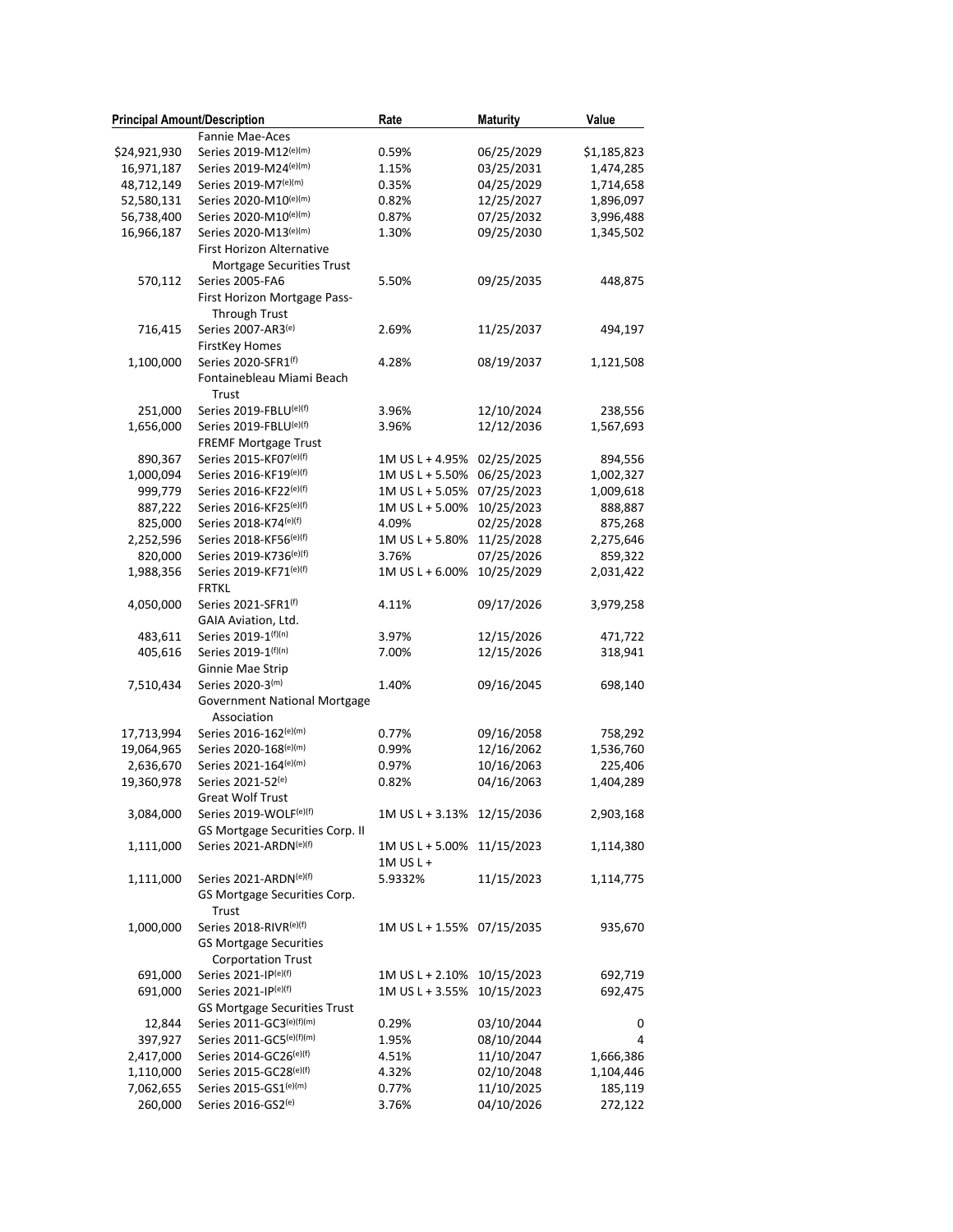| <b>Principal Amount/Description</b> |                                              | Rate                       | <b>Maturity</b> | Value       |
|-------------------------------------|----------------------------------------------|----------------------------|-----------------|-------------|
| \$1,954,000                         | Series 2018-TWR(e)(f)                        | 1M US L + 3.92% 07/15/2031 |                 | \$1,712,019 |
| 636,000                             | Series 2020-GC45 <sup>(e)</sup>              | 3.41%                      | 12/13/2029      | 670,435     |
|                                     | <b>GSAA Home Equity Trust</b>                |                            |                 |             |
| 2,042,666                           | Series 2006-13(e)                            | 6.04%                      | 07/25/2036      | 886,006     |
| 481,262                             | Series 2006-18(n)                            | 6.18%                      | 11/25/2036      | 175,974     |
| 149,579                             | Series 2006-6(e)                             | 5.69%                      | 03/25/2036      | 61,637      |
| 851,195                             | Series 2007-2(n)                             | 6.60%                      | 03/25/2037      | 288,046     |
|                                     | <b>GSCG Trust</b>                            |                            |                 |             |
| 1,303,000                           | Series 2019-600C(e)(f)                       | 3.99%                      | 09/06/2024      | 1,235,017   |
|                                     | <b>GSR Mortgage Loan Trust</b>               |                            |                 |             |
| 991,418                             | Series 2006-2F                               | 5.25%                      | 02/25/2036      | 592,419     |
| 9,590                               | Series 2007-2F                               | 5.75%                      | 02/25/2037      | 457,462     |
| 1,780,152                           | Series 2007-2F                               | 6.00%                      | 03/25/2037      | 1,266,774   |
| 763,881                             | Series 2007-AR2(e)<br>Hardee's Funding LLC   | 2.85%                      | 05/25/2037      | 556,321     |
| 967,500                             | Series 2018-1A(f)                            | 5.71%                      | 06/20/2028      | 1,071,600   |
|                                     | Hawaii Hotel Trust                           |                            |                 |             |
| 1,391,000                           | Series 2019-MAUI(e)(f)                       | 1M US L + 2.75% 05/15/2038 |                 | 1,381,234   |
|                                     | Hayfin Kingsland X, Ltd.                     |                            |                 |             |
| 500,000                             | Series 2021-1A(e)(f)                         | 3M US L + 1.85% 04/28/2031 |                 | 500,089     |
|                                     | Highbridge Loan Management 3-                |                            |                 |             |
|                                     | 2014                                         |                            |                 |             |
| 500,000                             | Series 2017-2014(e)(f)                       | 3M US L + 3.60% 07/18/2029 |                 | 498,633     |
|                                     | Highbridge Loan Management 4-                |                            |                 |             |
|                                     | 2014, Ltd.                                   |                            |                 |             |
| 500,000                             | Series 2018-2014(e)(f)                       | 3M US L + 5.55% 01/28/2030 |                 | 477,673     |
|                                     | Highbridge Loan Management,                  |                            |                 |             |
|                                     | Ltd.                                         |                            |                 |             |
| 500,000                             | Series 2017-2A(e)(f)                         | 3M US L + 6.60%            | 10/20/2029      | 490,012     |
| 2,000,000                           | Series 2018-2015(e)(f)                       | 3M US L + 5.10% 02/05/2031 |                 | 1,866,099   |
| 500,000                             | Series 2018-2016(e)(f)                       | 3M US L + 2.90% 07/20/2030 |                 | 488,317     |
|                                     | Horizon Aircraft Finance III, Ltd.           |                            |                 |             |
| 922,221                             | Series 2019-2(f)                             | 3.43%                      | 11/15/2026      | 912,953     |
|                                     | <b>HPLY Trust</b>                            |                            |                 |             |
| 567,847                             | Series 2019-HIT(e)(f)                        | 1M US L + 3.15%            | 11/15/2021      | 550,766     |
| 1,131,627                           | Series 2019-HIT(e)(f)                        | 1M US L + 3.90%            | 11/17/2036      | 1,106,509   |
|                                     | HSI Asset Securitization Corp.               |                            |                 |             |
|                                     | Trust                                        |                            |                 |             |
| 8,606,201                           | Series 2006-HE1(e)                           | 1M US L + 0.28%            | 10/25/2036      | 3,653,229   |
| 1,416,649                           | Series 2007-NC1(e)                           | 1M US L + 0.18%            | 04/25/2037      | 1,133,275   |
|                                     | IndyMac IMJA Mortgage Loan                   |                            |                 |             |
|                                     | Trust                                        |                            | 08/25/2037      | 578,289     |
| 1,021,000                           | Series 2007-A1<br>IndyMac IMSC Mortgage Loan | 6.00%                      |                 |             |
|                                     | Trust                                        |                            |                 |             |
| 4,663,157                           | Series 2007-F2                               | 6.50%                      | 07/25/2037      | 2,317,427   |
|                                     | IndyMac Index Mortgage Loan                  |                            |                 |             |
|                                     | Trust                                        |                            |                 |             |
| 1,636,720                           | Series 2006-AR25 <sup>(e)</sup>              | 2.94%                      | 09/25/2036      | 1,650,761   |
|                                     | <b>Invitation Homes</b>                      |                            |                 |             |
| 994,857                             | Series 2018-SFR1(e)(f)                       | 1M US L + 1.25% 03/17/2037 |                 | 994,969     |
|                                     | <b>ITE Rail Fund Levered LP</b>              |                            |                 |             |
| 959,777                             | Series 2021-1A(f)                            | 2.25%                      | 02/28/2051      | 962,125     |
| 732,408                             | Series 2021-3A(f)                            | 2.21%                      | 06/28/2027      | 731,204     |
|                                     | J.P. Morgan Chase Commercial                 |                            |                 |             |
|                                     | Mortgage Securities Trust                    |                            |                 |             |
| 2,092,000                           | Series 2018-AON(e)(f)                        | 4.61%                      | 07/05/2023      | 2,091,311   |
|                                     | JOL Air, Ltd.                                |                            |                 |             |
| 828,115                             | Series 2019-1(f)                             | 3.97%                      | 04/15/2026      | 804,495     |
|                                     | JP Morgan Alternative Loan Trust             |                            |                 |             |
| 187,465                             | Series 2005-S1                               | 6.00%                      | 12/25/2035      | 166,778     |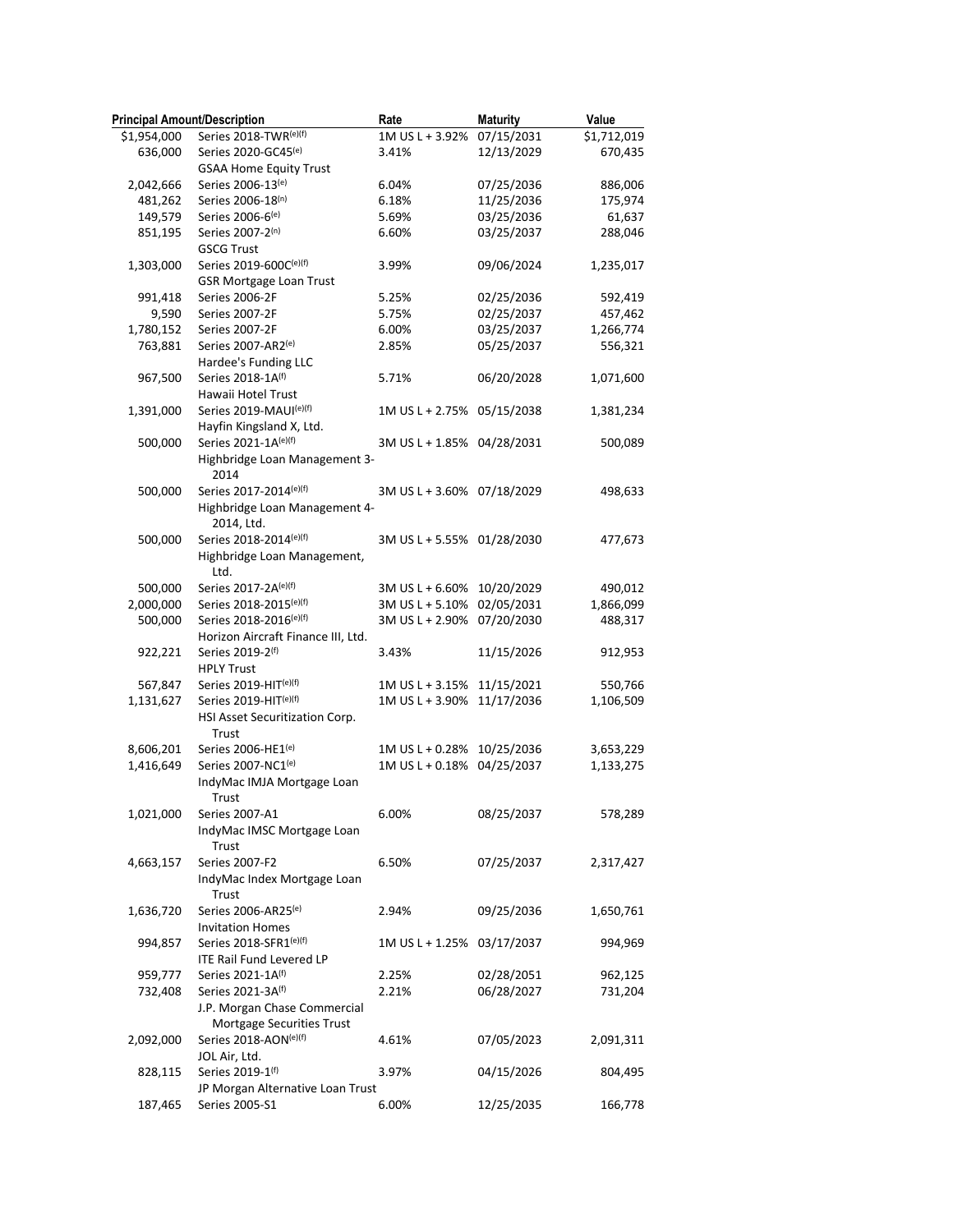| <b>Principal Amount/Description</b> |                                         | Rate                       | <b>Maturity</b> | Value     |
|-------------------------------------|-----------------------------------------|----------------------------|-----------------|-----------|
| \$48,772                            | Series 2006-S3(n)                       | 6.62%                      | 08/25/2036      | \$48,860  |
|                                     | JP Morgan BB Commercial                 |                            |                 |           |
|                                     | Mortgage Securities Trust               |                            |                 |           |
| 400,000                             | Series 2014-C21(e)                      | 4.64%                      | 07/15/2024      | 407,533   |
| 2,086,000                           | Series 2014-C23(e)(f)                   | 3.36%                      | 11/18/2048      | 1,644,150 |
| 388,000                             | Series 2014-C26(e)                      | 4.38%                      | 12/15/2024      | 394,442   |
| 4,378,921                           | Series 2015-C28(e)(m)                   | 0.96%                      | 03/15/2025      | 103,359   |
| 542,000                             | Series 2015-C28                         | 3.99%                      | 10/19/2048      | 548,007   |
| 8,485,688                           | Series 2015-C30(e)(m)                   | 0.50%                      | 07/15/2025      | 131,316   |
| 3,333,121                           | Series 2015-C31(e)(m)                   | 0.82%                      | 08/15/2025      | 82,068    |
|                                     | JP Morgan Chase Commercial              |                            |                 |           |
|                                     | Mortgage Securities Trust               |                            |                 |           |
| 1,157,000                           | Series 2011-C3(e)(f)                    | 5.52%                      | 02/15/2046      | 459,154   |
| 2,133,654                           | Series 2012-C8(e)                       | 1.72%                      | 09/15/2022      | 9,426     |
| 1,010,000                           | Series 2018-WPT(e)(f)                   | 5.54%                      | 07/05/2023      | 1,014,287 |
| 704,000                             | Series 2019-MFP(e)(f)                   | 1M US L + 3.00%            | 07/15/2036      | 688,397   |
| 235,000                             | Series 2019-UES(f)                      | 4.34%                      | 05/05/2032      | 234,857   |
| 1,135,000                           | Series 2019-UES(e)(f)                   | 4.45%                      | 05/05/2032      | 1,061,963 |
| 915,000                             | Series 2021-MHC(e)(f)                   | 1M US L + 2.45% 04/15/2026 |                 | 915,601   |
|                                     | JP Morgan Mortgage Acquisition          |                            |                 |           |
|                                     | Corp.                                   |                            |                 |           |
| 3,900,000                           | Series 2005-WMC1(e)                     | 1M US L + 0.90%            | 09/25/2035      | 3,805,832 |
| 213,363                             | Series 2006-CH2(n)                      | 5.46%                      | 09/25/2029      | 163,008   |
|                                     | JP Morgan Mortgage Acquisition          |                            |                 |           |
|                                     | Trust                                   |                            |                 |           |
| 3,658,463                           | Series 2006-RM1 <sup>(e)</sup>          | 1M US L + 0.48%            | 08/25/2036      | 2,175,964 |
|                                     | JP Morgan Mortgage Trust                |                            |                 |           |
| 847,860                             | Series 2007-S3                          | 6.00%                      | 07/25/2037      | 599,976   |
|                                     | JP Morgan Resecuritization Trust        |                            |                 |           |
| 601,552                             | Series 2011-1(e)(f)                     | 6.00%                      | 06/26/2037      | 554,614   |
|                                     | JPMBB Commercial Mortgage               |                            |                 |           |
|                                     | <b>Securities Trust</b>                 |                            |                 |           |
| 1,000,000                           | Series 2013-C12(e)                      | 4.10%                      | 06/15/2023      | 1,022,260 |
| 17,802,460                          | Series 2014-C24(e)(m)                   | 0.86%                      | 09/17/2047      | 334,576   |
| 1,110,000                           | Series 2014-C26(e)(f)                   | 3.88%                      | 12/15/2024      | 1,069,952 |
| 519,000                             | Series 2015-C27(e)                      | 4.31%                      | 02/15/2025      | 523,571   |
|                                     | JPMCC Commercial Mortgage               |                            |                 |           |
|                                     | <b>Securities Trust</b>                 |                            |                 |           |
| 486,000                             | Series 2017-JP7(e)                      | 3.65%                      | 07/15/2027      | 502,785   |
|                                     | JPMDB Commercial Mortgage               |                            |                 |           |
|                                     | <b>Securities Trust</b>                 |                            |                 |           |
| 421,000                             | Series 2020-COR7(e)                     | 3.73%                      | 03/13/2030      | 435,896   |
|                                     | Kestrel Aircraft Funding, Ltd.          |                            |                 |           |
|                                     | Series 2018-1A(f)                       |                            |                 |           |
| 504,572                             |                                         | 4.25%                      | 10/15/2025      | 492,028   |
|                                     | Laurel Road Prime Student Loan<br>Trust |                            |                 |           |
|                                     |                                         |                            |                 |           |
| 27,279,908                          | Series 2020-A(f)                        | 0.00%                      | 11/25/2050      | 2,238,071 |
|                                     | LB-UBS Commercial Mortgage              |                            |                 |           |
|                                     | Trust                                   |                            |                 |           |
| 67,401                              | Series 2006-C7(e)(f)(m)                 | 0.44%                      | 11/15/2038      | 37        |
|                                     | LCM 28, Ltd.                            |                            |                 |           |
| 1,000,000                           | Series 2018-28A(e)(f)                   | 3M US L + 5.75% 10/20/2030 |                 | 964,693   |
|                                     | LCM Loan Income Fund I Income           |                            |                 |           |
|                                     | Note Issuer, Ltd.                       |                            |                 |           |
| 500,000                             | Series 2018-27A(e)(f)                   | 3M US L + 5.60% 07/16/2031 |                 | 466,824   |
|                                     | LCM XIV LP                              |                            |                 |           |
| 1,000,000                           | Series 2018-14A(e)(f)                   | 3M US L + 2.75% 07/20/2031 |                 | 972,962   |
| 750,000                             | Series 2018-14A(e)(f)                   | 3M US L + 5.50% 07/20/2031 |                 | 691,249   |
|                                     | LCM XVII LP                             |                            |                 |           |
| 1,000,000                           | Series 2018-17A(e)(f)                   | 3M US L + 6.00% 10/15/2031 |                 | 929,500   |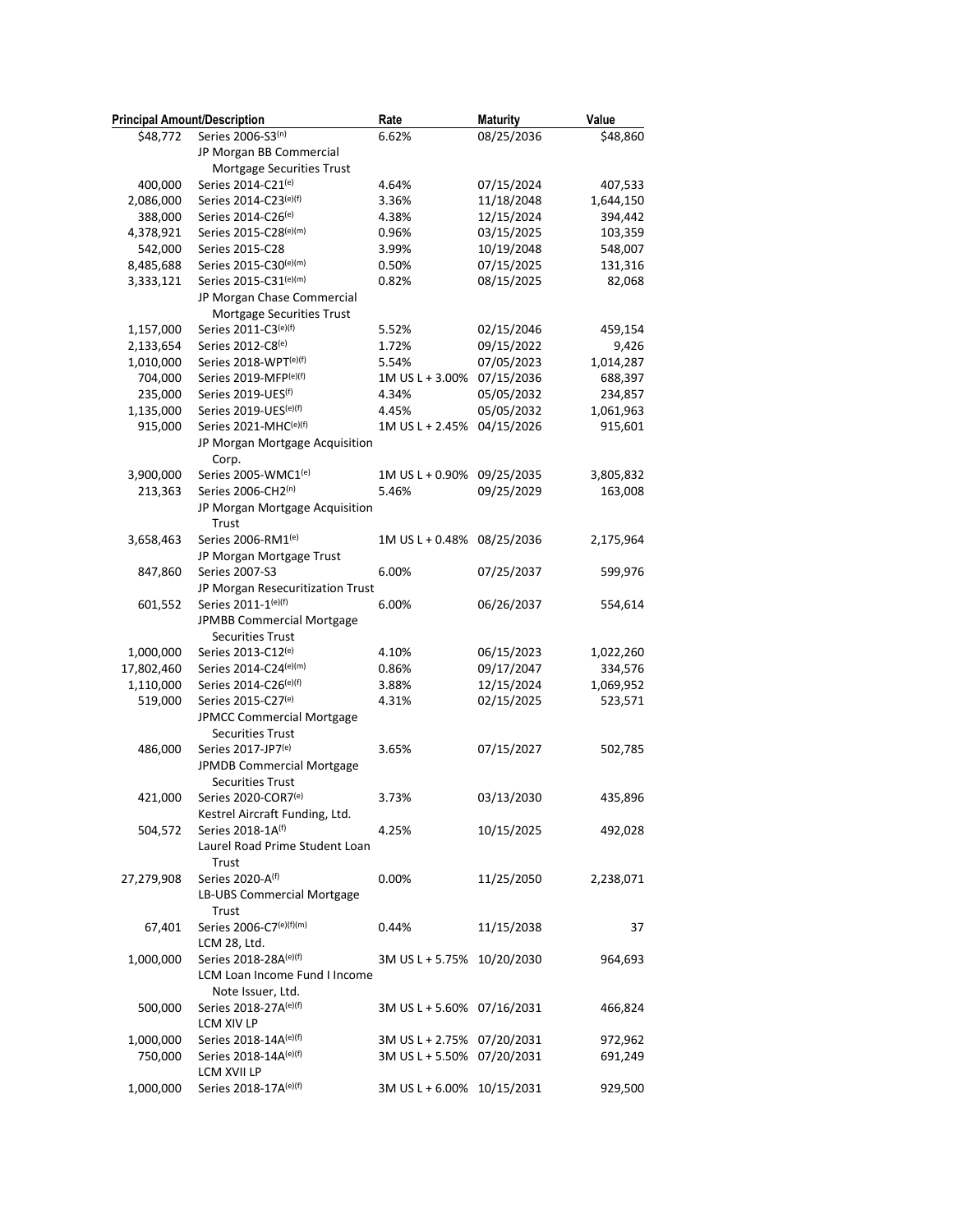| <b>Principal Amount/Description</b> |                                       | Rate                       | <b>Maturity</b> | Value      |
|-------------------------------------|---------------------------------------|----------------------------|-----------------|------------|
|                                     | LCM XX LP                             |                            |                 |            |
| \$1,000,000                         | Series 2018-20A(e)(f)                 | 3M US L + 5.45% 10/20/2027 |                 | \$980,616  |
|                                     | Legacy Mortgage Asset Trust           |                            |                 |            |
| 4,000,000                           | Series 2019-GS2(f)(n)                 | 4.25%                      | 01/25/2059      | 4,003,354  |
| 13,400,000                          | Series 2019-GS3(f)(n)                 | 4.25%                      | 04/25/2059      | 13,423,043 |
| 4,300,000                           | Series 2019-GS4(f)(n)                 | 4.25%                      | 05/25/2059      | 4,303,811  |
|                                     | Lehman Mortgage Trust                 |                            |                 |            |
| 435,227                             | Series 2006-6                         | 5.50%                      | 10/25/2036      | 377,279    |
| 3,848,591                           | Series 2006-7(e)                      | 1M US L + 0.25%            | 11/25/2036      | 181,017    |
| 3,848,591                           | Series 2006-7(e)(m)                   | 7.75% - 1M US L            | 11/25/2036      | 757,367    |
| 1,217,628                           | Series 2006-8(e)                      | 1M US L + 0.42%            | 12/25/2036      | 241,752    |
| 1,217,628                           | Series 2006-8(e)(m)                   | 6.58% - 1M US L            | 12/25/2036      | 285,432    |
| 263,226                             | Series 2007-10                        | 6.50%                      | 01/25/2038      | 119,946    |
|                                     | MACH 1 Cayman, Ltd.                   |                            |                 |            |
| 1,167,101                           | Series 2019-1(f)                      | 3.47%                      | 08/15/2026      | 1,144,915  |
|                                     | Madison Park Funding LII, Ltd.        |                            |                 |            |
| 500,000                             | Series 2021-52A(e)(f)                 | 3M US L + 3.15% 01/22/2035 |                 | 500,000    |
|                                     | Madison Park Funding XIV, Ltd.        |                            |                 |            |
| 1,000,000                           | Series 2018-14A(e)(f)                 | 3M US L + 2.95%            | 10/22/2030      | 998,225    |
| 1,000,000                           | Series 2018-14A(e)(f)                 | 3M US L + 5.80%            | 10/22/2030      | 968,716    |
|                                     | Madison Park Funding XLV, Ltd.        |                            |                 |            |
| 1,000,000                           | Series 2021-45A(e)(f)                 | 3M US L + 3.15% 07/15/2034 |                 | 999,991    |
|                                     | Madison Park Funding XXVI, Ltd.       |                            |                 |            |
| 500,000                             | Series 2017-26A(e)(f)                 | 3M US L + 6.50% 07/29/2030 |                 | 498,112    |
|                                     | Madison Park Funding XXXVIII,         |                            |                 |            |
|                                     | Ltd.                                  |                            |                 |            |
| 500,000                             | Series 2021-38A(e)(f)                 | 3M US L + 6.00% 07/17/2034 |                 | 496,671    |
|                                     | <b>Master Asset Backed Securities</b> |                            |                 |            |
|                                     | Trust                                 |                            |                 |            |
| 4,530,637                           | Series 2006-NC3(e)                    | 1M US L + 0.21% 10/25/2036 |                 | 3,023,783  |
|                                     | <b>MBRT</b>                           |                            |                 |            |
| 584,000                             | Series 2019-MBR(e)(f)                 | 1M US L + 2.55% 11/25/2021 |                 | 576,833    |
| 1,406,000                           | Series 2019-MBR(e)(f)                 | 1M US L + 3.15%            | 11/25/2021      | 1,386,854  |
|                                     | Med Trust                             |                            |                 |            |
| 830,000                             | Series 2021-MDLN <sup>(e)(f)</sup>    | 1M US L + 2.00%            | 11/15/2023      | 829,843    |
| 1,100,000                           | Series 2021-MDLN(e)(f)                | 1M US L + 5.25%            | 11/15/2023      | 1,096,243  |
|                                     | Merrill Lynch Alternative Note        |                            |                 |            |
|                                     | <b>Asset Trust</b>                    |                            |                 |            |
| 687,858                             | Series 2007-F1                        | 6.00%                      | 03/25/2037      | 106,771    |
|                                     | Merrill Lynch Mortgage Investors      |                            |                 |            |
|                                     | Trust                                 |                            |                 |            |
| 10,305,636                          | Series 2006-RM3(e)                    | 1M US L + 0.48% 06/25/2037 |                 | 3,054,524  |
|                                     | <b>MFT Trust</b>                      |                            |                 |            |
|                                     | Series 2020-ABC(e)(f)                 |                            |                 |            |
| 2,010,000                           | MHC Commercial Mortgage Trust         | 3.48%                      | 02/10/2030      | 1,811,256  |
|                                     | Series 2021-MHC(e)(f)                 |                            |                 |            |
| 675,000                             | <b>MKT Mortgage Trust</b>             | 1M US L + 2.60% 04/15/2026 |                 | 675,630    |
|                                     | Series 2020-525M(e)(f)                | 2.94%                      |                 |            |
| 250,000                             | Morgan Stanley Bank of America        |                            | 02/12/2030      | 229,915    |
|                                     |                                       |                            |                 |            |
|                                     | Merrill Lynch Trust                   |                            |                 |            |
| 2,701,326                           | Series 2012-C5(e)(f)(m)               | 1.34%                      | 07/15/2022      | 6,664      |
| 602,000                             | Series 2015-C20(e)                    | 4.45%                      | 01/15/2025      | 617,120    |
| 822,000                             | Series 2015-C21 <sup>(e)</sup>        | 4.14%                      | 02/15/2025      | 757,424    |
| 350,000                             | Series 2015-C27(e)                    | 4.50%                      | 11/15/2025      | 357,009    |
| 1,292,000                           | Series 2016-C31(e)(f)                 | 3.00%                      | 10/15/2026      | 1,088,242  |
| 1,100,000                           | Series 2017-C34(f)                    | 2.70%                      | 10/15/2027      | 963,631    |
|                                     | Morgan Stanley Capital I              |                            |                 |            |
| 858,000                             | Series 2017-HR2(e)                    | 4.22%                      | 12/15/2027      | 904,951    |
|                                     | Morgan Stanley Capital I Trust        |                            |                 |            |
| 600,000                             | Series 2012-C4(e)(f)                  | 5.41%                      | 03/15/2022      | 598,015    |
| 1,252,492                           | Series 2016-UB11 XA(e)(m)             | 1.50%                      | 08/15/2026      | 65,100     |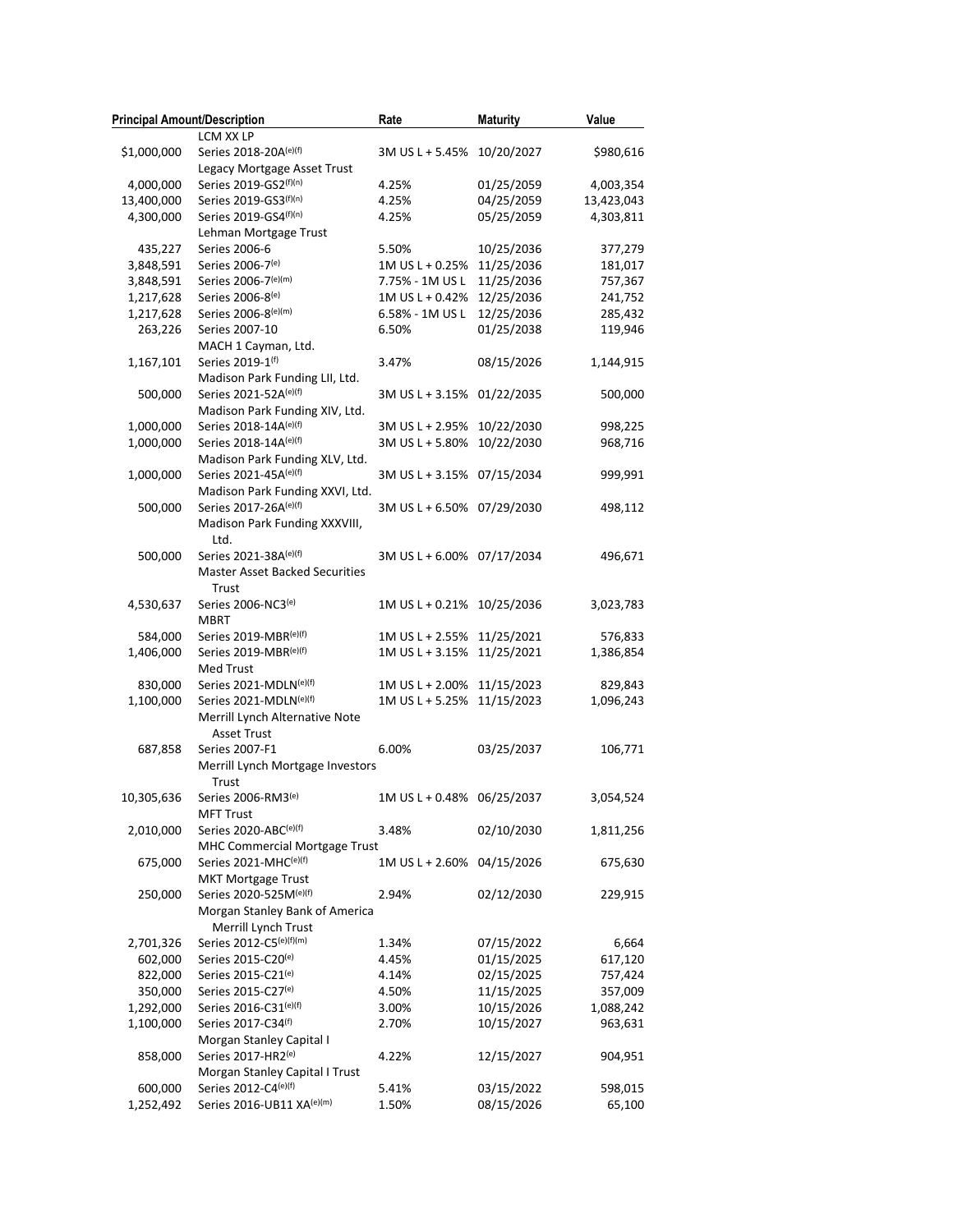| <b>Principal Amount/Description</b> |                                              | Rate                       | <b>Maturity</b> | Value     |
|-------------------------------------|----------------------------------------------|----------------------------|-----------------|-----------|
| \$576,000                           | Series 2017-CLS(e)(f)                        | 1M US L + 2.60% 11/15/2034 |                 | \$574,190 |
| 765,000                             | Series 2018-H4(f)                            | 3.00%                      | 12/15/2028      | 677,287   |
| 1,000,000                           | Series 2018-SUN(e)(f)                        | 1M US L + 3.05% 07/15/2035 |                 | 993,734   |
| 845,000                             | Series 2019-H7(f)                            | 3.00%                      | 07/15/2029      | 756,096   |
| 750,000                             | Series 2019-H7                               | 4.13%                      | 07/15/2029      | 778,066   |
| 826,000                             | Series 2021-L6(e)                            | 3.46%                      | 07/15/2031      | 840,933   |
| 10,249,000                          | Series 2021-L7(e)(f)(m)                      | 0.92%                      | 10/15/2031      | 836,513   |
|                                     | Morgan Stanley Mortgage Loan<br>Trust        |                            |                 |           |
| 1,410,402                           | Series 2005-3AR(e)                           | 2.33%                      | 07/25/2035      | 1,318,657 |
| 2,752,121                           | Series 2006-11                               | 6.00%                      | 08/25/2036      | 2,384,489 |
| 684,537                             | Series 2006-7(e)                             | 5.14%                      | 06/25/2036      | 561,357   |
| 774,455                             | Series 2006-7                                | 6.00%                      | 06/25/2036      | 571,772   |
| 361,774                             | Series 2007-3XS(n)                           | 5.70%                      | 01/25/2047      | 189,353   |
|                                     | Morgan Stanley Re-REMIC Trust                |                            |                 |           |
| 89,168                              | Series 2011-R1(e)(f)                         | 5.94%                      | 02/26/2037      | 91,387    |
|                                     | Mosaic Solar Loan Trust                      |                            |                 |           |
| 81,945                              | Series 2017-1A(f)                            | 4.45%                      | 06/20/2042      | 85,892    |
| 329,795                             | Series 2018-1A(f)                            | 4.01%                      | 08/20/2030      | 348,678   |
| 1,730,577                           | Series 2020-1A(f)                            | 0.00%                      | 04/20/2046      | 1,614,021 |
| 642,613                             | Series 2020-2A(f)                            | 3.00%                      | 06/20/2025      | 649,082   |
|                                     | <b>MSCG Trust</b>                            |                            |                 |           |
| 1,918,000                           | Series 2018-SELF(e)(f)<br>MVW 2021-1W LLC    | 1M US L + 3.05% 10/15/2037 |                 | 1,910,132 |
| 1,064,254                           | Series 2021-1WA(f)                           | 1.94%                      | 01/22/2041      | 1,061,017 |
| 1,234,535                           | Series 2021-1WA(f)                           | 3.17%                      | 01/22/2041      | 1,228,279 |
|                                     | Navient Private Education Refi<br>Loan Trust |                            |                 |           |
| 500,000                             | Series 2018-A(f)                             | 3.68%                      | 11/17/2025      | 508,063   |
|                                     | Nomura Asset Acceptance Corp.                |                            |                 |           |
|                                     | Alternative Loan Trust                       |                            |                 |           |
| 1,046,425                           | Series 2005-AP3(e)                           | 5.32%                      | 08/25/2035      | 686,340   |
|                                     | Octagon Investment Partners 20-              |                            |                 |           |
|                                     | R, Ltd.                                      |                            |                 |           |
| 1,500,000                           | Series 2019-4A(e)(f)                         | 3M US L + 6.80% 05/12/2031 |                 | 1,485,045 |
|                                     | Octagon Investment Partners 26,              |                            |                 |           |
|                                     | Ltd.                                         |                            |                 |           |
| 1,000,000                           | Series 2018-1A(e)(f)                         | 3M US L + 8.09% 07/15/2030 |                 | 935,245   |
|                                     | Octagon Investment Partners 29,              |                            |                 |           |
|                                     | Ltd.                                         |                            |                 |           |
| 2,000,000                           | Series 2020-1A(e)(f)                         | 3M US L + 7.25% 01/24/2033 |                 | 1,994,107 |
|                                     | Octagon Investment Partners 37,              |                            |                 |           |
|                                     | Ltd.                                         |                            |                 |           |
| 500,000                             | Series 2018-2A(e)(f)                         | 3M US L + 2.85% 07/25/2030 |                 | 490,927   |
|                                     | Octagon Investment Partners 40,              |                            |                 |           |
|                                     | Ltd.                                         |                            |                 |           |
|                                     | Series 2021-1A(e)(f)                         |                            |                 |           |
| 500,000                             |                                              | 3M US L + 7.00% 01/20/2035 |                 | 500,009   |
|                                     | Octagon Investment Partners 42,              |                            |                 |           |
|                                     | Ltd.                                         |                            |                 |           |
| 1,000,000                           | Series 2021-3A(e)(f)                         | 3M US L + 6.75% 07/15/2034 |                 | 991,278   |
|                                     | Octagon Investment Partners 46,              |                            |                 |           |
|                                     | Ltd.                                         |                            |                 |           |
| 1,000,000                           | Series 2021-2A(e)(f)                         | 3M US L + 6.60% 07/15/2036 |                 | 991,568   |
|                                     | Octagon Investment Partners 49,              |                            |                 |           |
|                                     | Ltd.                                         |                            |                 |           |
| 625,000                             | Series 2021-5A(e)(f)                         | 3M US L + 6.75% 01/15/2033 |                 | 626,176   |
|                                     | <b>Octagon Investment Partners</b>           |                            |                 |           |
|                                     | XVI, Ltd.                                    |                            |                 |           |
| 500,000                             | Series 2018-1A(e)(f)                         | 3M US L + 3.00% 07/17/2030 |                 | 496,878   |
| 1,000,000                           | Series 2018-1A(e)(f)                         | 3M US L + 5.75% 07/17/2030 |                 | 972,168   |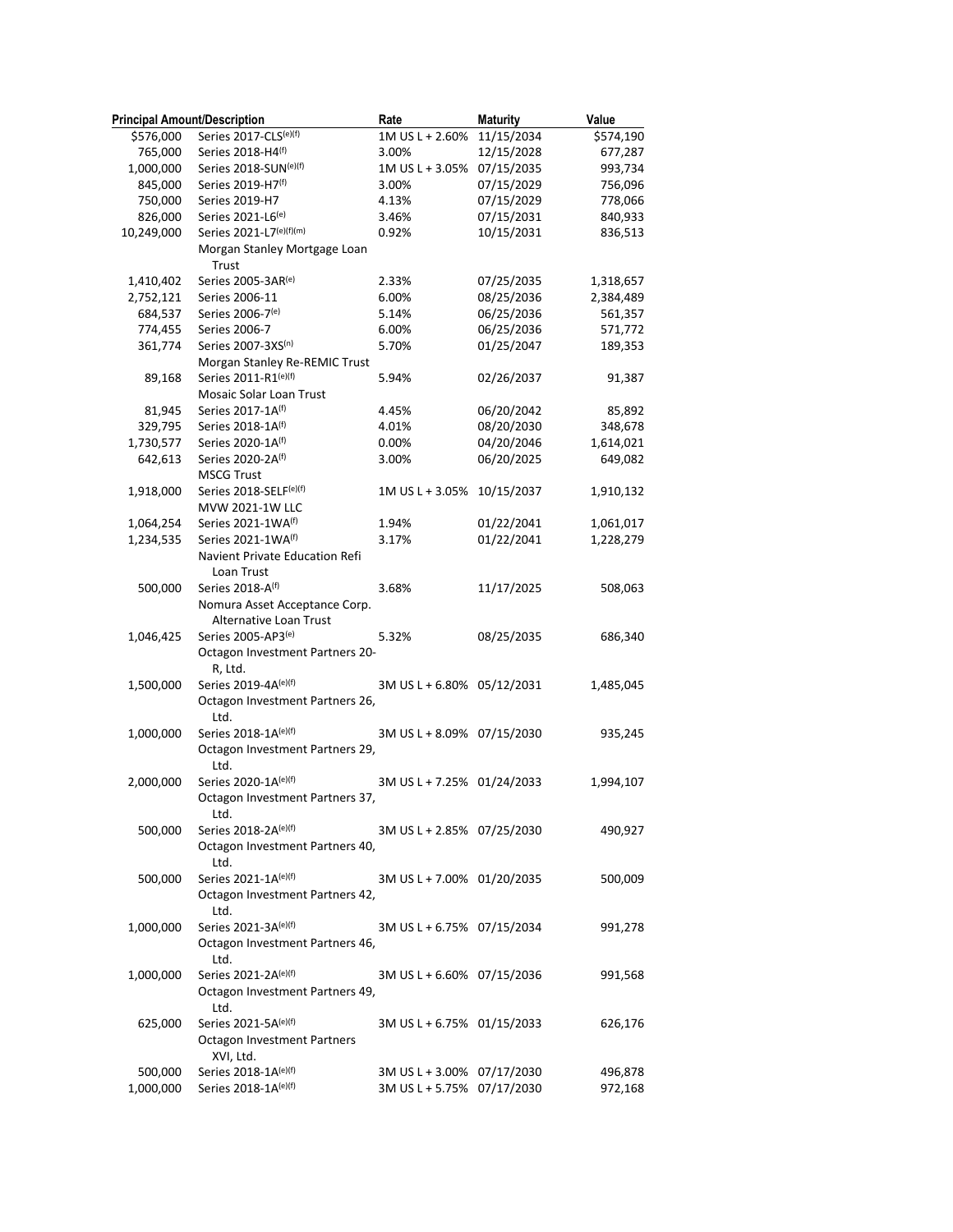| <b>Principal Amount/Description</b> |                                    | Rate                       | <b>Maturity</b> | Value     |
|-------------------------------------|------------------------------------|----------------------------|-----------------|-----------|
|                                     | <b>Octagon Investment Partners</b> |                            |                 |           |
|                                     | XXI, Ltd.                          |                            |                 |           |
| \$1,000,000                         | Series 2019-1A(e)(f)               | 3M US L + 7.00% 02/14/2031 |                 | \$996,196 |
|                                     | <b>Octagon Investment Partners</b> |                            |                 |           |
|                                     | XXII, Ltd.                         |                            |                 |           |
| 970,000                             | Series 2018-1A(e)(f)               | 3M US L + 1.90% 01/22/2030 |                 | 966,421   |
| 500,000                             | Series 2018-1A(e)(f)               | 3M US L + 5.45% 01/22/2030 |                 | 474,727   |
|                                     | OHA Credit Funding 1, Ltd.         |                            |                 |           |
| 500,000                             | Series 2018-1A(e)(f)               | 3M US L + 3.05% 10/20/2030 |                 | 501,957   |
|                                     | OHA Credit Funding 3, Ltd.         |                            |                 |           |
| 1,000,000                           | Series 2021-3A(e)(f)               | 3M US L + 2.90% 07/02/2035 |                 | 992,681   |
| 2,000,000                           | Series 2021-3A(e)(f)               | 3M US L + 6.25% 07/02/2035 |                 | 1,996,073 |
|                                     | OHA Credit Funding 5, Ltd.         |                            |                 |           |
| 2,000,000                           | Series 2020-5A(e)(f)               | 3M US L + 6.25% 04/18/2033 |                 | 1,986,703 |
|                                     | OHA Credit Funding 9, Ltd.         |                            |                 |           |
| 500,000                             | Series 2021-9A(e)(f)               | 3M US L + 2.94% 07/19/2035 |                 | 496,324   |
|                                     | One Market Plaza Trust             |                            |                 |           |
| 688,000                             | Series 2017-1MKT(f)                | 4.14%                      | 02/10/2032      | 684,856   |
|                                     | Pagaya AI Debt Selection Trust     |                            |                 |           |
| 2,500,000                           | Series 2020-3 <sup>(f)</sup>       | 6.43%                      | 05/17/2027      | 2,583,923 |
| 1,228,984                           | Series 2021-2(f)                   | 3.00%                      | 01/25/2029      | 1,229,466 |
| 2,000,000                           | Series 2021-5(f)                   | 0.00%                      | 08/15/2029      | 3,103,998 |
|                                     | Park Place Securities, Inc. Asset- |                            |                 |           |
|                                     | <b>Backed Pass-Through</b>         |                            |                 |           |
|                                     | Certificates Series 2005-WCW       |                            |                 |           |
| 5,000,000                           | Series 2005-WCW2(e)                | 1M US L + 0.98% 07/25/2035 |                 | 4,883,170 |
|                                     | People's Choice Home Loan          |                            |                 |           |
|                                     | Securities Trust                   |                            |                 |           |
| 5,000,000                           | Series 2005-4(e)                   | 1M US L + 0.65% 12/25/2035 |                 | 3,568,433 |
|                                     | PFP, Ltd.                          |                            |                 |           |
| 624,000                             | Series 2019-5(e)(f)                | 1M US L + 2.00% 03/14/2022 |                 | 623,908   |
|                                     | PR Mortgage Loan Trust             |                            |                 |           |
| 8,205,911                           | Series 2014-1(e)(f)                | 5.87%                      | 10/25/2049      | 8,121,101 |
|                                     | Prime Mortgage Trust               |                            |                 |           |
| 5,128                               | Series 2006-1                      | 5.50%                      | 06/25/2036      | 5,133     |
| 61,842                              | Series 2006-DR1(f)                 | 5.50%                      | 05/25/2035      | 59,524    |
|                                     | Primose Funding LLC                |                            |                 |           |
| 980,000                             | Series 2019-1A(f)                  | 4.48%                      | 07/30/2026      | 1,008,696 |
|                                     | Progress Residential               |                            |                 |           |
| 2,500,000                           | Series 2021-SFR3(f)                | 4.75%                      | 05/17/2026      | 2,456,798 |
|                                     | Progress Residential               |                            |                 |           |
| 6,900,000                           | Series 2021-SFR8(f)                | 4.01%                      | 10/17/2026      | 6,845,076 |
|                                     | <b>RBSGC Structured Trust</b>      |                            |                 |           |
| 132,909                             | Series 2008-B(f)                   | 6.00%                      | 06/25/2037      | 131,423   |
|                                     | Residential Accredit Loans, Inc.   |                            |                 |           |
| 3,483,898                           | Series 2006-QA5 <sup>(e)</sup>     | 1M US L + 0.22%            | 07/25/2036      | 1,837,671 |
| 1,572,340                           | Series 2006-QS10                   | 6.50%                      | 08/25/2036      | 1,581,709 |
| 373,145                             | Series 2006-QS6                    | 6.00%                      | 06/25/2036      | 368,402   |
| 954,387                             | Series 2006-QS7                    | 6.00%                      | 06/25/2036      | 926,817   |
| 50,174                              | Series 2006-QS7(e)                 | 1M US L + 0.40%            | 06/25/2036      | 37,258    |
| 150,522                             | Series 2006-QS7(e)(m)              | 5.60% - 1M US L            | 06/25/2036      | 21,039    |
| 63,757                              | Series 2006-QS8(e)                 | 1M US L + 0.45%            | 08/25/2036      | 46,540    |
| 191,271                             | Series 2006-QS8(e)(m)              | 5.55% - 1M US L            | 08/25/2036      | 25,519    |
|                                     |                                    | 55.00% - 8.33 x            |                 |           |
| 5,960                               | Series 2007-QS6(e)                 | 1M US L                    | 04/25/2037      | 9,964     |
| 553,431                             | Series 2007-QS9                    | 6.50%                      | 07/25/2037      | 546,461   |
| 282,162                             | Series 2008-QR1                    | 6.00%                      | 08/25/2036      | 241,287   |
|                                     | Residential Asset Securitization   |                            |                 |           |
|                                     | Trust                              |                            |                 |           |
| 411,057                             | Series 2006-A1                     | 6.00%                      | 04/25/2036      | 272,164   |
| 871,860                             | Series 2006-A2                     | 6.00%                      | 05/25/2036      | 527,426   |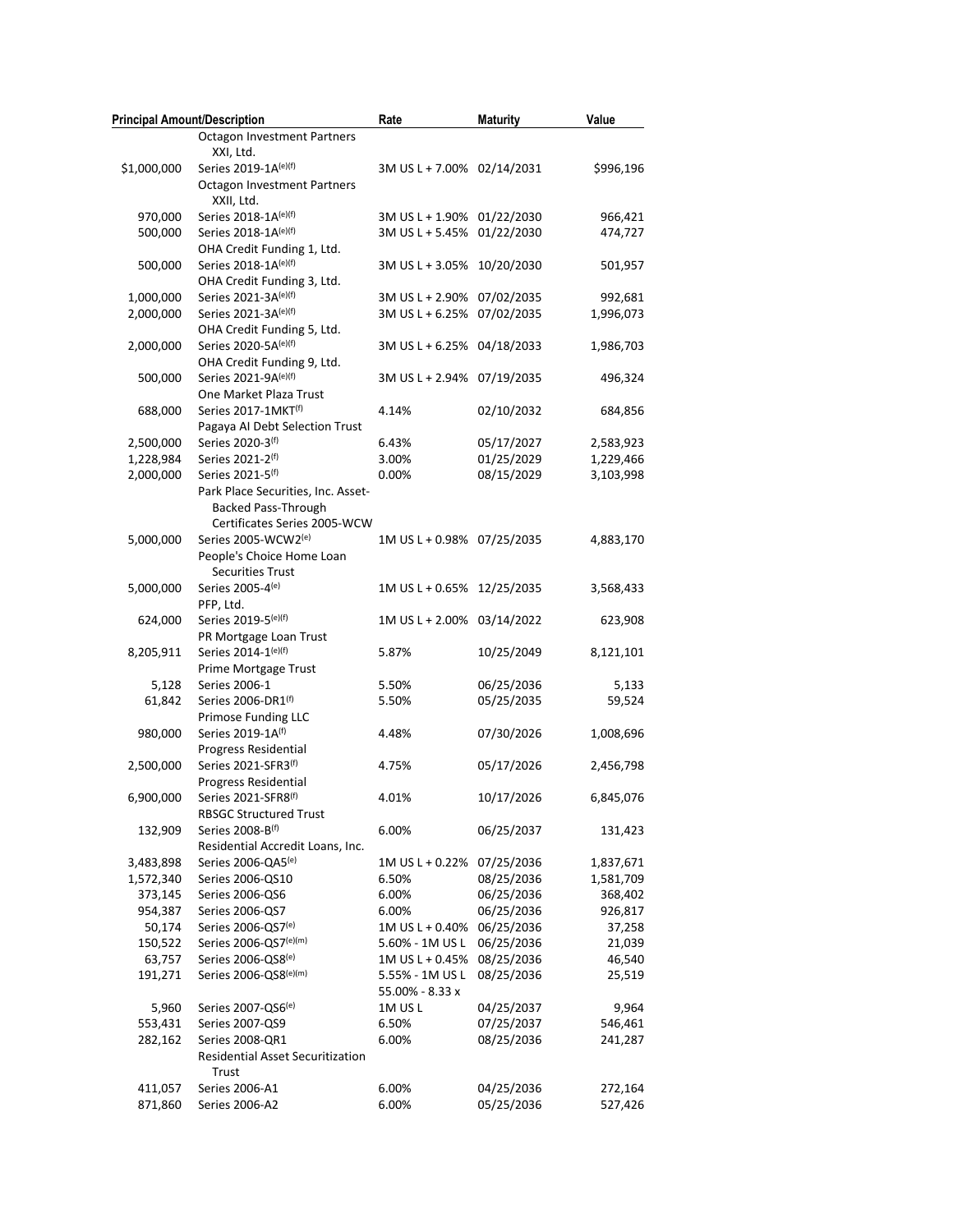| <b>Principal Amount/Description</b> |                                     | Rate                       | <b>Maturity</b> | Value     |
|-------------------------------------|-------------------------------------|----------------------------|-----------------|-----------|
| \$885,215                           | Series 2006-A6                      | 6.50%                      | 07/25/2036      | \$406,746 |
| 260,683                             | Series 2006-A8                      | 6.00%                      | 08/25/2036      | 221,877   |
| 150,501                             | Series 2006-A8                      | 6.50%                      | 08/25/2036      | 66,306    |
| 318,647                             | Series 2006-A8(e)(m)                | 5.90% - 1M US L            | 08/25/2036      | 76,545    |
| 1,339,638                           | Series 2007-A1                      | 6.00%                      | 03/25/2037      | 685,905   |
| 62,485                              | Series 2007-A6                      | 6.00%                      | 06/25/2037      | 49,326    |
| 2,589,320                           | Series 2007-A7                      | 6.00%                      | 07/25/2037      | 1,466,131 |
|                                     | <b>Residential Funding Mortgage</b> |                            |                 |           |
|                                     | <b>Securities I Trust</b>           |                            |                 |           |
| 480,187                             | Series 2006-S3                      | 5.50%                      | 03/25/2036      | 454,747   |
| 95,037                              | Series 2006-S6                      | 6.00%                      | 07/25/2036      | 93,230    |
| 246,039                             | Series 2007-S3                      | 6.00%                      | 03/25/2037      | 219,356   |
| 133,865                             | Series 2007-S6                      | 6.00%                      | 06/25/2037      | 135,426   |
|                                     | RR 2, Ltd.                          |                            |                 |           |
| 1,000,000                           | Series 2021-2A(e)(f)                | 3M US L + 5.80% 04/15/2036 |                 | 981,589   |
|                                     | RR 6, Ltd.                          |                            |                 |           |
| 1,000,000                           | Series 2021-6A(e)(f)                | 3M US L + 5.85% 04/15/2036 |                 | 970,888   |
|                                     | Sapphire Aviation Finance I, Ltd.   |                            |                 |           |
| 2,277,491                           | Series 2018-1A(f)                   | 5.93%                      | 03/15/2025      | 1,948,954 |
|                                     | Sapphire Aviation Finance II, Ltd.  |                            |                 |           |
| 410,974                             | Series 2020-1A(f)                   | 3.23%                      | 03/15/2027      | 399,810   |
|                                     | Sequoia Mortgage Trust              |                            |                 |           |
| 1,292,613                           | Series 2007-3(e)                    | 2.73%                      | 07/20/2037      | 1,164,618 |
|                                     | <b>SG Commercial Mortgage</b>       |                            |                 |           |
|                                     | <b>Securities Trust</b>             |                            |                 |           |
| 1,854,000                           | Series 2016-C5                      | 3.93%                      | 06/10/2026      | 1,905,187 |
|                                     | Signal Rail I LLC                   |                            |                 |           |
| 493,702                             | Series 2021-1(f)                    | 2.23%                      | 08/17/2051      | 487,616   |
|                                     | S-Jets, Ltd.                        |                            |                 |           |
| 1,002,345                           | Series 2017-1(f)                    | 3.97%                      | 08/15/2025      | 961,107   |
|                                     | SLG Office Trust                    |                            |                 |           |
| 1,100,000                           | Series 2021-OVA(f)                  | 2.85%                      | 07/15/2031      | 1,020,171 |
|                                     | SMB Private Education Loan          |                            |                 |           |
|                                     | Trust                               |                            |                 |           |
| 318,931                             | Series 2018-B(e)(f)                 | 1M US L + 0.72% 08/15/2027 |                 | 320,225   |
| 968                                 | Series 2021-A(f)                    | 0.00%                      | 01/15/2053      | 3,052,909 |
|                                     | Sofi Alternative Consumer Loan      |                            |                 |           |
|                                     |                                     |                            |                 |           |
| 50,000                              | Program<br>Series 2021-2(f)         | 0.00%                      | 12/31/2049      | 2,759,380 |
|                                     | Sofi Professional Loan Program      |                            |                 |           |
|                                     |                                     |                            |                 |           |
|                                     | Trust                               |                            |                 |           |
| 80,000                              | Series 2018-C(f)                    | 0.00%                      | 01/25/2048      | 1,652,388 |
|                                     | SoFi Professional Loan Program      |                            |                 |           |
|                                     | Trust                               |                            |                 |           |
| 50,000                              | Series 2020-A(f)                    | $0.00\%$                   | 05/15/2046      | 2,104,217 |
|                                     | Sofi Professional Loan Program,     |                            |                 |           |
|                                     | LLC                                 |                            |                 |           |
| 32,412                              | Series 2018-A(f)                    | 0.00%                      | 02/25/2042      | 875,289   |
|                                     | SoFi Professional Loan Program,     |                            |                 |           |
|                                     | LLC                                 |                            |                 |           |
| 300,000                             | Series 2017-D(f)                    | 3.61%                      | 09/25/2040      | 309,128   |
|                                     | Sprite, Ltd.                        |                            |                 |           |
| 292,209                             | Series 2017-1 <sup>(f)</sup>        | 4.25%                      | 12/15/2024      | 290,234   |
| 496,210                             | Series 2021-1(f)                    | 3.75%                      | 11/15/2028      | 492,174   |
|                                     | <b>SREIT Trust</b>                  |                            |                 |           |
|                                     |                                     | $1M$ US L +                |                 |           |
| 1,150,000                           | Series 2021-MFP2(e)(f)              | 3.9155%                    | 11/15/2023      | 1,150,104 |
|                                     | Stack Infrastructure Issuer LLC     |                            |                 |           |
| 971,667                             | Series 2019-1A <sup>(f)</sup>       | 4.54%                      | 02/26/2024      | 1,007,686 |
| 750,000                             | Series 2019-2A(f)                   | 3.08%                      | 10/25/2024      | 765,183   |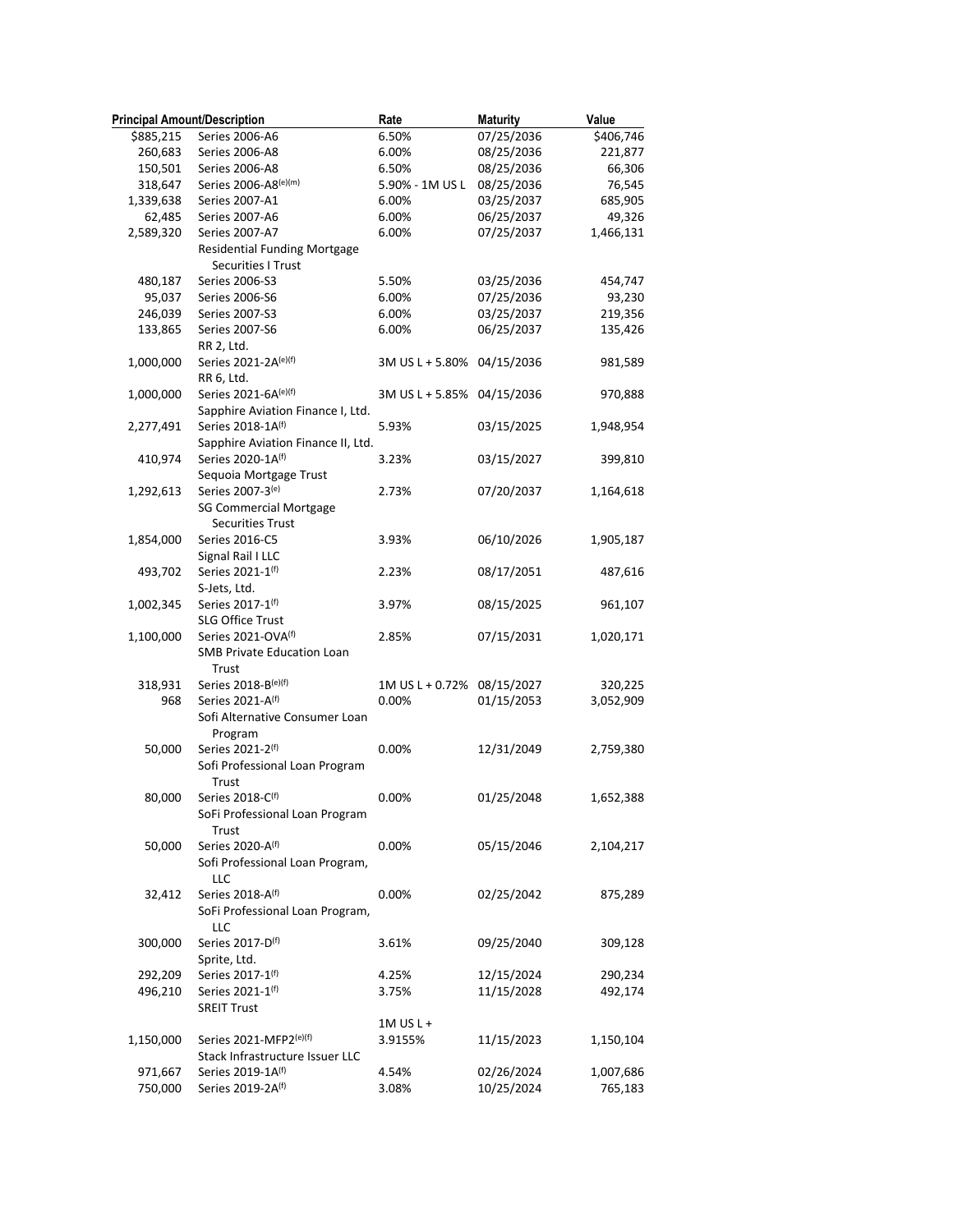| <b>Principal Amount/Description</b> |                                                   | Rate                       | <b>Maturity</b>          | Value     |
|-------------------------------------|---------------------------------------------------|----------------------------|--------------------------|-----------|
|                                     | Start, Ltd.                                       |                            |                          |           |
| \$647,397                           | Series 2018-1(f)                                  | 4.09%                      | 05/15/2025               | \$639,192 |
| 736,408                             | Series 2019-1(f)                                  | 4.09%                      | 03/15/2026               | 734,731   |
|                                     | Structured Adjustable Rate<br>Mortgage Loan Trust |                            |                          |           |
| 653,244                             | Series 2005-15(e)                                 | 2.94%                      | 07/25/2035               | 487,020   |
|                                     | Structured Asset Securities Corp.                 |                            |                          |           |
| 167,166                             | Series 2005-RF1 <sup>(e)(f)</sup>                 | 1M US L + 0.35%            | 03/25/2035               | 158,008   |
| 169,540                             | Series 2005-RF1(e)(f)(m)                          | 4.46%                      | 03/25/2035               | 20,779    |
|                                     | Sunnova Helios VII Issuer LLC                     |                            |                          |           |
| 1,235,454                           | Series 2021-C(f)                                  | 2.63%                      | 10/20/2028               | 1,238,626 |
|                                     | Sunnova Sol III Issuer LLC                        |                            |                          |           |
| 1,460,779                           | Series 2021-1 <sup>(f)</sup>                      | 2.58%                      | 04/30/2031               | 1,457,833 |
|                                     | Sunnova Sol Issuer LLC                            |                            |                          |           |
| 952,367                             | Series 2020-1A(f)                                 | 3.35%                      | 01/30/2030               | 980,538   |
|                                     | Sunrun Atlas Issuer LLC                           |                            |                          |           |
| 1,185,642                           | Series 2019-2(f)                                  | 3.61%                      | 10/30/2027               | 1,244,083 |
|                                     | TBW Mortgage-Backed Trust                         |                            |                          |           |
| 1,394,780                           | Series 2006-2                                     | 7.00%                      | 07/25/2036               | 360,262   |
|                                     | Thunderbolt Aircraft Lease, Ltd.                  |                            |                          |           |
| 1,731,929                           | Series 2017-A(f)(n)                               | 4.21%                      | 04/15/2024               | 1,698,118 |
|                                     | Thunderbolt II Aircraft Lease, Ltd.               |                            |                          |           |
| 4,464,286                           | Series 2018-A(f)(n)                               | 5.07%                      | 09/15/2038               | 4,253,527 |
|                                     | TIF Funding II LLC                                |                            |                          |           |
| 371,583                             | Series 2021-1A(f)                                 | 1.65%                      | 02/20/2046               | 360,881   |
|                                     | <b>TPGI Trust</b>                                 |                            |                          |           |
| 800,000                             | Series 2021-DGWD(e)(f)                            | 1M US L + 3.85% 06/15/2026 |                          | 796,635   |
|                                     | <b>Tricon Residential</b>                         |                            |                          |           |
| 3,700,000                           | Series 2021-SFR1(f)                               | 4.13%                      | 07/17/2026               | 3,632,427 |
|                                     | Trimaran Cavu 2019-1, Ltd.                        |                            |                          |           |
| 1,700,000                           | Series 2019-1A(e)(f)                              | 3M US L + 4.15% 07/20/2032 |                          | 1,691,742 |
|                                     | TRP - TRIP Rail Master Funding                    |                            |                          |           |
|                                     | LLC                                               |                            |                          |           |
| 983,318                             | Series 2021-2(f)                                  | 2.15%                      | 06/17/2027               | 979,938   |
|                                     | <b>TTAN</b>                                       |                            |                          |           |
| 742,657                             | Series 2021-MHC(e)(f)                             | 1M US L + 2.90% 03/15/2026 |                          | 738,343   |
|                                     | <b>UBS Commercial Mortgage Trust</b>              |                            |                          |           |
| 31,908,500                          | Series 2017-C3(e)(m)                              | 0.36%                      | 08/15/2050               | 825,642   |
| 650,000                             | Series 2017-C4(e)                                 | 4.24%                      | 09/15/2027               | 683,891   |
| 520,000                             | Series 2018-C10(e)                                | 5.09%                      | 05/15/2028               | 556,439   |
| 928,000                             | Series 2018-C9(e)                                 | 4.88%                      | 03/15/2028               | 1,000,563 |
|                                     | <b>UBS-Barclays Commercial</b>                    |                            |                          |           |
|                                     | Mortgage Trust                                    |                            |                          |           |
| 1,993,000                           | Series 2013-C5(e)(f)                              | 4.08%                      | 03/12/2046               | 1,827,202 |
|                                     | <b>Upstart Pass-Through Trust</b>                 |                            |                          |           |
| 343,498                             | Series 2021-ST1(f)                                | 2.75%                      | 02/20/2027               | 345,160   |
| 730,355                             | Series 2021-ST2(f)                                | 2.50%                      | 04/20/2027               | 736,374   |
|                                     | <b>Upstart Securitization Trust</b>               |                            |                          |           |
| 250,000                             | Series 2020-3(f)                                  | 3.01%                      | 11/20/2030<br>06/20/2031 | 253,551   |
| 2,000                               | Series 2021-2                                     | 0.00%                      |                          | 1,507,721 |
|                                     | US Auto Funding 2021-1<br>Series 2021-1A(f)       |                            |                          |           |
| 1,125,000                           |                                                   | 2.20%                      | 05/15/2026               | 1,107,306 |
| 750,000                             | Vault DI Issuer LLC<br>Series 2021-1A(f)          | 2.80%                      | 07/15/2026               | 742,064   |
|                                     | VB-S1 Issuer LLC                                  |                            |                          |           |
| 500,000                             | Series 2020-1A(f)                                 | 3.03%                      | 06/15/2025               | 514,181   |
|                                     | <b>VCC</b>                                        |                            |                          |           |
| 1,990,917                           | Series 2020-MC1(e)(f)                             | 4.50%                      | 06/25/2045               | 1,999,410 |
|                                     | Velocity Commercial Capital Loan                  |                            |                          |           |
|                                     | Trust                                             |                            |                          |           |
| 407,652                             | Series 2018-2(e)(f)                               | 4.05%                      | 09/25/2024               | 420,035   |
|                                     |                                                   |                            |                          |           |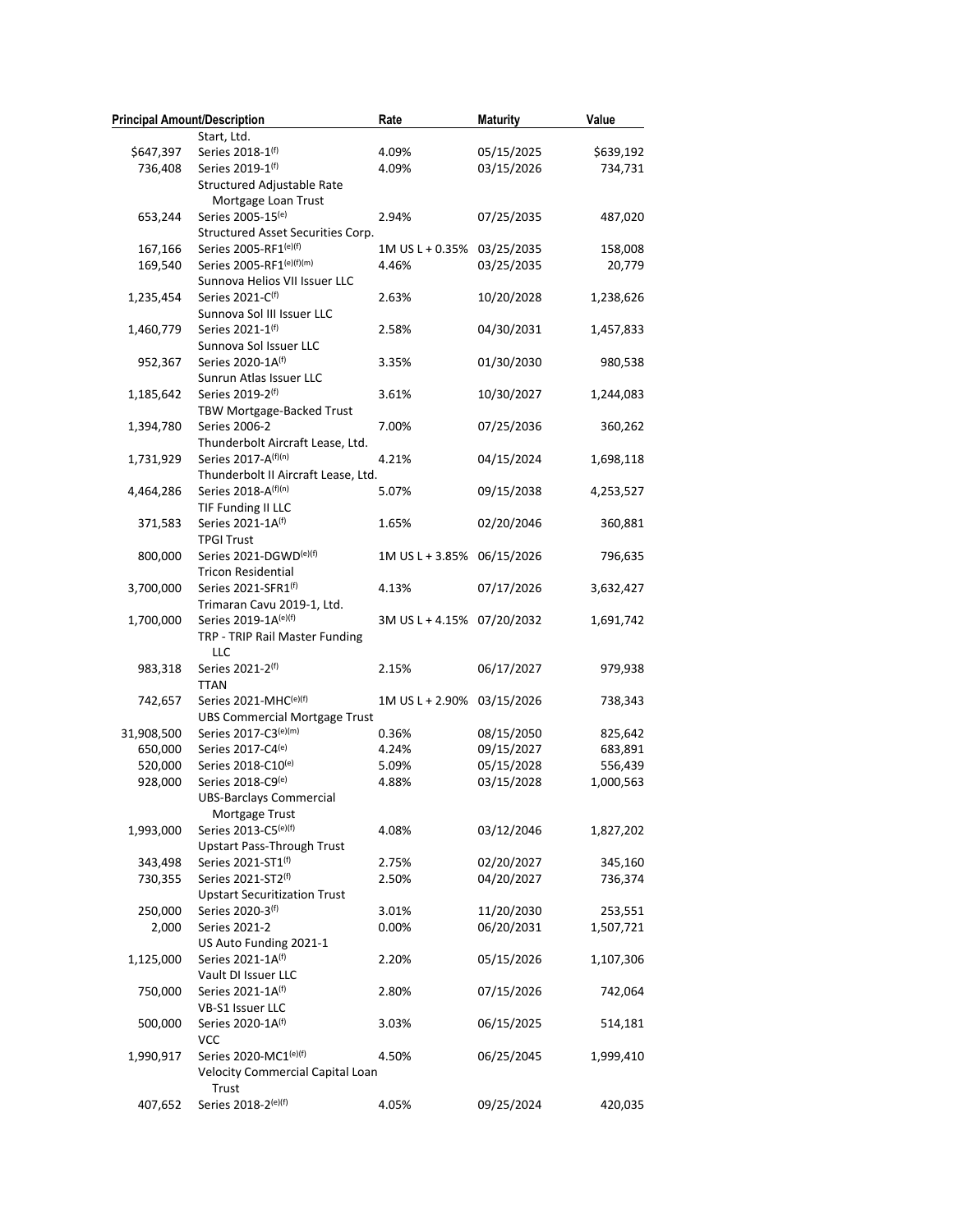| <b>Principal Amount/Description</b> |                                                      | Rate                       | <b>Maturity</b> | Value       |
|-------------------------------------|------------------------------------------------------|----------------------------|-----------------|-------------|
| \$830,322                           | Series 2019-1(e)(f)                                  | 3.94%                      | 01/25/2027      | \$855,577   |
| 359,142                             | Series 2019-1(e)(f)                                  | 4.01%                      | 07/25/2027      | 367,378     |
| 295,346                             | Series 2019-1(e)(f)                                  | 4.12%                      | 11/25/2027      | 297,741     |
| 1,406,099                           | Series 2021-2(e)(f)                                  | 4.92%                      | 12/25/2030      | 1,378,631   |
|                                     | <b>VOLT XCVI LLC</b>                                 |                            |                 |             |
| 4,000,000                           | Series 2021-NPL5 <sup>(f)(n)</sup>                   | 4.83%                      | 03/27/2051      | 3,964,471   |
|                                     | Wachovia Bank Commercial                             |                            |                 |             |
|                                     | Mortgage Trust                                       |                            |                 |             |
| 24,702                              | Series 2006-C29(e)(m)                                | 0.24%                      | 11/15/2048      | 0           |
|                                     | Wachovia Mortgage Loan Trust,                        |                            |                 |             |
|                                     | <b>LLC Series Trust</b>                              |                            |                 |             |
| 266,543                             | Series 2005-B(e)                                     | 2.18%                      | 10/20/2035      | 260,719     |
|                                     | Washington Mutual Alternative                        |                            |                 |             |
|                                     | Mortgage Pass-Through                                |                            |                 |             |
|                                     | Certificates                                         |                            |                 |             |
| 42,441                              | Series 2005-9                                        | 5.50%                      | 11/25/2035      | 39,379      |
| 357,454                             | Series 2006-5                                        | 6.00%                      | 07/25/2036      | 319,940     |
|                                     | Washington Mutual Mortgage                           |                            |                 |             |
|                                     | Pass-Through Certificates                            |                            |                 |             |
|                                     | Trust                                                |                            |                 |             |
| 624,574                             | Series 2006-2                                        | 6.00%                      | 03/25/2036      | 640,594     |
|                                     | <b>WAVE LLC</b>                                      |                            |                 |             |
| 885,172                             | Series 2019-1(f)                                     | 3.60%                      | 09/15/2027      | 880,627     |
| 1,048,461                           | Series 2019-1(f)                                     | 7.00%                      | 09/15/2044      | 847,090     |
|                                     | Wells Fargo Alternative Loan                         |                            |                 |             |
|                                     | Trust                                                |                            |                 |             |
| 281,648                             | Series 2007-PA2 <sup>(e)</sup>                       | 1M US L + 0.43%            | 06/25/2037      | 226,576     |
| 281,745                             | Series 2007-PA2(e)(m)                                | 6.07% - 1M US L            | 06/25/2037      | 29,815      |
| 139,307                             | Series 2007-PA3                                      | 5.75%                      | 07/25/2037      | 141,188     |
| 392,790                             | Series 2007-PA3                                      | 6.25%                      | 07/25/2037      | 392,184     |
|                                     | Wells Fargo Commercial                               |                            |                 |             |
|                                     | Mortgage Trust                                       |                            |                 |             |
| 1,895,000                           | Series 2015-C28(e)                                   | 4.09%                      | 05/15/2025      | 1,844,658   |
| 520,000                             | Series 2015-NXS4(e)                                  | 4.69%                      | 11/15/2025      | 551,909     |
| 1,245,000                           | Series 2015-NXS4(e)                                  | 3.69%                      | 11/15/2025      | 1,226,420   |
| 1,000,000                           | Series 2016-C33(f)                                   | 3.12%                      | 03/15/2059      | 936,490     |
| 5,628,945                           | Series 2016-C37(e)(f)(m)                             | 1.60%                      | 12/15/2049      | 335,868     |
| 550,000                             | Series 2016-LC24                                     | 3.62%                      | 09/15/2026      | 571,659     |
| 356,000                             | Series 2016-NXS6                                     | 3.81%                      | 11/15/2049      | 370,942     |
| 523,000                             | Series 2018-C47(e)                                   | 4.93%                      | 10/15/2028      | 543,493     |
| 613,000                             | Series 2020-C55                                      | 3.14%                      | 02/15/2030      | 630,572     |
| 6,251,876                           | Series 2021-C59(e)(m)                                | 1.55%                      | 04/15/2054      | 699,926     |
| 830,000                             | Series 2021-C61                                      | 3.31%                      | 07/15/2031      | 839,560     |
|                                     | WF-RBS Commercial Mortgage                           |                            |                 |             |
|                                     | Trust                                                |                            |                 |             |
| 1,846,828                           | Series 2012-C9(e)(f)(m)                              | 1.85%                      | 11/15/2045      | 13,145      |
| 3,182,137                           | Series 2014-C21(e)(m)                                | 1.02%                      | 08/15/2047      | 67,352      |
| 3,941,088                           | Series 2014-C22(e)(m)                                | 0.79%                      | 09/15/2057      | 67,534      |
| 636,000                             | Series 2014-C23 <sup>(e)(f)</sup>                    | 4.00%                      | 10/15/2057      | 627,740     |
|                                     | Willis Engine Structured Trust V                     |                            |                 |             |
| 900,689                             | Series 2020-A(f)                                     | 3.23%                      | 03/15/2028      | 879,423     |
|                                     | Willis Engine Structured Trust VI                    |                            |                 |             |
| 2,761,197                           | Series 2021-A <sup>(f)</sup>                         | 7.39%                      | 05/15/2046      | 2,725,083   |
| 1,965,252                           | Zephyrus Capital Aviation Tl(e)                      | 1M US L + 4.61% 10/15/2038 |                 | 1,935,431   |
|                                     |                                                      |                            |                 |             |
|                                     | TOTAL NON-AGENCY COLLATERALIZED MORTGAGE OBLIGATIONS |                            |                 |             |
| (Cost \$502,020,717)                |                                                      |                            |                 | 477,036,142 |
|                                     |                                                      |                            |                 |             |
|                                     | U.S. GOVERNMENT BONDS AND NOTES - 10.89%             |                            |                 |             |
| 8,185,000                           | U.S. Treasury Bonds                                  | 1.38%                      | 11/15/2031      | 8,083,966   |
| 80,000                              | U.S. Treasury Bonds                                  | 5.00%                      | 05/15/2037      | 116,472     |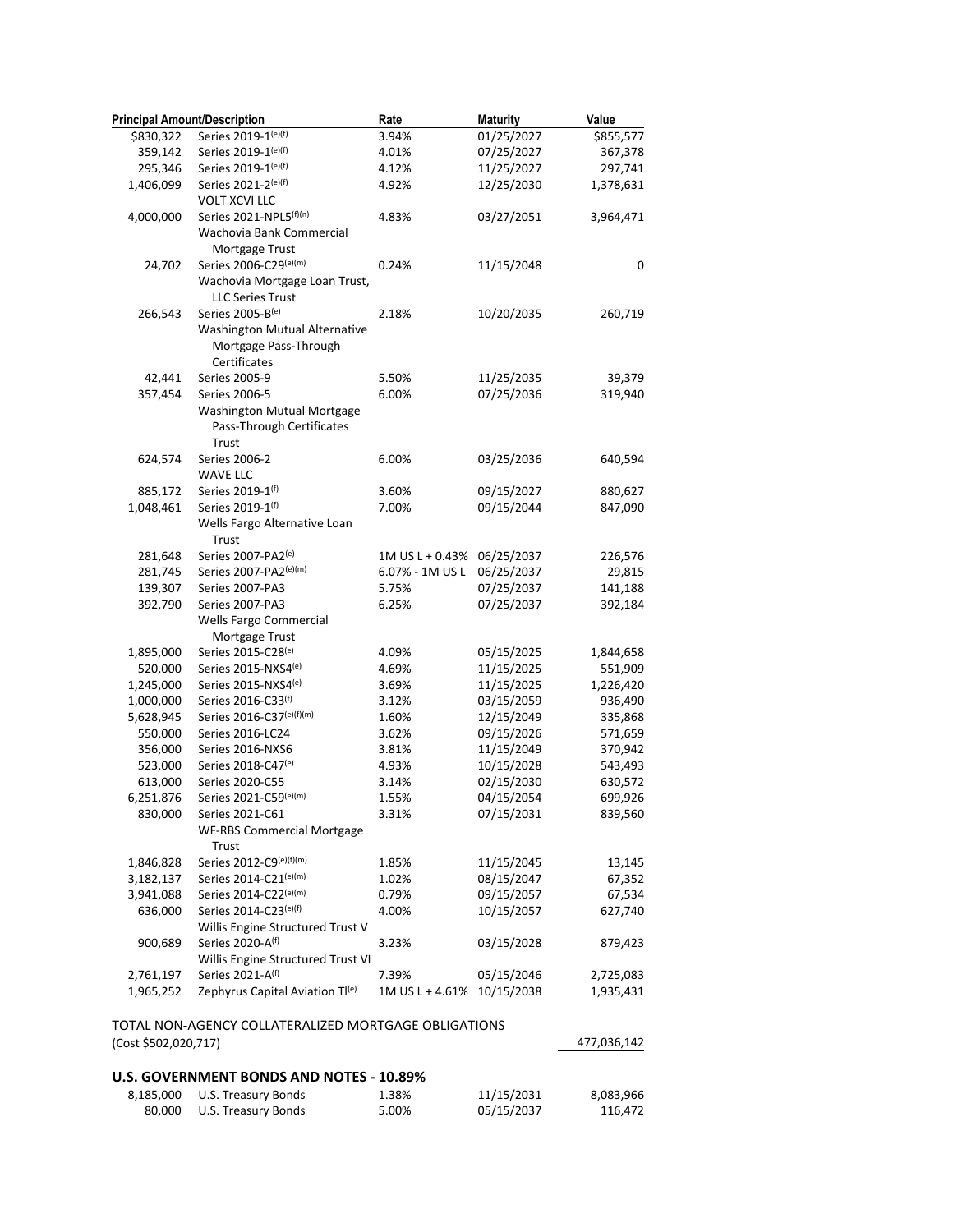| <b>Principal Amount/Description</b> |                                                              | Rate                       | <b>Maturity</b>          | Value       |
|-------------------------------------|--------------------------------------------------------------|----------------------------|--------------------------|-------------|
| \$7,080,000                         | U.S. Treasury Bonds                                          | 2.25%                      | 05/15/2041               | \$7,440,638 |
| 9,080,000                           | U.S. Treasury Bonds                                          | 2.00%                      | 11/15/2041               | 9,186,406   |
| 545,000                             | U.S. Treasury Bonds                                          | 2.75%                      | 11/15/2042               | 621,343     |
| 5,900,000                           | U.S. Treasury Bonds                                          | 1.25%                      | 05/15/2050               | 5,012,465   |
| 58,500,000                          | U.S. Treasury Bonds                                          | 1.63%                      | 11/15/2050               | 54,521,543  |
| 505,000                             | U.S. Treasury Bonds                                          | 2.00%                      | 08/15/2051               | 514,942     |
| 11,620,000                          | U.S. Treasury Bonds                                          | 1.88%                      | 11/15/2051               | 11,531,034  |
| 710,000                             | <b>U.S. Treasury Notes</b>                                   | 0.13%                      | 01/31/2023               | 707,657     |
| 21,270,000                          | U.S. Treasury Notes                                          | 0.13%                      | 02/28/2023               | 21,186,083  |
| 15,720,000                          | U.S. Treasury Notes                                          | 0.13%                      | 03/31/2023               | 15,649,383  |
| 12,130,000                          | <b>U.S. Treasury Notes</b>                                   | 0.13%                      | 04/30/2023               | 12,066,507  |
| 905,000                             | U.S. Treasury Notes                                          | 0.50%                      | 11/30/2023               | 901,606     |
| 11,290,000                          | U.S. Treasury Notes                                          | 0.75%                      | 12/31/2023               | 11,293,087  |
| 20,600,000                          | U.S. Treasury Notes                                          | 1.00%                      | 12/15/2024               | 20,624,945  |
| 7,760,000                           | U.S. Treasury Notes                                          | 0.38%                      | 11/30/2025               | 7,526,291   |
| 1,035,000                           | U.S. Treasury Notes                                          | 1.25%                      | 11/30/2026               | 1,034,515   |
| 12,720,000                          | U.S. Treasury Notes                                          | 1.25%                      | 12/31/2026               |             |
|                                     |                                                              |                            |                          | 12,708,075  |
| 10,040,000                          | U.S. Treasury Notes                                          | 0.50%                      | 06/30/2027<br>11/30/2028 | 9,609,378   |
| 775,000                             | U.S. Treasury Notes                                          | 1.50%                      |                          | 778,270     |
| 15,040,000                          | U.S. Treasury Notes                                          | 1.38%                      | 12/31/2028               | 14,976,550  |
|                                     | TOTAL U.S. GOVERNMENT BONDS AND NOTES                        |                            |                          |             |
| (Cost \$227,528,125)                |                                                              |                            |                          | 226,091,156 |
|                                     |                                                              |                            |                          |             |
|                                     | <b>MORTGAGE-BACKED SECURITIES - 1.46%</b>                    |                            |                          |             |
|                                     | Fannie Mae Pool                                              |                            |                          |             |
| 5,259,971                           | Series 2021-                                                 | 3.00%                      | 10/01/2046               | 5,513,161   |
| 2,550,000                           | Series 2021-                                                 | 3.00%                      | 12/01/2048               | 2,666,707   |
| 2,298,642                           | Series 2021-                                                 | 4.00%                      | 05/01/2049               | 2,450,427   |
| 3,038,602                           | Series 2021-                                                 | 4.00%                      | 06/01/2049               | 3,253,508   |
| 2,703,980                           | Series 2021-                                                 | 2.50%                      | 12/01/2051               | 2,770,260   |
|                                     | Freddie Mac Pool                                             |                            |                          |             |
| 4,607,186                           | Series 2021-                                                 | 2.00%                      | 11/01/2050               | 4,654,723   |
| 991,723                             | Series 2021-                                                 | 2.00%                      | 11/01/2051               | 993,374     |
|                                     | Ginnie Mae II Pool                                           |                            |                          |             |
| 5,938,349                           | Series 2021-                                                 | 2.50%                      | 10/20/2051               | 6,152,135   |
| 1,745,144                           | Series 2021-                                                 | 2.50%                      | 11/20/2051               | 1,807,973   |
|                                     |                                                              |                            |                          |             |
|                                     | TOTAL MORTGAGE-BACKED SECURITIES                             |                            |                          |             |
| (Cost \$30,372,746)                 |                                                              |                            |                          | 30,262,268  |
|                                     | MUNICIPAL BONDS - 0.01%                                      |                            |                          |             |
|                                     | State of California, General                                 |                            |                          |             |
| 165,000                             | <b>Obligation Bonds</b>                                      | 7.55%                      | 04/01/2039               | 275,677     |
|                                     |                                                              |                            |                          |             |
|                                     | <b>TOTAL MUNICIPAL BONDS</b>                                 |                            |                          |             |
| (Cost \$236,063)                    |                                                              |                            |                          | 275,677     |
|                                     | U.S. GOVERNMENT / AGENCY MORTGAGE BACKED SECURITIES - 11.97% |                            |                          |             |
|                                     | <b>Banc of America Funding</b>                               |                            |                          |             |
| 2,085,233                           | Series 2007-A(e)                                             | 1M US L + 0.42% 02/20/2047 |                          | 2,025,942   |
|                                     | <b>Banc of America Funding</b>                               |                            |                          |             |
| 1,955,658                           | Series 2014-R8(e)(f)                                         | 1M US L + 0.24% 12/26/2024 |                          | 1,924,401   |
|                                     | Bear Stearns Structured                                      |                            |                          |             |
|                                     | Products, Inc.                                               |                            |                          |             |
| 8,250,955                           | Series 2008-R2(e)(f)                                         | 2.84%                      | 06/25/2047               | 7,272,930   |
|                                     | Chase Mortgage Finance Trust                                 |                            |                          |             |
| 4,543,538                           | Series 2007-S4                                               | 6.00%                      | 06/25/2037               | 2,871,433   |
|                                     | <b>ChaseFlex Trust Series</b>                                |                            |                          |             |
| 4,252,907                           | Series 2007-M1 <sup>(e)</sup>                                | 1M US L + 0.23% 08/25/2037 |                          | 3,762,228   |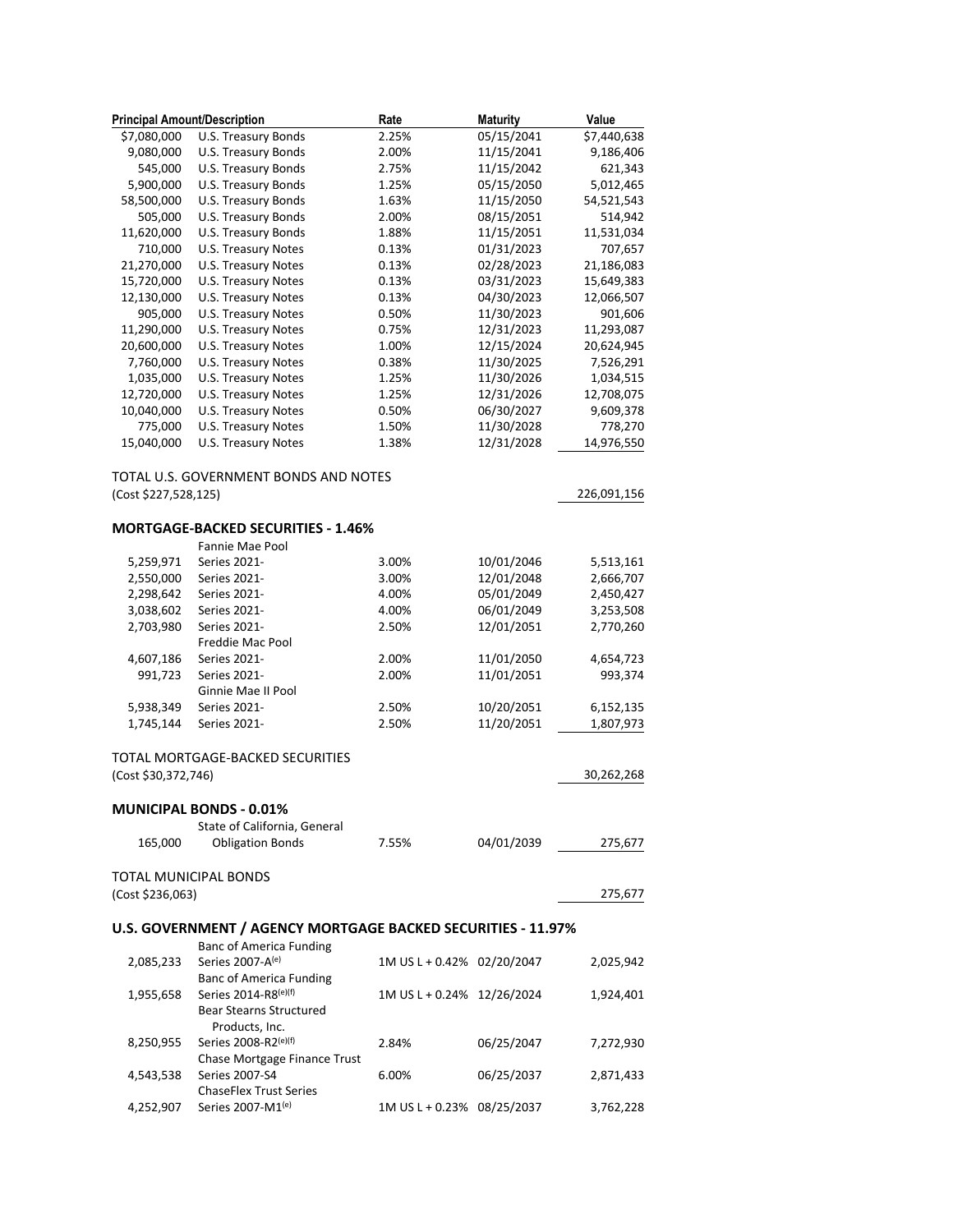| <b>Principal Amount/Description</b> |                                                  | Rate                        | <b>Maturity</b>          | Value             |
|-------------------------------------|--------------------------------------------------|-----------------------------|--------------------------|-------------------|
|                                     | Citigroup Mortgage Loan Trust                    |                             |                          |                   |
| \$99,522                            | Series 2009-12(f)                                | 5.50%                       | 11/25/2035               | \$93,210          |
| 304,344                             | Series 2009-4(e)(f)                              | 5.48%                       | 05/25/2035               | 305,368           |
|                                     | <b>Connecticut Avenue Securities</b><br>Trust    |                             |                          |                   |
| 5,000,000                           | Series 2019-R05 <sup>(e)(f)</sup><br><b>CSMC</b> | 1M US L + 4.10% 07/25/2039  |                          | 5,091,946         |
| 900,000                             | Series 2021-NQM6(e)(f)                           | 2.58%                       | 07/25/2066               | 898,744           |
|                                     | Deephaven Residential Mortgage<br>Trust          |                             |                          |                   |
| 6,613,000                           | Series 2020-1(e)(f)                              | 3.66%                       | 03/25/2024               | 6,607,074         |
| 4,000,000                           | Series 2020-1(e)(f)                              | 4.54%                       | 03/25/2024               | 4,008,564         |
|                                     | Fannie Mae Interest Strip                        |                             |                          |                   |
| 7,800,485                           | Series 2014-419(m)                               | 3.50%                       | 04/25/2044               | 1,104,149         |
|                                     | Fannie Mae Pool                                  |                             |                          |                   |
| 3,000,000                           | Series 2018                                      | 3.50%                       | 04/01/2030               | 3,372,873         |
| 6,204,318                           | Series 2021-                                     | 2.00%                       | 02/01/2051               | 6,223,875         |
| 11,344,479                          | Series 2021-                                     | 2.50%                       | 09/01/2051               | 11,714,037        |
| 3,000,000                           | Series Pool #BL4424                              | 2.14%                       | 10/01/2029               | 3,081,774         |
| 3,000,000                           | Series Pool #BL5156                              | 2.37%                       | 12/01/2029               | 3,157,504         |
|                                     | <b>Fannie Mae REMICS</b>                         |                             |                          |                   |
| 6,943,141                           | Series 2014-1(e)(m)                              | 5.90% - 1M US L             | 02/25/2044               | 1,264,997         |
| 7,956,190                           | Series 2015-54(e)(m)                             | 6.15% - 1M US L             | 07/25/2045               | 1,496,003         |
| 2,855,842                           | Series 2020-45                                   | 3.00%                       | 07/25/2040               | 2,960,093         |
|                                     |                                                  | 4.10% - 30D US              |                          |                   |
| 10,065,348                          | Series 2020-74(e)(m)                             | <b>SOFR</b>                 | 10/25/2050               | 1,337,280         |
| 21,028,140                          | Series 2020-77(e)(m)                             | 4.10% - 30D SOFR 11/25/2050 |                          | 2,917,875         |
|                                     |                                                  | 3.65% - 30D US              |                          |                   |
| 2,354,357                           | Series 2021-48(e)                                | <b>SOFR</b>                 | 08/25/2051               | 294,016           |
|                                     | Federal Home Loan Mortgage<br>Corp. Pool         |                             |                          |                   |
| 154,447                             | Series Pool #G01840                              | 5.00%                       | 07/01/2035               | 174,891           |
| 55,749                              | Series Pool #G04817                              | 5.00%                       | 09/01/2038               | 63,227            |
|                                     | Federal Home Loan Mortgage<br>Corp. REMICS       |                             |                          |                   |
| 754,540                             | Series 2003-2722(e)                              | 9.89% - 1M US L             | 12/15/2033               | 908,415           |
| 142,797                             | Series 2005-R003                                 | 5.50%                       | 10/15/2035               | 161,904           |
| 1,151,823                           | Series 2006-3244(e)(m)                           | 6.66% - 1M US L             | 11/15/2036               | 248,313           |
| 54,889                              | Series 2007-3261(e)(m)                           | 6.43% - 1M US L             | 01/15/2037               | 10,181            |
| 114,486                             | Series 2007-3262(e)(m)                           | 6.40% - 1M US L             | 01/15/2037               | 13,112            |
| 469,497                             | Series 2007-3301(e)(m)                           | 6.10% - 1M US L             | 04/15/2037               | 75,531            |
| 353,447                             | Series 2007-3303(e)(m)                           | 6.10% - 1M US L             | 04/15/2037               | 66,007            |
| 64,735                              | Series 2007-3382(e)(m)                           | 6.00% - 1M US L             | 11/15/2037               | 10,156            |
| 287,722                             | Series 2007-3384(e)(m)                           | 6.31% - 1M US L             | 08/15/2036               | 59,417            |
| 98,646                              | Series 2007-3384(e)(m)                           | 6.39% - 1M US L             | 11/15/2037               | 12,115            |
| 63,116                              | Series 2008-3417(e)(m)                           | 6.18% - 1M US L             | 02/15/2038               | 7,887             |
| 134,976                             | Series 2008-3423(e)(m)                           | 5.65% - 1M US L             | 03/15/2038               | 16,284            |
| 2,467,743                           | Series 2008-3423(e)(m)                           | 6.00% - 1M US L             | 03/15/2038               | 14,441            |
| 1,205,510                           | Series 2009-3510(e)                              | 6.75% - 1M US L             | 02/15/2037               | 183,133           |
| 297,134                             | Series 2009-3523(e)(m)                           | 6.00% - 1M US L             | 04/15/2039               | 45,629            |
| 52,890                              | Series 2009-3524                                 | 3.41%                       | 06/15/2038               | 55,391            |
| 7,735                               | Series 2009-3549(e)(m)                           | 5.80% - 1M US L             | 07/15/2039<br>11/15/2036 | 1,015             |
| 610,181                             | Series 2009-3560(e)                              | 6.40% - 1M US L             |                          | 77,617            |
| 194,167                             | Series 2010-3641                                 | 4.50%                       | 03/15/2040               | 216,392           |
| 295,156                             | Series 2010-3726(e)(m)                           | 6.05% - 1M US L             | 09/15/2040               | 51,395            |
| 1,014,764                           | Series 2010-3728(e)(m)                           | 4.45% - 1M US L             | 09/15/2040               | 119,394           |
| 83,392                              | Series 2010-3779                                 | 4.00%                       | 12/15/2030               | 89,753            |
| 434,624                             | Series 2010-3779                                 | 3.50%                       | 12/15/2030               | 461,660           |
| 283,598                             | Series 2010-3779                                 | 4.50%                       | 12/15/2040               | 309,905           |
| 32,875<br>265,496                   | Series 2011-3786(e)<br>Series 2011-3808          | 9.50% - 1M US L<br>3.50%    | 01/15/2041<br>02/15/2031 | 33,861<br>280,227 |
|                                     |                                                  |                             |                          |                   |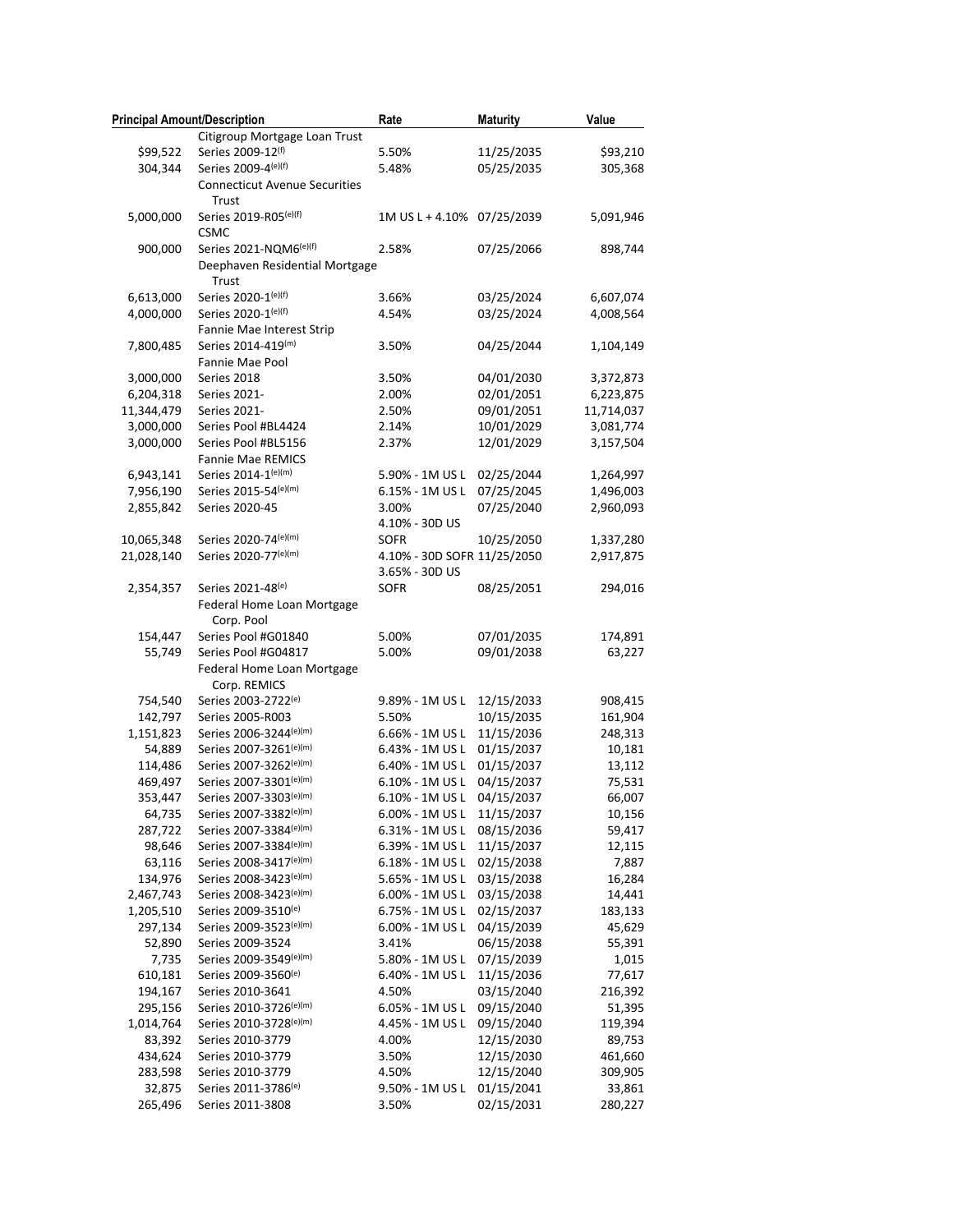| <b>Principal Amount/Description</b> |                                             | Rate                        | <b>Maturity</b>          | Value            |
|-------------------------------------|---------------------------------------------|-----------------------------|--------------------------|------------------|
| \$20,320                            | Series 2011-3809(e)                         | 9.50% - 1M US L             | 02/15/2041               | \$23,021         |
| 597,705                             | Series 2011-3815(e)(m)                      | 5.85% - 1M US L             | 02/15/2041               | 106,569          |
| 223,388                             | Series 2011-3824                            | 3.50%                       | 03/15/2031               | 237,181          |
| 309,240                             | Series 2011-3824(e)                         | 7.10% - 1M US L             | 08/15/2036               | 64,609           |
| 348,122                             | Series 2011-3863                            | 5.50%                       | 08/15/2034               | 391,466          |
| 346,067                             | Series 2011-3864(e)                         | 9.20% - 1M US L             | 05/15/2041               | 363,510          |
| 376,209                             | Series 2011-3871                            | 5.50%                       | 06/15/2041               | 428,082          |
| 367,237                             | Series 2011-3872(e)(m)                      | 5.95% - 1M US L             | 06/15/2041               | 53,739           |
| 2,532,066                           | Series 2011-3910                            | 5.00%                       | 08/15/2041               | 2,832,782        |
| 1,665,755                           | Series 2011-3924(e)(m)                      | 6.00% - 1M US L             | 09/15/2041               | 232,684          |
| 1,992,882                           | Series 2012-3(e)(m)                         | 5.95% - 1M US L             | 02/25/2042               | 366,559          |
| 1,379,281                           | Series 2013-4170(e)                         | 4.05% - 1M US L             | 01/15/2033               | 1,398,954        |
| 11,128,435                          | Series 2013-4218                            | 2.50%                       | 02/15/2043               | 11,073,230       |
| 2,265,594                           | Series 2013-4239                            | 0.00%                       | 07/15/2043               | 1,873,413        |
| 3,621,918                           | Series 2014-4413                            | 3.50%                       | 11/15/2044               | 3,725,706        |
| 3,681,633                           | Series 2015-4434                            | 3.00%                       | 02/15/2045               | 3,955,901        |
| 3,558,247                           | Series 2015-4440                            | 2.50%                       | 02/15/2045               | 3,603,173        |
|                                     | <b>Federal National Mortgage</b>            |                             |                          |                  |
|                                     | <b>Association Pool</b>                     |                             |                          |                  |
| 42,990                              | Series Pool #555743                         | 5.00%                       | 09/01/2033               | 48,439           |
| 50,599                              | Series Pool #735382                         | 5.00%                       | 04/01/2035               | 57,172           |
| 139,980                             | Series Pool #735383                         | 5.00%                       | 04/01/2035               | 158,049          |
| 89,853                              | Series Pool #735484                         | 5.00%                       | 05/01/2035               | 101,476          |
| 22,885                              | Series Pool #AH4437                         | 4.00%                       | 01/01/2041               | 24,025           |
|                                     | <b>Federal National Mortgage</b>            |                             |                          |                  |
|                                     | <b>Association REMICS</b>                   |                             |                          |                  |
| 43,998                              | Series 2004-46(e)                           | 6.00% - 1M US L             | 03/25/2034               | 3,186            |
| 181,959                             | Series 2006-101(e)(m)                       | 6.58% - 1M US L             | 10/25/2036               | 36,373           |
| 517,535                             | Series 2006-123(e)(m)                       | 6.32% - 1M US L             | 01/25/2037               | 99,144           |
| 2,460,647                           | Series 2006-92(e)(m)                        | 6.58% - 1M US L             | 10/25/2036               | 434,385          |
| 64,599                              | Series 2007-102(e)(m)                       | 6.40% - 1M US L             | 11/25/2037               | 10,806           |
| 47,527                              | Series 2007-108(e)(m)                       | 6.36% - 1M US L             | 12/25/2037               | 5,272            |
| 12,701                              | Series 2007-30(e)(m)                        | 6.11% - 1M US L             | 04/25/2037               | 1,723            |
| 244,390                             | Series 2007-38(e)(m)                        | 6.08% - 1M US L             | 05/25/2037               | 23,436           |
| 10,237                              | Series 2007-51(e)(m)                        | 6.10% - 1M US L             | 06/25/2037               | 1,325            |
| 34,117                              | Series 2007-53(e)(m)                        | 6.10% - 1M US L             | 06/25/2037               | 2,575            |
| 357,759                             | Series 2007-57(e)(m)                        | 6.62% - 1M US L             | 10/25/2036               | 60,117           |
| 74,606                              | Series 2007-68(e)(m)                        | 6.65% - 1M US L             | 07/25/2037               | 11,539           |
| 419,906                             | Series 2008-3(e)(m)                         | 6.46% - 1M US L             | 02/25/2038               | 83,069           |
| 86,227                              | Series 2008-56(e)(m)                        | 6.06% - 1M US L             | 07/25/2038               | 10,141           |
| 24,922                              | Series 2008-81                              | 5.50%                       | 09/25/2038               | 27,855           |
| 160,814                             | Series 2009-111                             | 5.00%                       | 01/25/2040               | 179,916          |
| 83,373                              | Series 2009-111(e)(m)                       | 6.25% - 1M US L             | 01/25/2040               | 14,395           |
| 702,985                             | Series 2009-12(e)(m)                        | 6.60% - 1M US L             | 03/25/2036               | 102,580          |
| 20,282                              | Series 2009-28(e)                           | 6.00% - 1M US L             | 04/25/2037               | 2,727            |
| 192,548                             | Series 2009-41                              | 4.50%                       | 06/25/2039               | 205,926          |
| 56,854                              | Series 2009-42(e)(m)                        | 6.00% - 1M US L             | 06/25/2039               | 6,679            |
| 107,981                             | Series 2009-47(e)(m)                        | 6.10% - 1M US L             | 07/25/2039               | 15,732           |
| 51,992                              | Series 2009-62(e)(m)                        | 6.10% - 1M US L             | 08/25/2039               | 5,082            |
| 48,783                              | Series 2009-66 <sup>(e)</sup>               | 5.80% - 1M US L             | 02/25/2038               | 5,851            |
| 32,783                              | Series 2009-68(e)(m)                        | 5.25% - 1M US L             | 09/25/2039               | 3,513            |
| 108,416                             | Series 2010-11(e)(m)                        | 4.80% - 1M US L             | 02/25/2040               | 10,819           |
| 20,667                              | Series 2010-111(e)(m)                       | 6.00% - 1M US L             | 10/25/2040               | 2,784            |
| 57,299                              | Series 2010-112                             | 4.00%                       | 10/25/2040               |                  |
| 90,892                              | Series 2010-115(e)                          | 6.60% - 1M US L             | 11/25/2039               | 59,070<br>15,876 |
|                                     | Series 2010-115(e)(m)                       |                             | 10/25/2040               |                  |
| 1,256,970                           | Series 2010-123(e)(m)                       | 6.00% - 1M US L             |                          | 230,360          |
| 2,858,660                           | Series 2010-15(e)(m)                        | 6.05% - 1M US L             | 11/25/2040               | 527,702          |
| 470,134                             |                                             | 4.95% - 1M US L             | 03/25/2040               | 61,984           |
| 35,181                              | Series 2010-34(e)(m)<br>Series 2010-4(e)(m) | 4.93% - 1M US L             | 04/25/2040<br>02/25/2040 | 3,819            |
| 41,533                              |                                             | 6.23% - 1M US L             |                          | 6,188            |
| 39,031                              | Series 2010-58(e)                           | 12.47% - 1M US L 06/25/2040 |                          | 43,089           |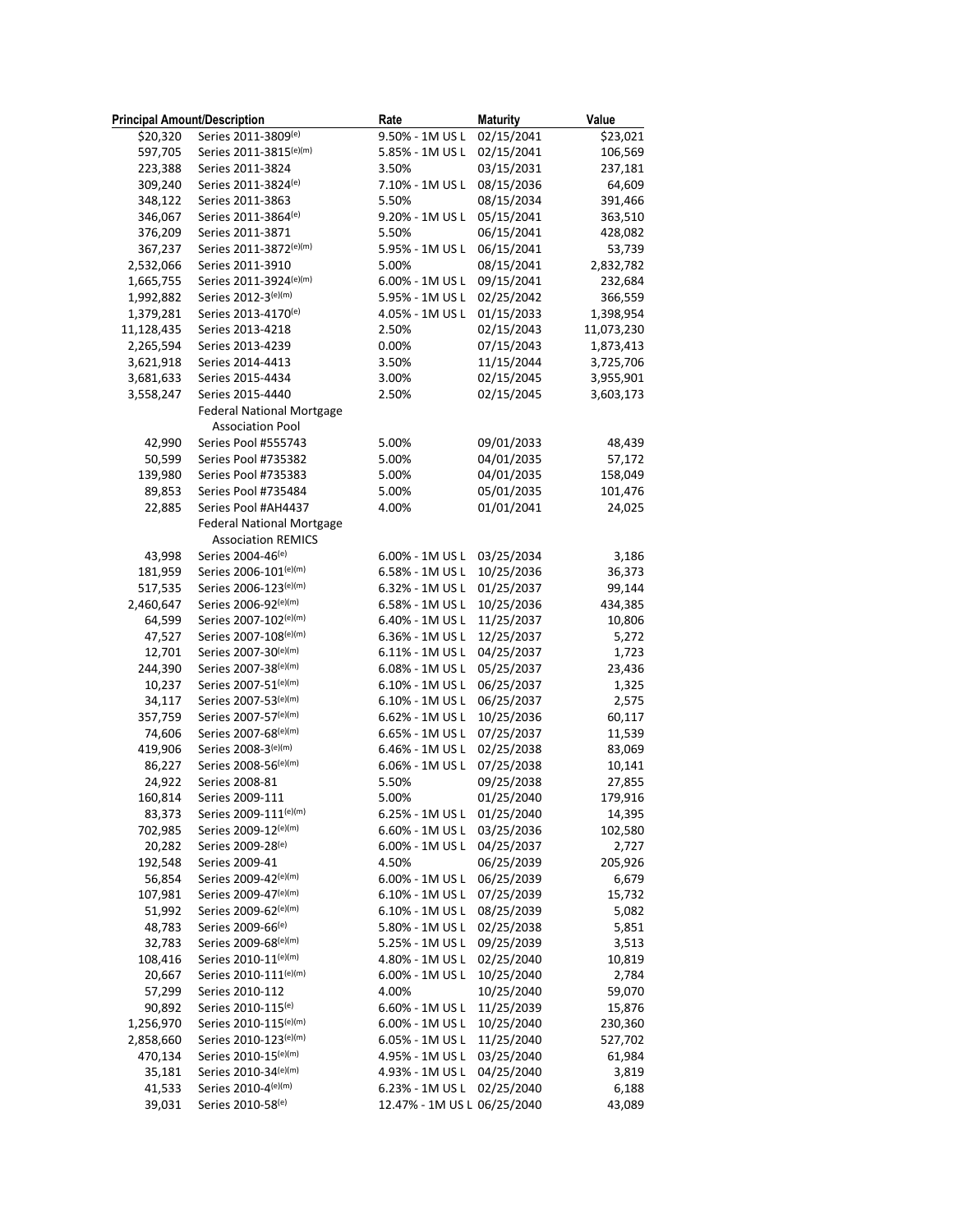| <b>Principal Amount/Description</b> |                                     | Rate            | <b>Maturity</b> | Value              |
|-------------------------------------|-------------------------------------|-----------------|-----------------|--------------------|
| \$1,672,312                         | Series 2010-75                      | 4.50%           | 07/25/2040      | \$1,836,207        |
| 137,593                             | Series 2010-9(e)(m)                 | 4.75% - 1M US L | 02/25/2040      | 12,327             |
| 34,680                              | Series 2010-9(e)(m)                 | 5.30% - 1M US L | 02/25/2040      | 4,035              |
| 7,166                               | Series 2010-90(e)(m)                | 6.00% - 1M US L | 08/25/2040      | 868                |
| 208,622                             | Series 2011-16                      | 3.50%           | 03/25/2031      | 221,291            |
| 294,272                             | Series 2011-25                      | 3.00%           | 04/25/2026      | 303,638            |
| 235,223                             | Series 2011-29                      | 3.50%           | 04/25/2031      | 247,480            |
| 87,473                              | Series 2011-5(e)                    | 6.40% - 1M US L | 11/25/2040      | 3,167              |
| 2,379,326                           | Series 2012-106(e)(m)               | 6.16% - 1M US L | 10/25/2042      | 432,973            |
| 345,426                             | Series 2012-124(e)                  | 7.79% - 1M US L | 11/25/2042      | 331,973            |
| 132,481                             | Series 2012-29(e)(m)                | 6.00% - 1M US L | 04/25/2042      | 18,530             |
| 409,661                             | Series 2012-32(m)                   | 5.00%           | 04/25/2042      | 63,838             |
| 2,091,483                           | Series 2012-65(e)(m)                | 5.98% - 1M US L | 06/25/2042      | 342,764            |
| 847,731                             | Series 2018-21                      | 0.00%           | 04/25/2048      | 778,842            |
|                                     | FMC GMSR Issuer Trust               |                 |                 |                    |
| 6,000,000                           | Series 2021-GT1(e)(f)               | 4.36%           | 07/25/2026      | 5,951,864          |
| 5,000,000                           | Series 2021-GT2(e)(f)               | 4.44%           | 10/25/2026      | 5,009,585          |
|                                     | Freddie Mac Pool                    |                 |                 |                    |
| 6,573,601                           | Series 2021-                        | 2.00%           | 09/01/2051      | 6,561,303          |
| 4,865,561                           | Series 2021-                        | 3.00%           | 10/01/2051      | 5,049,388          |
|                                     | Freddie Mac REMICS                  |                 |                 |                    |
| 2,941,233                           | Series 2011-3972(e)(m)              | 5.90% - 1M US L | 12/15/2041      | 453,576            |
| 2,606,666                           | Series 2020-5007(e)(m)              | 6.10% - 1M US L | 08/25/2050      | 588,836            |
| 4,563,302                           | Series 2020-5041                    | 2.00%           | 11/25/2050      | 476,654            |
| 11,570,567                          | Series 2021-5070(m)                 | 3.50%           | 02/25/2051      | 1,672,704          |
|                                     | <b>GCAT</b>                         |                 |                 |                    |
| 1,500,000                           | Series 2021-NQM4(e)(f)              | 2.47%           | 08/25/2025      | 1,488,691          |
|                                     | <b>Government National Mortgage</b> |                 |                 |                    |
|                                     | Association                         |                 |                 |                    |
| 36,832                              | Series 2004-83(e)(m)                | 6.08% - 1M US L | 10/20/2034      | 5,474              |
| 32,025                              | Series 2008-6(e)(m)                 | 6.46% - 1M US L | 02/20/2038      | 3,017              |
| 30,923                              | Series 2008-67(e)(m)                | 6.00% - 1M US L | 08/20/2038      | 2,770              |
| 483,516                             | Series 2008-69(e)(m)                | 7.63% - 1M US L | 08/20/2038      | 87,520             |
| 47,336                              | Series 2009-10(e)(m)                | 6.65% - 1M US L | 02/16/2039      | 8,194              |
| 511,287                             | Series 2009-35                      | 4.50%           | 05/20/2039      | 550,242            |
| 2,108,297                           | Series 2009-58(e)(m)                | 6.25% - 1M US L | 06/20/2039      | 264,870            |
|                                     | Series 2009-6(e)                    | 5.95% - 1M US L | 02/20/2038      |                    |
| 34,141<br>984,086                   | Series 2009-75                      | 5.00%           | 09/20/2039      | 2,683<br>1,098,008 |
|                                     | Series 2010-121(e)(m)               |                 |                 | 394,725            |
| 2,312,574                           | Series 2010-61(e)(m)                | 6.00% - 1M US L | 09/20/2040      |                    |
| 40,677                              |                                     | 6.55% - 1M US L | 09/20/2039      | 5,835              |
| 70,535                              | Series 2010-98(e)                   | 5.60%           | 03/20/2039      | 5,886              |
| 297,471                             | Series 2011-69                      | 0.00%           | 05/20/2041      | 277,482            |
| 976,054                             | Series 2011-71                      | 4.50%           | 02/20/2041      | 1,067,749          |
| 685,517                             | Series 2011-71(e)(m)                | 5.40% - 1M US L | 05/20/2041      | 99,856             |
| 219,535                             | Series 2011-72(e)(m)                | 6.15% - 1M US L | 05/20/2041      | 42,372             |
| 1,072,539                           | Series 2011-89(e)(m)                | 5.45% - 1M US L | 06/20/2041      | 158,391            |
| 2,381,632                           | Series 2013-113(e)(m)               | 6.25% - 1M US L | 03/20/2043      | 194,738            |
| 3,756,091                           | Series 2013-122(e)(m)               | 6.10% - 1M US L | 08/16/2043      | 588,583            |
| 2,825,331                           | Series 2013-148(e)(m)               | 5.68% - 1M US L | 10/16/2043      | 605,608            |
| 3,523,496                           | Series 2013-186(e)(m)               | 6.25% - 1M US L | 02/16/2043      | 400,650            |
| 2,375,689                           | Series 2014-156(e)(m)               | 6.25% - 1M US L | 10/20/2044      | 483,718            |
| 4,611,171                           | Series 2014-4(e)(m)                 | 6.10% - 1M US L | 01/16/2044      | 805,246            |
| 5,887,185                           | Series 2014-41(e)(m)                | 6.10% - 1M US L | 03/20/2044      | 1,206,004          |
| 2,686,386                           | Series 2014-5(e)(m)                 | 6.15% - 1M US L | 07/20/2043      | 283,537            |
| 3,994,749                           | Series 2014-95(e)(m)                | 6.25% - 1M US L | 06/16/2044      | 664,429            |
| 9,345,443                           | Series 2015-80(e)(m)                | 6.25% - 1M US L | 06/20/2045      | 2,095,185          |
| 18,895,619                          | Series 2016-H21(e)(m)               | 2.10%           | 09/20/2066      | 1,323,506          |
| 7,361,259                           | Series 2018-97(e)(m)                | 6.20% - 1M US L | 07/20/2048      | 1,044,740          |
| 13,407,427                          | Series 2019-22 <sup>(e)</sup>       | 5.60% - 1M US L | 02/20/2045      | 2,290,899          |
| 6,812,999                           | Series 2019-92(e)(m)                | 6.10% - 1M US L | 07/20/2049      | 886,817            |
| 22,610,172                          | Series 2019-H10(e)(m)               | 1.04%           | 06/20/2069      | 1,287,197          |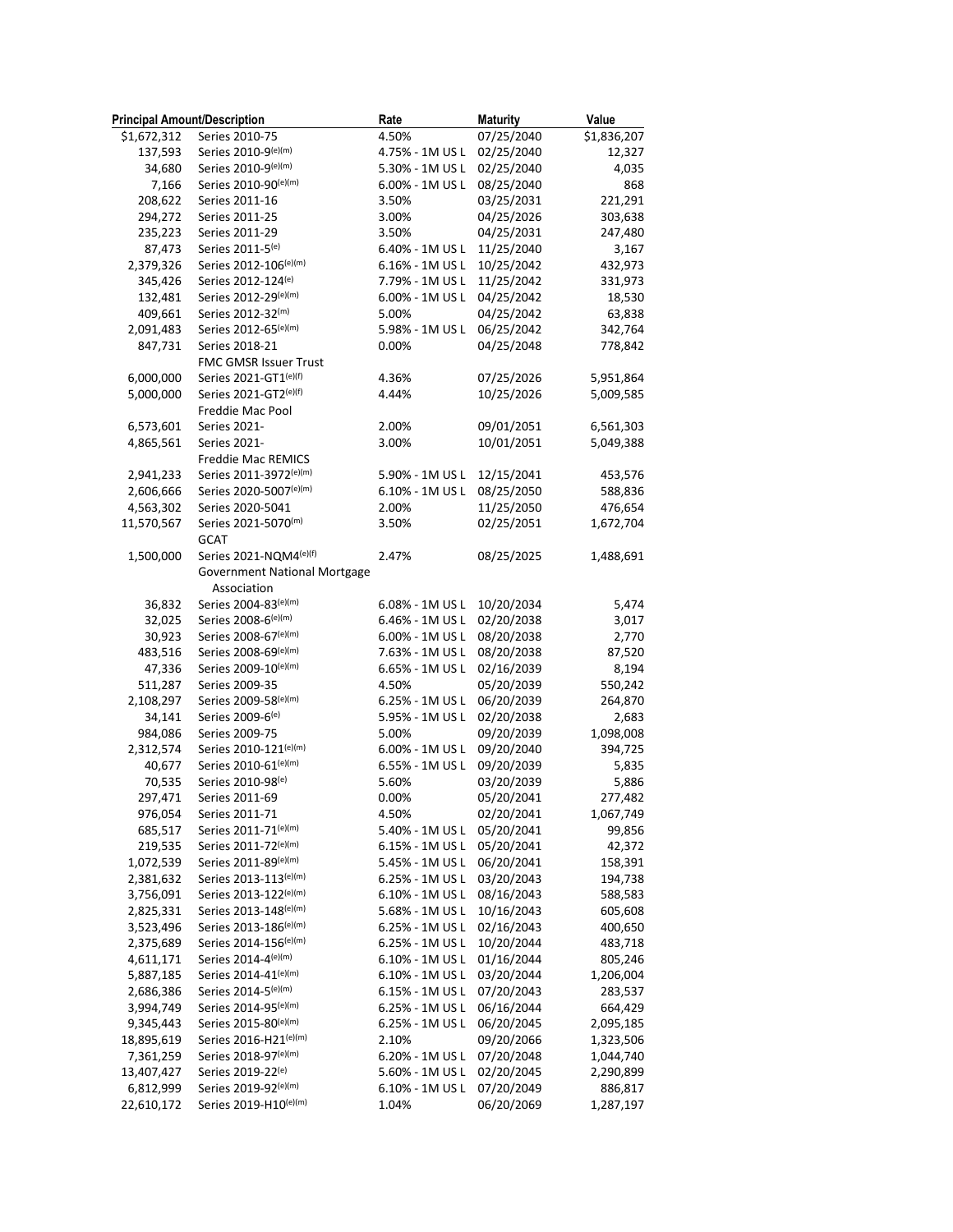| <b>Principal Amount/Description</b> |                                                         | Rate                       | <b>Maturity</b> | Value      |
|-------------------------------------|---------------------------------------------------------|----------------------------|-----------------|------------|
| \$7,016,996                         | Series 2019-H18(e)(m)                                   | 1.14%                      | 11/20/2069      | \$404,663  |
| 11,976,056                          | Series 2020-112(e)(m)                                   | 6.25% - 1M US L            | 08/20/2050      | 2,161,424  |
| 2,330,158                           | Series 2020-115                                         | 2.50%                      | 08/20/2050      | 302,948    |
|                                     |                                                         | 6.25% - 30D US             |                 |            |
| 8,368,622                           | Series 2020-133(e)(m)                                   | <b>SOFR</b>                | 09/20/2050      | 1,907,556  |
| 20,158,877                          | Series 2020-146(e)(m)                                   | 3.75% - 1M US L            | 10/20/2050      | 2,368,489  |
| 15,890,242                          | Series 2020-146(e)(m)                                   | 6.30% - 1M US L            | 10/20/2050      | 2,664,277  |
| 15,511,518                          | Series 2020-167(e)(m)                                   | 3.75% - 1M US L            | 11/20/2050      | 1,559,786  |
| 8,933,282                           | Series 2020-175(e)(m)                                   | 6.30% - 1M US L            | 11/20/2050      | 1,854,643  |
| 5,745,535                           | Series 2020-188(e)                                      | 6.30% - 1M US L            | 11/20/2050      | 1,502,911  |
| 13,963,249                          | Series 2020-47(e)                                       | 6.00% - 1M US L            | 05/20/2044      | 2,323,127  |
| 24,180,880                          | Series 2020-H18(e)(m)                                   | 1.56%                      | 09/20/2070      | 1,619,031  |
| 13,122,739                          | Series 2021-1(e)(m)                                     | 6.30% - 1M US L            | 01/20/2051      | 2,739,243  |
|                                     |                                                         | 3.25% - 30D US             |                 |            |
| 3,098,491                           | Series 2021-103(e)                                      | <b>SOFR</b>                | 04/20/2051      | 288,540    |
| 11,329,647                          | Series 2021-107(e)(m)                                   | 3.75% - 1M US L            | 06/20/2051      | 1,414,058  |
| 2,167,414                           | Series 2021-140                                         | 2.50%                      | 08/20/2051      | 309,344    |
|                                     |                                                         | 2.70% - 30D US             |                 |            |
| 5,404,809                           | Series 2021-176(e)(m)                                   | <b>SOFR</b>                | 09/20/2051      | 264,599    |
|                                     |                                                         | 2.60% - 30D US             |                 |            |
| 29,598,740                          | Series 2021-59(e)(m)                                    | <b>SOFR</b>                | 04/20/2051      | 1,797,970  |
| 15,042,574                          | Series 2021-77(e)                                       | 3.75% - 1M US L            | 05/20/2051      | 1,542,808  |
| 7,394,140                           | Series 2021-89(e)(m)                                    | 3.75% - 1M US L            | 05/20/2051      | 911,426    |
| 11,960,548                          | Series 2021-97(e)(m)                                    | 3.75% - 1M US L            | 06/20/2051      | 1,522,922  |
| 36,709,749                          | Series 2021-97(e)(m)                                    | 3M US L + 2.44%            | 06/20/2051      | 1,900,882  |
| 39,015,822                          | Series 2021-H06(e)                                      | 0.49%                      | 04/20/2071      | 1,331,551  |
| 15,179,569                          | Series 2021-H08(e)                                      | 0.41%                      | 05/20/2071      | 437,915    |
|                                     | Homeward Opportunities Fund                             |                            |                 |            |
|                                     | Trust                                                   |                            |                 |            |
| 995,691                             | Series 2020-BPL1(f)(n)                                  | 5.44%                      | 08/25/2025      | 1,017,955  |
|                                     | Impac CMB Trust                                         |                            |                 |            |
| 128,530                             | Series 2004-10(e)                                       | 1M US L + 0.70%            | 03/25/2035      | 117,534    |
|                                     | Imperial Fund Mortgage Trust                            |                            |                 |            |
| 1,000,000                           | Series 2021-NQM4(e)(f)                                  | 3.45%                      | 01/25/2057      | 998,506    |
|                                     |                                                         |                            |                 |            |
| 2,460,778                           | JP Morgan Resecuritization Trust<br>Series 2014-6(e)(f) | 1M US L + 0.21% 07/27/2046 |                 | 2,474,487  |
|                                     | Legacy Mortgage Asset Trust                             |                            |                 |            |
|                                     | Series 2019-GS7(f)(n)                                   |                            |                 |            |
| 13,310,000                          |                                                         | 4.50%                      | 11/25/2059      | 13,353,015 |
|                                     | <b>LHOME Mortgage Trust</b><br>Series 2020-RTL1(f)(n)   | 3.72%                      | 10/25/2022      |            |
| 4,250,000<br>3,750,000              | Series 2020-RTL1(f)(n)                                  |                            |                 | 4,255,342  |
|                                     |                                                         | 4.95%                      | 10/25/2022      | 3,769,703  |
| 1,300,000                           | Series 2021-RTL1(e)(f)                                  | 2.09%                      | 09/25/2026      | 1,295,414  |
| 4,400,000                           | Series 2021-RTL1(e)(f)<br>Series 2021-RTL2(f)           | 4.46%                      | 09/25/2026      | 4,340,850  |
| 1,500,000                           | Morgan Stanley Mortgage Loan                            | 4.61%                      | 01/25/2024      | 1,497,493  |
|                                     |                                                         |                            |                 |            |
|                                     | Trust                                                   |                            |                 |            |
| 3,067,178                           | Series 2006-1AR(e)                                      | 1M US L + 0.28% 02/25/2036 |                 | 2,228,175  |
|                                     | Morgan Stanley Residential                              |                            |                 |            |
|                                     | Mortgage Loan Trust                                     |                            |                 |            |
| 415,280                             | Series 2020-RPL1(e)(f)                                  | 2.69%                      | 10/25/2023      | 415,706    |
|                                     | NewRez Warehouse                                        |                            |                 |            |
|                                     | <b>Securitization Trust</b>                             |                            |                 |            |
| 4,550,000                           | Series 2021-1(e)(f)                                     | 1M US L + 5.25% 05/25/2055 |                 | 4,543,207  |
|                                     | Residential Mortgage Loan Trust                         |                            |                 |            |
| 3,250,000                           | Series 2020-1(e)(f)                                     | 4.67%                      | 01/26/2060      | 3,345,597  |
|                                     | Toorak Mortgage Corp., Ltd.                             |                            |                 |            |
| 3,500,000                           | Series 2019-2(n)                                        | 4.21%                      | 09/25/2022      | 3,505,885  |
|                                     | <b>Verus Securitization Trust</b>                       |                            |                 |            |
| 2,300,000                           | Series 2019-INV3(e)(f)                                  | 3.28%                      | 11/25/2059      | 2,326,136  |
| 1,500,000                           | Series 2021-4(e)(f)                                     | 2.20%                      | 07/25/2066      | 1,475,445  |
| 1,400,000                           | Series 2021-6(e)(f)                                     | 4.05%                      | 10/25/2066      | 1,402,246  |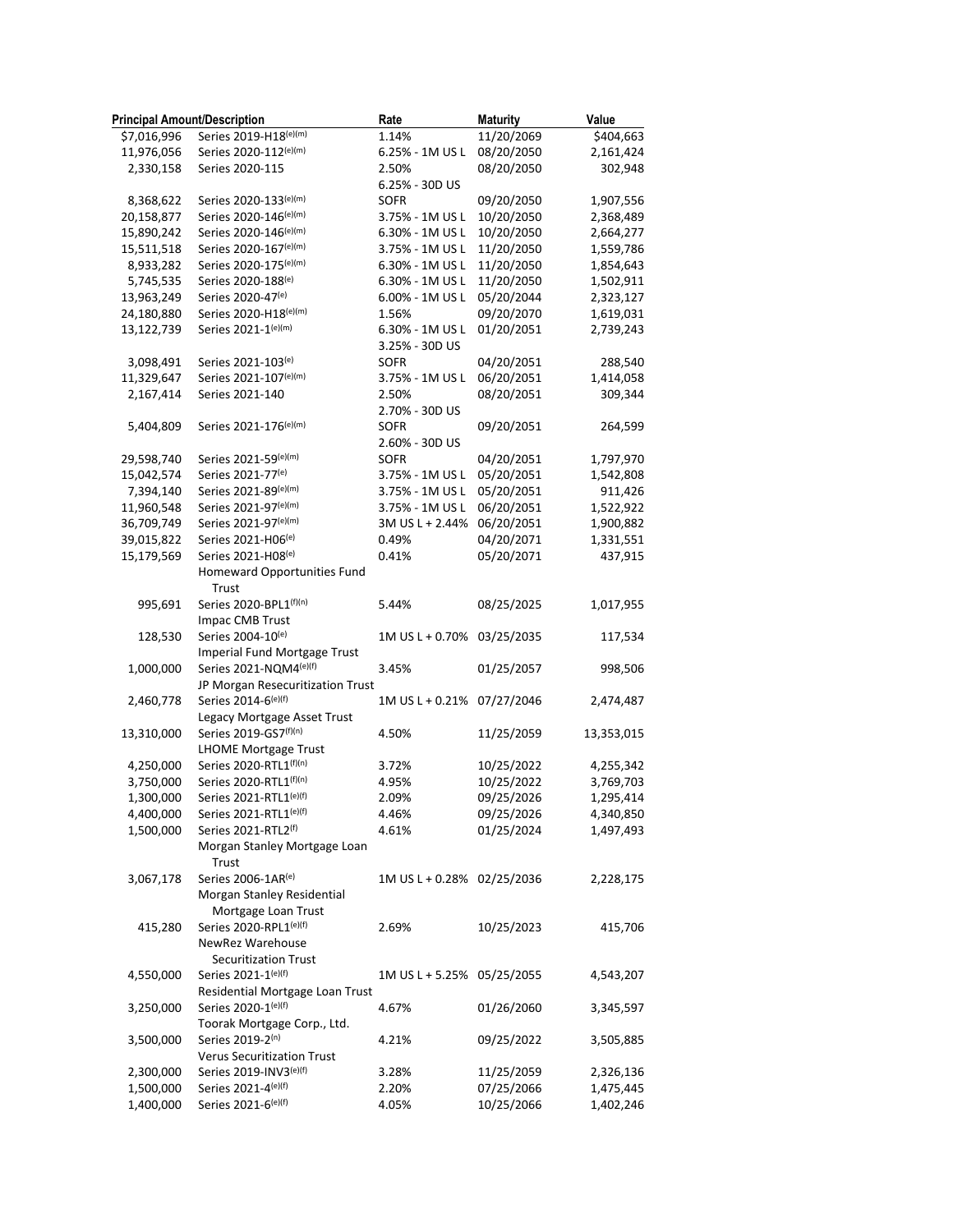| <b>Principal Amount/Description</b>                                                                                    | Rate  | <b>Maturity</b> | Value           |
|------------------------------------------------------------------------------------------------------------------------|-------|-----------------|-----------------|
| Series 2021-7(e)(f)<br>\$2,000,000                                                                                     | 4.19% | 10/25/2066      | \$1,944,710     |
| TOTAL U.S. GOVERNMENT / AGENCY MORTGAGE BACKED SECURITIES                                                              |       |                 |                 |
| (Cost \$325,606,754)                                                                                                   |       |                 | 248,512,331     |
| <b>Shares/Description</b>                                                                                              |       |                 | Value           |
| Warrants - 0.00%(b)(j)                                                                                                 |       |                 |                 |
| Oas SA, Strike Price 1.00, Expires 05/16/2039(1)<br>219.520                                                            |       |                 | 0               |
| <b>TOTAL WARRANTS</b>                                                                                                  |       |                 |                 |
| (Cost \$0)                                                                                                             |       |                 | 0               |
| <b>Short-Term Investments - 10.98%</b>                                                                                 |       |                 |                 |
| Money Market Fund - 10.98%                                                                                             |       |                 |                 |
| 227,773,836 State Street Institutional Trust (7 Day Yield 0.01%)                                                       |       |                 | 227,773,836     |
| TOTAL SHORT-TERM INVESTMENTS                                                                                           |       |                 |                 |
| (Cost \$227,773,836)                                                                                                   |       |                 | 227,773,836     |
| TOTAL INVESTMENTS - 99.28%                                                                                             |       |                 |                 |
| (Cost \$2,157,610,629)                                                                                                 |       |                 | \$2,060,390,914 |
| OTHER ASSETS IN EXCESS OF LIABILITIES - 0.72%                                                                          |       |                 | 14,985,762      |
| <b>NET ASSETS - 100.00%</b>                                                                                            |       |                 | \$2,075,376,676 |
| <b>Investment Abbreviations:</b>                                                                                       |       |                 |                 |
| LIBOR - London Interbank Offered Rate                                                                                  |       |                 |                 |
| LLC - Limited Liability Company                                                                                        |       |                 |                 |
| LP - Limited Partnership                                                                                               |       |                 |                 |
| SOFR - Secured Overnight Financing Rate Data                                                                           |       |                 |                 |
| TI - Treasury Index                                                                                                    |       |                 |                 |
| <b>Libor Rates:</b>                                                                                                    |       |                 |                 |
| 1M US L - 1 Month LIBOR as of December 31, 2021 was 0.10%                                                              |       |                 |                 |
| 3M US L - 3 Month LIBOR as of December 31, 2021 was 0.21%<br>6M US L - 6 Month LIBOR as of December 31, 2021 was 0.35% |       |                 |                 |
| 1D SOFR - 1 Day SOFR as of December 31, 2021 was 0.05%                                                                 |       |                 |                 |
| 30D SOFR - 30 Day SOFR as of December 31, 2021 was 0.03%                                                               |       |                 |                 |
| 1Y US TI - 1 Year TI as of December 31, 2021 was 0.39%                                                                 |       |                 |                 |
| 5Y US TI - 5 Year TI as of December 31, 2021 was 1.26%                                                                 |       |                 |                 |
| 10Y US TI - 10 Year TI as of December 31, 2021 was 1.52%                                                               |       |                 |                 |
|                                                                                                                        |       |                 |                 |

(a) *Security has no contractual maturity date, is not redeemable and contractually pays an indefinite stream of interest.* 

(b) *Non-income producing security.* 

(c) *Affiliated company. See Note 9 to Notes to Quarterly Schedule of Investments.* 

(d) *Securities were purchased pursuant to Regulation S under the Securities Act of 1933, which exempts securities offered and sold outside of the United States from registration. Such securities cannot be sold in the United States without either an effective registration statement filed pursuant to the Securities Act of 1933, or pursuant to an exemption from registration. These securities have been deemed liquid under procedures approved by the Fund's Board of Trustees (The "Board"). As of December 31, 2021, the aggregate fair value of those securities was \$27,722,946, representing 1.34% of net assets.*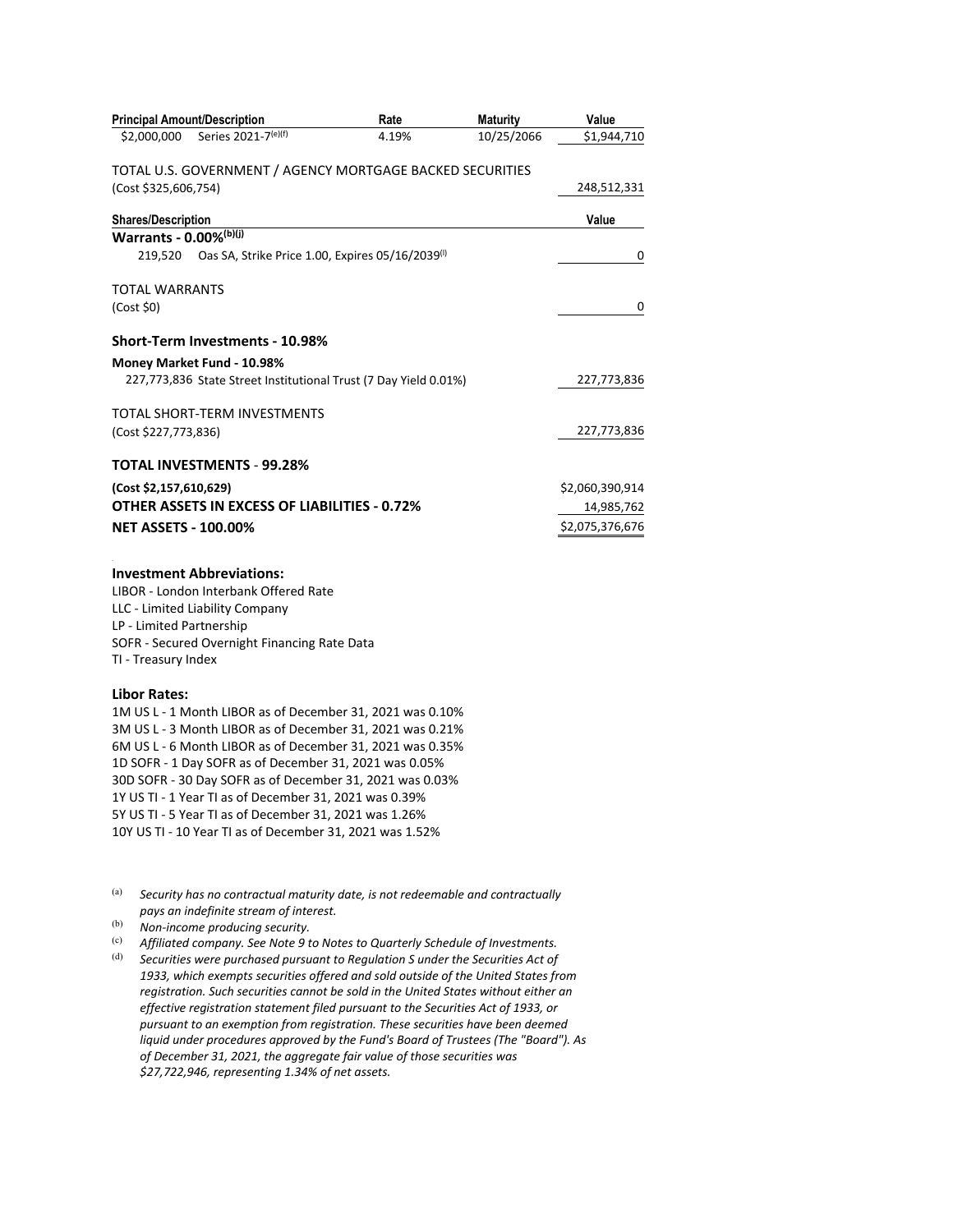- (e) *Variable rate investment. Interest rates reset periodically. Interest rate shown reflects the rate in effect at December 31, 2021. For securities based on a published reference rate and spread, the reference rate and spread are indicated in the description above. Certain variable rate securities are not based on a published reference rate and spread but are determined by the issuer or agent and are based on current market conditions. These securities do not indicate a reference rate and spread in their description above.*
- (f) *Security exempt from registration under Rule 144A of the Securities Act of 1933. These securities have been deemed liquid under procedures approved by the Fund's Board of Trustees and may normally be sold to qualified institutional buyers in transactions exempt from registration. Total fair value of Rule 144A securities amounts to \$561,963,952, which represents approximately 27.08% of net assets as of December 31, 2021.*
- (g) *Security is currently in default.*
- <sup>(h)</sup> Pay-in-kind securities. Rate paid in-kind is shown in parenthesis.<br><sup>(i)</sup> Issued with a zero coupon. Income is recoanized through the ace
- (i) *Issued with a zero coupon. Income is recognized through the accretion of discount.*  (j) *Less than 0.005%.*
- (k) *Security does not have a market value or rate. Security will not be entitled to distributions in respect of principal or interest other than excess interest paid with respect to the mortgage loans.*
- (l) *The Level 3 assets were a result of unavailable quoted prices from an active market or the unavailability of other significant observable inputs.*
- (m) *Interest only securities.*
- Step up bond. Coupon changes periodically based upon a predetermined schedule. *Interest rate disclosed is that which is in effect at December 31, 2021.*

*See Notes to Quarterly Schedule of Investments.*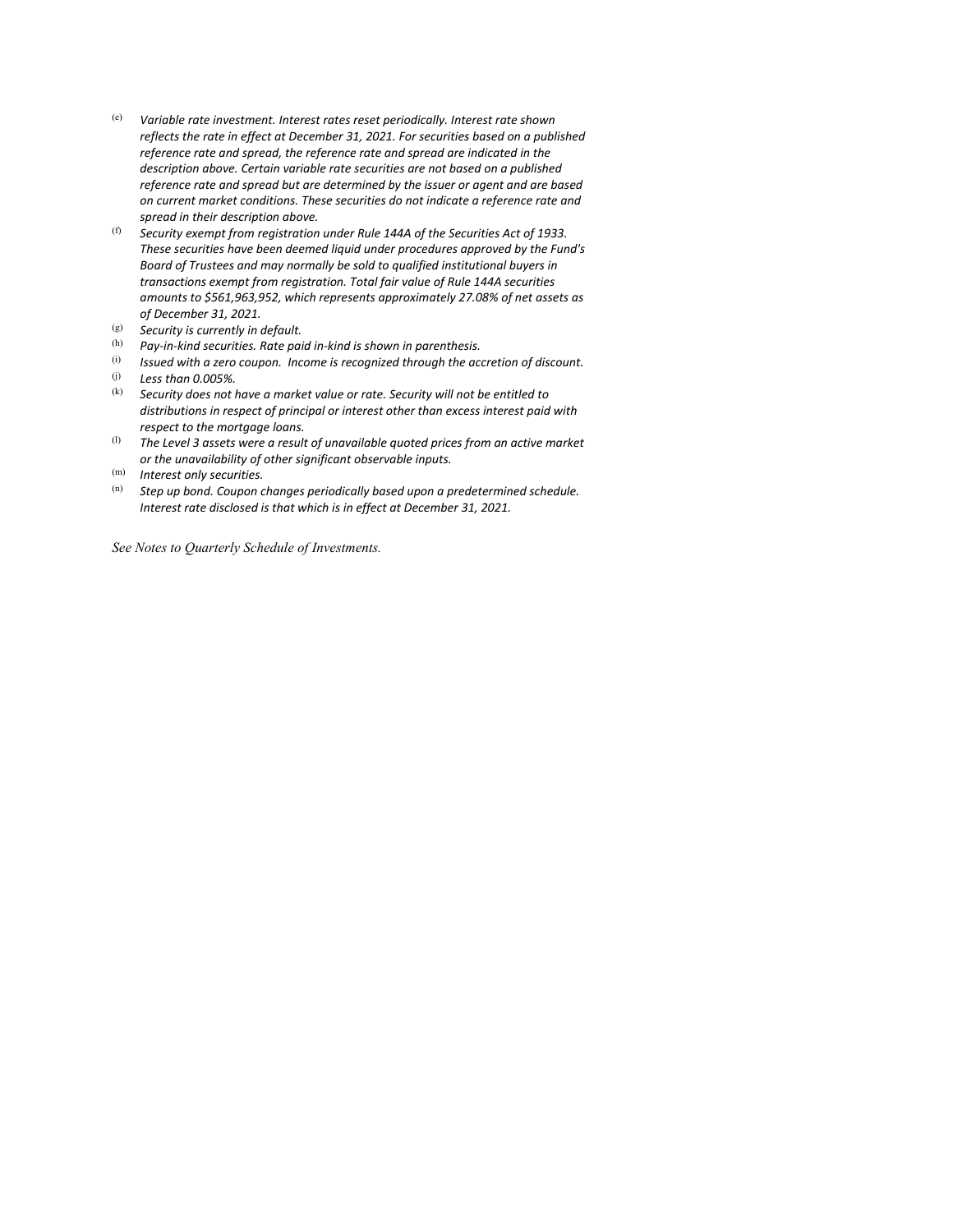## RiverNorth/Oaktree High Income Fund

# SCHEDULE OF INVESTMENTS December 31, 2021 (Unaudited)

| <b>Shares/Description</b> |                                                                       |                             |                 | Value     |
|---------------------------|-----------------------------------------------------------------------|-----------------------------|-----------------|-----------|
|                           | <b>COMMON STOCKS - 0.19%</b>                                          |                             |                 |           |
| 947                       | DBI Investors, Inc.(a)(b)                                             |                             | \$              | 512       |
| 2,509                     | PHI Group, Inc. (a)(b)                                                |                             |                 | 65,585    |
| 795                       | Phi, Inc. (a)(b)                                                      |                             |                 | 20,781    |
| 6                         | Toys R Us Propco Equity, Perpetual Maturity <sup>(b)</sup>            |                             |                 | 150       |
|                           |                                                                       |                             |                 |           |
|                           | TOTAL COMMON STOCKS                                                   |                             |                 |           |
| (Cost \$213,399)          |                                                                       |                             |                 | 87,028    |
|                           | <b>PREFERRED STOCKS - 0.26%</b>                                       |                             |                 |           |
| 116                       | DBI Investors Inc., (10.000%)(a)(b)(c)(d)                             |                             |                 | 28        |
| 121                       | Sequa Corp., 7.000%(a)(b)(d)                                          |                             |                 | 121,000   |
|                           | TOTAL PREFERRED STOCKS                                                |                             |                 |           |
| (Cost \$132,040)          |                                                                       |                             |                 | 121,028   |
|                           | <b>Principal Amount/Description</b>                                   | Rate                        | <b>Maturity</b> | Value     |
|                           | <b>BANK LOANS - 34.93%(e)</b>                                         |                             |                 |           |
|                           |                                                                       |                             |                 |           |
| <b>France - 0.41%</b>     |                                                                       |                             |                 |           |
|                           | Numericable U.S. LLC, First Lien - USD                                |                             |                 |           |
| \$191,000                 | TLB-11 Term Loan                                                      | 3M US L + 2.75% 07/31/2025  |                 | 187,797   |
| <b>Germany - 0.83%</b>    |                                                                       |                             |                 |           |
|                           | CTC AcquiCo GmbH, First Lien -                                        |                             |                 |           |
| 157,130                   | Facility B2 Term Loan                                                 | 3M US L + 2.75%             | 03/07/2025      | 155,755   |
|                           | Springer Nature Deutschland GmbH,                                     | 1M US L + 3.00%,            |                 |           |
| 228,834                   | First Lien - Initial B18 Term Loan                                    | 0.75% Floor                 | 08/14/2026      | 229,298   |
|                           |                                                                       |                             |                 | 385,053   |
| Great Britain - 2.67%     |                                                                       |                             |                 |           |
| 250,000                   | City Football Group Limited, TL                                       | 3M US L + 3.50% 07/09/2028  |                 | 249,063   |
|                           | EG Group, Ltd., First Lien - Additional                               |                             |                 |           |
| 144,753                   | Facility Term Loan                                                    | 3M US L + 4.00% 02/07/2025  |                 | 144,401   |
|                           | Entain Holdings (Gibraltar) Limited,                                  |                             |                 |           |
| 29,925                    | TLB                                                                   | 3M US L + 2.50% 03/29/2027  |                 | 29,895    |
|                           | Froneri International, Ltd., First Lien -                             |                             |                 |           |
| 246,875                   | Facility B2 Term Loan                                                 | 1M US L + 2.25% 01/29/2027  |                 | 244,126   |
| 300,000                   | Genesis Care Finance Pty, Ltd., First<br>Lien - Facility B2 Term Loan | 3M EUR L + 3.50% 10/30/2025 |                 | 320,416   |
|                           | Lernen Bidco, Ltd., First Lien - Facility                             |                             |                 |           |
| 181,182                   | B1 (EUR) Term Loan                                                    | 6M EUR L + 4.25% 10/24/2025 |                 | 205,730   |
|                           | Osmosis Buyer, Ltd., First Lien - Initial                             | 3M US L + 2.75%,            |                 |           |
| 33,000                    | <b>B</b> Term Loan                                                    | 0.50% Floor                 | 06/17/2028      | 33,133    |
|                           | Paysafe Group Holdings II, Ltd., First                                | 3M US L + 3.25%,            |                 |           |
| 6,467                     | Lien - Facility B1 Term Loan                                          | 0.50% Floor                 | 06/10/2028      | 6,303     |
|                           |                                                                       |                             |                 | 1,233,067 |
| Luxembourg - 1.47%        |                                                                       |                             |                 |           |
|                           | Altice Financing S.A., First Lien -                                   |                             |                 |           |
| 144,000                   | October 2017 USD Term Loan                                            | 3M US L + 2.75%             | 01/31/2026      | 142,655   |
|                           | Icon Public, Ltd. Company, First Lien -                               | L + 2.50%, 0.50%            |                 |           |
| 87,840                    | Lux Term Loan                                                         | Floor                       | 07/01/2028      | 87,980    |
|                           |                                                                       | 3M US L + 4.75%,            |                 |           |
| 180,676                   | Intelsat Jackson Holdings SA, First Lien                              | 1.00% Floor                 | 07/13/2022      | 180,959   |
|                           | PRA Health Sciences, Inc., First Lien -                               | $L + 2.50\%$ , 0.50%        |                 |           |
| 21,885                    | U.S. Term Loan                                                        | Floor                       | 07/03/2028      | 21,920    |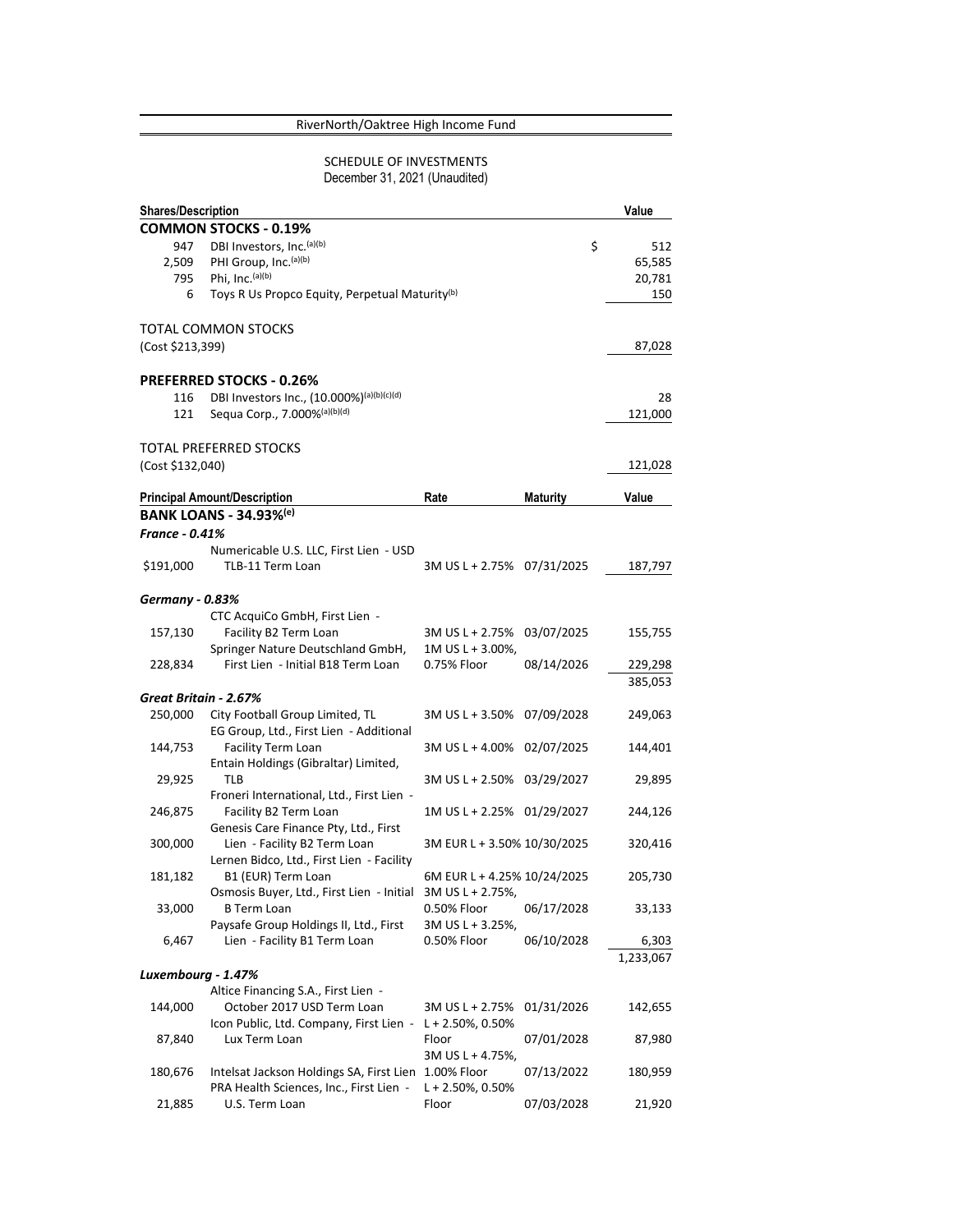|                     | <b>Principal Amount/Description</b>                    | Rate                        | <b>Maturity</b> | Value         |
|---------------------|--------------------------------------------------------|-----------------------------|-----------------|---------------|
|                     | Surf Holdings S.a r.l., First Lien - Dollar            |                             |                 |               |
| \$248,117           | Tranche Term Loan                                      | 3M US L + 3.50%             | 03/05/2027      | \$<br>246,566 |
|                     |                                                        |                             |                 | 680,080       |
| Netherlands - 1.61% |                                                        |                             |                 |               |
|                     | Flutter Entertainment plc, First Lien -                |                             |                 |               |
| 96,000              | USD Term Loan                                          | 3M US L + 2.25% 07/21/2026  |                 | 95,779        |
|                     |                                                        |                             |                 |               |
|                     | Peer Holding III B.V., First Lien -                    |                             |                 |               |
| 283,418             | Facility B Term Loan                                   | 3M EUR L + 3.00% 03/07/2025 |                 | 320,402       |
|                     | Sigma Holdco B.V., First Lien - Facility               |                             |                 |               |
| 250,000             | B4 (GBP) Term Loan                                     | 6M US L + 4.00% 07/02/2025  |                 | 325,751       |
|                     |                                                        |                             |                 | 741,932       |
|                     | United States - 27.94%                                 |                             |                 |               |
|                     | Access CIG LLC, First Lien - B Term                    |                             |                 |               |
| 234,475             | Loan                                                   | 3M US L + 3.75% 02/27/2025  |                 | 233,324       |
|                     | Adavantage Sales & Marketing Inc.,                     |                             |                 |               |
| 50,000              | First Lien                                             | 3M US L + 5.25%             | 10/28/2027      | 50,119        |
|                     | Adtalem Global Education, Inc., First                  | 3M US L + 3.00%,            |                 |               |
| 125,000             | Lien - B Term Loan                                     | 0.75% Floor                 | 08/12/2028      | 125,482       |
|                     | Allied Universal Holdco LLC, First                     | 1M US L + 3.75%,            |                 |               |
| 125,000             | Lien - Initial U.S. Dollar Term Loan                   | 0.50% Floor                 | 05/12/2028      | 124,751       |
|                     | American Rock Salt Company LLC, First 3M US L + 3.25%, |                             |                 |               |
|                     | Lien - Initial Term Loan                               |                             |                 |               |
| 52,868              |                                                        | 0.75% Floor                 | 06/09/2028      | 52,801        |
|                     | Ankura Consulting Group LLC, First                     | 3M US L + 4.00%,            |                 |               |
| 43,890              | Lien - Closing Date Term Loan                          | 0.75% Floor                 | 03/17/2028      | 44,055        |
|                     |                                                        | $L + 3.50\%, 1.00\%$        |                 |               |
| 54,863              | Artera Services, LLC, TL                               | Floor                       | 03/06/2025      | 53,268        |
| 28,000              | ASP Blade Holdings, Inc. TLB 1L                        | 1M US L + 4.00%             | 10/07/2028      | 28,035        |
|                     |                                                        | 3M US L + 4.50%,            |                 |               |
| 50,000              | ASP LS Acquisition Corp., First Lien                   | 0.75% Floor                 | 05/07/2028      | 50,117        |
|                     |                                                        | 1M US L + 3.50%,            |                 |               |
| 246,258             | AssuredPartners, Inc., First Lien                      | 0.50% Floor                 | 02/13/2027      | 246,220       |
|                     | Astoria Energy LLC, First Lien - B                     | 3M US L + 4.25%,            |                 |               |
| 246,426             | Advance (2020) Term Loan                               | 1.00% Floor                 | 12/10/2027      | 246,181       |
|                     | Astra Acquisition Corp., First Lien -                  |                             |                 |               |
| 100,000             | Initial Term Loan                                      | 1M US L + 5.25%             | 10/22/2028      | 98,417        |
|                     | Asurion LLC, First Lien - New B-8 Term                 |                             |                 |               |
|                     | Loan                                                   | 1M US L + 3.25%             | 12/23/2026      | 140,584       |
| 141,349             |                                                        |                             |                 |               |
|                     |                                                        | 3M US L + 4.00%,            |                 |               |
| 99,750              | Azalea TopCo, Inc., First Lien                         | 0.75% Floor                 | 07/24/2026      | 99,952        |
|                     |                                                        | 1M US L + 3.50%,            |                 |               |
| 75,000              | Baldwin Risk Partners LLC, First Lien                  | 0.50% Floor                 | 10/14/2027      | 74,719        |
|                     | BCP Renaissance Parent LLC, First                      | 3M US L + 3.50%,            |                 |               |
| 160,081             | Lien - Initial Term Loan                               | 1.00% Floor                 | 10/31/2024      | 159,956       |
|                     | BCPE North Star US Holdco 2, Inc.,                     | 3M US L + 3.75%,            |                 |               |
| 7,105               | First Lien                                             | 0.75% Floor                 | 06/10/2028      | 7,100         |
|                     | BCPE North Star US Holdco 2, Inc.,                     | 3M US L + 3.75%,            |                 |               |
| 37,895              | First Lien - Initial Term Loan                         | 0.75% Floor                 | 06/09/2028      | 37,863        |
|                     | Bracket Intermediate Holding Corp.,                    |                             |                 |               |
| 242,500             | First Lien - Initial Term Loan                         | 3M US L + 4.25%             | 09/05/2025      | 242,258       |
|                     | Brookfield WEC Holdings, Inc., First                   | 3M US L + 2.75%,            |                 |               |
| 243,163             | Lien - Initial (2021) Term Loan                        | 0.50% Floor                 | 08/01/2025      | 241,693       |
| 7,322               | BW Holding, Inc., First Lien                           | 1M US L + 4.00%             | 12/14/2028      | 7,297         |
|                     | Calpine Corp., First Lien - 2020 Term                  |                             |                 |               |
|                     |                                                        |                             |                 |               |
| 248,125             | Loan                                                   | 1M US L + 2.50%             | 12/16/2027      | 246,832       |
|                     | Camelot U.S. Acquisition 1 Co., First                  |                             |                 |               |
| 233,655             | Lien - Initial Term Loan                               | 1M US L + 3.00%             | 10/30/2026      | 232,341       |
|                     | Carnival Corp., First Lien - Initial                   | 3M US L + 7.50%,            |                 |               |
| 24,875              | Advance Term Loan                                      | 0.75% Floor                 | 06/30/2025      | 24,719        |
| 26,000              | <b>Carnival Corporation TLB 1L</b>                     | 6M US L + 3.25%             | 10/06/2028      | 25,827        |
|                     | Charter Next Generation, Inc., First                   | 1M US L + 3.75%,            |                 |               |
| 177,018             | Lien - Initial (2021) Term Loan                        | 0.75% Floor                 | 12/01/2027      | 177,613       |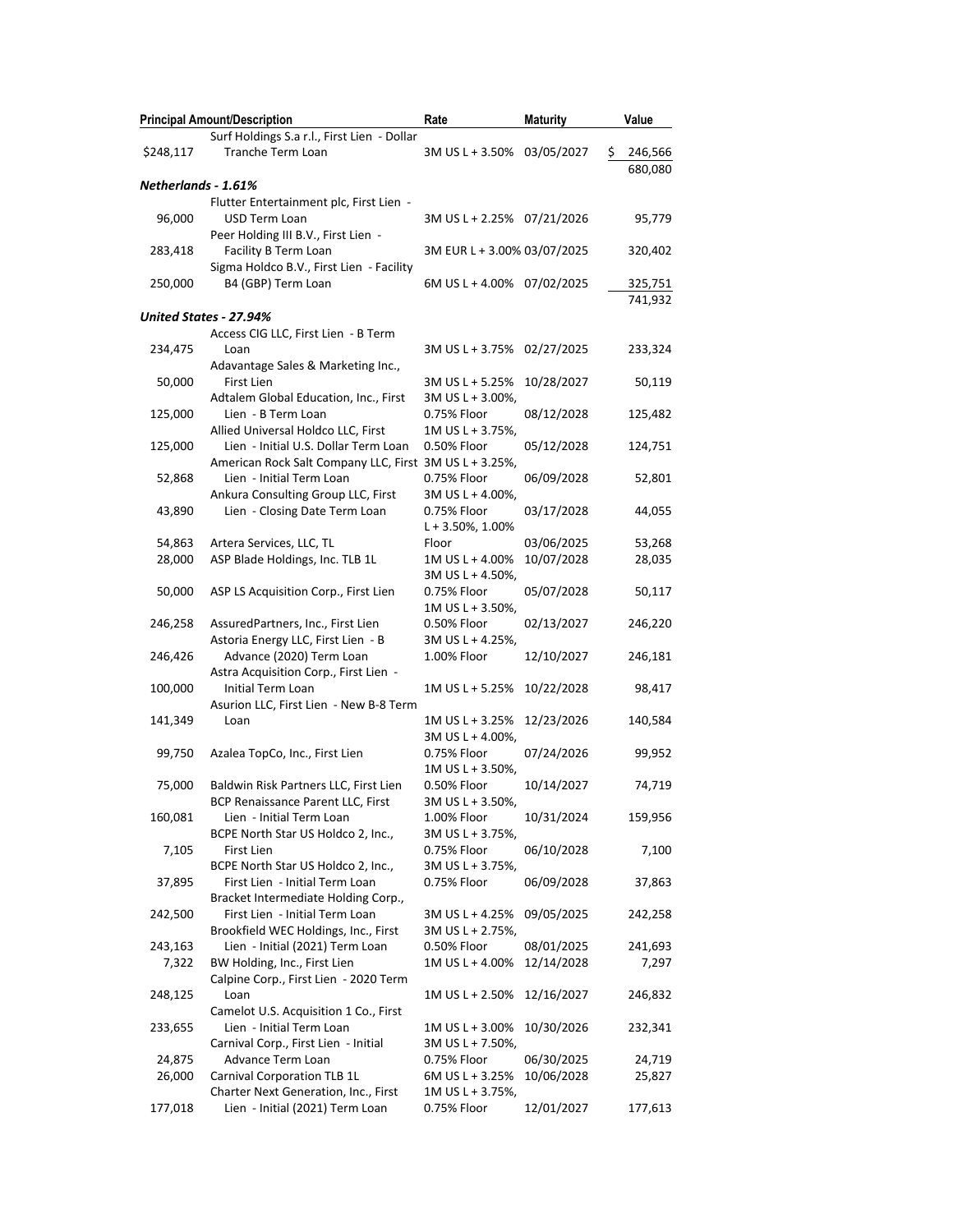|                   | <b>Principal Amount/Description</b>                                       | Rate                         | <b>Maturity</b> | Value             |
|-------------------|---------------------------------------------------------------------------|------------------------------|-----------------|-------------------|
|                   | CITGO Petroleum Corp., First Lien -                                       | 3M US L + 6.25%,             |                 |                   |
| \$246,835         | 2019 Incremental B Term Loan                                              | 1.00% Floor                  | 03/28/2024      | \$<br>247,144     |
| 125,000           | Consilio/Skopima 5/21 Cov-Lite TLB                                        | 1M US L + 4.00%              | 05/12/2028      | 124,388           |
|                   |                                                                           | L + 3.75%, 0.50%             |                 |                   |
| 15,833            | CP Iris Holdco I, Inc., First Lien                                        | Floor                        | 09/21/2028      | 15,833            |
|                   |                                                                           | 1M US L + 3.75%,             |                 |                   |
| 3,167             | CP Iris Holdco I, Inc., First Lien                                        | 0.50% Floor                  | 10/05/2028      | 3,167             |
|                   | CPV Maryland LLC, First Lien - B                                          | 3M US L + 5.25%,             |                 |                   |
| 27,686            | Advance Term Loan                                                         | 1.00% Floor                  | 05/11/2028      | 27,547            |
| 149,625           | CQP Holdco LP TLB                                                         | 3M US L + 4.00%              | 06/05/2028      | 149,469           |
|                   | DIRECTV Financing LLC, First Lien -                                       | 3M US L + 5.00%,             |                 |                   |
| 77,000            | Closing Date Term Loan                                                    | 0.75% Floor                  | 08/02/2027      | 77,170            |
| 26,000            | Diversitech Holdings, Inc.                                                | 6M US L + 3.75%              | 12/15/2028      | 26,008            |
|                   | DRW Holdings LLC, First Lien - Initial                                    |                              |                 |                   |
| 250,000           | Term Loan                                                                 | 1M US L + 3.75%              | 03/01/2028      | 249,610           |
| 34,000            | Echo Global Logistics, Inc. TL 1L                                         | 1M US L + 3.75%              | 11/03/2028      | 33,919            |
| 78,000            | Electron BidCo, Inc. TL 1L                                                | 3M US L + 3.25%              | 10/07/2028      | 77,910            |
| 50,000            | Employbridge Holding Company, TLB                                         | 3M US L + 4.75%              | 07/14/2028      | 49,650            |
|                   | Flynn Restaurant Group LP, First Lien -                                   |                              |                 |                   |
| 241,875           | Initial Term Loan                                                         | 1M US L + 3.50%              | 06/27/2025      | 240,061           |
| 16,000            | Freeport LNG 11/21TLB                                                     | 6M US L + 3.50%              | 11/17/2028      | 15,868            |
| 54,000            | Gray Television, Inc. TLD                                                 | 6M US L + 4.00%              | 10/27/2028      | 53,804            |
|                   |                                                                           | 1M US L + 4.25%,             |                 |                   |
| 248,125           | Great Outdoors Group LLC, First Lien                                      | 0.75% Floor                  | 03/05/2028      | 248,719           |
|                   | Greeneden U.S. Holdings I LLC, First                                      |                              |                 |                   |
|                   | Lien - Initial Dollar (2020) Term                                         | 1M US L + 4.00%,             |                 |                   |
| 248,125           | Loan                                                                      | 0.75% Floor                  | 12/01/2027      | 249,289           |
|                   | Harbor Freight Tools USA, Inc., First                                     | L + 2.75%, 0.50%             |                 |                   |
| 245,787           | Lien - Initial (2021) Term Loan                                           | Floor                        | 10/19/2027      | 245,587           |
| 62,685            | Hudson River Trading LLC, First Lien                                      | 1M US L + 3.00%              | 03/20/2028      | 62,305            |
|                   | IRB Holding Corp., First Lien - Fourth                                    |                              |                 |                   |
|                   | Amendment Incremental Term                                                | 3M US L + 3.25%,             |                 |                   |
| 248,125           | Loan                                                                      | 1.00% Floor                  | 12/15/2027      | 248,474           |
|                   |                                                                           | 1M US L+ 4.75%,              |                 |                   |
| 248,750           | Ivanti Software, Inc., First Lien                                         | 0.75% Floor                  | 12/01/2027      | 249,449           |
|                   | KUEHG Corp, First Lien - B-3 Term                                         | 3M US L + 3.75%,             |                 |                   |
| 110,075           | Loan                                                                      | 1.00% Floor                  | 02/21/2025      | 108,080           |
|                   | Life Time, Inc., First Lien - 2021                                        | 3M US L + 4.75%,             |                 |                   |
| 42,247            | Refinancing Term Loan                                                     | 1.00% Floor                  | 12/16/2024      | 42,581            |
|                   | LMBE-MC Holdco II LLC, First Lien                                         | 3M US L + 4.00%,             |                 |                   |
| 226,427           | LogMeIn, Inc., First Lien - Initial Term                                  | 1.00% Floor                  | 12/03/2025      | 204,350           |
|                   |                                                                           |                              | 08/31/2027      |                   |
| 248,125<br>37,500 | Loan                                                                      | 1M US L + 4.75%<br>L + 4.75% | 07/24/2026      | 247,090<br>37,623 |
|                   | LTI Holdings, Inc., First Lien<br>LTI Holdings, Inc., First Lien - Second |                              |                 |                   |
| 62,344            | Amendment Additional Term Loan                                            | 3M US L + 4.00%              | 07/24/2026      | 62,548            |
|                   | Lumen Technologies, Inc., First Lien -                                    |                              |                 |                   |
| 245,009           | <b>B</b> Term Loan                                                        | 1M US L + 2.25%              | 03/15/2027      | 242,542           |
|                   | Majordrive Holdings IV LLC, First                                         | 3M US L + 3.75%,             |                 |                   |
| 45,885            | Lien - Initial Term Loan                                                  | 0.50% Floor                  | 06/01/2028      | 45,961            |
|                   | Marcel LUX IV S.a.r.l., First Lien -                                      | 1M US L + 4.00%,             |                 |                   |
| 55,827            | Original Facility Term Loan                                               | 0.75% Floor                  | 12/31/2027      | 55,896            |
| 27,678            | Merion Rose Merger Sub, Inc. TL 1L                                        | 6M US L + 4.00%              | 12/08/2028      | 27,583            |
|                   | Mileage Plus Holdings LLC, First Lien -                                   | 3M US L + 5.25%,             |                 |                   |
| 250,000           | Initial Term Loan                                                         | 1.00% Floor                  | 06/21/2027      | 264,314           |
| 71,000            | Mitchell International, Inc. TLB                                          | 1M US L + 3.75%              | 10/01/2028      | 70,689            |
| 135,000           | MKS Instruments, Inc. TLB 1L                                              | 1M US L + 2.25%              | 10/20/2028      | 134,882           |
|                   | Natgasoline LLC, First Lien - Initial                                     |                              |                 |                   |
| 240,047           | Term Loan                                                                 | 3M US L + 3.50%              | 11/14/2025      | 238,547           |
|                   | Olaplex, Inc., First Lien - Initial Term                                  | 3M US L + 6.50%,             |                 |                   |
| 243,670           | Loan                                                                      | 1.00% Floor                  | 01/08/2026      | 244,280           |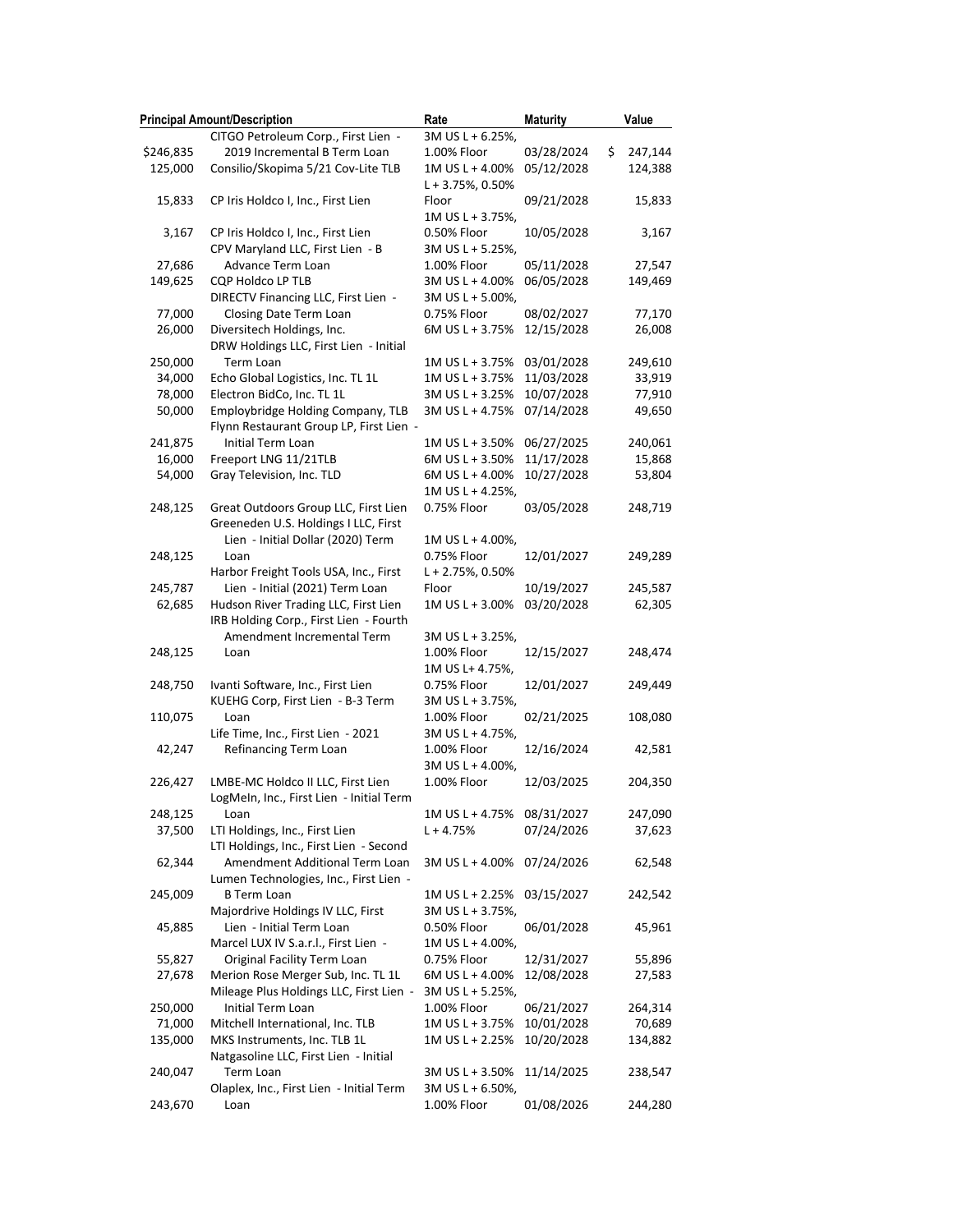|          | <b>Principal Amount/Description</b>       | Rate                 | <b>Maturity</b> | Value        |
|----------|-------------------------------------------|----------------------|-----------------|--------------|
|          | Oryx Midstream Services Permian           | L + 3.25%, 0.50%     |                 |              |
| \$50,000 | Basin LLC, TLB, First Lien                | Floor                | 09/30/2028      | \$<br>49,746 |
|          | Pactiv Evergreen, Inc., First Lien -      |                      |                 |              |
| 248,125  | Tranche B-2 U.S. Term Loan                | 1M US L + 3.25%      | 02/05/2026      | 247,098      |
|          |                                           | 1M US L + 3.50%,     |                 |              |
| 69,000   | Parexel International Corp., First Lien   | 0.50% Floor          | 08/11/2028      | 69,095       |
| 59,000   | Parkway Generation, LLC TLB 1L            | 1M US L + 4.75%      | 11/05/2028      | 58,723       |
|          | PetVet Care Centers LLC, First Lien -     | 3M US L + 3.50%,     |                 |              |
| 99,241   | 2021 Replacement Term Loan                | 0.75% Floor          | 02/14/2025      | 99,352       |
|          | Polaris Newco LLC, First Lien - Dollar    | L + 4.00%, 0.50%     |                 |              |
| 33,000   | Term Loan                                 | Floor                | 06/04/2028      | 33,039       |
| 37,000   | Pre Paid Legal Services, Inc. TL          | 3M US L + 3.75%      | 12/07/2028      | 36,830       |
|          | ProAmpac PG Borrower LLC, First           | 3M US L + 3.75%,     |                 |              |
| 248,106  | Lien - 2020-1 Term Loan                   | 0.75% Floor          | 11/03/2025      | 248,687      |
|          | Proofpoint, Inc., First Lien - Initial    | $L + 3.25\%$ , 0.50% |                 |              |
| 55,000   | Term Loan                                 | Floor                | 06/10/2028      | 54,858       |
| 245,625  | Pug LLC, First Lien - USD B Term Loan     | 1M US L + 3.50%      | 02/12/2027      | 241,020      |
|          | QUIKRETE Holdings, Inc., First Lien -     |                      |                 |              |
| 100,000  | B-1 Fourth Amendment Term Loan            | 1M US L + 3.00%      | 02/21/2028      | 99,924       |
|          | Recorded Books, Inc., First Lien - 2021   |                      |                 |              |
| 235,231  | Replacement Term Loan                     | 3M US L + 2.75%      | 08/29/2025      | 235,357      |
|          | SCIH Salt Holdings, Inc., First Lien -    | 3M US L + 3.50%,     |                 |              |
| 41,095   | Incremental B-1 Term Loan                 | 0.75% Floor          | 03/16/2027      | 40,761       |
|          | SeaWorld Parks & Entertainment, Inc.,     | $L + 3.00\%$ , 0.50% |                 |              |
| 150,000  | First Lien - B Term Loan                  | Floor                | 08/25/2028      | 149,641      |
| 40,052   | Secure Acquisition, Inc.                  | 6M US L + 5.00%      | 12/15/2028      | 39,952       |
| 5,948    | Secure Acquisition, Inc., First Lien      | 1M US L + 4.25%      | 12/16/2028      | 5,933        |
|          |                                           | 3M US L + 3.50%,     |                 |              |
| 219,784  | Shearer's Foods LLC, First Lien           | 0.75% Floor          | 09/23/2027      | 219,417      |
|          |                                           | 3M US L + 4.75%,     |                 |              |
| 3,385    | SM Wellness Holdings, Inc., First Lien    | 1.00% Floor          | 04/15/2028      | 3,379        |
|          | SM Wellness Holdings, Inc., First         | 3M US L + 3.75%,     |                 |              |
| 40,615   | Lien - Initial Term Loan                  | 0.75% Floor          | 04/17/2028      | 40,539       |
|          | Sotera Health Holdings LLC, First         | 3M US L + 3.25%,     |                 |              |
| 250,000  | Lien - Refinancing Term Loan              | 0.50% Floor          | 12/11/2026      | 249,414      |
|          | Spin Holdco, Inc., First Lien - Initial   | $1M$ US L + 3.50%,   |                 |              |
| 149,250  | Term Loan                                 | 0.75% Floor          | 03/04/2028      | 149,913      |
|          | St. George's University Scholastic        |                      |                 |              |
| 211,539  | Services LLC, First Lien                  | 3M US L + 3.25%      | 07/17/2025      | 210,944      |
|          | Standard Industries, Inc., First Lien -   | 3M US L + 2.50%,     |                 |              |
| 48,019   | Initial Term Loan                         | 0.50% Floor          | 09/22/2028      | 48,119       |
| 33,444   | Sylvamo Corporation, TLB                  | 1M US L+ 4.50%       | 08/18/2028      | 33,674       |
|          | Tiger Acquisition LLC, First Lien -       | L + 3.25%, 0.50%     |                 |              |
| 100,000  | Initial Term Loan                         | Floor                | 06/01/2028      | 99,518       |
| 28,565   | Tivity Health, Inc., TLB                  | $L + 4.25%$          | 06/24/2028      | 28,594       |
|          | Triton Water Holdings, Inc., First        | 3M US L + 3.50%,     |                 |              |
| 72,893   | Lien - Initial Term Loan                  | 0.50% Floor          | 03/31/2028      | 72,209       |
|          | Uber Technologies, Inc., First Lien -     |                      |                 |              |
| 272,885  | 2021 Incremental Term Loan                | 1M US L + 3.50%      | 04/04/2025      | 273,377      |
|          |                                           | 3M US L + 2.75%,     |                 |              |
| 102,931  | UFC Holdings LLC, First Lien              | 0.75% Floor          | 04/29/2026      | 102,655      |
|          |                                           | $1M$ US L + 5.25%,   |                 |              |
| 247,505  | UKG, Inc., First Lien                     | 0.50% Floor          | 05/03/2026      | 246,627      |
|          | United AirLines, Inc., First Lien - Class | 3M US L + 3.75%,     |                 |              |
| 49,750   | <b>B</b> Term Loan                        | 0.75% Floor          | 04/21/2028      | 50,041       |
| 27,000   | United Site 11/21 Cov-Lite                | 1M US L + 4.25%      | 11/04/2028      | 27,063       |
|          | Univision Communications, Inc., First     | 3M US L + 4.00%,     |                 |              |
| 45,000   | Lien - B Term Loan                        | 0.75% Floor          | 05/05/2028      | 44,992       |
|          | Verscend Holding Corp., First Lien - B-   |                      |                 |              |
| 249,375  | 1 Term Loan                               | 1M US L + 4.00%      | 08/27/2025      | 249,624      |
| 45,000   | Vertex Aerospace Services Corp TL         | 3M US L + 4.00%      | 11/10/2028      | 44,989       |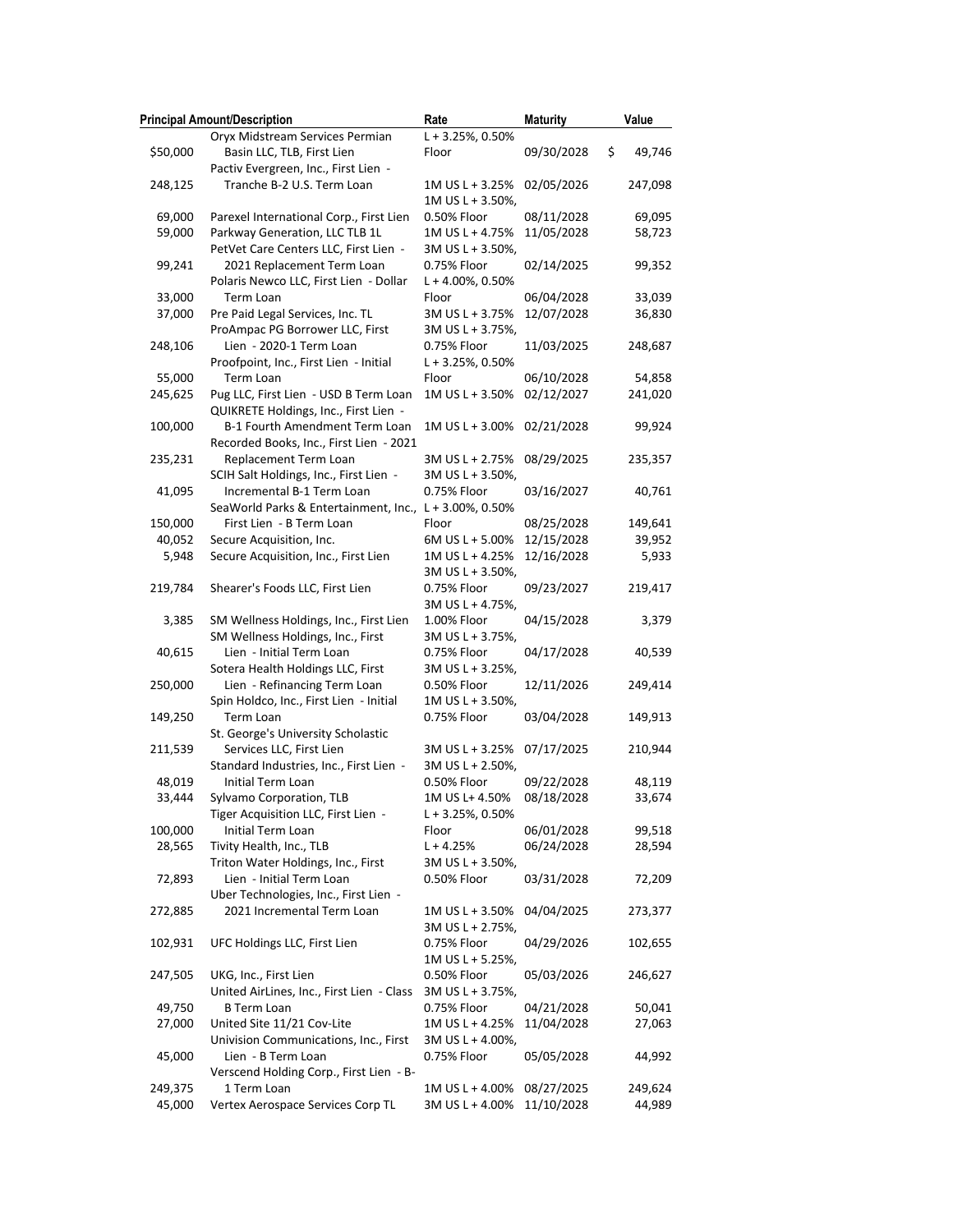|                         | <b>Principal Amount/Description</b>                                               | Rate                                    | <b>Maturity</b> | Value                 |
|-------------------------|-----------------------------------------------------------------------------------|-----------------------------------------|-----------------|-----------------------|
|                         | Virgin Media Bristol LLC, First Lien -                                            |                                         |                 |                       |
| \$300,000               | Facility Q Term Loan<br>W. R. Grace Holdings LLC, First Lien -                    | 3M US L + 3.50%<br>$L + 3.75\%$ , 0.50% | 01/31/2029      | \$<br>300,306         |
| 65,000                  | Initial Term Loan                                                                 | Floor<br>1M US L + 3.25%,               | 09/22/2028      | 65,195                |
| 83,000                  | Whatabrands LLC, First Lien - Initial B<br>Term Loan<br>William Morris Endeavor   | 0.50% Floor                             | 08/03/2028      | 82,825                |
|                         | Entertainment LLC, First Lien - B-1                                               |                                         |                 |                       |
| 247,332                 | Term Loan                                                                         | 1M US L + 2.75%                         | 05/18/2025      | 242,602               |
|                         | Windstream Services II LLC, First                                                 | $1M$ US L + 6.25%,                      |                 |                       |
| 370,289                 | Lien - Initial Term Loan                                                          | 1.00% Floor                             | 09/21/2027      | 372,024               |
|                         |                                                                                   | 1M US L + 4.00%,                        |                 |                       |
| 129,970                 | YI LLC, First Lien - Initial Term Loan                                            | 1.00% Floor                             | 11/07/2024      | 129,320<br>12,891,237 |
| <b>TOTAL BANK LOANS</b> |                                                                                   |                                         |                 |                       |
| (Cost \$16,124,038)     |                                                                                   |                                         |                 | 16,119,166            |
|                         | <b>HIGH YIELD DEBT- 61.00%</b>                                                    |                                         |                 |                       |
| Australia - 0.36%       |                                                                                   |                                         |                 |                       |
| 40,000                  | Mineral Resources, Ltd. <sup>(f)</sup><br>Nufarm Australia, Ltd. / Nufarm         | 8.13%                                   | 05/01/2027      | 43,200                |
| 120,000                 | Americas, Inc. <sup>(f)</sup>                                                     | 5.75%                                   | 04/30/2026      | 122,848               |
|                         |                                                                                   |                                         |                 | 166,048               |
| Canada - 2.62%          |                                                                                   |                                         |                 |                       |
| 80,000                  | Bombardier, Inc.(f)                                                               | 7.50%                                   | 03/15/2025      | 81,599                |
| 80,000                  | Bombardier, Inc. <sup>(f)</sup>                                                   | 7.13%                                   | 06/15/2026      | 83,096                |
| 45,000                  | Bombardier, Inc.(f)                                                               | 6.00%                                   | 02/15/2028      | 45,200                |
| 110,000                 | Cascades, Inc./Cascades USA, Inc.(f)                                              | 5.38%                                   | 01/15/2028      | 113,038               |
| 75,000                  | Eldorado Gold Corp. <sup>(f)</sup>                                                | 6.25%                                   | 09/01/2029      | 76,372                |
| 20,000                  | Empire Communities Corp. <sup>(f)</sup>                                           | 7.00%                                   | 12/15/2025      | 20,723                |
| 20,000                  | First Quantum Minerals, Ltd.(f)                                                   | 7.25%                                   | 04/01/2023      | 20,256                |
| 25,000                  | First Quantum Minerals, Ltd. <sup>(f)</sup>                                       | 6.50%                                   | 03/01/2024      | 25,340                |
| 85,000                  | GFL Environmental, Inc. <sup>(f)</sup>                                            | 5.13%                                   | 12/15/2026      | 88,504                |
| 35,000                  | GFL Environmental, Inc. <sup>(f)</sup>                                            | 4.75%                                   | 06/15/2029      | 35,360                |
| 70,000                  | GFL Environmental, Inc. <sup>(f)</sup>                                            | 4.38%                                   | 08/15/2029      | 69,450                |
| 150,000                 | goeasy, Ltd.(f)                                                                   | 4.38%                                   | 05/01/2026      | 152,783               |
|                         | Intelligent Packaging, Ltd. Finco, Inc. /<br>Intelligent Packaging Ltd Co.-Issuer |                                         |                 |                       |
| 105,000                 | LLC <sup>(f)</sup>                                                                | 6.00%                                   | 09/15/2028      | 108,150               |
| 10,000                  | Intertape Polymer Group, Inc.(f)                                                  | 4.38%                                   | 06/15/2029      | 10,015                |
| 110,000                 | Mercer International, Inc.                                                        | 5.13%                                   | 02/01/2029      | 112,537               |
| 60,000                  | Precision Drilling Corp. <sup>(f)</sup>                                           | 7.13%                                   | 01/15/2026      | 61,199                |
| 25,000                  | Precision Drilling Corp.(f)                                                       | 6.88%                                   | 01/15/2029      | 25,516                |
| 80,000                  | Strathcona Resources, Ltd. <sup>(f)</sup>                                         | 6.88%                                   | 08/01/2026      | 78,717                |
| France - 2.60%          |                                                                                   |                                         |                 | 1,207,855             |
| 100,000                 | Afflelou SAS <sup>(g)</sup>                                                       | 4.25%                                   | 05/19/2026      | 116,081               |
| 120,000                 | Altice France SA(f)                                                               | 5.50%                                   | 01/15/2028      | 119,271               |
| 55,000                  | Altice France SA <sup>(f)</sup>                                                   | 5.13%                                   | 07/15/2029      | 53,746                |
| 100,000                 | Altice France SA <sup>(f)</sup>                                                   | 4.25%                                   | 10/15/2029      | 113,426               |
| 100,000                 | Banijay Entertainment SASU <sup>(f)</sup>                                         | 3.50%                                   | 03/01/2025      | 114,700               |
| 100,000                 | Cab Selas(g)                                                                      | 3.38%                                   | 02/01/2028      | 114,110               |
| 100,000                 | Chrome Bidco SASU <sup>(f)</sup>                                                  | 3.50%                                   | 05/31/2028      | 115,062               |
| 35,000                  | Iliad Holding SASU <sup>(f)</sup>                                                 | 6.50%                                   | 10/15/2026      | 36,823                |
| 155,000                 | Iliad Holding SASU <sup>(f)</sup>                                                 | 5.63%                                   | 10/15/2028      | 186,292               |
| 100,000                 | Kapla Holding Sas <sup>(g)</sup>                                                  | 3.38%                                   | 12/15/2026      | 113,961               |
| 100,000                 | Paprec Holding SA(g)                                                              | 3.50%                                   | 07/01/2028      | 115,683               |
|                         |                                                                                   |                                         |                 | 1,199,155             |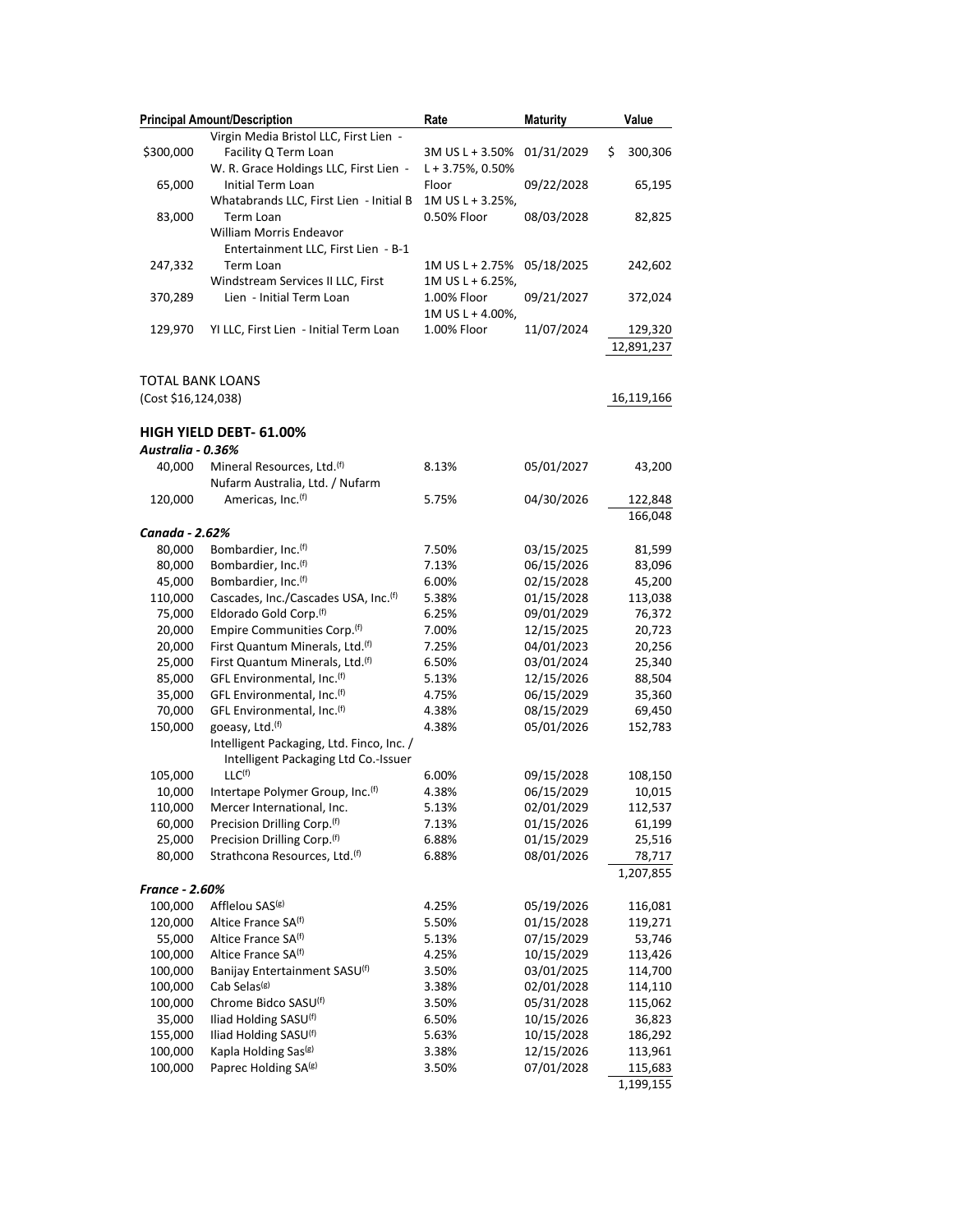|                          | <b>Principal Amount/Description</b>             | Rate                        | <b>Maturity</b> | Value         |
|--------------------------|-------------------------------------------------|-----------------------------|-----------------|---------------|
| <b>Germany - 1.80%</b>   |                                                 |                             |                 |               |
| \$100,000                | Cheplapharm Arzneimittel GmbH(g)                | 4.38%                       | 01/15/2028      | \$<br>119,035 |
| 100,000                  | Gruenenthal GmbH <sup>(f)</sup>                 | 4.13%                       | 05/15/2028      | 117,694       |
| 100,000                  | IHO Verwaltungs GmbH(c)(g)                      | (4.50%)<br>3.75%            | 09/15/2026      | 115,807       |
| 120,000                  | Nidda Healthcare Holding GmbH(g)                | 3.50%                       | 09/30/2024      | 136,714       |
| 100,000                  | Renk AG/Frankfurt am Main <sup>(g)</sup>        | 5.75%                       | 07/15/2025      | 118,432       |
| 100,000                  | TUI Cruises GmbH <sup>(g)</sup>                 | 6.50%                       | 05/15/2026      | 113,636       |
| 100,000                  | WEPA Hygieneprodukte GmbH(g)                    | 2.88%                       | 12/15/2027      | 108,442       |
|                          |                                                 |                             |                 | 829,760       |
| Great Britain - 2.62%    |                                                 |                             |                 |               |
| 100,000                  | Arqiva Broadcast Finance PLC                    | 6.75%                       | 09/30/2023      | 137,594       |
| 100,000                  | Bellis Acquisition Co. PLC(f)                   | 3.25%                       | 02/16/2026      | 130,635       |
|                          | Connect Finco SARL / Connect US Finco           |                             |                 |               |
| 55,000                   | LLC <sup>(f)</sup>                              | 6.75%                       | 10/01/2026      | 57,893        |
| 100,000                  | eG Global Finance PLC <sup>(g)</sup>            | 6.25%                       | 10/30/2025      | 117,265       |
| 100,000                  | Pinnacle Bidco PLC                              | 5.50%                       | 02/15/2025      | 116,619       |
| 60,000                   | Rolls-Royce PLC(f)                              | 5.75%                       | 10/15/2027      | 66,414        |
| 100,000                  | Thames Water Kemble Finance PLC <sup>(g)</sup>  | 4.63%                       | 05/19/2026      | 138,347       |
| 100,000                  | Victoria PLC                                    | 3.63%                       | 08/24/2026      | 115,811       |
| 60,000                   | Virgin Media Finance PLC(f)                     | 5.00%                       | 07/15/2030      | 59,794        |
| 150,000                  | Vmed O2 UK Financing I PLC(f)                   | 4.75%                       | 07/15/2031      | 152,146       |
|                          |                                                 | 3.00% - 5Y EUR              |                 |               |
| 100,000                  | Vodafone Group PLC <sup>(e)</sup>               | <b>SWAP</b>                 | 08/27/2080      | 115,059       |
|                          |                                                 |                             |                 | 1,207,577     |
| <b>Hong Kong - 0.19%</b> |                                                 |                             |                 |               |
| 85,000                   | Seaspan Corp. <sup>(f)</sup>                    | 5.50%                       | 08/01/2029      | 85,969        |
|                          |                                                 |                             |                 |               |
| <b>Ireland - 0.55%</b>   |                                                 |                             |                 |               |
| 100,000                  | eircom Finance DAC                              | 3.50%                       | 05/15/2026      | 116,050       |
|                          | Virgin Media Vendor Financing Notes III         |                             |                 |               |
| 100,000                  | DAC <sup>(f)</sup>                              | 4.88%                       | 07/15/2028      | 135,847       |
|                          |                                                 |                             |                 | 251,897       |
| Italy - 1.73%            |                                                 |                             |                 |               |
| 100,000                  | Bormioli Pharma SpA <sup>(e)(g)</sup>           | 3M EUR L + 3.50% 11/15/2024 |                 | 111,136       |
| 100,000                  | Brunello Bidco SpA(f)                           | 3.50%                       | 02/15/2028      | 113,029       |
|                          |                                                 | 3M EUR L +                  |                 |               |
| 100,000                  | Cedacri Mergeco SPA(e)(f)                       | 4.625%                      | 05/15/2028      | 114,358       |
| 100,000                  | Centurion Bidco SpA(g)                          | 5.88%                       | 09/30/2026      | 117,550       |
| 100,000                  | Gamma Bidco SpA(e)(g)                           | 3M EUR L + 6.00% 07/15/2025 |                 | 115,279       |
| 100,000                  | Guala Closures SpA(g)                           | 3.25%                       | 06/15/2028      | 112,143       |
| 100,000                  | Sofima Holding SpA(g)                           | 3.75%                       | 01/15/2028      | 113,360       |
|                          |                                                 |                             |                 | 796,855       |
| Jersey - 0.30%           |                                                 |                             |                 |               |
| 100,000                  | AA Bond Co., Ltd. <sup>(g)</sup>                | 6.50%                       | 01/31/2026      | 137,946       |
|                          |                                                 |                             |                 |               |
| Luxembourg - 2.92%       |                                                 |                             |                 |               |
|                          | Allied Universal Holdco LLC/Allied              |                             |                 |               |
|                          | Universal Finance Corp./Atlas Luxco             |                             |                 |               |
| 100,000                  | 4 Sarl <sup>(f)</sup>                           | 4.63%                       | 06/01/2028      | 100,113       |
| 55,000                   | Altice Financing SA <sup>(f)</sup>              | 5.75%                       | 08/15/2029      | 54,533        |
| 100,000                  | Altice Financing SA <sup>(f)</sup>              | 4.25%                       | 08/15/2029      | 111,659       |
| 100,000                  | Altice France Holding SA <sup>(f)</sup>         | 4.00%                       | 02/15/2028      | 108,869       |
| 100,000                  | ARD Finance SA(c)(f)                            | 5.00%<br>(5.75%)            | 06/30/2027      | 117,166       |
| 100,000                  | Cirsa Finance International Sarl <sup>(f)</sup> | 4.50%                       | 03/15/2027      | 111,786       |
| 100,000                  | Dana Financing Luxembourg Sarl(f)               | 3.00%                       | 07/15/2029      | 115,378       |
| 70,000                   | EverArc Escrow Sarl <sup>(f)</sup>              | 5.00%                       | 10/30/2029      | 70,157        |
| 100,000                  | Lincoln Financing SARL <sup>(g)</sup>           | 3.63%                       | 04/01/2024      | 114,963       |
| 100,000                  | Matterhorn Telecom SA(g)                        | 4.00%                       | 11/15/2027      | 116,580       |
| 100,000                  | Summer BC Holdco B SARL <sup>(g)</sup>          | 5.75%                       | 10/31/2026      | 118,894       |
| 85,000                   | Telecom Italia Capital SA                       | 6.38%                       | 11/15/2033      | 91,657        |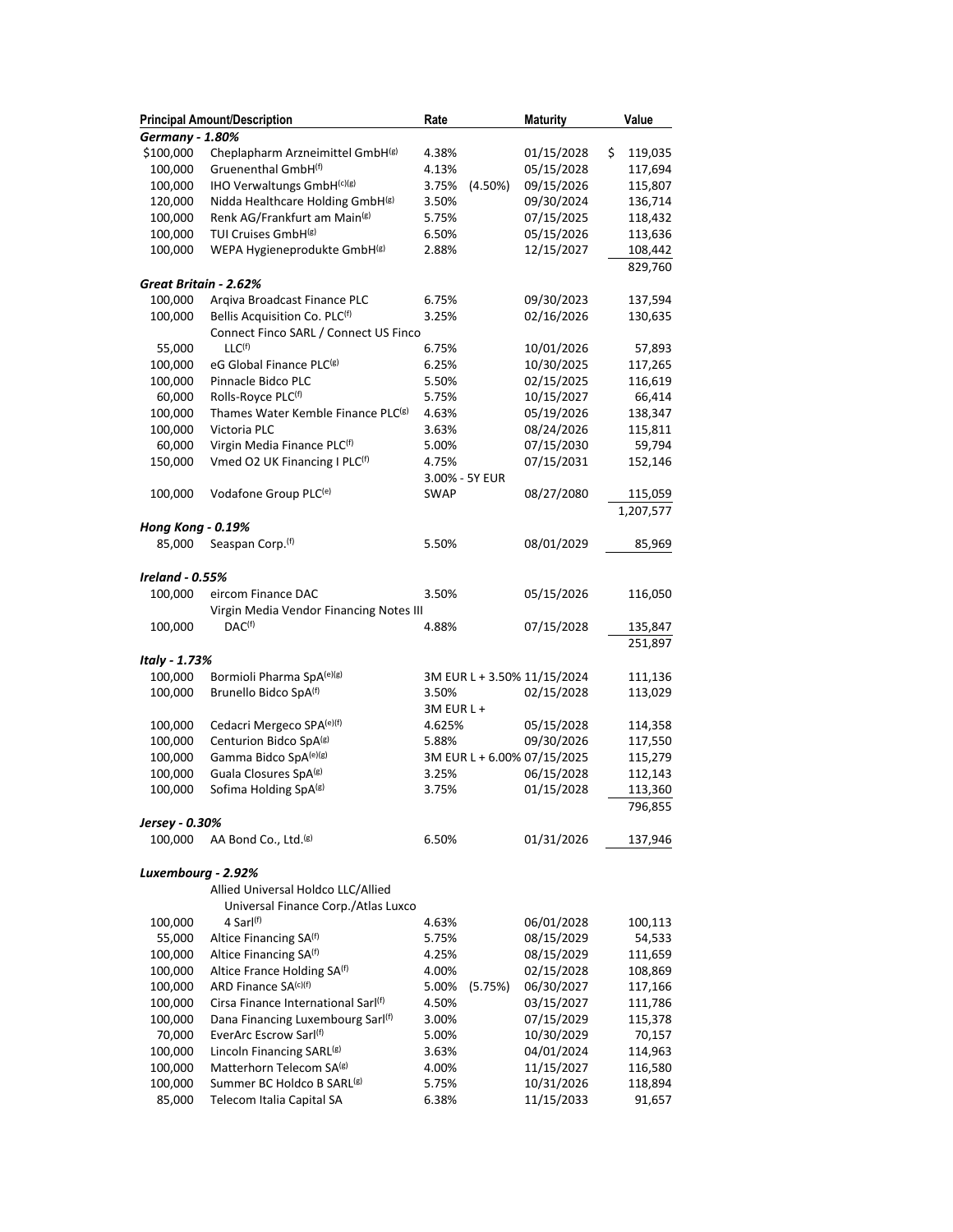|                     | <b>Principal Amount/Description</b>                     | Rate   | <b>Maturity</b> | Value          |
|---------------------|---------------------------------------------------------|--------|-----------------|----------------|
|                     | <b>Telenet Finance Luxembourg Notes</b>                 |        |                 |                |
| \$100,000           | SARL <sup>(g)</sup>                                     | 3.50%  | 03/01/2028      | \$.<br>116,915 |
|                     |                                                         |        |                 | 1,348,670      |
| Netherlands - 3.51% |                                                         |        |                 |                |
| 185,000             | Diamond BC BV <sup>(f)</sup>                            | 4.63%  | 10/01/2029      | 183,795        |
| 115,000             | Energizer Gamma Acquisition BV <sup>(f)</sup>           | 3.50%  | 06/30/2029      | 127,051        |
| 100,000             | OCI NV <sup>(f)</sup>                                   | 4.63%  | 10/15/2025      | 103,855        |
| 200,000             | OI European Group BV <sup>(f)</sup>                     | 4.75%  | 02/15/2030      | 203,002        |
| 100,000             | Sigma Holdco BV <sup>(g)</sup>                          | 5.75%  | 05/15/2026      | 105,445        |
| 100,000             | Titan Holdings II BV <sup>(g)</sup>                     | 5.13%  | 07/15/2029      | 113,511        |
| 100,000             | Trivium Packaging Finance BV <sup>(f)</sup>             | 3.75%  | 08/15/2026      | 115,660        |
| 200,000             | UPC Holding BV(f)                                       | 5.50%  | 01/15/2028      | 207,778        |
| 125,000             | WP/AP Telecom Holdings IV BV <sup>(f)</sup>             | 3.75%  | 01/15/2029      | 144,108        |
| 45,000              | Ziggo Bond Co. BV <sup>(f)</sup>                        | 5.13%  | 02/28/2030      | 45,292         |
| 100,000             | Ziggo Bond Co. BV(g)                                    | 3.38%  | 02/28/2030      | 111,299        |
| 145,000             | Ziggo Bond Co. BV <sup>(f)</sup>                        | 3.38%  | 02/28/2030      | 161,384        |
|                     |                                                         |        |                 | 1,622,180      |
| Spain - 1.00%       |                                                         |        |                 |                |
| 100,000             | Grifols Escrow Issuer SA <sup>(f)</sup>                 | 3.88%  | 10/15/2028      | 114,553        |
| 100,000             | Grupo Antolin-Irausa SA(g)                              | 3.38%  | 04/30/2026      | 110,982        |
| 100,000             | Kaixo Bondco Telecom SA <sup>(f)</sup>                  | 5.13%  | 09/30/2029      | 115,009        |
| 105,000             | Lorca Telecom Bondco SA <sup>(f)</sup>                  | 4.00%  | 09/18/2027      | 121,789        |
|                     |                                                         |        |                 | 462,333        |
| Sweden - 0.49%      |                                                         |        |                 |                |
| 100,000             | Intrum AB(g)                                            | 3.00%  | 09/15/2027      | 112,360        |
| 100,000             | Verisure Midholding AB(g)                               | 5.25%  | 02/15/2029      | 115,802        |
|                     |                                                         |        |                 | 228,162        |
|                     | United States - 40.31%                                  |        |                 |                |
| 40,000              | Academy, Ltd. <sup>(f)</sup>                            | 6.00%  | 11/15/2027      | 42,728         |
| 135,000             | Acadia Healthcare Co., Inc. <sup>(f)</sup>              | 5.50%  | 07/01/2028      | 142,093        |
| 10,000              | Acadia Healthcare Co., Inc. <sup>(f)</sup>              | 5.00%  | 04/15/2029      | 10,290         |
|                     | Acuris Finance US, Inc. / Acuris Finance                |        |                 |                |
| 70,000              | SARL <sup>(f)</sup>                                     | 5.00%  | 05/01/2028      | 69,756         |
| 70,000              | Ahead DB Holdings LLC(f)                                | 6.63%  | 05/01/2028      | 69,573         |
|                     | Albertsons Cos. Inc / Safeway, Inc. /                   |        |                 |                |
| 45,000              | New Albertsons LP / Albertsons LLC <sup>(f)</sup> 5.88% |        | 02/15/2028      | 47,762         |
| 80,000              | Alliant Holdings Intermediate LLC(f)                    | 5.88%  | 11/01/2029      | 81,506         |
|                     | Allied Universal Holdco LLC / Allied                    |        |                 |                |
| 105,000             | Universal Finance Corp. <sup>(f)</sup>                  | 6.63%  | 07/15/2026      | 110,300        |
| 60,000              | American Airlines, Inc. <sup>(f)</sup>                  | 11.75% | 07/15/2025      | 74,106         |
| 95,000              | American Axle & Manufacturing, Inc.                     | 5.00%  | 10/01/2029      | 93,340         |
|                     | American Finance Trust, Inc. /                          |        |                 |                |
|                     | American Finance Operating Partner                      |        |                 |                |
| 80,000              | LP <sup>(f)</sup>                                       | 4.50%  | 09/30/2028      | 80,710         |
| 175,000             | APX Group, Inc. (f)                                     | 6.75%  | 02/15/2027      | 183,941        |
| 70,000              | APX Group, Inc. (f)                                     | 5.75%  | 07/15/2029      | 69,049         |
| 10,000              | Aramark Services, Inc. <sup>(f)</sup>                   | 6.38%  | 05/01/2025      | 10,463         |
| 115,000             | Aramark Services, Inc.(f)                               | 5.00%  | 02/01/2028      | 119,083        |
|                     | Archrock Partners LP / Archrock                         |        |                 |                |
| 45,000              | Partners Finance Corp. <sup>(f)</sup>                   | 6.88%  | 04/01/2027      | 47,295         |
|                     | Archrock Partners LP / Archrock                         |        |                 |                |
| 105,000             | Partners Finance Corp. <sup>(f)</sup>                   | 6.25%  | 04/01/2028      | 109,635        |
| 105,000             | Arconic Corp. <sup>(f)</sup>                            | 6.13%  | 02/15/2028      | 111,917        |
| 85,000              | Artera Services LLC <sup>(f)</sup>                      | 9.03%  | 12/04/2025      | 90,019         |
|                     | Ascent Resources Utica Holdings LLC /                   |        |                 |                |
| 75,000              | ARU Finance Corp. <sup>(f)</sup>                        | 7.00%  | 11/01/2026      | 76,122         |
| 80,000              | Ashland LLC(f)                                          | 3.38%  | 09/01/2031      | 79,515         |
|                     | Ashton Woods USA LLC / Ashton                           |        |                 |                |
| 55,000              | Woods Finance Co. <sup>(f)</sup>                        | 4.63%  | 08/01/2029      | 54,396         |
| 150,000             | AssuredPartners, Inc.(f)                                | 5.63%  | 01/15/2029      | 146,126        |
| 65,000              | At Home Group, Inc. <sup>(f)</sup>                      | 4.88%  | 07/15/2028      | 64,131         |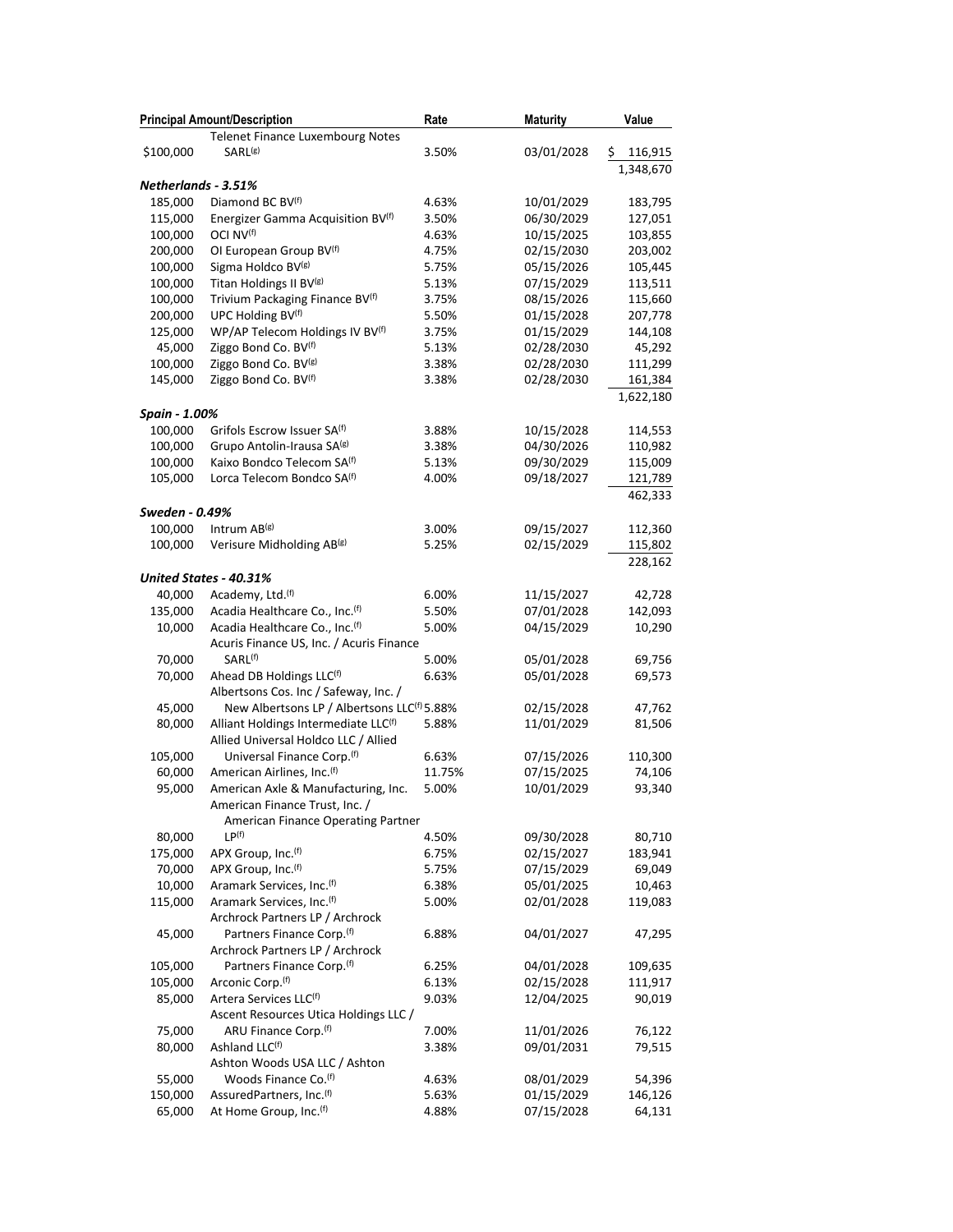|          | <b>Principal Amount/Description</b>                          | Rate           | <b>Maturity</b> | Value            |
|----------|--------------------------------------------------------------|----------------|-----------------|------------------|
| \$55,000 | At Home Group, Inc.(f)                                       | 7.13%          | 07/15/2029      | Ś<br>54,115      |
| 71,000   | Bausch Health Cos., Inc. (f)                                 | 6.13%          | 04/15/2025      | 72,408           |
| 65,000   | Bausch Health Cos., Inc.(f)                                  | 4.88%          | 06/01/2028      | 66,418           |
| 60,000   | Big River Steel LLC / BRS Finance Corp. <sup>(f)</sup> 6.63% |                | 01/31/2029      | 64,958           |
| 35,000   | Block Communications, Inc. <sup>(f)</sup>                    | 4.88%          | 03/01/2028      | 35,053           |
| 55,000   | BlueLinx Holdings, Inc.(f)                                   | 6.00%          | 11/15/2029      | 54,802           |
| 65,000   | Brink's Co. <sup>(f)</sup>                                   | 5.50%          | 07/15/2025      | 67,665           |
| 45,000   | Buckeye Partners LP(f)                                       | 4.50%          | 03/01/2028      | 45,406           |
| 85,000   | Cablevision Lightpath LLC(f)                                 | 5.63%          | 09/15/2028      | 83,913           |
| 125,000  | Caesars Entertainment, Inc. <sup>(f)</sup>                   | 6.25%          | 07/01/2025      | 131,362          |
| 160,000  | Calpine Corp. <sup>(f)</sup>                                 | 5.13%          | 03/15/2028      | 162,685          |
| 175,000  | Carnival Corp.(f)                                            | 6.00%          | 05/01/2029      | 174,471          |
|          | CCO Holdings LLC / CCO Holdings                              |                |                 |                  |
| 50,000   | Capital Corp. <sup>(f)</sup>                                 | 5.50%          | 05/01/2026      | 51,570           |
|          | CCO Holdings LLC / CCO Holdings                              |                |                 |                  |
| 25,000   | Capital Corp. <sup>(f)</sup>                                 | 5.00%          | 02/01/2028      | 26,050           |
|          | CCO Holdings LLC / CCO Holdings                              |                |                 |                  |
| 15,000   | Capital Corp. <sup>(f)</sup>                                 | 5.38%          | 06/01/2029      | 16,213           |
|          | CCO Holdings LLC / CCO Holdings                              |                |                 |                  |
| 120,000  | Capital Corp. <sup>(f)</sup>                                 | 4.75%          | 03/01/2030      | 125,013          |
| 130,000  | Cedar Fair LP                                                | 5.25%          | 07/15/2029      | 133,446          |
| 65,000   | Central Garden & Pet Co.                                     | 5.13%          | 02/01/2028      | 68,106           |
| 3,000    | ChampionX Corp.                                              | 6.38%          | 05/01/2026      | 3,131            |
|          | Change Healthcare Holdings LLC /                             |                |                 |                  |
| 80,000   | Change Healthcare Finance, Inc. <sup>(f)</sup>               | 5.75%          | 03/01/2025      | 80,783           |
| 5,000    | Cheniere Energy Partners LP(f)                               | 3.25%          | 01/31/2032      | 5,060            |
| 90,000   | Cheniere Energy, Inc.                                        | 4.63%          | 10/15/2028      | 95,881           |
| 25,000   | Chesapeake Energy Corp. <sup>(f)</sup>                       | 5.50%          | 02/01/2026      | 26,342           |
| 40,000   | Chesapeake Energy Corp. <sup>(f)</sup>                       | 5.88%          | 02/01/2029      | 42,845           |
|          | Chobani LLC / Chobani Finance Corp.,                         |                |                 |                  |
| 30,000   | Inc. <sup>(f)</sup>                                          | 7.50%          | 04/15/2025      | 30,916           |
| 30,000   | CHS/Community Health Systems, Inc. <sup>(f)</sup> 8.00%      |                | 03/15/2026      | 31,570           |
| 60,000   | CHS/Community Health Systems, Inc. <sup>(f)</sup> 5.63%      |                | 03/15/2027      | 63,573           |
| 160,000  | CHS/Community Health Systems, Inc. <sup>(f)</sup> 6.00%      |                | 01/15/2029      | 170,853          |
| 15,000   | CHS/Community Health Systems, Inc. <sup>(f)</sup> 4.75%      |                | 02/15/2031      | 15,156           |
| 65,000   | Churchill Downs, Inc.(f)                                     | 5.50%          | 04/01/2027      | 67,015           |
| 10,000   | Churchill Downs, Inc.(f)                                     | 4.75%          | 01/15/2028      | 10,367           |
| 145,000  | CITGO Petroleum Corp.(f)                                     | 7.00%          | 06/15/2025      | 149,378          |
| 35,000   | CITGO Petroleum Corp.(f)                                     | 6.38%          | 06/15/2026      | 35,561           |
| 30,000   | Clean Harbors, Inc.(f)                                       | 5.13%          | 07/15/2029      | 31,876           |
| 65,000   | Cleveland-Cliffs, Inc. <sup>(f)</sup>                        | 6.75%          | 03/15/2026      | 68,895           |
| 70,000   | Cleveland-Cliffs, Inc.(f)                                    | 4.63%          | 03/01/2029      | 71,504           |
| 30,000   | Cleveland-Cliffs, Inc. <sup>(f)</sup>                        | 4.88%          | 03/01/2031      | 31,211           |
| 75,000   | Colgate Energy Partners III LLC(f)                           | 7.75%          | 02/15/2026      | 81,250           |
| 35,000   | Colgate Energy Partners III LLC(f)                           | 5.88%          | 07/01/2029      | 36,099           |
| 34,000   | CommScope Technologies LLC <sup>(f)</sup>                    | 6.00%          | 06/15/2025      | 34,038           |
| 155,000  | CommScope Technologies LLC <sup>(f)</sup>                    | 5.00%          | 03/15/2027      | 145,080          |
| 30,000   | CommScope, Inc. <sup>(f)</sup>                               | 6.00%          | 03/01/2026      | 30,940           |
| 25,000   | CommScope, Inc. <sup>(f)</sup>                               | 7.13%          | 07/01/2028      | 24,598           |
| 30,000   | CommScope, Inc. <sup>(f)</sup>                               | 4.75%          | 09/01/2029      | 29,867           |
|          | <b>Compass Group Diversified Holdings</b>                    |                |                 |                  |
| 100,000  | LLC <sup>(f)</sup>                                           | 5.25%          | 04/16/2029      | 104,931          |
|          | <b>Compass Group Diversified Holdings</b>                    |                |                 |                  |
| 45,000   | LLC <sup>(f)</sup>                                           | 5.00%          | 01/15/2032      | 46,193           |
| 85,000   | Comstock Resources, Inc.(f)                                  | 6.75%          | 03/01/2029      | 92,336           |
| 25,000   | Comstock Resources, Inc.(f)                                  |                | 01/15/2030      |                  |
| 55,000   | Consensus Cloud Solutions, Inc.(f)                           | 5.88%<br>6.50% | 10/15/2028      | 25,667<br>57,553 |
| 70,000   | Consolidated Communications, Inc. <sup>(f)</sup>             | 5.00%          | 10/01/2028      | 70,806           |
| 130,000  | Coty, Inc. <sup>(f)</sup>                                    | 5.00%          | 04/15/2026      | 134,086          |
|          | CrownRock LP / CrownRock Finance,                            |                |                 |                  |
| 62,000   | Inc. <sup>(f)</sup>                                          | 5.63%          | 10/15/2025      |                  |
|          |                                                              |                |                 | 63,467           |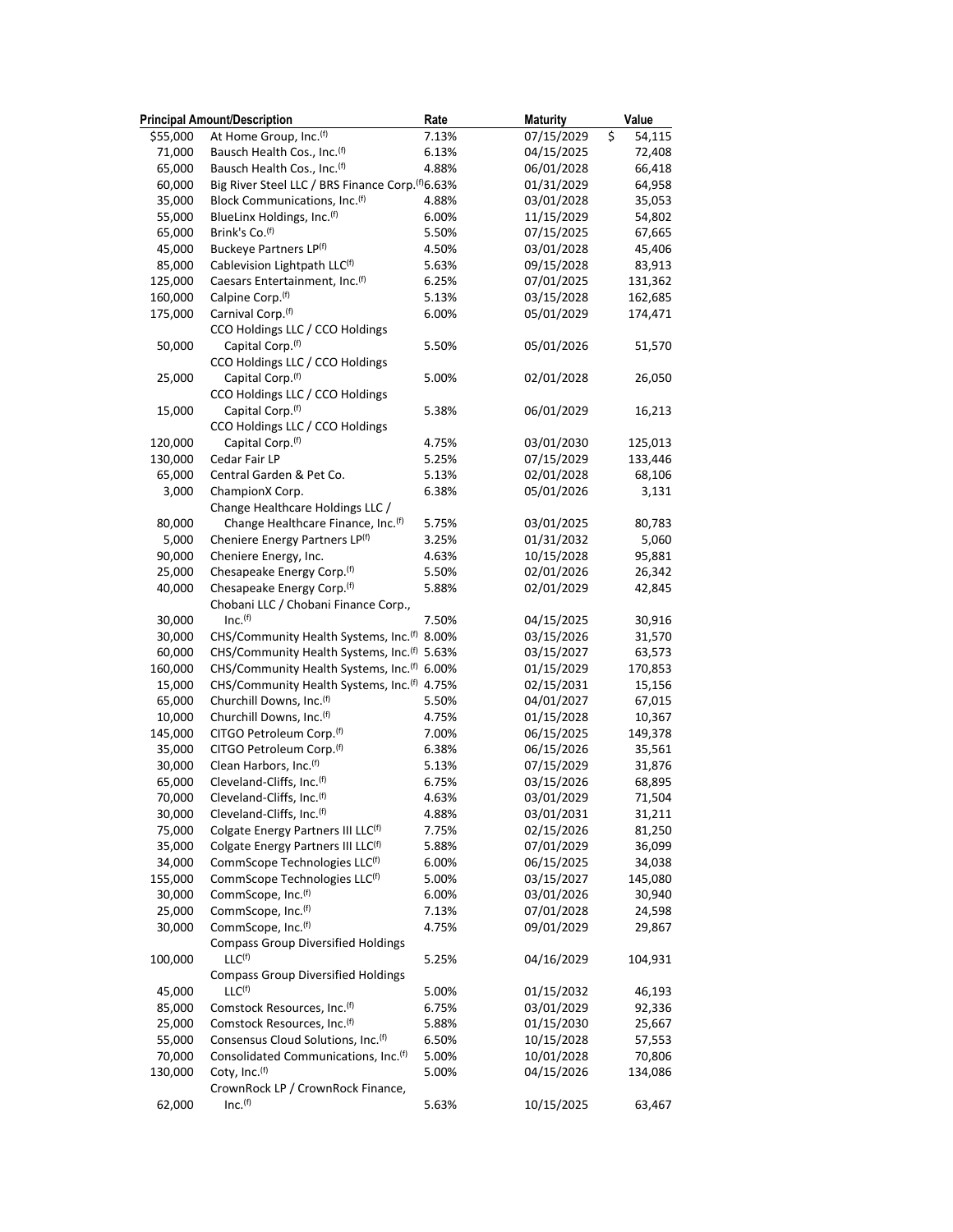|          | <b>Principal Amount/Description</b>              | Rate  | <b>Maturity</b>  | Value   |
|----------|--------------------------------------------------|-------|------------------|---------|
|          | CrownRock LP / CrownRock Finance,                |       |                  |         |
| \$35,000 | Inc. <sup>(f)</sup>                              | 5.00% | 05/01/2029<br>\$ | 36,366  |
| 115,000  | CSC Holdings LLC(f)                              | 5.75% | 01/15/2030       | 114,795 |
| 25,000   | CSC Holdings LLC(f)                              | 5.00% | 11/15/2031       | 24,130  |
|          | Cushman & Wakefield US Borrower                  |       |                  |         |
| 20,000   | $LLC^{(f)}$                                      | 6.75% | 05/15/2028       | 21,428  |
| 20,000   | Dana, Inc.                                       | 5.38% | 11/15/2027       | 21,006  |
| 30,000   | Dana, Inc.                                       | 5.63% | 06/15/2028       | 31,916  |
| 140,000  | DaVita, Inc. <sup>(f)</sup>                      | 4.63% | 06/01/2030       | 143,578 |
| 30,000   | DCP Midstream Operating LP(f)                    | 6.45% | 11/03/2036       | 39,302  |
| 20,000   | DCP Midstream Operating LP                       | 5.60% | 04/01/2044       | 24,908  |
|          | Directv Financing LLC / Directv                  |       |                  |         |
| 145,000  | Financing Co.-Obligor, Inc. <sup>(f)</sup>       | 5.88% | 08/15/2027       | 148,654 |
| 35,000   | DISH DBS Corp.                                   | 7.75% | 07/01/2026       | 36,971  |
| 85,000   | DISH DBS Corp. <sup>(f)</sup>                    | 5.25% | 12/01/2026       | 86,501  |
| 30,000   | DISH DBS Corp. <sup>(f)</sup>                    | 5.75% | 12/01/2028       | 30,356  |
| 55,000   | DISH DBS Corp.                                   | 5.13% | 06/01/2029       | 50,139  |
| 35,000   | Domtar Corp. <sup>(f)</sup>                      | 6.75% | 10/01/2028       | 35,983  |
| 55,000   | DT Midstream, Inc.(f)                            | 4.38% | 06/15/2031       | 57,285  |
| 45,000   | Edgewell Personal Care Co. <sup>(f)</sup>        | 5.50% | 06/01/2028       | 47,827  |
| 65,000   | Elastic NV <sup>(f)</sup>                        | 4.13% | 07/15/2029       | 64,416  |
| 80,000   | Encompass Health Corp.                           | 4.50% | 02/01/2028       | 82,416  |
| 50,000   | EnLink Midstream LLC <sup>(f)</sup>              | 5.63% | 01/15/2028       | 52,073  |
| 60,000   | EnLink Midstream Partners LP                     | 5.05% | 04/01/2045       | 57,987  |
| 15,000   | EQM Midstream Partners LP(f)                     | 4.50% | 01/15/2029       | 15,622  |
| 70,000   | EQM Midstream Partners LP(f)                     | 4.75% | 01/15/2031       | 74,136  |
| 50,000   | Everi Holdings, Inc.(f)                          | 5.00% | 07/15/2029       | 50,582  |
| 10,000   | FirstCash, Inc. <sup>(f)</sup>                   | 4.63% | 09/01/2028       | 10,009  |
| 100,000  | FirstCash, Inc. <sup>(f)</sup>                   | 5.63% | 01/01/2030       | 102,079 |
| 35,000   | FirstEnergy Corp.                                | 5.35% | 07/15/2047       | 41,706  |
|          | <b>Frontier Communications Holdings</b>          |       |                  |         |
| 30,000   | LLC <sup>(f)</sup>                               | 5.88% | 10/15/2027       | 31,771  |
|          | <b>Frontier Communications Holdings</b>          |       |                  |         |
| 195,000  | LLC <sup>(f)</sup>                               | 5.00% | 05/01/2028       | 201,203 |
|          | <b>Frontier Communications Holdings</b>          |       |                  |         |
| 35,000   | LLC <sup>(f)</sup>                               | 6.75% | 05/01/2029       | 36,454  |
|          | Go Daddy Operating Co. LLC / GD                  |       |                  |         |
| 35,000   | Finance Co, Inc. <sup>(f)</sup>                  | 5.25% | 12/01/2027       | 36,231  |
| 55,000   | Goodyear Tire & Rubber Co.                       | 9.50% | 05/31/2025       | 59,520  |
| 35,000   | Goodyear Tire & Rubber Co.                       | 5.25% | 04/30/2031       | 38,098  |
| 65,000   | Gray Escrow II, Inc. <sup>(f)</sup>              | 5.38% | 11/15/2031       | 66,985  |
| 80,000   | Great Lakes Dredge & Dock Corp.(f)               | 5.25% | 06/01/2029       | 82,520  |
| 75,000   | Greystar Real Estate Partners LLC <sup>(f)</sup> | 5.75% | 12/01/2025       | 76,411  |
|          | Hawaiian Brand Intellectual Property,            |       |                  |         |
| 60,000   | Ltd. / HawaiianMiles Loyalty, Ltd.(f)            | 5.75% | 01/20/2026       | 62,856  |
|          | Helios Software Holdings, Inc. / ION             |       |                  |         |
| 45,000   | Corporate Solutions Finance Sarl <sup>(f)</sup>  | 4.63% | 05/01/2028       | 44,295  |
| 100,000  | Herc Holdings, Inc.(f)                           | 5.50% | 07/15/2027       | 104,121 |
| 105,000  | Hertz Corp. <sup>(f)</sup>                       | 4.63% | 12/01/2026       | 105,796 |
| 75,000   | Hess Midstream Operations LP(f)                  | 5.63% | 02/15/2026       | 77,334  |
| 5,000    | Hess Midstream Operations LP(f)                  | 5.13% | 06/15/2028       | 5,214   |
| 50,000   | Hess Midstream Operations LP(f)                  | 4.25% | 02/15/2030       | 49,710  |
|          | <b>Hilton Grand Vacations Borrower</b>           |       |                  |         |
|          | Escrow LLC / Hilton Grand Vacations              |       |                  |         |
| 135,000  | Borrower Esc <sup>(f)</sup>                      | 5.00% | 06/01/2029       | 138,585 |
|          | HLF Financing Sarl LLC / Herbalife               |       |                  |         |
| 95,000   | International, Inc.(f)                           | 4.88% | 06/01/2029       | 93,352  |
| 45,000   | HUB International, Ltd. <sup>(f)</sup>           | 7.00% | 05/01/2026       | 46,295  |
| 55,000   | HUB International, Ltd. <sup>(f)</sup>           | 5.63% | 12/01/2029       | 56,746  |
| 100,000  | Hunt Companies, Inc.(f)                          | 5.25% | 04/15/2029       | 98,644  |
| 40,000   | IAA, Inc. <sup>(f)</sup>                         | 5.50% | 06/15/2027       | 41,490  |
|          |                                                  |       |                  |         |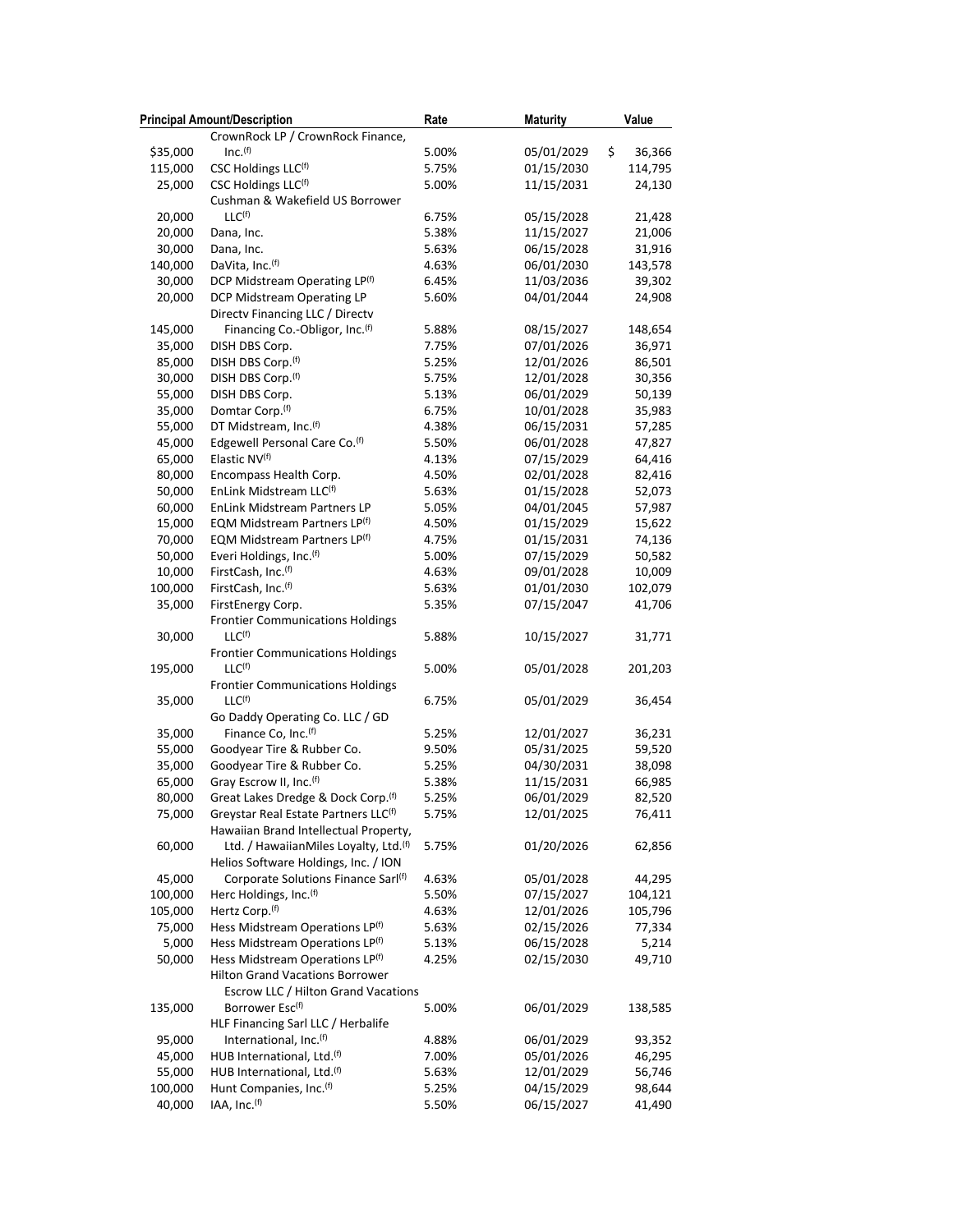|          | <b>Principal Amount/Description</b>                             | Rate  | <b>Maturity</b> | Value                             |
|----------|-----------------------------------------------------------------|-------|-----------------|-----------------------------------|
| \$10,000 | iHeartCommunications, Inc.                                      | 8.38% | 05/01/2027      | $\overline{\mathsf{S}}$<br>10,556 |
| 110,000  | iHeartCommunications, Inc. <sup>(f)</sup>                       | 5.25% | 08/15/2027      | 114,521                           |
| 170,000  | II-VI, Inc.(f)                                                  | 5.00% | 12/15/2029      | 173,961                           |
| 135,000  | Imola Merger Corp. <sup>(f)</sup>                               | 4.75% | 05/15/2029      | 138,762                           |
| 105,000  | Intelsat Jackson Holdings SA(f)(h)                              | 8.00% | 02/15/2024      | 106,772                           |
| 100,000  | International Game Technology PLC                               | 3.50% | 06/15/2026      | 116,423                           |
| 145,000  | Iron Mountain, Inc. <sup>(f)</sup>                              | 5.25% | 03/15/2028      | 151,049                           |
| 15,000   | Iron Mountain, Inc. <sup>(f)</sup>                              | 5.00% | 07/15/2028      | 15,435                            |
| 55,000   | Iron Mountain, Inc.(f)                                          | 5.25% | 07/15/2030      | 58,059                            |
|          | Jefferies Finance LLC / JFIN Co.-Issuer                         |       |                 |                                   |
| 50,000   | Corp. <sup>(f)</sup>                                            | 5.00% | 08/15/2028      | 51,331                            |
| 90,000   | Kraft Heinz Foods Co.                                           | 6.88% | 01/26/2039      | 132,521                           |
| 40,000   | Kraft Heinz Foods Co.                                           | 6.50% | 02/09/2040      | 57,000                            |
| 30,000   | Kraft Heinz Foods Co.                                           | 4.88% | 10/01/2049      | 37,758                            |
| 125,000  | LABL, $Inc.(f)$                                                 | 5.88% | 11/01/2028      | 129,063                           |
| 45,000   | Laredo Petroleum, Inc.                                          | 9.50% | 01/15/2025      | 45,947                            |
| 70,000   | LD Holdings Group LLC(f)                                        | 6.50% | 11/01/2025      | 69,138                            |
|          | Leeward Renewable Energy Operations                             |       |                 |                                   |
| 60,000   | LLC <sup>(f)</sup>                                              | 4.25% | 07/01/2029      | 60,689                            |
| 75,000   | Level 3 Financing, Inc.                                         | 5.25% | 03/15/2026      | 76,768                            |
| 20,000   | Level 3 Financing, Inc.(f)                                      | 4.63% | 09/15/2027      | 20,430                            |
| 75,000   | LFS Topco LLC <sup>(f)</sup>                                    | 5.88% | 10/15/2026      | 77,516                            |
| 165,000  | Lumen Technologies, Inc.(f)                                     | 5.13% | 12/15/2026      | 171,953                           |
| 5,000    | Lumen Technologies, Inc.(f)                                     | 4.50% | 01/15/2029      | 4,845                             |
|          |                                                                 |       | 09/15/2025      |                                   |
| 63,000   | Marriott Ownership Resorts, Inc. <sup>(f)</sup>                 | 6.13% |                 | 65,741                            |
|          | <b>Mauser Packaging Solutions Holding</b><br>Co. <sup>(f)</sup> |       |                 |                                   |
| 250,000  |                                                                 | 5.50% | 04/15/2024      | 252,617                           |
| 145,000  | MEDNAX, Inc. <sup>(f)</sup>                                     | 6.25% | 01/15/2027      | 151,882                           |
| 60,000   | Mercer International, Inc.                                      | 5.50% | 01/15/2026      | 60,908                            |
| 34,000   | MGIC Investment Corp.                                           | 5.25% | 08/15/2028      | 35,748                            |
|          | Midwest Gaming Borrower LLC /                                   |       |                 |                                   |
| 60,000   | Midwest Gaming Finance Corp. <sup>(f)</sup>                     | 4.88% | 05/01/2029      | 60,391                            |
| 60,000   | ModivCare Escrow Issuer, Inc.(f)                                | 5.00% | 10/01/2029      | 61,367                            |
| 80,000   | Mozart Debt Merger Sub, Inc. <sup>(f)</sup>                     | 5.25% | 10/01/2029      | 81,258                            |
| 90,000   | MPH Acquisition Holdings LLC(f)                                 | 5.50% | 09/01/2028      | 91,374                            |
| 75,000   | MPH Acquisition Holdings LLC(f)                                 | 5.75% | 11/01/2028      | 71,438                            |
| 45,000   | Murphy Oil Corp.                                                | 5.88% | 12/01/2027      | 46,533                            |
| 105,000  | Nabors Industries, Ltd.(f)                                      | 7.25% | 01/15/2026      | 97,234                            |
| 30,000   | Nabors Industries, Ltd.(f)                                      | 7.50% | 01/15/2028      | 27,193                            |
| 70,000   | Nationstar Mortgage Holdings, Inc.(f)                           | 5.75% | 11/15/2031      | 69,748                            |
| 35,000   | NCR Corp. <sup>(f)</sup>                                        | 5.75% | 09/01/2027      | 36,610                            |
| 105,000  | NCR Corp.(f)                                                    | 5.13% | 04/15/2029      | 108,886                           |
| 80,000   | NCR Corp. <sup>(f)</sup>                                        | 6.13% | 09/01/2029      | 85,825                            |
| 40,000   | NCR Corp. <sup>(f)</sup>                                        | 5.25% | 10/01/2030      | 41,160                            |
| 35,000   | New Enterprise Stone & Lime Co., Inc.(f) 9.75%                  |       | 07/15/2028      | 37,500                            |
| 115,000  | New Enterprise Stone & Lime Co., Inc. <sup>(f)</sup> 5.25%      |       | 07/15/2028      | 116,783                           |
| 35,000   | Nexstar Media, Inc.(f)                                          | 5.63% | 07/15/2027      | 36,939                            |
| 80,000   | Nexstar Media, Inc.(f)                                          | 4.75% | 11/01/2028      | 81,646                            |
| 130,000  | NFP Corp. <sup>(f)</sup>                                        | 6.88% | 08/15/2028      | 130,569                           |
| 5,000    | <b>NuStar Logistics LP</b>                                      | 6.00% | 06/01/2026      | 5,430                             |
| 55,000   | <b>NuStar Logistics LP</b>                                      | 6.38% | 10/01/2030      | 61,134                            |
| 35,000   | Occidental Pete Oxy                                             | 4.20% | 03/15/2048      | 35,057                            |
| 65,000   | Occidental Petroleum Corp.                                      | 4.50% | 07/15/2044      | 67,049                            |
| 55,000   | Occidental Petroleum Corp.                                      | 4.40% | 04/15/2046      | 56,479                            |
| 25,000   | Occidental Petroleum Corp.                                      | 4.40% | 08/15/2049      | 25,350                            |
| 50,000   | Oceaneering International, Inc.                                 | 6.00% | 02/01/2028      | 49,125                            |
| 20,000   | Olin Corp.                                                      | 5.63% | 08/01/2029      | 21,696                            |
| 105,000  | Olin Corp.                                                      | 5.00% | 02/01/2030      | 110,399                           |
| 75,000   | Olympus Water US Holding Corp. <sup>(f)</sup>                   | 4.25% | 10/01/2028      | 74,692                            |
| 55,000   | Olympus Water US Holding Corp.(f)                               | 6.25% | 10/01/2029      | 53,702                            |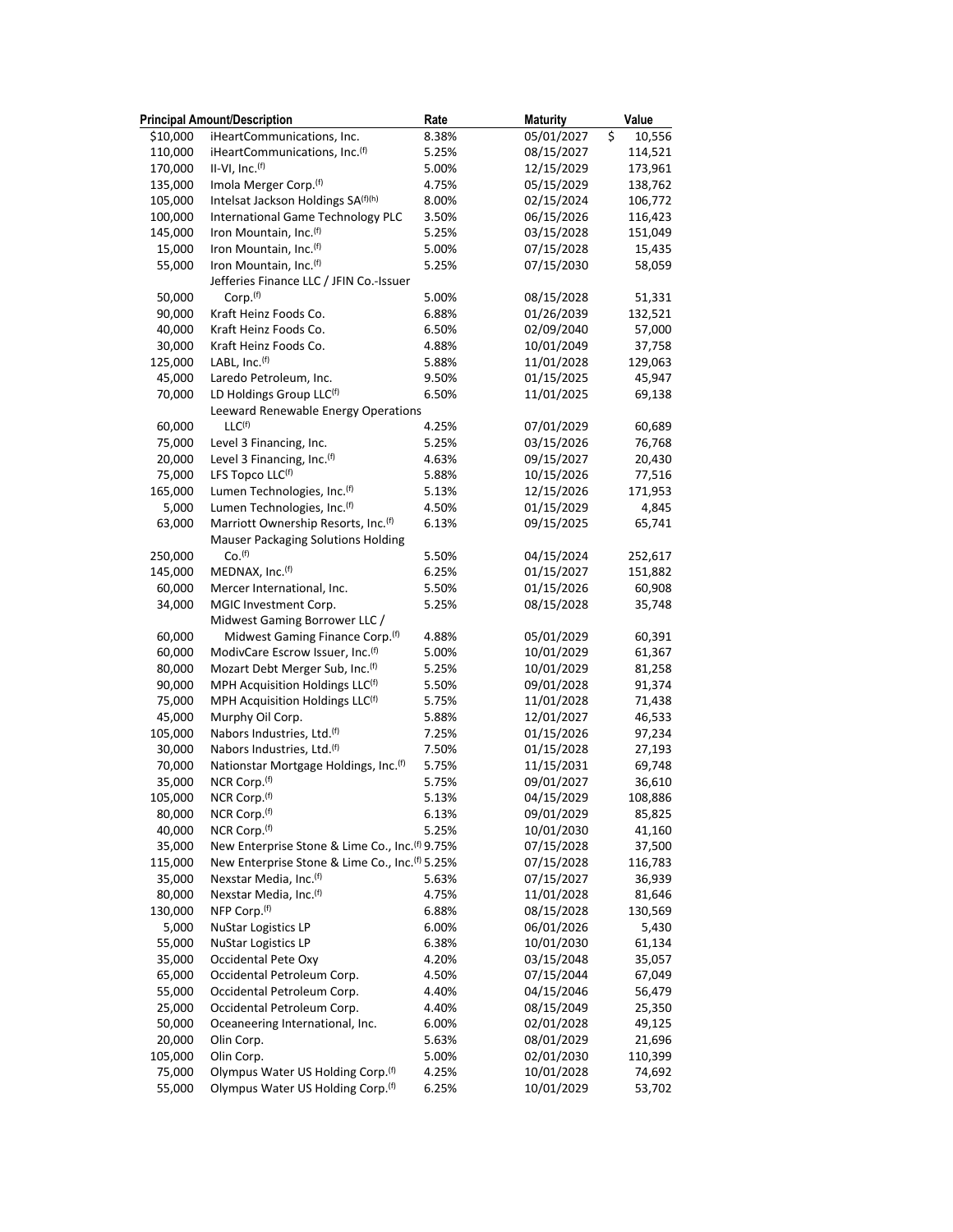|          | <b>Principal Amount/Description</b>                                     | Rate  | <b>Maturity</b>  | Value   |
|----------|-------------------------------------------------------------------------|-------|------------------|---------|
|          | Organon & Co. / Organon Foreign Debt                                    |       |                  |         |
| \$90,000 | Co-Issuer BV(f)                                                         | 5.13% | 04/30/2031<br>\$ | 94,183  |
|          | Ortho-Clinical Diagnostics, Inc. / Ortho-                               |       |                  |         |
| 90,000   | Clinical Diagnostics SA <sup>(f)</sup>                                  | 7.25% | 02/01/2028       | 96,882  |
|          | Outfront Media Capital LLC / Outfront                                   |       |                  |         |
| 35,000   | Media Capital Corp. <sup>(f)</sup>                                      | 6.25% | 06/15/2025       | 36,435  |
|          | Outfront Media Capital LLC / Outfront                                   |       |                  |         |
| 20,000   | Media Capital Corp. <sup>(f)</sup>                                      | 5.00% | 08/15/2027       | 20,491  |
|          | Outfront Media Capital LLC / Outfront                                   |       |                  |         |
| 35,000   | Media Capital Corp. <sup>(f)</sup>                                      | 4.25% | 01/15/2029       | 35,117  |
| 50,000   | Owens & Minor, Inc. <sup>(f)</sup>                                      | 4.50% | 03/31/2029       | 51,322  |
| 105,000  | Pactiv Evergreen Group Issuer LLC(f)                                    | 4.38% | 10/15/2028       | 104,372 |
| 220,000  | Par Pharmaceutical, Inc. <sup>(f)</sup>                                 | 7.50% | 04/01/2027       | 225,155 |
|          | Park Intermediate Holdings LLC / PK                                     |       |                  |         |
|          | Domestic Property LLC / PK Finance                                      |       |                  |         |
| 75,000   | Co.-Issuer <sup>(f)</sup>                                               | 4.88% | 05/15/2029       | 76,802  |
| 65,000   | PDC Energy, Inc.                                                        | 5.75% | 05/15/2026       | 67,253  |
| 75,000   | Performance Food Group, Inc.(f)                                         | 5.50% | 10/15/2027       | 78,357  |
| 25,000   | PG&E Corp.                                                              | 5.00% | 07/01/2028       | 26,340  |
| 95,000   | PG&E Corp.                                                              | 5.25% | 07/01/2030       | 99,797  |
| 155,000  | Pike Corp.(f)                                                           | 5.50% | 09/01/2028       | 155,574 |
| 50,000   | Powdr Corp. <sup>(f)</sup>                                              | 6.00% | 08/01/2025       | 52,148  |
| 10,000   | Prestige Brands, Inc. <sup>(f)</sup>                                    | 5.13% | 01/15/2028       | 10,427  |
|          | Prime Security Services Borrower LLC /                                  |       |                  |         |
| 220,000  | Prime Finance, Inc. <sup>(f)</sup>                                      | 6.25% | 01/15/2028       | 229,741 |
| 110,000  | Primo Water Holdings, Inc. <sup>(g)</sup>                               | 3.88% | 10/31/2028       | 128,334 |
| 45,000   | QVC, Inc.                                                               | 4.75% | 02/15/2027       | 46,323  |
|          | Railworks Holdings LP / Railworks Rally,                                |       |                  |         |
| 80,000   | Inc. <sup>(f)</sup>                                                     | 8.25% | 11/15/2028       | 82,514  |
|          | Realogy Group LLC / Realogy Co.-Issuer                                  |       |                  |         |
| 85,000   | Corp. <sup>(f)</sup>                                                    | 7.63% | 06/15/2025       | 90,185  |
|          | Realogy Group LLC / Realogy Co.-Issuer                                  |       |                  |         |
| 10,000   | Corp. <sup>(f)</sup>                                                    | 5.75% | 01/15/2029       | 10,265  |
| 95,000   | Renewable Energy Group, Inc. <sup>(f)</sup>                             | 5.88% | 06/01/2028       | 97,746  |
|          | RHP Hotel Properties LP / RHP Finance                                   |       |                  |         |
| 95,000   | Corp.                                                                   | 4.75% | 10/15/2027       | 96,995  |
| 70,000   | Rockcliff Energy II LLC(f)                                              | 5.50% | 10/15/2029       | 72,217  |
| 90,000   | Rocket Software, Inc. <sup>(f)</sup>                                    | 6.50% | 02/15/2029       | 87,930  |
| 95,000   | Royal Caribbean Cruises, Ltd.(f)                                        | 5.50% | 04/01/2028       | 96,262  |
| 20,000   | Sabre GLBL, Inc.(f)                                                     | 9.25% | 04/15/2025       | 22,623  |
| 50,000   | Sabre GLBL, Inc. <sup>(f)</sup>                                         | 7.38% | 09/01/2025       | 52,318  |
| 100,000  | Scientific Games International, Inc. <sup>(g)</sup>                     | 3.38% | 02/15/2026       | 115,203 |
| 135,000  | SCIL IV LLC / SCIL USA Holdings LLC(f)                                  | 5.38% | 11/01/2026       | 138,713 |
| 85,000   | Scripps Escrow II, Inc.(f)                                              | 5.38% | 01/15/2031       | 86,508  |
| 100,000  | SeaWorld Parks & Entertainment, Inc.(f) 5.25%                           |       | 08/15/2029       | 101,976 |
| 35,000   | SEG Holding LLC / SEG Finance Corp.(f)                                  | 5.63% | 10/15/2028       | 36,714  |
|          | Shea Homes LP / Shea Homes Funding                                      |       |                  |         |
| 35,000   | Corp. <sup>(f)</sup>                                                    | 4.75% | 02/15/2028       | 35,841  |
| 5,000    | Sirius XM Radio, Inc. <sup>(f)</sup>                                    | 5.50% | 07/01/2029       | 5,396   |
| 80,000   | Six Flags Entertainment Corp. <sup>(f)</sup>                            | 5.50% | 04/15/2027       | 82,880  |
| 30,000   | Six Flags Theme Parks, Inc.(f)                                          | 7.00% | 07/01/2025       | 32,072  |
| 20,000   | Southwestern Energy Co.                                                 | 7.75% | 10/01/2027       | 21,595  |
| 40,000   | Southwestern Energy Co.                                                 | 8.38% | 09/15/2028       | 44,705  |
| 100,000  | Spectrum Brands, Inc.(f)                                                | 5.00% | 10/01/2029       | 105,022 |
| 120,000  | Station Casinos LLC <sup>(f)</sup>                                      | 4.63% | 12/01/2031       | 121,189 |
|          | Suburban Propane Partners                                               |       | 03/01/2027       |         |
| 40,000   | LP/Suburban Energy Finance Corp.<br>Targa Resources Partners LP / Targa | 5.88% |                  | 41,436  |
| 15,000   | Resources Partners Finance Corp.                                        |       | 04/15/2026       |         |
|          | Targa Resources Partners LP / Targa                                     | 5.88% |                  | 15,671  |
| 20,000   | Resources Partners Finance Corp.                                        | 5.38% | 02/01/2027       | 20,636  |
|          |                                                                         |       |                  |         |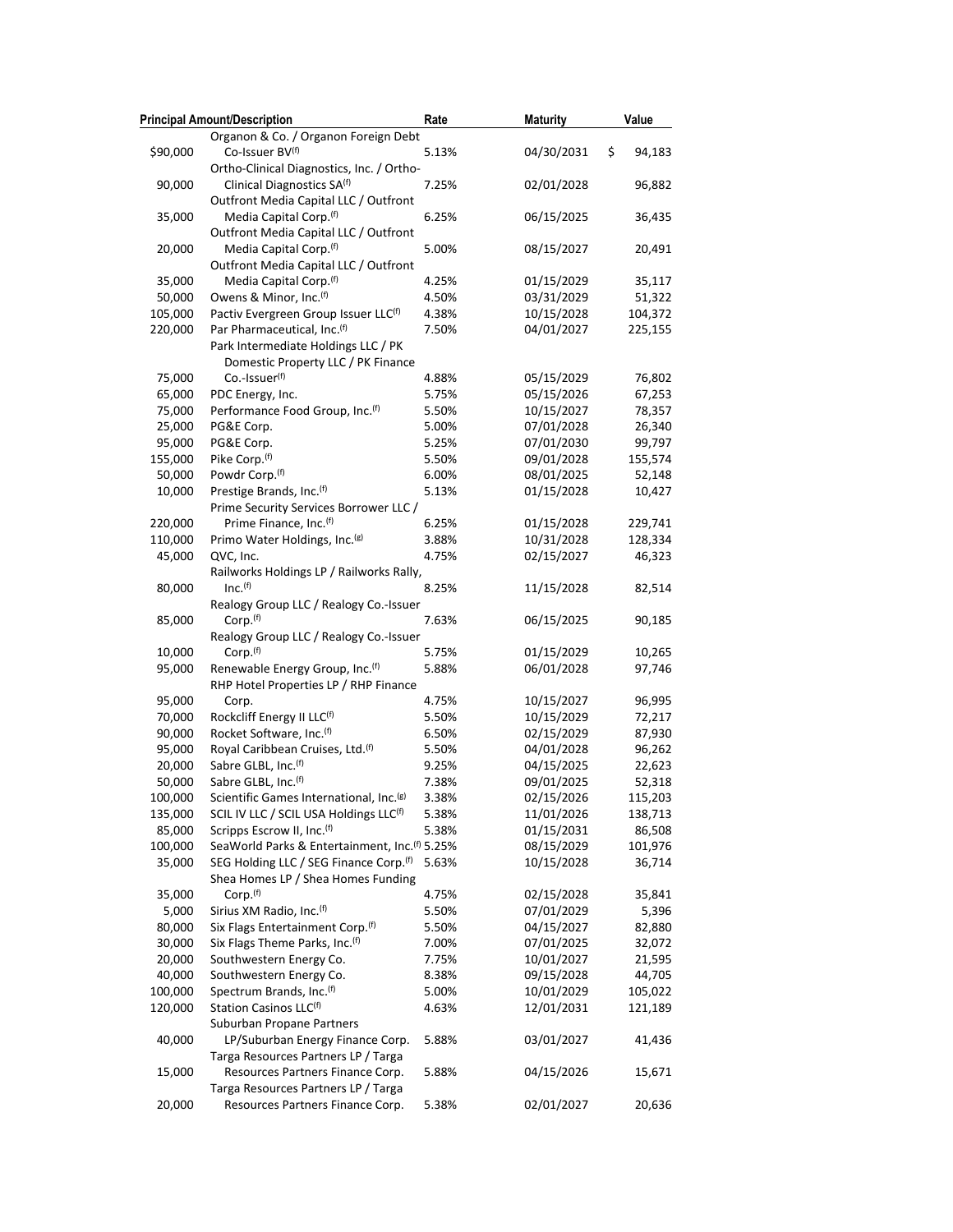|                           | <b>Principal Amount/Description</b>                                 | Rate  | <b>Maturity</b> | Value        |
|---------------------------|---------------------------------------------------------------------|-------|-----------------|--------------|
|                           | Targa Resources Partners LP / Targa                                 |       |                 |              |
| \$30,000                  | Resources Partners Finance Corp.                                    | 5.00% | 01/15/2028      | \$<br>31,659 |
|                           | Targa Resources Partners LP / Targa                                 |       |                 |              |
| 100,000                   | Resources Partners Finance Corp.                                    | 5.50% | 03/01/2030      | 109,418      |
| 180,000                   | Tenet Healthcare Corp. <sup>(f)</sup>                               | 6.25% | 02/01/2027      | 186,544      |
| 15,000                    | Tenet Healthcare Corp. <sup>(f)</sup>                               | 5.13% | 11/01/2027      | 15,642       |
| 20,000                    | Tenet Healthcare Corp. <sup>(f)</sup>                               | 6.13% | 10/01/2028      | 21,165       |
| 70,000                    | Thor Industries, Inc.(f)                                            | 4.00% | 10/15/2029      | 69,388       |
| 65,000                    | TMS International Corp.(f)                                          | 6.25% | 04/15/2029      | 64,766       |
| 105,000                   | TransDigm, Inc.(f)                                                  | 8.00% | 12/15/2025      | 110,905      |
| 70,000                    | TransDigm, Inc.(f)                                                  | 6.25% | 03/15/2026      | 72,845       |
| 30,000                    | TransDigm, Inc.                                                     | 5.50% | 11/15/2027      | 30,953       |
| 110,000                   | TransDigm, Inc.                                                     | 4.63% | 01/15/2029      | 109,834      |
| 10,000                    | Tronox, Inc. <sup>(f)</sup>                                         | 6.50% | 05/01/2025      | 10,579       |
| 80,000                    | Uber Technologies, Inc.(f)                                          | 7.50% | 05/15/2025      | 84,172       |
| 70,000                    | Uber Technologies, Inc.(f)                                          | 7.50% | 09/15/2027      | 76,265       |
| 20,000                    | Uber Technologies, Inc.(f)                                          | 6.25% | 01/15/2028      | 21,498       |
| 100,000                   | Unifrax Escrow Issuer Corp.(f)                                      | 5.25% | 09/30/2028      | 101,270      |
|                           | Univar Solutions USA,                                               |       |                 |              |
| 55,000                    | Inc./Washington(f)                                                  | 5.13% | 12/01/2027      | 57,469       |
| 15,000                    | Univision Communications, Inc.(f)                                   | 9.50% | 05/01/2025      | 16,047       |
| 115,000                   | Univision Communications, Inc. <sup>(f)</sup>                       | 6.63% | 06/01/2027      | 124,029      |
| 40,000                    | US Foods, Inc. <sup>(f)</sup>                                       | 6.25% | 04/15/2025      | 41,693       |
|                           | USA Compression Partners LP / USA                                   |       |                 |              |
| 60,000                    | Compression Finance Corp.                                           | 6.88% | 04/01/2026      | 62,466       |
|                           | USA Compression Partners LP / USA                                   |       |                 |              |
| 30,000                    | Compression Finance Corp.                                           | 6.88% | 09/01/2027      | 31,719       |
| 20,000                    | Venture Global Calcasieu Pass LLC(f)                                | 3.88% | 08/15/2029      | 20,783       |
| 30,000                    | Venture Global Calcasieu Pass LLC(f)                                | 4.13% | 08/15/2031      | 31,852       |
| 80,000                    | Vertiv Group Corp.(f)                                               | 4.13% | 11/15/2028      | 80,937       |
| 65,000                    | Vine Engergy Holdings LLC(f)                                        | 6.75% | 04/15/2029      | 70,639       |
| 65,000                    | Vistra Operations Co. LLC(f)                                        | 5.00% | 07/31/2027      | 67,539       |
| 115,000                   | VM Consolidated, Inc.(f)                                            | 5.50% | 04/15/2029      | 115,738      |
| 145,000                   | WASH Multifamily Acquisition, Inc. <sup>(f)</sup>                   | 5.75% | 04/15/2026      | 152,568      |
| 140,000                   | Western Midstream Operating LP                                      | 5.50% | 08/15/2048      | 167,437      |
| 95,000                    | WR Grace Holdings LLC(f)                                            | 4.88% | 06/15/2027      | 97,696       |
| 60,000                    | WR Grace Holdings LLC <sup>(f)</sup>                                | 5.63% | 08/15/2029      | 61,575       |
| 155,000                   | Xerox Holdings Corp. <sup>(f)</sup>                                 | 5.00% | 08/15/2025      | 164,463      |
| 55,000                    | Xerox Holdings Corp.(f)                                             | 5.50% | 08/15/2028      | 58,051       |
|                           |                                                                     |       |                 | 18,601,369   |
|                           |                                                                     |       |                 |              |
|                           | TOTAL HIGH YIELD DEBT                                               |       |                 |              |
| (Cost \$27,789,301)       |                                                                     |       |                 |              |
|                           |                                                                     |       |                 | 28,145,776   |
| <b>Shares/Description</b> |                                                                     |       |                 | Value        |
| RIGHTS - 0.00%(b)(i)      |                                                                     |       |                 |              |
|                           |                                                                     |       |                 |              |
| 198                       | DBI Investors, Inc., Strike Price 11.50, Expires 12/31/2049(a)      |       |                 | 26           |
|                           |                                                                     |       |                 |              |
| <b>TOTAL RIGHTS</b>       |                                                                     |       |                 |              |
| (Cost \$11,231)           |                                                                     |       |                 | 26           |
|                           |                                                                     |       |                 |              |
|                           | <b>WARRANTS - 0.01%</b> <sup>(b)</sup>                              |       |                 |              |
| 4                         | David's Bridal, Strike Price 219.47, Expires 01/18/2024(a)          |       |                 |              |
| 11                        | Toys R Us Propco Warrant, Strike Price 11.50, Expires 12/31/2049(a) |       |                 |              |
|                           | Windstream Holdings Inc - Pvt Warrant, Strike Price 0.00, Expires   |       |                 |              |
| 237                       | 12/31/2049                                                          |       |                 | 3,970        |
|                           |                                                                     |       |                 |              |
| TOTAL WARRANTS            |                                                                     |       |                 |              |
| (Cost \$106,180)          |                                                                     |       |                 | 3,970        |
|                           |                                                                     |       |                 |              |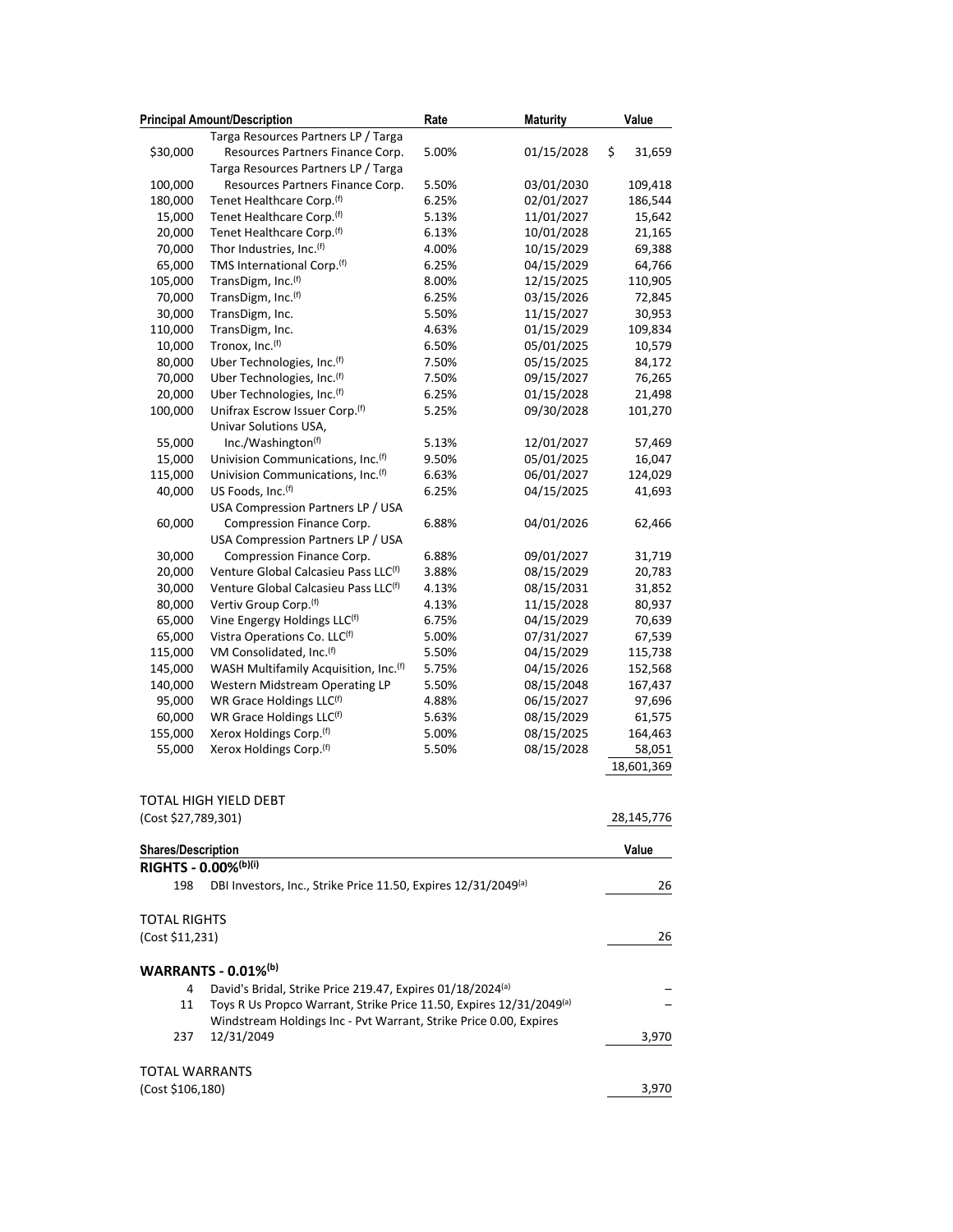| <b>Shares/Description</b>                                         | Value       |
|-------------------------------------------------------------------|-------------|
| <b>SHORT-TERM INVESTMENTS - 3.55%</b>                             |             |
| State Street Institutional Trust (7 Day Yield 0.01%)<br>1,638,890 | \$1,638,890 |
| TOTAL SHORT-TERM INVESTMENTS                                      |             |
| (Cost \$1,638,890)                                                | 1,638,890   |
| <b>TOTAL INVESTMENTS - 99.94%</b>                                 |             |
| (Cost \$46,015,079)                                               | 46.115.884  |
| CASH SEGREGATED AT CUSTODIAN FOR FORWARD FOREIGN                  |             |
| <b>CURRENCY CONTRACTS - 0.11%</b>                                 | 50,000      |
| LIABILITIES IN EXCESS OF OTHER ASSETS - (0.05)%                   | (21, 625)   |
| <b>NET ASSETS - 100.00%</b>                                       | 46,144,259  |

#### **Investment Abbreviations:**

EURIBOR - Euro Interbank Offered Rate LIBOR - London Interbank Offered Rate LLC - Limited Liability Company LP - Limited Partnership PLC - Public Limited Company

### **Libor Rates:**

1M US L - 1 Month LIBOR as of December 31, 2021 was 0.10% 3M US L - 3 Month LIBOR as of December 31, 2021 was 0.21% 6M US L - 6 Month LIBOR as of December 31, 2021 was 0.34% 3M EUR L - 3 Month EURIBOR as of December 31, 2021 was -0.57% 6M EUR L - 6 Month EURIBOR as of December 31, 2021 was -0.55% 5Y EUR SWAP - 5 Year Euro ICE Swap Rate as of December 31, 2021 was -0.25%

*(a) The Level 3 assets were a result of unavailable quoted prices from an active market or the unavailability of other significant observable inputs.* 

- 
- <sup>(c)</sup> Pay-in-kind securities. Rate paid in-kind is shown in parenthesis.
- *(d) Security has no contractual maturity date, is not redeemable and contractually pays an indefinite stream of interest.*
- *(e) Variable rate investment. Interest rates reset periodically. Interest rate shown reflects the rate in effect at December 31, 2021. For securities based on a published reference rate and spread, the reference rate and spread are indicated in the description above. Certain variable rate securities are not based on a published reference rate and spread but are determined by the issuer or agent and are based on current market conditions. These securities do not indicate a reference rate and spread in their description above.*
- *(f) Security exempt from registration under Rule 144A of the Securities Act of 1933. These securities have been deemed liquid under procedures approved by the Fund's Board of Trustees and may normally be sold to qualified institutional buyers in transactions exempt from registration. Total fair value of Rule 144A securities amounts to \$20,910,545, which represents approximately 45.32% of net assets as of December 31, 2021.*
- *(g) Securities were purchased pursuant to Regulation S under the Securities Act of 1933, which exempts securities offered and sold outside of the United States from registration. Such securities cannot be sold in the United States without either an effective registration statement filed pursuant to the Securities Act of 1933, or pursuant to an exemption from registration. These securities have been deemed liquid under procedures approved by the Fund's Board of Trustees (The "Board"). As of December 31, 2021, the aggregate fair value of those securities was \$3,631,833, representing 7.87% of net assets.*

*(h) Security is currently in default.* 

*(i) Less than 0.005%.* 

*See Notes to Quarterly Schedule of Investments.*